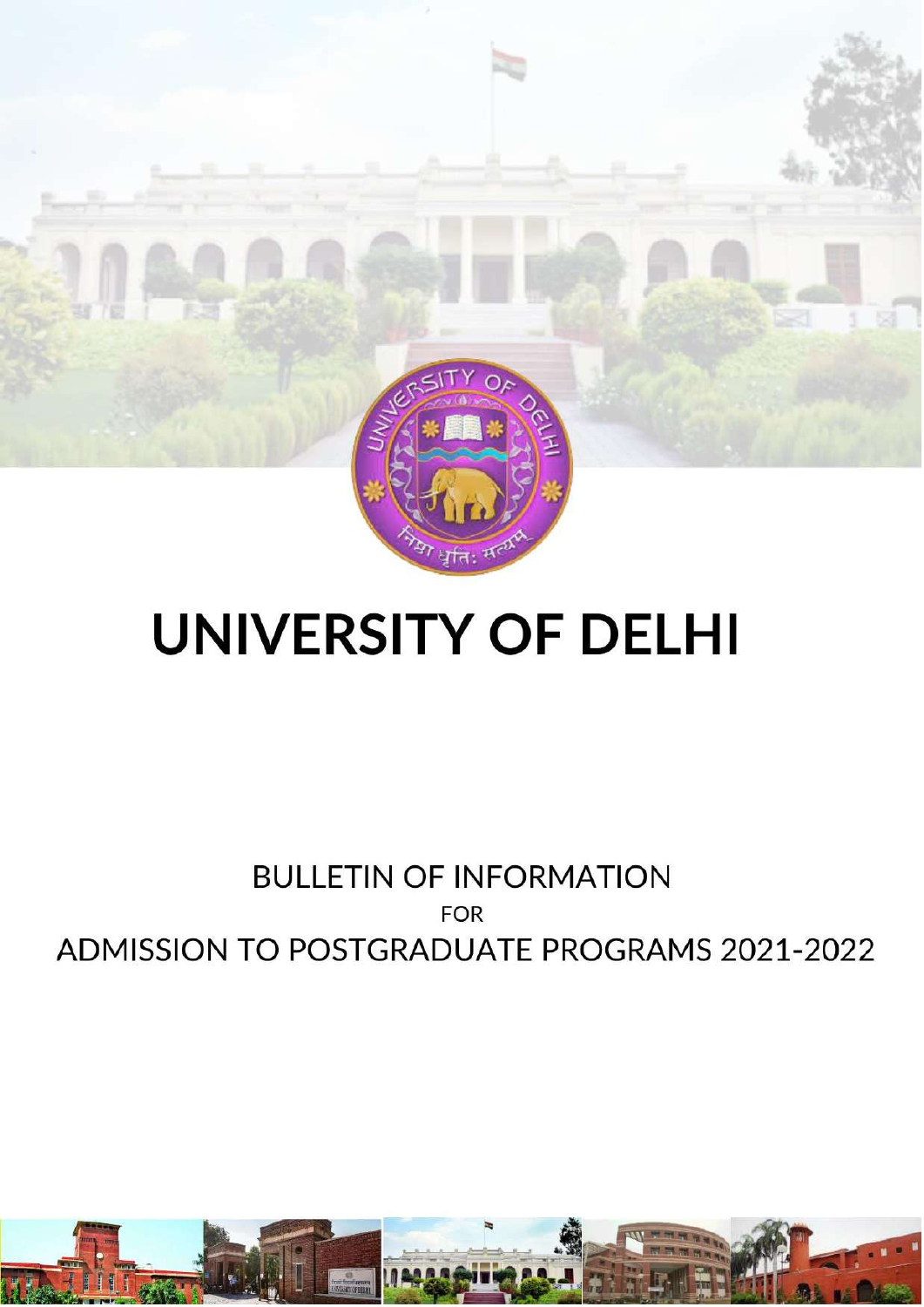

## Message from Vice Chancellor

As we enter the centenary year of the journey of the University of Delhi, I extend a warm welcome to all the aspirants who desire to be a part of this family and wish to join more than 500 programs of study and research. Established in 1922 with only three colleges and 750 students, the University of Delhi has carved a niche for itself, evolving as a global centre for academic excellence and cultural diversity through its over 86 Departments and Research Centres as well as 91 colleges.

Our rich resources of more than 7 lakh students and many of illustrious alumni along with thousands of distinguished faculty members have earned us laurels



throughout .It is reflected in the fact that the University has sustained the highest global standards and best practices in higher education. As a consequence, it has been accorded  $A+$  Grade by NAAC. The University has secured  $6<sup>th</sup>$ position in the National Rank as per the Centre for World University Ranking (CWUR 2021-22) and is at 11<sup>th</sup> position in the National Institutional Ranking Framework (NIRF) 2020. It is also among the top 10 Indian public educational institutions/universities and the first among Indian public universities under QS BRICS University Rankings. The hindex of the University touched 219 (as per Scopus database), one of the highest among Indian universities and improved its ranking in QS World University Rankings 2020 by 13 places; being ranked at 474. Further, we have been ranked at 1st position among the top 25 Central Universities and at 8th rank among top 100 universities by Outlook-ICARE India University Rankings 2019. The University of Delhi has been ranked as 501-510 in the QS World University Rankings 2022. The University of Delhi has been ranked as 601-800 in the Times Higher Education (THE) World University Rankings 2021, 201-250 in The Asia University Ranking 2021, and 182nd in the Emerging Economics University Rankings 2021.

Our constituent colleges have out-shown once again in the India Today All India Ranking Survey of Colleges, 2021. The University of Delhi has been declared as the Institution of Eminence (IoE) by Ministry of Education (MoE) and National Assessment and Accreditation Council (NAAC) has accredited it as one of the top universities in the country with a CGPA score of 3.28 with A+ grade. As IoE, the University is proud to host state-of-the-art research based institutions having inter-disciplinary/multidisciplinary approaches. We are confident that with your active involvement and support, such laurels will multiply in the years to come.

Known for its excellence in teaching research and its outreach activities, the University of Delhi deeply cherishes the principles of equality, equity and justice for all. While committed to preserving the cultural heritage of the country along with making strides through innovative pedagogy in teaching learning processes—such as One D.U Portal. We lay special emphasis on the education of girls and women and of those belonging to the marginalized communities. While the University strives towards the highest benchmark of inclusivity wherever needed, specific programmes, schemes and facilities are provided for such persons. Empowerment of all through all is our constant endeavor.

While the North and the South campuses of the University remain the defining premises over the years it has now expanded throughout the city. We are also in the process of developing East Campus at SurajmalVihar and a West Campus at Roshanpura near Najafgarh.

Carrying forward the spirit of expansion and excellence many of India's best-known litterateurs, intellectuals, scientists, economists, legal luminaries, civil servants, defense personnel, politicians, sports persons, film personalities, journalists, and business leaders have been students or faculty members of this institution.

Our outreach programmes, particularly our active participation in the "plastic-free-village" campaign in the five adopted villages, are indicative of our commitment to social empowerment and community engagement. Always ready to face new challenges, the University has done its utmost towards the smooth running of educational programmes and community support during Covid-19 pandemic by using innovative methods, such as, making our entire admission process contactless and online.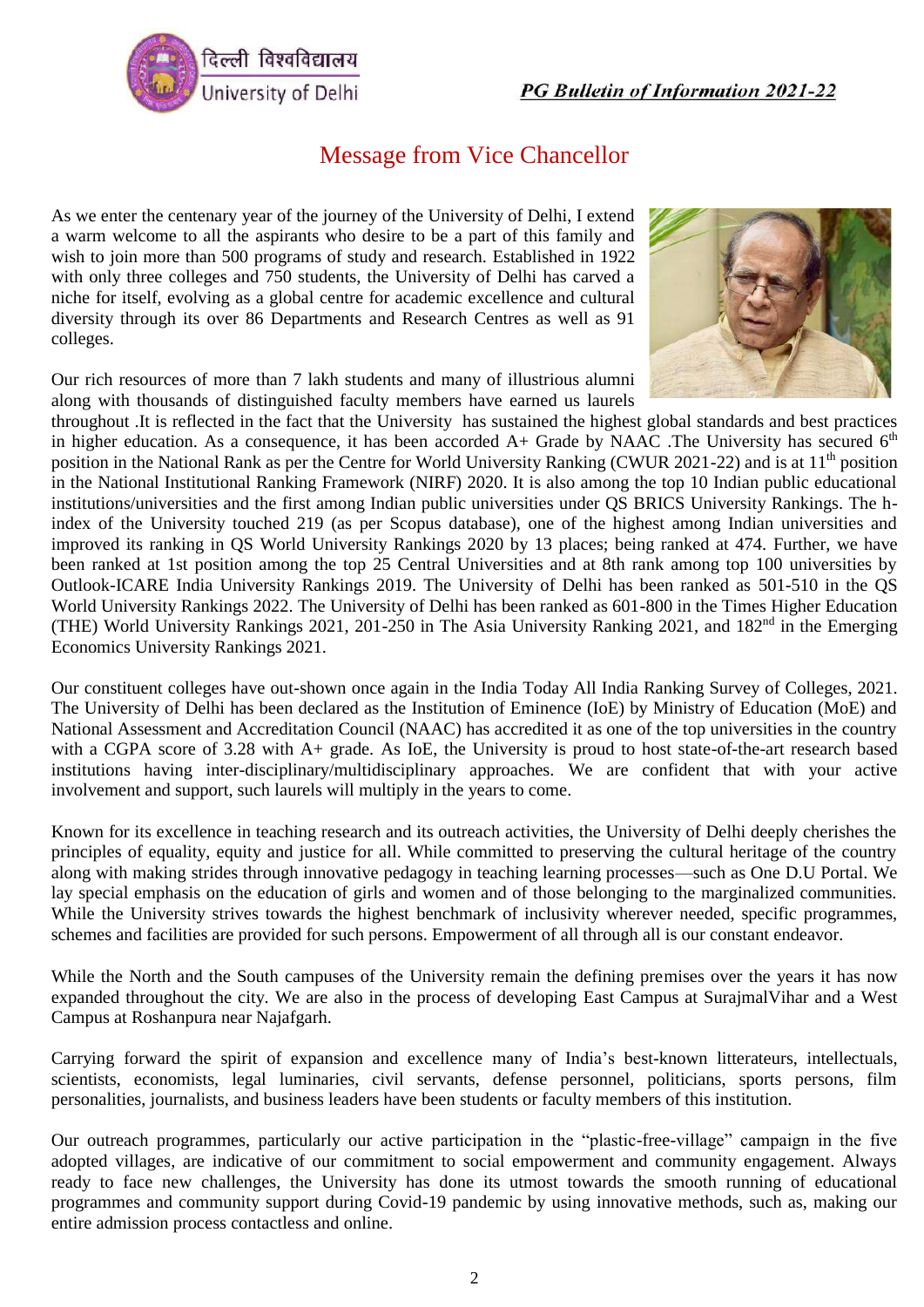

As stated in the *New Education Policy, 2020*, India's dream to be a global superpower in the coming decades depends primarily on enhancing the skills of its human resources to meet global demands, increase innovations and start- ups to fuel the economy. The University is fully committed to contribute its utmost to make this dream a reality.

With our visionary and guiding motto as "*NishthaDhriti Satyam*"; we pledge to forge ahead to be the global leader in higher education. Towards this lofty goal, we invite each one of you to join us.

**Prof. P.C. Joshi**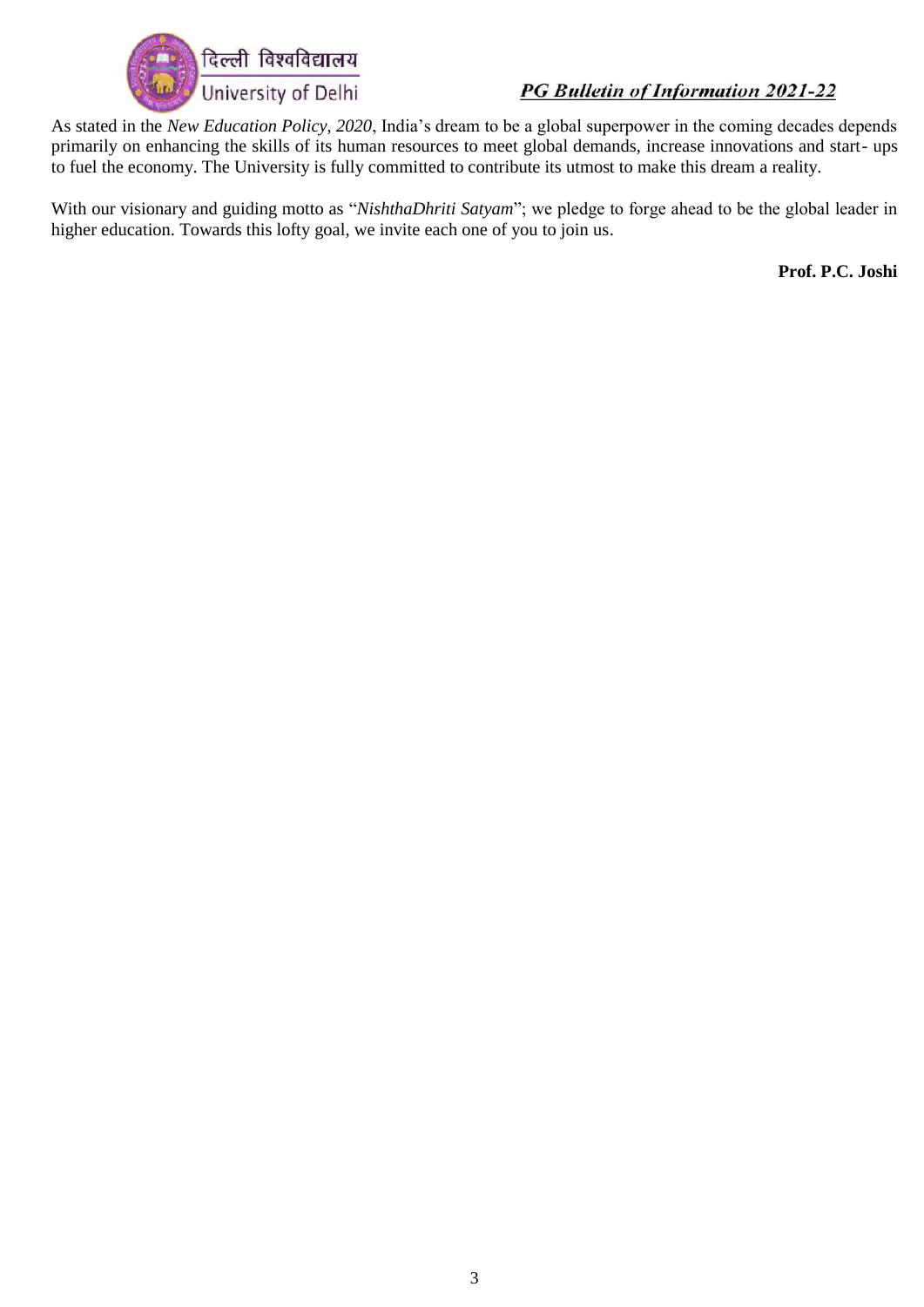

## Table of Content

| $\overline{1}$   | To be Read Carefully                                                    | $\overline{4}$ |
|------------------|-------------------------------------------------------------------------|----------------|
| $1.\overline{1}$ | <b>Important Deadlines</b>                                              | 5              |
| 1.2              | <b>Help Desk Information</b>                                            | 5              |
| 1.3              | <b>Online Registration</b>                                              | 5              |
| 1.4              | Registration Fee (non-refundable) for Postgraduate Programs             | 6              |
| $\overline{c}$   | Mode of Admission                                                       | $\tau$         |
| 3                | Minimum Eligibility Criteria                                            | 7              |
| 3.1              |                                                                         | 7              |
| $\overline{3.2}$ | Age                                                                     | 7              |
|                  | Program-Specific Eligibility Criteria / Qualifying Examinations         |                |
| 3.3              | Equivalence Criteria                                                    | 7              |
| $\overline{4}$   | Delhi University Entrance Test (Duet 2021)                              | 8              |
| 4.1              | <b>About National Testing Agency (NTA)</b>                              | 8              |
| 4.2              | Centres for the Entrance Test (DUET 2021)                               | 8              |
| $\frac{4.3}{5}$  | <b>Scheme Of Examination</b>                                            | 9              |
|                  | <b>Admission Process</b>                                                | 9              |
| $\overline{6}$   | Admission in NCWEB                                                      | 11             |
| $\overline{7}$   | Admission in SOL                                                        | 11             |
| 8                | <b>Reservation and Relaxation</b>                                       | 12             |
| 8.1              | Reservation for Schedule Caste (SC) / Schedule Tribe (ST) Candidates    | 13             |
| 8.2              | Reservation for Other Backward Classes (OBCs) Candidates                | 13             |
| 8.3              | Reservation for Economically Weaker Sections (EWSs) Candidates          | 14             |
| 9                | SUPERNUMERARY SEATS                                                     | 14             |
| 9.1              | Reservation / Concession for Persons with Benchmark Disabilities (PwBD) | 14             |
| 9.2              | Armed Forces (CW) Quota                                                 | 18             |
| 9.3              | Ward Quota                                                              | 19             |
| 9.4              | Sports Quota                                                            | 20             |
| 10               | Registration / Admission of Foreign Nationals                           | 24             |
| 11               | <b>General Guidelines</b>                                               | 24             |
| 12               | Admission Grievance Redressal Committee(s)                              | 25             |
| Annexure I       | List of Post Graduate Programs                                          | 26             |
| Annexure II      | Program Specific Eligibility Criteria                                   | 29             |
| Annexure III     | Prescribed format for EWS Certificate                                   | 97             |
| Annexure IV      | Format Educational Concession Certificate                               | 98             |
| Annexure V       | Policies on Conduct of Students                                         | 99             |
| Annexure VI      | <b>University Facilities</b>                                            | 100            |
| Annexure VII     | <b>Syllabus For The Test</b>                                            | 101            |
|                  | Admit Card For Duet 2021                                                |                |
|                  |                                                                         |                |
|                  | <b>Important Instructions For Candidates</b>                            |                |
|                  | <b>Prohibited Materials</b>                                             |                |
|                  | Procedure Of Declaration Of DUET 2021 Result                            |                |
|                  | Code Of Conduct For The Candidates Of Duet 2021                         |                |
|                  | Re-Evaluation/Re-Checking Of Result                                     |                |
|                  | Procedure For Appearing In Computer Based Test (Cbt)                    |                |
|                  | NTA Weeding Out Norms                                                   |                |
|                  | Legal Jurisdiction                                                      |                |
|                  |                                                                         |                |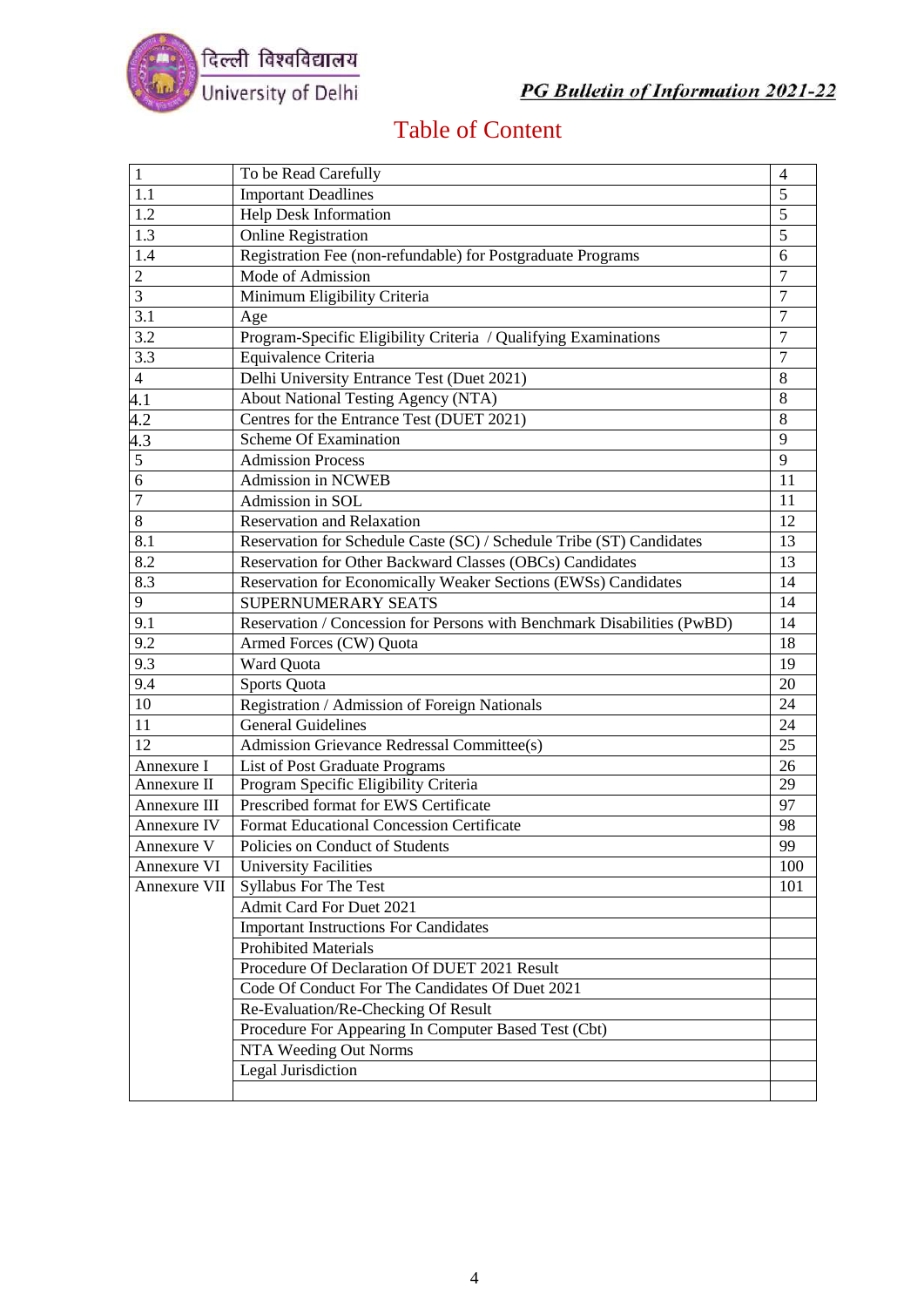



## 1. TO BE READ CAREFULLY

- ❖ An eligible candidate desirous of seeking admission to Postgraduate Program(s) of the University of Delhi for the academic session 2021-22 must read the contents of this Bulletin of Information carefully.
- ❖ Changes made in any program after the release of this Bulletin shall become effective from the date it is posted on the **Postgraduate (PG) Admissions Portal**: [http://www.du.ac.in.](http://www.du.ac.in/)
- ❖ University reserves the right to revise, amend, update, or delete any part of this Bulletin without giving any prior notice. Any change so made shall be updated on the PG Admission Portal.
- ❖ Candidates are responsible for regularly checking the portal for any updates and grievances. Lack of reading / consulting this bulletin and for missing the updates published on PG portal will not be entertained.

For notifications and updates regarding Postgraduate (PG) Admissions, please visit:

#### <http://www.du.ac.in/>

**Disclaimer:** The Information on the PG Admission Portal is a compendium of inputs assembled and collated from various Faculties, Departments, Centres, Colleges, other DU institutions and the related sources. Due care has been taken to reproduce the authentic official version of rules and regulations and other relevant information provided on the Portal, as far as possible. However, it should, in no case, be construed as a warranty, express or implied, regarding completeness and accuracy of the information so far provided as a ready reference.

The University of Delhi disclaims any liability towards any individual for any loss or damage caused to him / her arising out of any action taken on the basis of the provided information. Any error, if found, on the Portal may be due to inadvertent omissions, clerical mistakes or any other reason. The University reserves the right to modify, update or delete any part of the Information without any prior notice.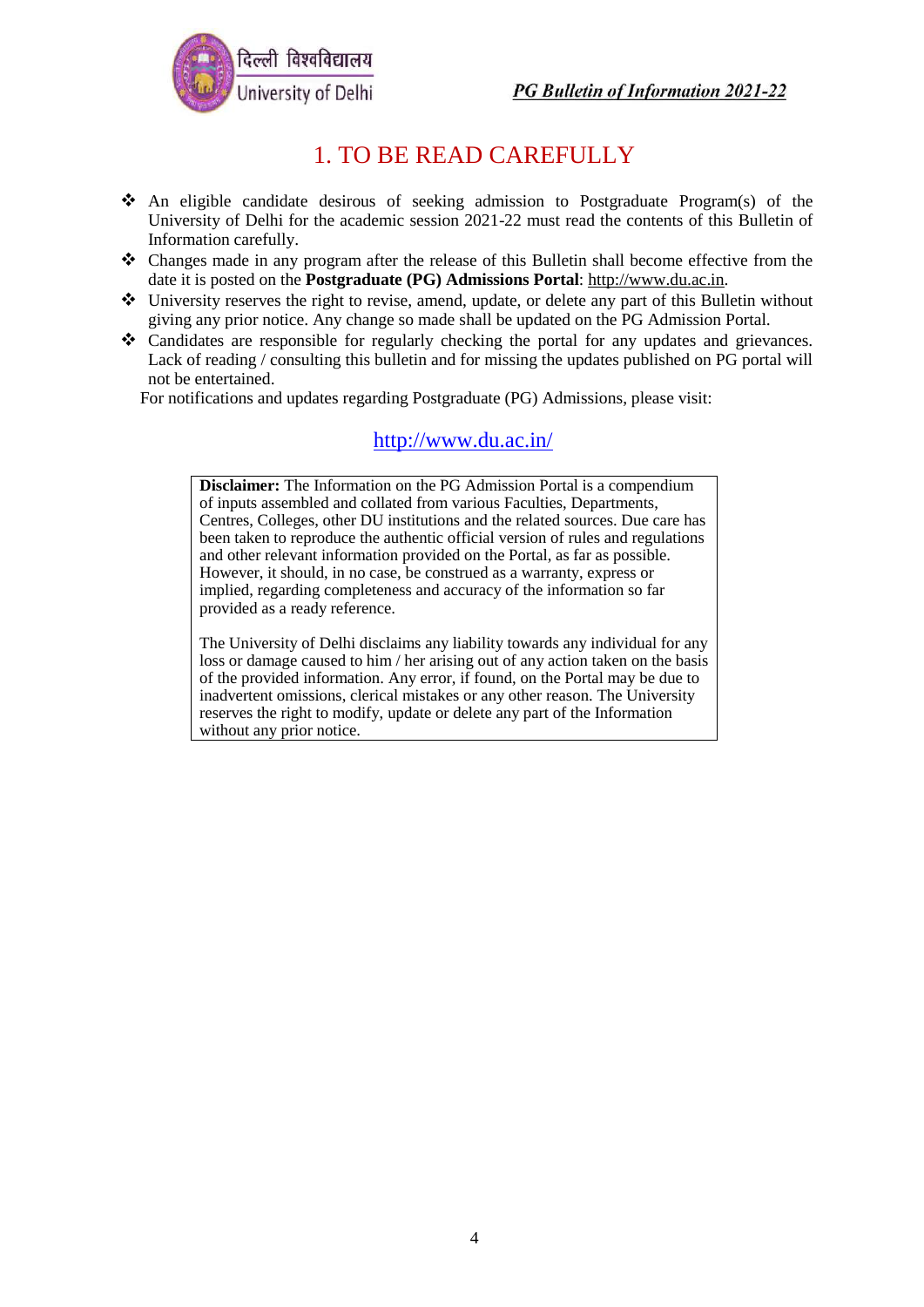

#### **IMPORTANT POINTS**

- ❖ In case of non-compliance of any of the requirements for admission including the non- submission of relevant documents and / or non-payment of Fee within the prescribed date and time, the candidate will lose his / her right to admission.
- ❖ If at any stage original documents relating to the admission of a candidate are found to be fake / non-genuine or fabricated or in any other manner defective, the said candidate will not be admitted and if already admitted, admission will be cancelled without any prior notice in this regard. If the same is found after the completion of program, his / her degree will be cancelled and appropriate legal action will be taken against him / her.
- ❖ Before filling the application form for online registration, the candidates are advised to read the contents of the Bulletin of Information carefully and also consult the Delhi University Act, 1922 and the Statutes. The Ordinances, Rules and Regulations of the University of Delhi available on the University website, www.du.ac.in would be binding on them
- ❖ The candidate's participation in the Admission Procedure will be provisional. If, at any stage, it is found that he / she doesn't fulfill the Minimum Eligibility Criteria, his/her admission, if granted, will be cancelled *ipso facto*, and appropriate legal action may be taken against him/her.
- ❖ The candidates are advised to ascertain the Minimum Eligibility Criteria for the program(s) they are applying for. The University will not refund the Registration Fee in case any candidate is found ineligible for the applied program at a later stage.

## 1.1 Important Deadlines

| <b>Task</b>                                       | <b>Start Date</b>               | <b>End Date</b> |
|---------------------------------------------------|---------------------------------|-----------------|
| Registration and Payment of Registration Fee DUET | 26.07.2021                      | 21.08.2021      |
| 2021                                              |                                 |                 |
| Declaration of Admission Lists, Admission and     | <b>TO BE ANNOUNCED LATER AT</b> |                 |
| Deposition of Admission Fee                       | www.du.ac.in                    |                 |

## 1.2 Help Desk Information

For any general queries related to admissions, the candidate may:

- 1. Post the query at Chatbot available on PG Portal
- 2. Write an email at  $pg@$  admission.du.ac.in
- 3. Contact: Admission Branch, University of Delhi, Phone: +91-11-27667092

NTA Help Lines for Queries related to DUET 2021

#### **Contact No. : 011-40759000 Email : [duet@nta.ac.in](mailto:duet@nta.ac.in)**

**Contact the Help-Desk officials of the respective Department (Details available on respective Department's website)**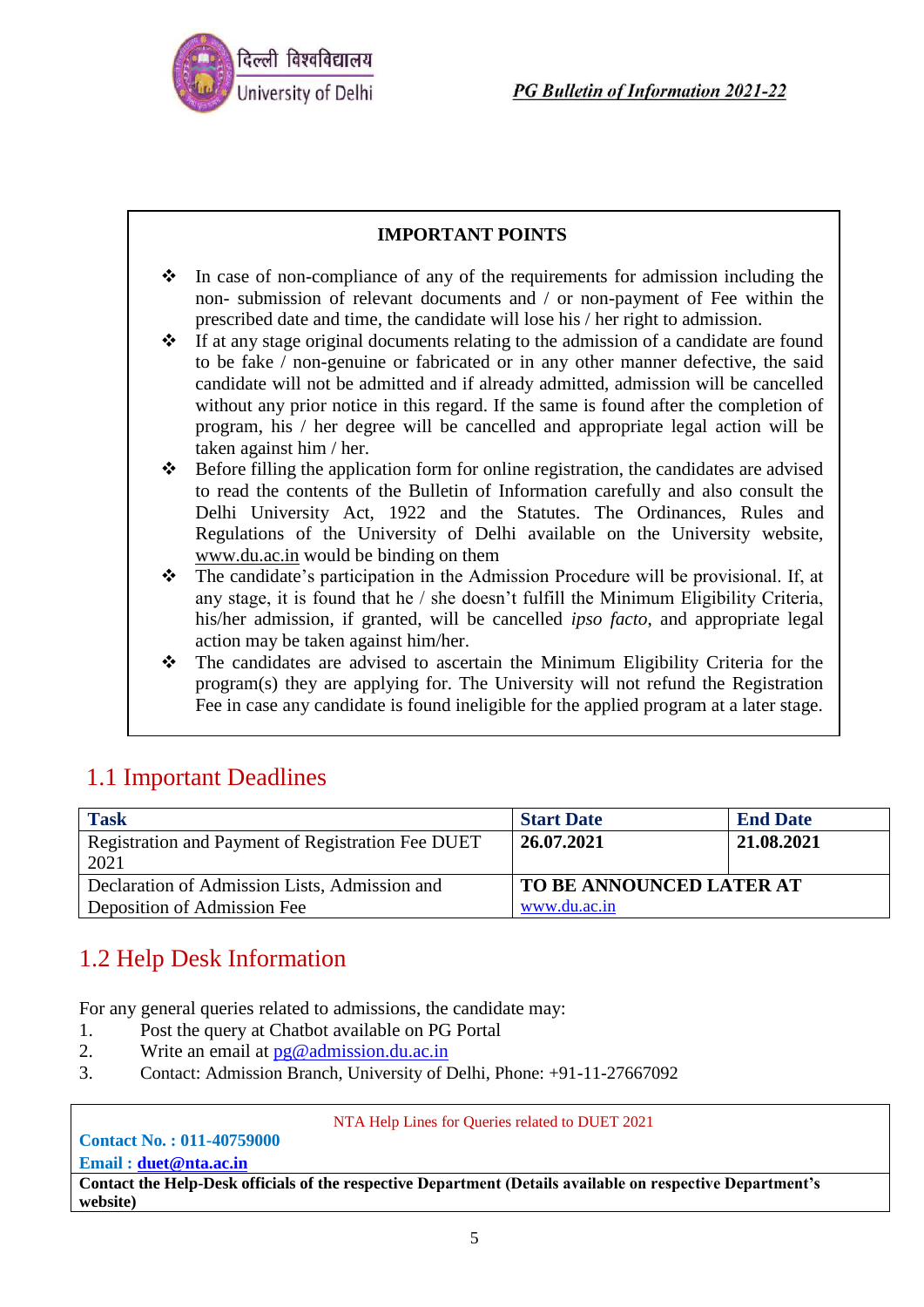

For **PwBD** Candidates Only Equal Opportunity Cell, Tutorial Building, Faculty of Arts, Near Central Library, North Campus, University of Delhi, Delhi — 110007 Phone: +91-11-27662602 FOREIGN STUDENTS The University has a designated Foreign Students' Advisor Office to handle all enquiries

regarding rules and responsibilities for admitting Foreign Candidates. The foreign national Candidates may approach: FOREIGN STUDENTS' REGISTRY OFFICE Conference Centre, Near Gate No. 4, North Campus, University of Delhi, Delhi110007 Phone No: +91-11-27666756 | E-mail: fsr@du.ac.in

## 1.3 ONLINE REGISTRATION

| $\mathbf{A}$ | All the candidates seeking admission to the Postgraduate (PG) programs are required to register online.                                                                                                                                                                                                                       |  |  |
|--------------|-------------------------------------------------------------------------------------------------------------------------------------------------------------------------------------------------------------------------------------------------------------------------------------------------------------------------------|--|--|
| $\bf{B}$     | There is a common web portal dedicated to the Registration of candidates and a common Registration<br>Form for admission to all the Postgraduate Programs in the University. Online Registration details are<br>available on: http://www.du.ac.in/                                                                            |  |  |
| $\mathbf C$  | A first time user, in order to access PG Admission Portal, need to register on the portal. With a valid e-<br>mail ID he / she can easily register and generate login details by clicking on — New User Registration<br>button.                                                                                               |  |  |
|              | ❖<br>Candidates who do not have a valid e-mail ID must create an e-mail ID before proceeding.                                                                                                                                                                                                                                 |  |  |
|              | ❖<br>Click Help tab on the Portal to view the Step by Step Instructions to fill the Registration Form. <sup>1</sup>                                                                                                                                                                                                           |  |  |
|              | ❖<br>In the 'Login details', every candidate will furnish his / her personal details (strictly as given in his<br>/ her original certificates), e-mail ID and mobile number (10 digit number without any prefix),<br>which will be used for future correspondence, and will create a password (of maximum six<br>characters). |  |  |
|              | ❖<br>Please ascertain that all the details given in the form are complete and correct, because the same<br>will be used throughout the admission procedure and subsequently after Admission too.                                                                                                                              |  |  |
| D            | On successful submission of the required details a confirmation link will be generated on the given e-mail<br>ID, and the candidate would confirm his / her Registration by clicking the link.                                                                                                                                |  |  |
| E            | The candidateneeds to keep both USERNAME (e-mail ID) and PASSWORD handy because it will be<br>required to access his / her account on the portal as well as for all the future correspondence throughout the<br>admission process.                                                                                            |  |  |
| $\mathbf{F}$ | The candidateis required to re-login to the portal using 'USERNAME', 'PASSWORD' or 'MOBILE<br><b>NUMBER'</b> and <b>'OTP'</b> and complete the Registration Form. He / she needs to upload the following items:                                                                                                               |  |  |
|              | ❖<br>His/her Passport size Photograph (maximum size: 50 KB; Formats: JPG / JPEG / PNG)                                                                                                                                                                                                                                        |  |  |
|              | ❖<br>His/her Scanned Signature (maximum size: 50 KB; Formats: JPG / JPEG / PNG)                                                                                                                                                                                                                                               |  |  |
|              | $\bullet^{\bullet}_{\bullet} \bullet$<br>His/her final statement of marks of the qualifying examination                                                                                                                                                                                                                       |  |  |
| $\mathsf G$  | The candidate also needs to furnish details of his/her Identity Proof(with photograph) and is required to<br>upload the scanned copy of the same. This can be any one of the following documents:<br>Aadhaar Card (with photograph) / Voter's Identity Card / PAN Card / Passport/ Driving License                            |  |  |
| H            | The uploaded files can be checked and, if required, can be replaced before submission. Once all the above-<br>mentioned files are duly uploaded, the candidate can proceed with -"Submit My Profile".                                                                                                                         |  |  |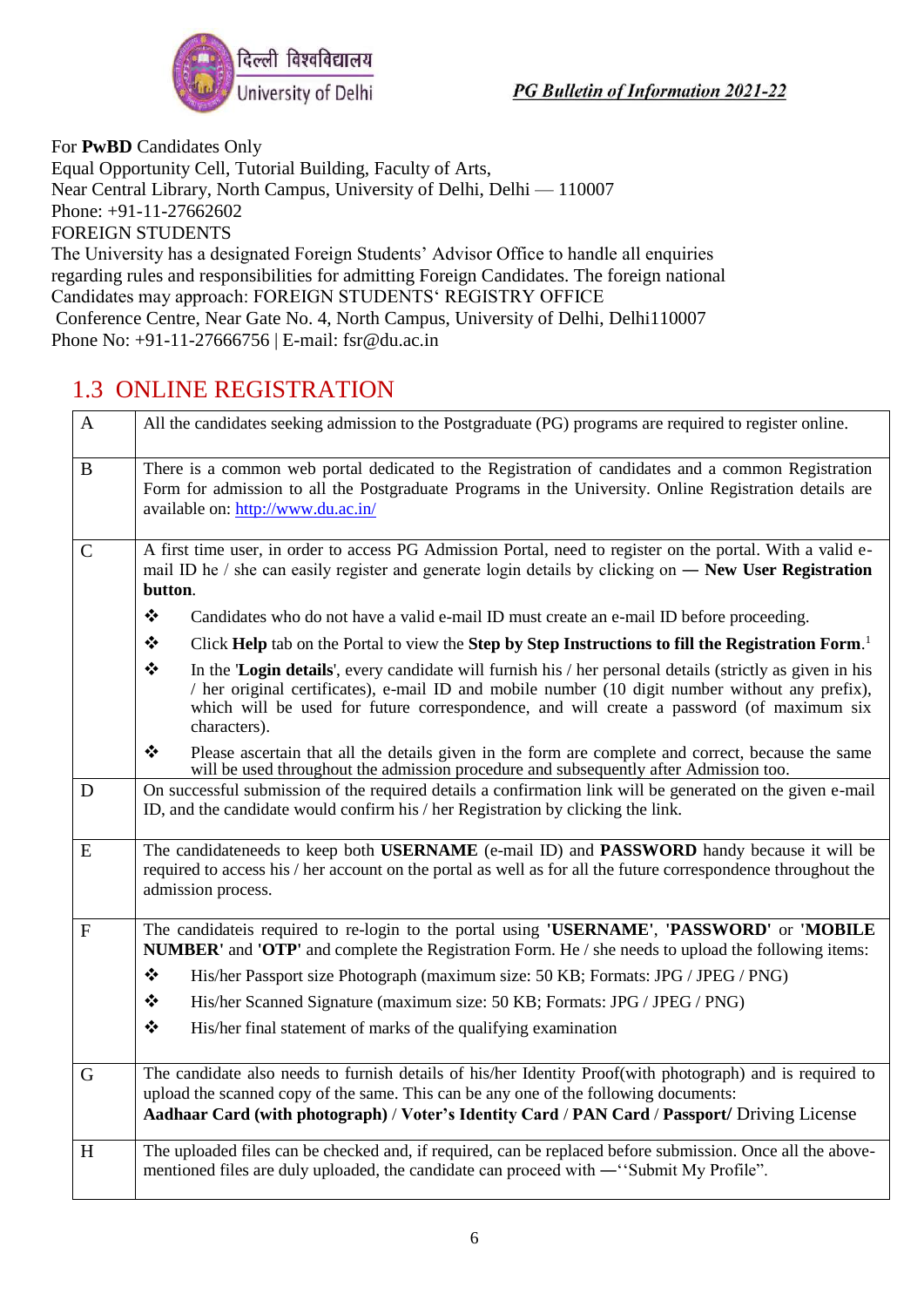

| $\mathbf I$    | The candidate, thereafter, will proceed with — "Apply in New Program", and will provide his/her<br>educational details, the details of the program in which he/she is applying, as well as the Admission<br>Criteria (MERIT BASED, ENTRANCE TEST BASED or BOTH MERIT & ENTRANCE TEST<br><b>BASED</b> as applicable). |
|----------------|----------------------------------------------------------------------------------------------------------------------------------------------------------------------------------------------------------------------------------------------------------------------------------------------------------------------|
| J              | The candidate can save his / her details by clicking $-$ "Save Application" and check the<br>details filled in the form.                                                                                                                                                                                             |
| $\bf K$        | After furnishing all the required details and documents, the candidate can proceed with any one of<br>the three options available at the bottom of the page: 'EDIT', 'PAY FEE' &'MY HOME'.                                                                                                                           |
| $\overline{L}$ | The Application Fee can be paid through any one of the available online paymentoptions: Net<br>Banking, Debit Card, Credit Card, and UPI.                                                                                                                                                                            |
| M              | The Registration will be considered complete only after the realization of online payment.                                                                                                                                                                                                                           |
| $\mathbf N$    | Acandidate who wishes to apply for more than one program will fill the same Registration Form<br>for each program but need to pay separately for each program.                                                                                                                                                       |

## 1.4 Registration Fee (non-refundable) for Postgraduate Programs is

| SC, ST, PwBD                                                                                        | Rs. $300/-$ (for all programs except PGDCSL <sup>*</sup> )       |  |
|-----------------------------------------------------------------------------------------------------|------------------------------------------------------------------|--|
|                                                                                                     | Rs. 1500/- for PGDCSL                                            |  |
| UR, OBC and EWS                                                                                     | Rs. 750/- (for all programs except PGDCSL) Rs. 2000/- for PGDCSL |  |
|                                                                                                     | * Post Graduate Diploma in Cyber Security and Law                |  |
| The candidates are advised to fill their forms carefully. No correction after the submission of the |                                                                  |  |
| form will be allowed. Social Category, Gender, and details of the Bank Account once                 |                                                                  |  |
| selected/entered at the time of Registration will not be changed in any circumstance.               |                                                                  |  |

**Registration Fee once deposited will not be refunded / adjusted in any Circumstances.**

|               | 2. MODE OF ADMISSION                                                                                 |
|---------------|------------------------------------------------------------------------------------------------------|
| $\mathbf{A}$  | All the Departments of the University, except those that offer inter-disciplinary or professional    |
|               | programs, have two modes of admission for Postgraduate Programs <sup>3</sup> :                       |
|               |                                                                                                      |
|               | ❖<br><b>MERIT BASED:</b> 50% of the total seats will be filled on the basis of the candidates' merit |
|               | in the Qualifying Examination. Wherever applicable, <b>MERIT BASED</b> option is <b>open only</b>    |
|               | for the candidates who have eligible Bachelor Degree from the University of Delhi.                   |
|               | <b>ENTRANCE TEST BASED:</b> Remaining 50% of the total seats will be filled on the basis<br>❖        |
|               | of candidates' rank in Entrance Test.                                                                |
| B             | It may again be noted that all the candidates seeking admission to the Postgraduate                  |
|               | Programshave to mandatorily register online, irrespective of the mode of admission.                  |
|               | There will be no offline admission/registration.                                                     |
| $\mathcal{C}$ | At the time of registration, candidates can choose to apply under one of the following options:      |
|               | $\frac{1}{2}$<br><b>MERIT BASED only</b>                                                             |
|               | <b>ENTRANCE TEST BASED only</b><br>$\frac{1}{2}$                                                     |
|               | <b>Both MERIT and ENTRANCE TEST BASED</b><br>❖                                                       |
| D             | The Departments will release separate Admission Lists in both modes. Reservation/                    |
|               | Concession, as per the existing rules of the University of Delhi, will be applicable                 |
|               | separately in both the modes (MERIT and ENTRANCE TEST).                                              |
|               |                                                                                                      |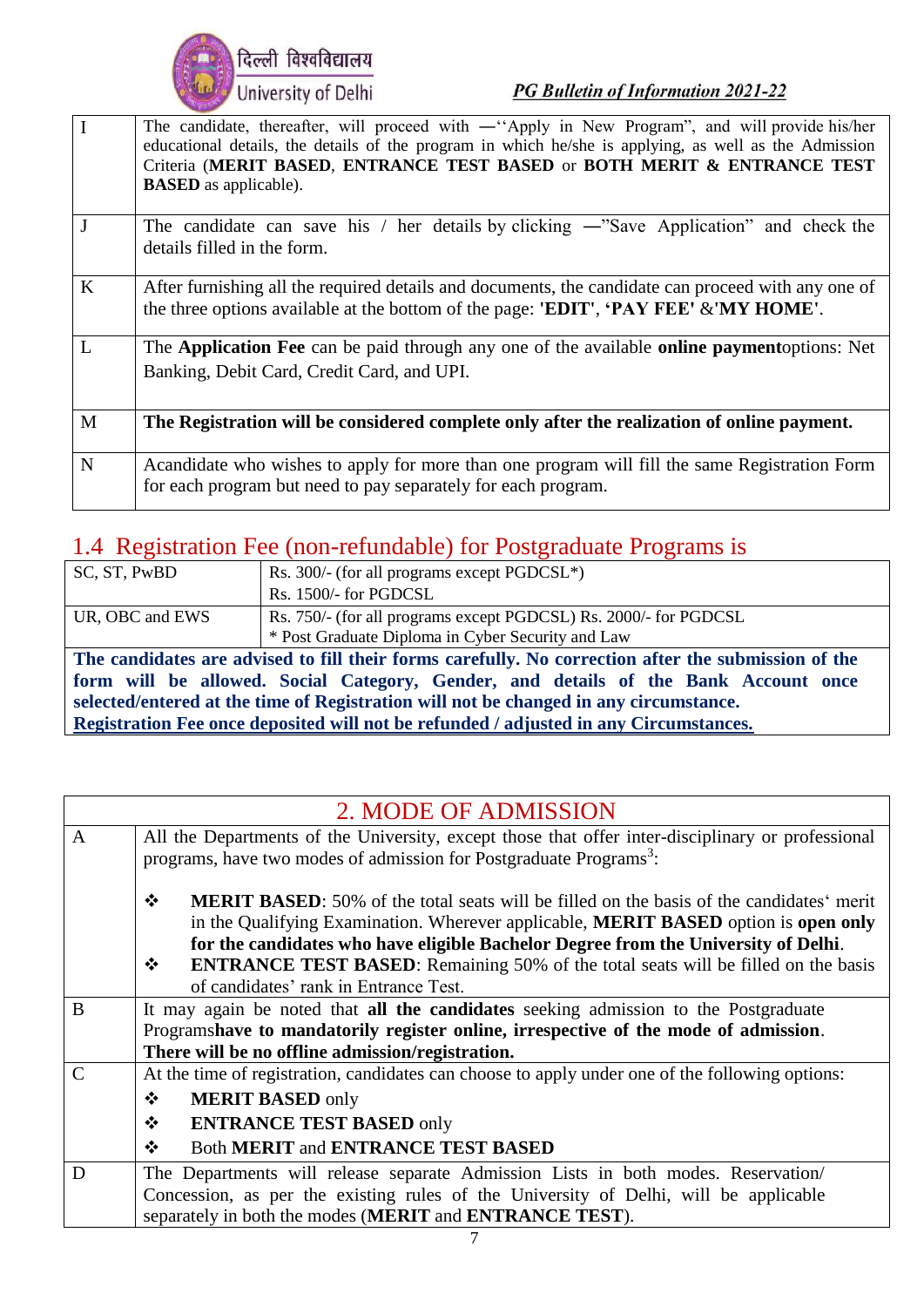

|     | 3. MINIMUM ELIGIBILITY CRITERIA                                                                                                                                                                                                                                                                                                                                                                                                                                                                                                                                                                                                                                                                                                        |
|-----|----------------------------------------------------------------------------------------------------------------------------------------------------------------------------------------------------------------------------------------------------------------------------------------------------------------------------------------------------------------------------------------------------------------------------------------------------------------------------------------------------------------------------------------------------------------------------------------------------------------------------------------------------------------------------------------------------------------------------------------|
| 3.1 | Age                                                                                                                                                                                                                                                                                                                                                                                                                                                                                                                                                                                                                                                                                                                                    |
|     | As per Ordinance - I of the University, there is no minimum age bar for admission to the<br>Postgraduate Programs in the University and its colleges except in the programs where the<br>respective regulatory bodies, such as Medical Council of India (MCI), All India Council of<br>Technical Education (AICTE), Bar Council of India (BCI), National Council of Teacher<br>Education (NCTE), Dental Council of India (DCI), etc. have prescribed the minimum age<br>requirement in their respective regulations.                                                                                                                                                                                                                   |
| 3.2 | <b>Program-Specific EligibilityCriteria / Qualifying Examinations</b>                                                                                                                                                                                                                                                                                                                                                                                                                                                                                                                                                                                                                                                                  |
|     | The details of Program-Specific Eligibility Criteria / Qualifying Examination for each program<br>are given in <b>Annexure</b> - II and are also provided on: http://www.du.ac.in. Candidates must refer<br>to the program-wise. Eligibility Criteria as well.                                                                                                                                                                                                                                                                                                                                                                                                                                                                         |
| 3.3 | <b>Equivalence Criteria</b>                                                                                                                                                                                                                                                                                                                                                                                                                                                                                                                                                                                                                                                                                                            |
|     | The Departments / Colleges of the University may advise the candidates concerned, wherever<br>necessary, to get recognition / equivalence of their degrees / diplomas / certificates<br>authenticated from the Association of Indian Universities / University Grants Commission /<br>AICTE / Council of Boards of School Education in India (COBSE) for the purpose of<br>admission to the Department / College. Further, the cases of equivalence of degrees / certificates<br>/ diplomas may then be put up before the University Authorities for further consideration and<br>confirmation. The Certificates / Diplomas / Degrees already recognized / equated by the<br>University will not be referred for further verification. |

## 4. DELHI UNIVERSITY ENTRANCE TEST (DUET 2021)

The National Testing Agency (NTA) has been entrusted with the conduct of University of Delhi Entrance Examination 2021 for Admissions to Entrance based Post-graduate Courses.

**4.1 About National Testing Agency (NTA)**

The Ministry of Education (MoE), Government of India (GOI) has established the National Testing Agency (NTA) as an independent, autonomous, and self-sustained premier testing organization under the Societies Registration Act (1860) for conducting efficient, transparent and international standards tests in order to assess the competency of candidates for admissions to premier higher education institutions.

The National Testing Agency (NTA) has been entrusted with the conduct of Delhi University Entrance Test (DUET 2021) from 2019 onwards.

**4.2 Centres for the Entrance Test (DUET 2021)**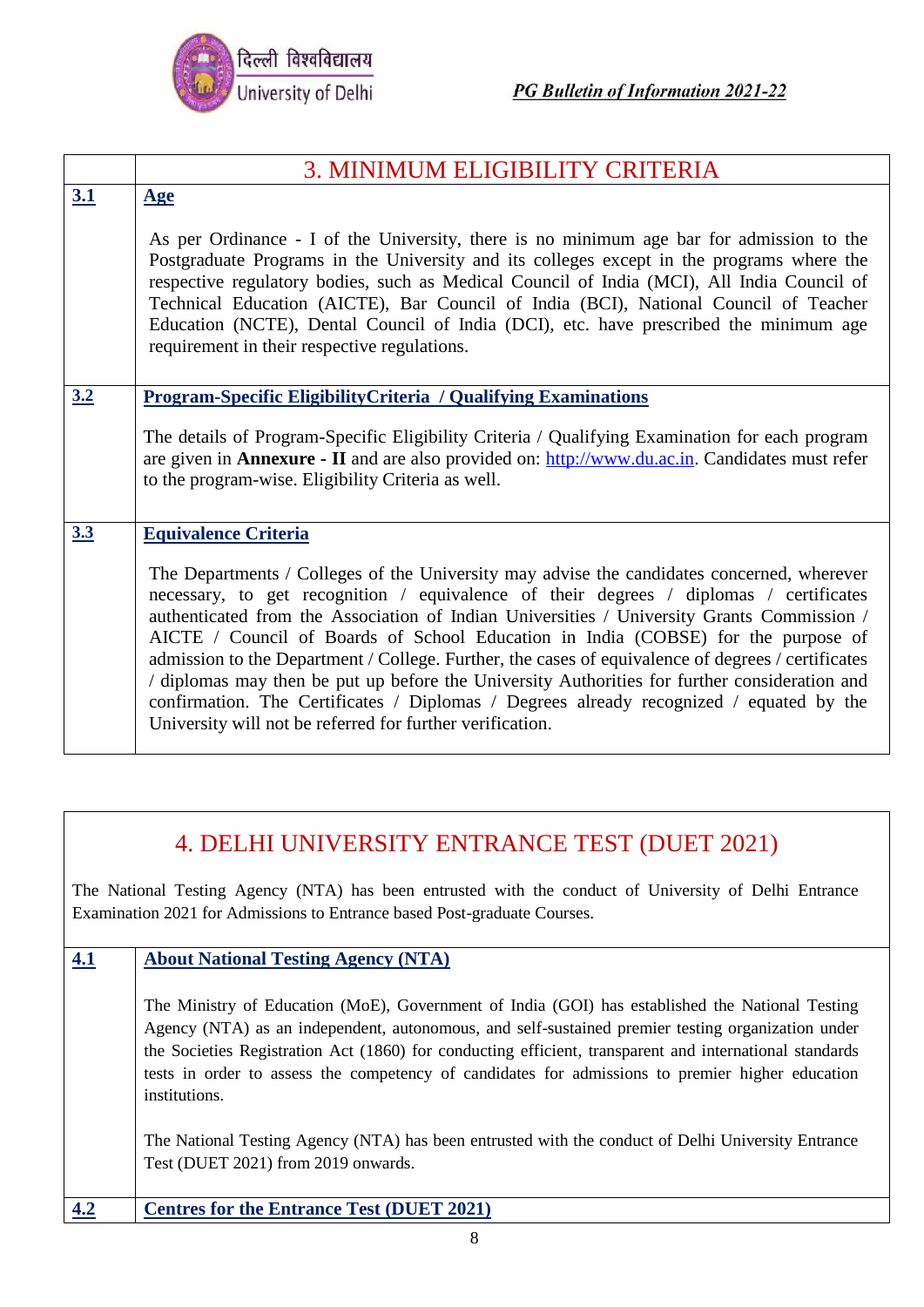

| S.No | <b>City</b>                                                                                                                                                                                                                                                                                                                                                                                                                                                                                                                                                                                                                                                                                                                                                                                                                                                                                                                                                                                                                                                                                                                                                                                                                                                                                                | S.No. | <b>City</b>        |
|------|------------------------------------------------------------------------------------------------------------------------------------------------------------------------------------------------------------------------------------------------------------------------------------------------------------------------------------------------------------------------------------------------------------------------------------------------------------------------------------------------------------------------------------------------------------------------------------------------------------------------------------------------------------------------------------------------------------------------------------------------------------------------------------------------------------------------------------------------------------------------------------------------------------------------------------------------------------------------------------------------------------------------------------------------------------------------------------------------------------------------------------------------------------------------------------------------------------------------------------------------------------------------------------------------------------|-------|--------------------|
| 1.   | Ahmedabad/Gandhinagar                                                                                                                                                                                                                                                                                                                                                                                                                                                                                                                                                                                                                                                                                                                                                                                                                                                                                                                                                                                                                                                                                                                                                                                                                                                                                      | 15.   | Jammu              |
|      | Amritsar                                                                                                                                                                                                                                                                                                                                                                                                                                                                                                                                                                                                                                                                                                                                                                                                                                                                                                                                                                                                                                                                                                                                                                                                                                                                                                   | 16.   | Kolkata            |
|      | Bangalore                                                                                                                                                                                                                                                                                                                                                                                                                                                                                                                                                                                                                                                                                                                                                                                                                                                                                                                                                                                                                                                                                                                                                                                                                                                                                                  | 17.   | Lucknow            |
|      | Bhopal                                                                                                                                                                                                                                                                                                                                                                                                                                                                                                                                                                                                                                                                                                                                                                                                                                                                                                                                                                                                                                                                                                                                                                                                                                                                                                     | 18.   | Mumbai/Navi Mumbai |
|      | Bhubaneswar                                                                                                                                                                                                                                                                                                                                                                                                                                                                                                                                                                                                                                                                                                                                                                                                                                                                                                                                                                                                                                                                                                                                                                                                                                                                                                | 19.   | Nagpur             |
|      | Chandigarh/Mohali                                                                                                                                                                                                                                                                                                                                                                                                                                                                                                                                                                                                                                                                                                                                                                                                                                                                                                                                                                                                                                                                                                                                                                                                                                                                                          | 20.   | Patna              |
|      | Chennai                                                                                                                                                                                                                                                                                                                                                                                                                                                                                                                                                                                                                                                                                                                                                                                                                                                                                                                                                                                                                                                                                                                                                                                                                                                                                                    | 21.   | Raipur             |
|      | Cuttack                                                                                                                                                                                                                                                                                                                                                                                                                                                                                                                                                                                                                                                                                                                                                                                                                                                                                                                                                                                                                                                                                                                                                                                                                                                                                                    | 22.   | Ranchi             |
|      | Dehradun                                                                                                                                                                                                                                                                                                                                                                                                                                                                                                                                                                                                                                                                                                                                                                                                                                                                                                                                                                                                                                                                                                                                                                                                                                                                                                   | 23.   | Shillong           |
| 10.  | Delhi (NCR)*                                                                                                                                                                                                                                                                                                                                                                                                                                                                                                                                                                                                                                                                                                                                                                                                                                                                                                                                                                                                                                                                                                                                                                                                                                                                                               | 24.   | Shimla             |
| 11.  | Guwahati                                                                                                                                                                                                                                                                                                                                                                                                                                                                                                                                                                                                                                                                                                                                                                                                                                                                                                                                                                                                                                                                                                                                                                                                                                                                                                   | 25.   | Srinagar(J & K)    |
| 12.  | Hyderabad                                                                                                                                                                                                                                                                                                                                                                                                                                                                                                                                                                                                                                                                                                                                                                                                                                                                                                                                                                                                                                                                                                                                                                                                                                                                                                  | 26.   | Thiruvananthapuram |
| 13.  | Imphal                                                                                                                                                                                                                                                                                                                                                                                                                                                                                                                                                                                                                                                                                                                                                                                                                                                                                                                                                                                                                                                                                                                                                                                                                                                                                                     |       |                    |
| 14.  | Jaipur                                                                                                                                                                                                                                                                                                                                                                                                                                                                                                                                                                                                                                                                                                                                                                                                                                                                                                                                                                                                                                                                                                                                                                                                                                                                                                     | 27.   | Varanasi           |
|      | *Delhi/NCR includes: Delhi, Gurugram, Faridabad, Noida, Greater Noida, Sahibabad, Ghaziabad                                                                                                                                                                                                                                                                                                                                                                                                                                                                                                                                                                                                                                                                                                                                                                                                                                                                                                                                                                                                                                                                                                                                                                                                                |       |                    |
|      | $\triangleleft$ At the time of applying (or filling application form), acandidate can choose any<br>three of the aforementioned cities, in order of preference, to appear for the Entrance<br>Test but once the application is submitted he/she will not be allowed to change<br>his/her preference.                                                                                                                                                                                                                                                                                                                                                                                                                                                                                                                                                                                                                                                                                                                                                                                                                                                                                                                                                                                                       |       |                    |
| ❖    | ❖ If any candidate has applied for more than one programs and Entrance Test<br>schedule for the applied programs coincides, the University shall not be<br>responsible for it*. Though the competent NTA officials will try their best to<br>identify those candidates who are applying for admissions in multiple programs<br>from the registration portal and to allocate the same or nearby Test Centers, in case<br>of entrance test for these programs are on the same day.<br>Institute/ Competitive exam etc. and the date/s coincide with DUET 2021, neither<br>NTA nor DU will change the examination date/city/centre.<br>Moreover, a candidate's preference will be honoured only if considerable number<br>of candidates have given the city as their choice and/or subject to availability of<br>seats in Test Centre. The NTA reserves the right to change /cancel/shift any<br>centre/city of Examination without assigning any reason.<br>The NTA can change/shift the examination city centre opted by the candidate to<br>another nearby centre, if number of candidates are more/less at any examination<br>citycentre.<br>The Examination City Centre, once opted, shall not be changed. Please check the<br>admit card carefully for your Name, Subject Group, Date of Birth, Gender, |       |                    |
|      | Examination Centre Name, City, and Category, etc. In case of any problem related to<br>Admit card, please contact the given helpline numbers between 10:00 am to 5:00 pm.                                                                                                                                                                                                                                                                                                                                                                                                                                                                                                                                                                                                                                                                                                                                                                                                                                                                                                                                                                                                                                                                                                                                  |       |                    |

- ❖ The NTA can change/shift the examination city centre opted by the candidate to another nearby centre, if number of candidates are more/less at any examination
- ❖ The Examination City Centre, once opted, shall not be changed. Please check the admit card carefully for your Name, Subject Group, Date of Birth, Gender, Examination Centre Name, City, and Category, etc. In case of any problem related to

## **4.3 Scheme Of Examination**

|--|

## **CBT (Computer Based Test)**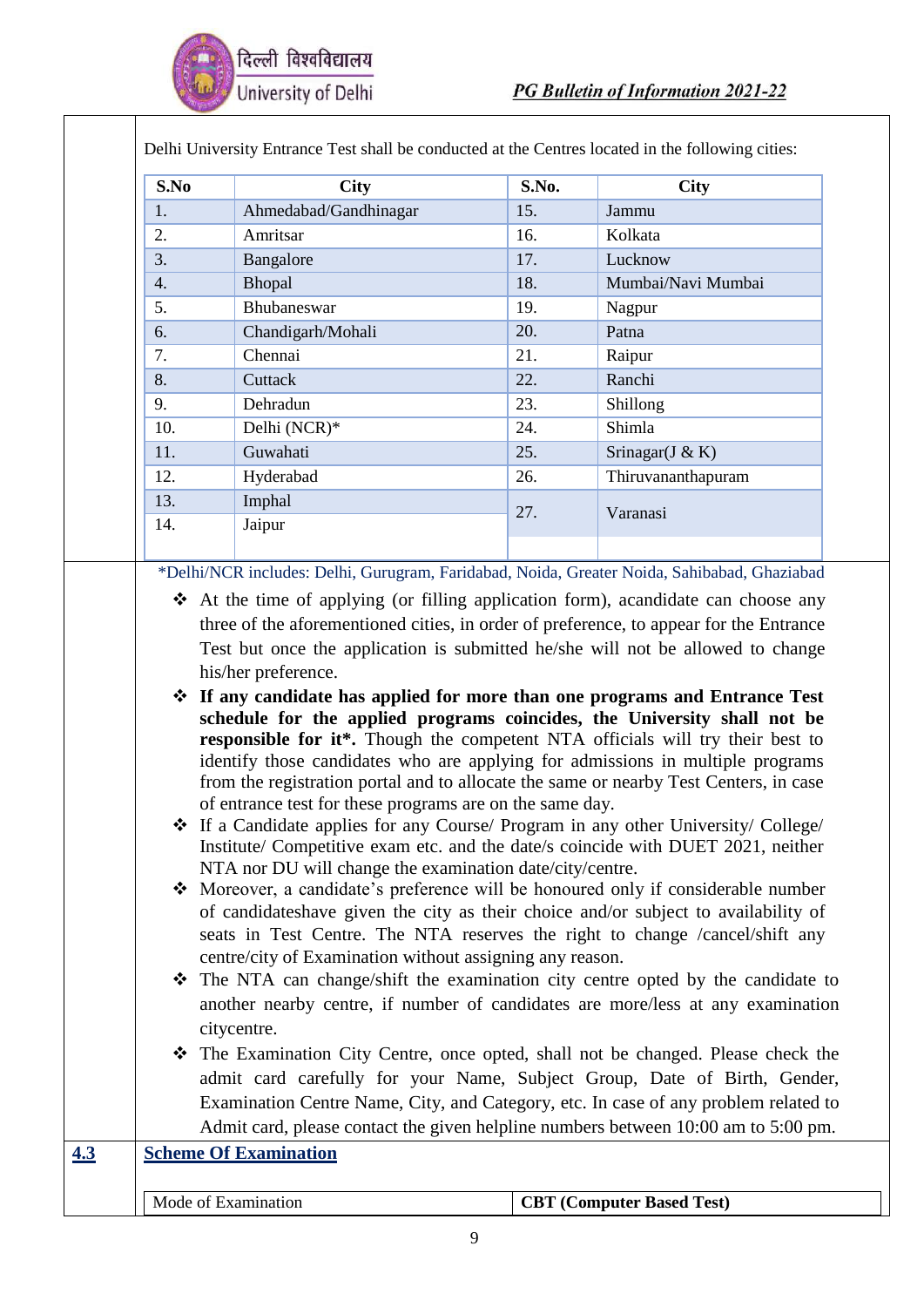

| Duration            | 2 Hours                                    |
|---------------------|--------------------------------------------|
| Type of Questions   | <b>Multiple Choice Question</b>            |
| Number of Questions | 50/100                                     |
| Marks per question  | 4 (four) for each correct response         |
| Scoring             | -1 negative marking for incorrect response |
| Medium of Paper*    | English only (Language courses may<br>have |
|                     | exception)                                 |

**(\*-may vary in certain subjects depending upon the nature of the subject)**

|                 | <b>5. ADMISSION PROCESS</b>                                                                                                                                                                                                                                                                                                                                                                                                                                                                                                                        |
|-----------------|----------------------------------------------------------------------------------------------------------------------------------------------------------------------------------------------------------------------------------------------------------------------------------------------------------------------------------------------------------------------------------------------------------------------------------------------------------------------------------------------------------------------------------------------------|
| A.              | The candidates are advised to keep checking the PG Admission Portal for updates related to<br>Admission Procedure.                                                                                                                                                                                                                                                                                                                                                                                                                                 |
| <b>B.</b><br>C. | For the ENTRANCE TEST BASED mode, even if the candidate's Qualifying Examination results<br>are still awaited, they will be considered in the Admission List. But admission will be cancelled if<br>result is not submitted / uploaded by the candidate till four days before the last date of admission.<br>(As and when declared by the competent authority of University of Delhi).<br>The formula for conversion of CGPA into percentage for the undergraduate programs of the<br>University of Delhi under the Choice Based Credit System is: |
|                 | Final Percentage of marks (%) = CGPA based on all six semesters $x$ 9.5 <sup>6</sup> . This is as per<br>notification from the Examination Branch (Ref. No. Dean (Exams) / 2017 / 9126).                                                                                                                                                                                                                                                                                                                                                           |
| D.              | In case of CGPA, the final calculated percentage will not be rounded off and will be considered<br>only up to 2 decimal places.                                                                                                                                                                                                                                                                                                                                                                                                                    |
| Ε.              | Admission Lists (category wise) of the selected candidates will be uploaded on the University /<br>Department's website, as per the given schedule.                                                                                                                                                                                                                                                                                                                                                                                                |
| F.              | Both MERIT and ENTRANCE TEST BASED lists (wherever applicable) will be announced<br>together.                                                                                                                                                                                                                                                                                                                                                                                                                                                      |
| G.              | In the Admission Lists, allocation is done on basis of MERIT-CUM-PREFERENCE /<br>RANK-CUM-PREFERENCE and the availability of seats in the respective Departments /<br>Colleges. Students are advised to go through the fee structure of various colleges before<br>submitting their preferences.                                                                                                                                                                                                                                                   |
| H.              | In the case of tie in the Entrance Test marks, tie-breakers in the following order of<br>preference will be applied:                                                                                                                                                                                                                                                                                                                                                                                                                               |
| ❖               | Candidates with higher percentage in Qualifying Examination <sup>7</sup> as mentioned in the                                                                                                                                                                                                                                                                                                                                                                                                                                                       |
|                 | eligibility criteria, will be given preference. ( $\frac{7}{1}$ Graduate/Post Graduate Degree from the University of<br>Delhi or any other Indian or Foreign University, recognized as equivalent by the University of Delhi).                                                                                                                                                                                                                                                                                                                     |
| ❖               | Candidates with higher percentage in the final year of bachelor degree will be given<br>preference, then preceding year and so on.                                                                                                                                                                                                                                                                                                                                                                                                                 |
| ❖               | Candidates having higher aggregate marks (five subjects including one language) in class                                                                                                                                                                                                                                                                                                                                                                                                                                                           |
|                 | XII Board examination will be given preference.                                                                                                                                                                                                                                                                                                                                                                                                                                                                                                    |
| Ι.              | The same tie-breaking criteria, in the aforementioned clause, will be applied in MERIT                                                                                                                                                                                                                                                                                                                                                                                                                                                             |
|                 | BASED admission also.                                                                                                                                                                                                                                                                                                                                                                                                                                                                                                                              |
| J.              | It is further to be noted that a Candidate's name in the Admission List alone does not mean                                                                                                                                                                                                                                                                                                                                                                                                                                                        |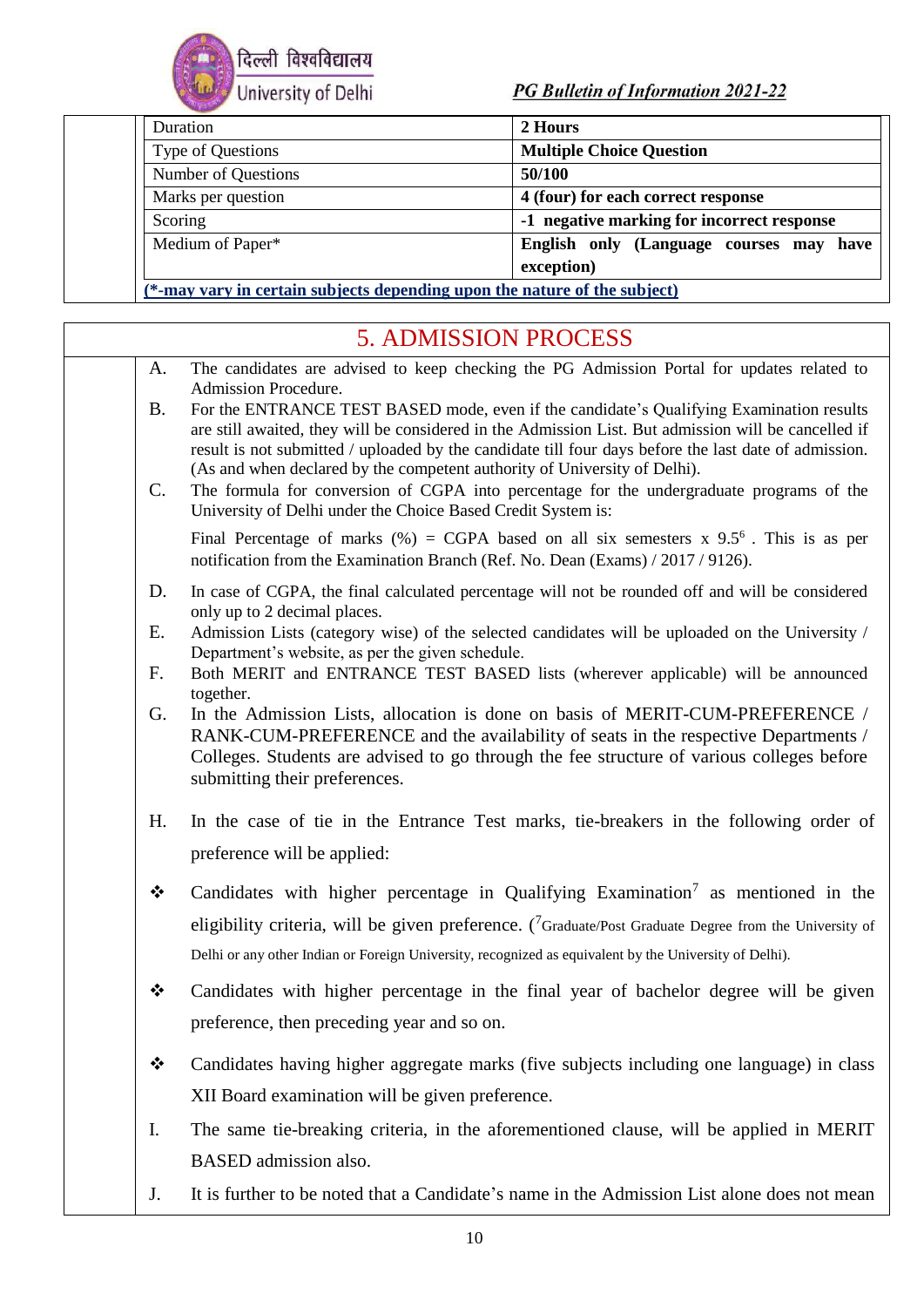

that he / she is admitted. Selected candidates are to pay online Admission Fee within prescribed deadline.

- K. The selected candidates will login to the PG Admission Portals, for selecting the program and preference order of the colleges where the same program is offered.
- L. The Head of the Department/ Principal of the college will approve the admission after verifying the online uploaded certificates and allocate the college.
- M. The candidates shall pay the Admission Fees online, within the prescribed deadline and will be considered admitted provisionally.
- N. A selected candidate will be considered provisionally admitted on the basis of following criteria:

❖ The candidate shall give the preference of the colleges where the program is being offered.

- ❖ After online verification of the documents, the Head of the Department/ the Principal of college will mark such candidates APPROVED on the Admission Portal, after which they would make payment of Admission Fee.
- ❖ The candidate shall submit the online payment of Admission Fee, within prescribed deadline.

O. The candidates who do not select the program or pay the online fees, for whatever reasons, within prescribed deadline for a given Admission List shall NOT be considered for admission in any subsequent lists.

P. For the final approval of the admission, the candidate shall have to personally get the original certificates verified at the Department/ Centre/ College within the stipulated time as declared by the University, as and when announced by the University.

**Disclaimer: if for any reason, inadvertently, a wrong list for admission is uploaded on DU website by the University / department, the University reserves the right to withdraw the same and upload the corrected one without incurring any liability for the wrong list uploaded on the website**

| <b>6. ADMISSION IN NCWEB</b>                                                                                                                                                                                                                                                                                                         |
|--------------------------------------------------------------------------------------------------------------------------------------------------------------------------------------------------------------------------------------------------------------------------------------------------------------------------------------|
| Only women candidates residing in NCT Delhi will be eligible for admission to PG programs of<br>NCWEB, University of Delhi. A residence proof in the name of the candidate will be<br>required at the time of the admission. It can be a valid Aadhar Card, Voter Identity Card,<br><b>Passport, Driving License or Ration Card.</b> |
| The preference for Non-Collegiate Women's Education Board (NCWEB) <sup>8</sup> for relevant                                                                                                                                                                                                                                          |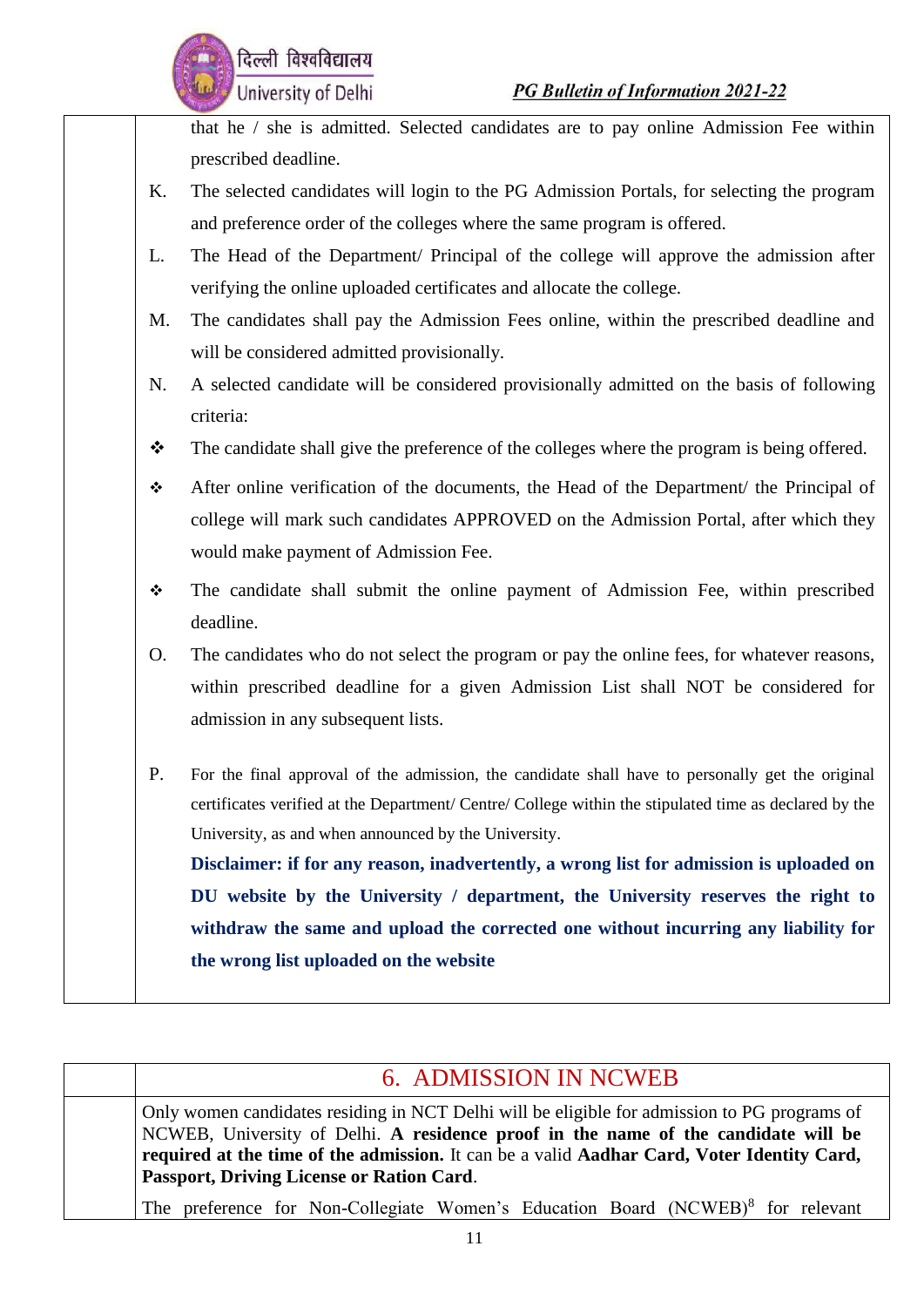

| programs will be auto-selected for all the eligible women candidates*. After the declaration of<br>merit lists, the remaining procedure for admission will be notified by NCWEB separately. |                                                                                                                                                |  |  |
|---------------------------------------------------------------------------------------------------------------------------------------------------------------------------------------------|------------------------------------------------------------------------------------------------------------------------------------------------|--|--|
| <b>PG Programs at NCWEB</b>                                                                                                                                                                 | M.A.: Arabic, Bengali, English, Hindi, History, Persian,<br>Philosophy, Political Science, Punjabi, Sanskrit, Urdu<br>M.A. / M.Sc. Mathematics |  |  |

| 7. ADMISSION IN SOL                                                                                                                                                                                      |                                                   |  |
|----------------------------------------------------------------------------------------------------------------------------------------------------------------------------------------------------------|---------------------------------------------------|--|
| The preference for School of Open Learning (SOL) for relevant programs will be auto-<br>selected for all the eligible candidates. However, SOL will do all other procedures for<br>admission separately. |                                                   |  |
|                                                                                                                                                                                                          | M.A.: Hindi, History, Political Science, Sanskrit |  |
| <b>PG Programs at SOL</b>                                                                                                                                                                                | M.Com.                                            |  |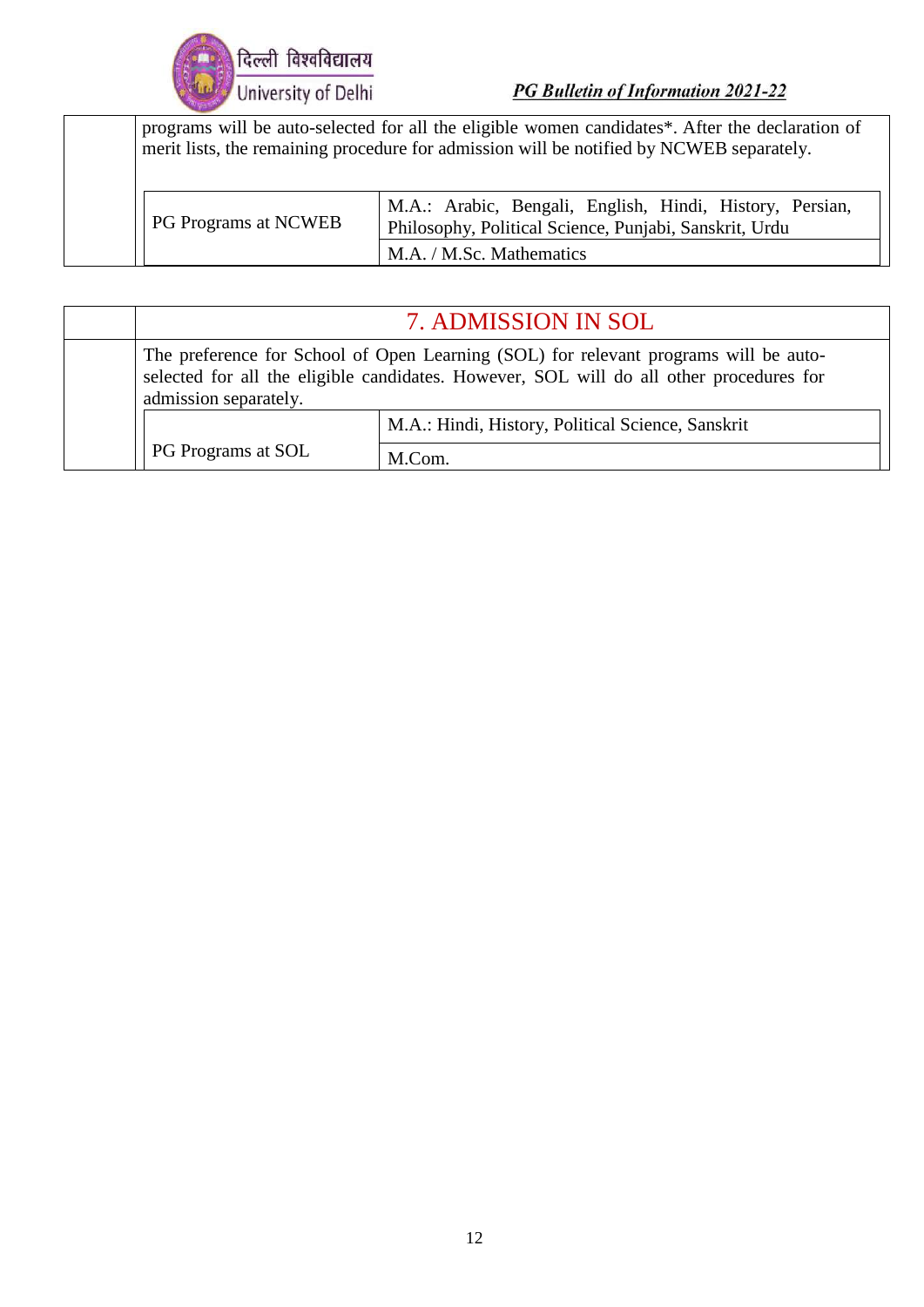

|                       | <b>8. RESERVATION AND RELAXATION</b>                                                                                                                                                                                                                                                                                                                                                                                                                                                                   |  |  |  |
|-----------------------|--------------------------------------------------------------------------------------------------------------------------------------------------------------------------------------------------------------------------------------------------------------------------------------------------------------------------------------------------------------------------------------------------------------------------------------------------------------------------------------------------------|--|--|--|
|                       | The University strictly adheres to Central Government Policies in matters of Reservation and<br>Relaxation, and in order to avail the same under EWS / OBC / SC / ST quota a candidate has to<br>produce a valid certificate issued by any of the following authorities:                                                                                                                                                                                                                               |  |  |  |
| ❖<br>$\ddot{\bullet}$ | District Magistrate / Additional District Magistrate / Collector / Deputy Commissioner /<br>Additional Deputy Commissioner / Deputy Collector / 1st class Stipendiary Magistrate / City<br>Magistrate / Sub-Divisional Magistrate / Taluka Magistrate / Executive Magistrate / Extra<br><b>Assistant Commissioner.</b><br>Chief Presidency Magistrate / Additional Chief Presidency Magistrate / Presidency Magistrate.                                                                                |  |  |  |
| ❖                     | Revenue Officer not below the rank of Tehsildar.                                                                                                                                                                                                                                                                                                                                                                                                                                                       |  |  |  |
| $\bullet$             | Sub-Divisional Officer of the area where the Candidate and / or his family normally resides.                                                                                                                                                                                                                                                                                                                                                                                                           |  |  |  |
| $\bullet$             | Administrator / Secretary to the Administrator / Development Officer (Lakshadweep Islands).                                                                                                                                                                                                                                                                                                                                                                                                            |  |  |  |
| $\bullet \bullet$     | The candidates must note that the EWS / OBC (Non-Creamy Layer) / SC / ST Certificate from<br>any other person / authority shall not be accepted in any case.                                                                                                                                                                                                                                                                                                                                           |  |  |  |
| ❖                     | If the candidate belongs to OBC / SC or ST category, candidate's Caste / Tribe must be listed in<br>the appropriate Govt. of India Schedule. The Caste Certificate should clearly state: (a) Name of<br>his / her Caste / Tribe (b) whether candidate belongs to OBC / SC or ST (c) District and the<br>State or Union Territory of candidate's usual place of residence, and (d) the appropriate Govt. of                                                                                             |  |  |  |
|                       | India Schedule under which his / her Caste / Tribe is approved as OBC / SC / ST.                                                                                                                                                                                                                                                                                                                                                                                                                       |  |  |  |
| ❖                     | If the candidates do not have updated valid EWS / OBC (Non-Creamy Layer) / SC or ST Caste /<br>Tribe certificate at the time of Registration, the candidate may upload the acknowledgement slip<br>of application for the certificate. However, at the time of admission, the candidate will have to<br>produce his / her recent / valid original EWS / OBC (Non-Creamy Layer) / SC / ST certificate.<br>Under no circumstance further time to submit recent/valid required certificate will be given. |  |  |  |
| ❖                     | However, if a/an EWS / OBC (Non-Creamy Layer) / SC / ST candidate seeks admission under<br>some other category (for example: PwBD / CW etc.) the candidate should satisfy the minimum<br>eligibility requirement for that particular category.                                                                                                                                                                                                                                                         |  |  |  |
| $\ddot{\cdot}$        | Those EWS / OBC (Non-Creamy Layer) / SC / ST candidates who get admission in merit under<br>Unreserved (UR) list shall not be counted in the reserved quota.                                                                                                                                                                                                                                                                                                                                           |  |  |  |
|                       | It is a statutory obligation on the part of Departments / Colleges to fill all seats reserved for EWS/<br>OBC (Non-Creamy Layer) / SC / ST candidates. The Departments / Colleges shall not refuse<br>admission to any OBC (Non-Creamy Layer) / SC / ST candidates on the basis of their deficiency in<br>medium of instruction, and the Department / Colleges may arrange remedial classes, utilizing UGC<br>grant for the same.                                                                      |  |  |  |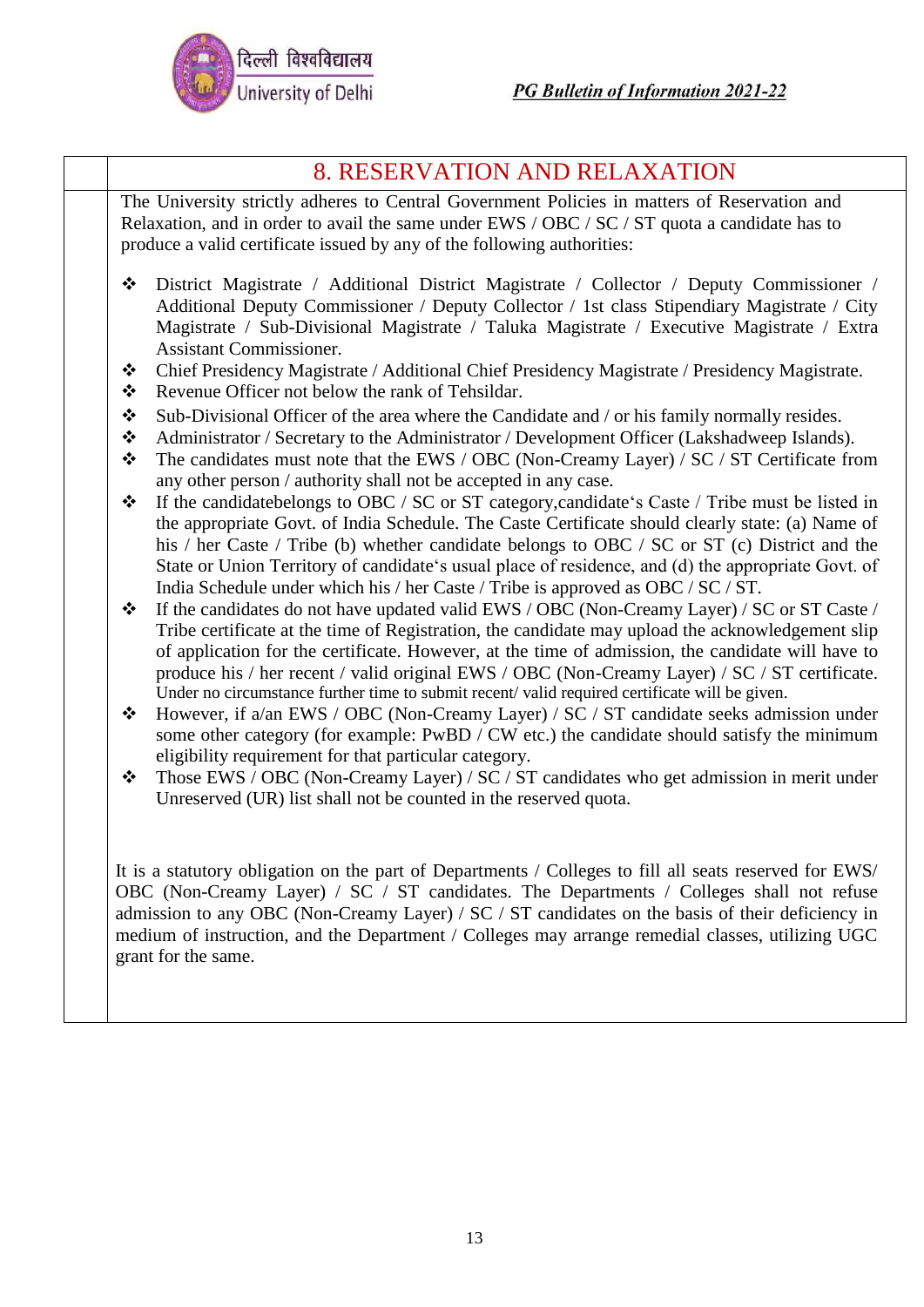

#### **8.1 Reservation for Schedule Caste (SC) / Schedule Tribe (ST) Candidates**

- ❖ 22½% of the total numbers of seats are reserved for candidates belonging to Scheduled Caste and Scheduled Tribes (15% for Scheduled Caste and 7½% for Scheduled Tribes, interchangeable, if necessary).
- ❖ The Minimum Eligibility requirement for the SC / ST candidates will be the Minimum Pass Marks in the respective / equivalent Qualifying Examination of the University of Delhi.
- ❖ Where the Admission is based on Entrance Test, the SC / ST candidates will have to appear for the Test, however, their Merit List will be drawn separately or as provided for the program applied for.
- $\triangleleft$  Relaxation to the extent of 5% in the Minimum Marks shall be given to the candidates belonging to SC and ST category to determine their Minimum Cut-off and Merit for Admission to a program wherever applicable.
- ❖ In case, after giving 5% relaxation, the reserved seats still remain vacant, further relaxation would be given to the extent required in order to fill up all the reserved seats (AC Resolution A88, 14.6.1983; EC Resolution 157, 24121.2001).
- ❖ The seats reserved for the SC / ST shall be filled by the SC / ST candidates **only**. However, in the case of non-availability of the eligible candidates the reserved seats may be interchanged between the SC & ST only. If any seat still remains unfilled, the same shall be left vacant.

#### **8.2 Reservation for Other Backward Classes (OBCs) Candidates**

27% of the total numbers of seats are reserved for candidates belonging to Other Backward Classes (OBC) in Govt. of India List.

The OBC candidates shall be given a relaxation both in the Minimum Eligibility in the Qualifying Examination as well as in the Minimum Eligibility (if any) in the Entrance Test to the extent of 10% of the Minimum Eligibility Marks prescribed for the Unreserved Category (UR) candidates. For example, if the Minimum Eligibility for admission to a program for the UR Category candidates is 50%, the Minimum Eligibility for the OBC candidates will be 45%.

The certificate must mention non-creamy layer status of the candidate (Non-creamy layer status issued by an authority mentioned in DOPT Office Memorandum no. 36012/22/93- Estd. (SCT) dated 15.11.1993).

The OBC candidates who belong to the 'Non-Creamy Layer' and whose caste appears in the Central List of the OBCs (notified by the Ministry of Social Justice and Empowerment on the recommendations of the National Commission for Backward Classes available at the website [http://ncbc.nic.in/ b](http://ncbc.nic.in/)ackward classes/index.html.), shall be eligible to be considered for admission under the OBC category (Validity period of OBC certificate in respect of non-creamy layer status of the candidates as per DOPT Office Memorandum No. 36036/2/2013-Estt. (Res-I) dated 31 March 2016). The validity of the non-creamy layer certificate shall be for the financial year 2021-2022, issued after 31st March, 2021.

If the candidate does not have the OBC non-creamy layer certificate of the latest financial year 2021- 2022 at the time of registration, the candidate may upload the previously issued (older) OBC noncreamy layer certificate or the acknowledgement slip of OBC non- creamy layer certificate application. However, at the time of admission, the candidate must produce the recent financial year's (2021-22) OBC non-creamy layer certificate, issued by the same competent authority. This additional certificate must have reference of his / her already issued original caste certificate.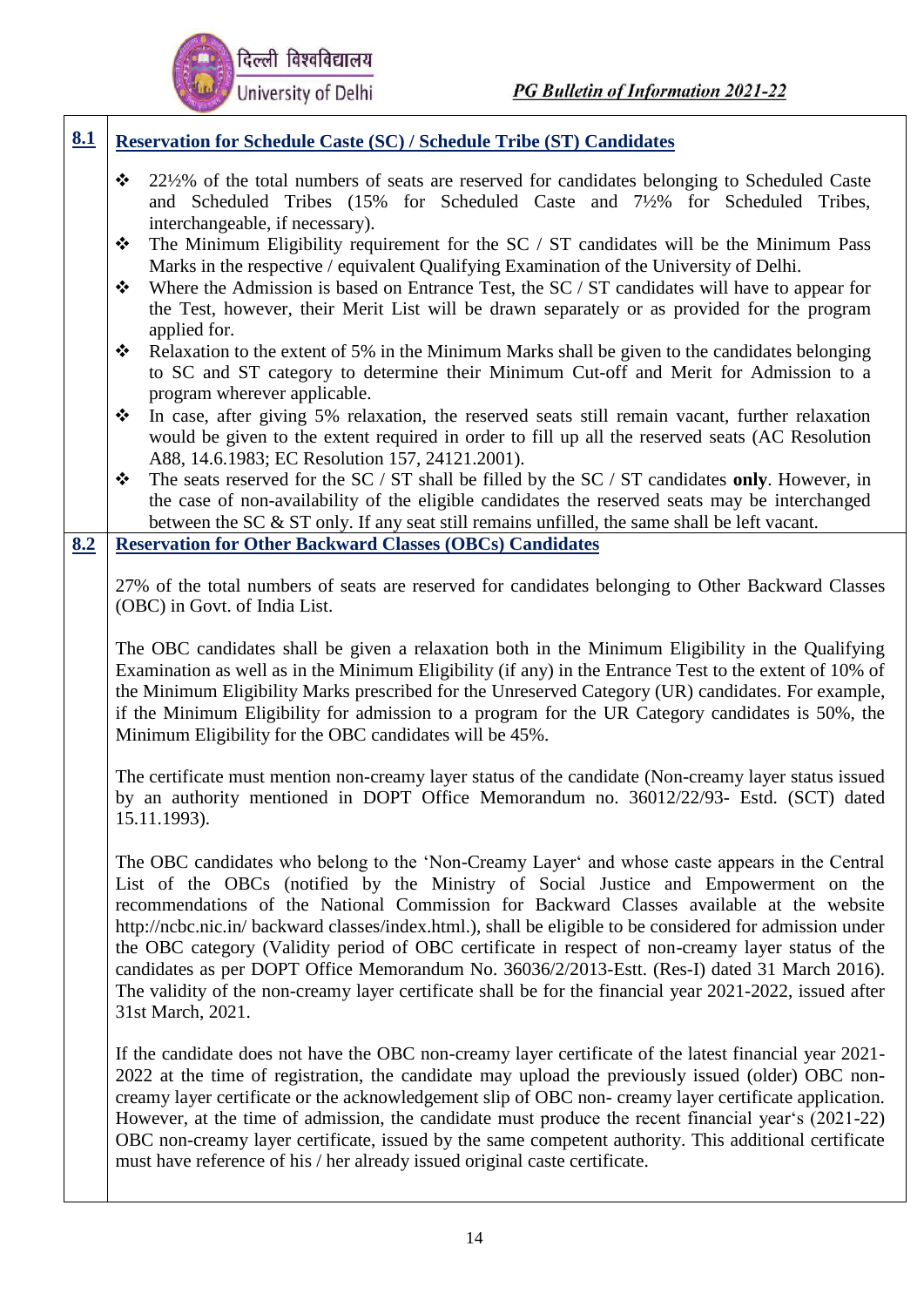

#### **Disclaimer:**

**1. No further extension / relaxation for submitting the required certificate will be given under any circumstances.**

**2. If the applicant by oversight or mistake or otherwise for any other reason is admitted without recent financial year's (2021-22) OBC non-creamy layer certificate, the university / department reserves the right to cancel the admission without prior notice and without any liability**

#### **8.3 Reservation for Economically Weaker Sections (EWSs) Candidates:**

Admission of Economically Weaker Sections (EWSs) Candidates will be as per the University of Delhi notifications / DOPT order. The University Departments / Centers / Colleges have reserved 10 % seats for admission for the same from the Academic Year, 2020-21. The eligibility of such candidates will be decided on the basis of fulfilling criteria prescribed in the above notifications.<http://www.du.ac.in/du/uploads/Notification-EWS.pdf>

|                                                                                                                                                                                                                                                                                                                                                                                                                                                                                                                                                                                                                                                                                                                                                                                                                 | 9. SUPERNUMERARY SEATS                                                                                                                                                                                                                                                                                                                                                                            |  |  |  |
|-----------------------------------------------------------------------------------------------------------------------------------------------------------------------------------------------------------------------------------------------------------------------------------------------------------------------------------------------------------------------------------------------------------------------------------------------------------------------------------------------------------------------------------------------------------------------------------------------------------------------------------------------------------------------------------------------------------------------------------------------------------------------------------------------------------------|---------------------------------------------------------------------------------------------------------------------------------------------------------------------------------------------------------------------------------------------------------------------------------------------------------------------------------------------------------------------------------------------------|--|--|--|
| 9.1                                                                                                                                                                                                                                                                                                                                                                                                                                                                                                                                                                                                                                                                                                                                                                                                             | <b>Reservation / Concession for Persons with Benchmark Disabilities (PwBD)</b>                                                                                                                                                                                                                                                                                                                    |  |  |  |
| As per the provisions of Rights of Persons with Disabilities Act, 2016, not less than 5%<br>seats are reserved for Persons with Benchmark Disabilities. As per the said Act, a 'person<br>with benchmark disability means a person with not less than forty percent of a specified<br>disability where specified disability has not been defined in measurable terms and<br>includes a person with disability where specified disability has been defined in<br>measurable terms, as certified by the certifying authority. It may be noted that the<br>erstwhile Persons with Disabilities (Equal Opportunities, Protection of Rights and Full<br>Participation) Act, 1995 (No. 1 of 1996), under which reservation for Persons with<br>Disabilities in admissions was provided earlier has now been repealed. |                                                                                                                                                                                                                                                                                                                                                                                                   |  |  |  |
|                                                                                                                                                                                                                                                                                                                                                                                                                                                                                                                                                                                                                                                                                                                                                                                                                 | * The PwBD candidates shall be given a relaxation in the Minimum Eligibility in the<br>Qualifying Examination to the extent of 5%.                                                                                                                                                                                                                                                                |  |  |  |
|                                                                                                                                                                                                                                                                                                                                                                                                                                                                                                                                                                                                                                                                                                                                                                                                                 | $\triangle$ Relaxation in marks in Entrance Test (if applicable) will be provided till such point /<br>level that all the seats earmarked as reserved / available as reserved in a particular<br>program, are filled up or all the candidates with benchmark disabilities eligible for<br>obtaining admission in a particular program, have been accommodated, whichever is<br>earlier.           |  |  |  |
|                                                                                                                                                                                                                                                                                                                                                                                                                                                                                                                                                                                                                                                                                                                                                                                                                 | * The reservation for persons with benchmark disabilities up to PG level will be on<br>Supernumerary seats.                                                                                                                                                                                                                                                                                       |  |  |  |
|                                                                                                                                                                                                                                                                                                                                                                                                                                                                                                                                                                                                                                                                                                                                                                                                                 | ❖ The reservation under PwBD is not applicable to B.P.Ed and M.P.Edprograms.<br>Persons with benchmark disabilities falling within any of the following specified categories<br>of disabilities as mentioned in the Schedule to the Rights of Persons with Disabilities Act,<br>2016 [See Clause $(zc)$ of Section 2 of the said Act] are eligible to get the benefit of the said<br>reservation: |  |  |  |
|                                                                                                                                                                                                                                                                                                                                                                                                                                                                                                                                                                                                                                                                                                                                                                                                                 | <b>Physical disability</b><br>I.                                                                                                                                                                                                                                                                                                                                                                  |  |  |  |

*A. Locomotor disability*

1. Locomotor disability (a person's inability to execute distinctive activities associated with movement of self and objects resulting from affliction of musculoskeletal or nervous system or both), including—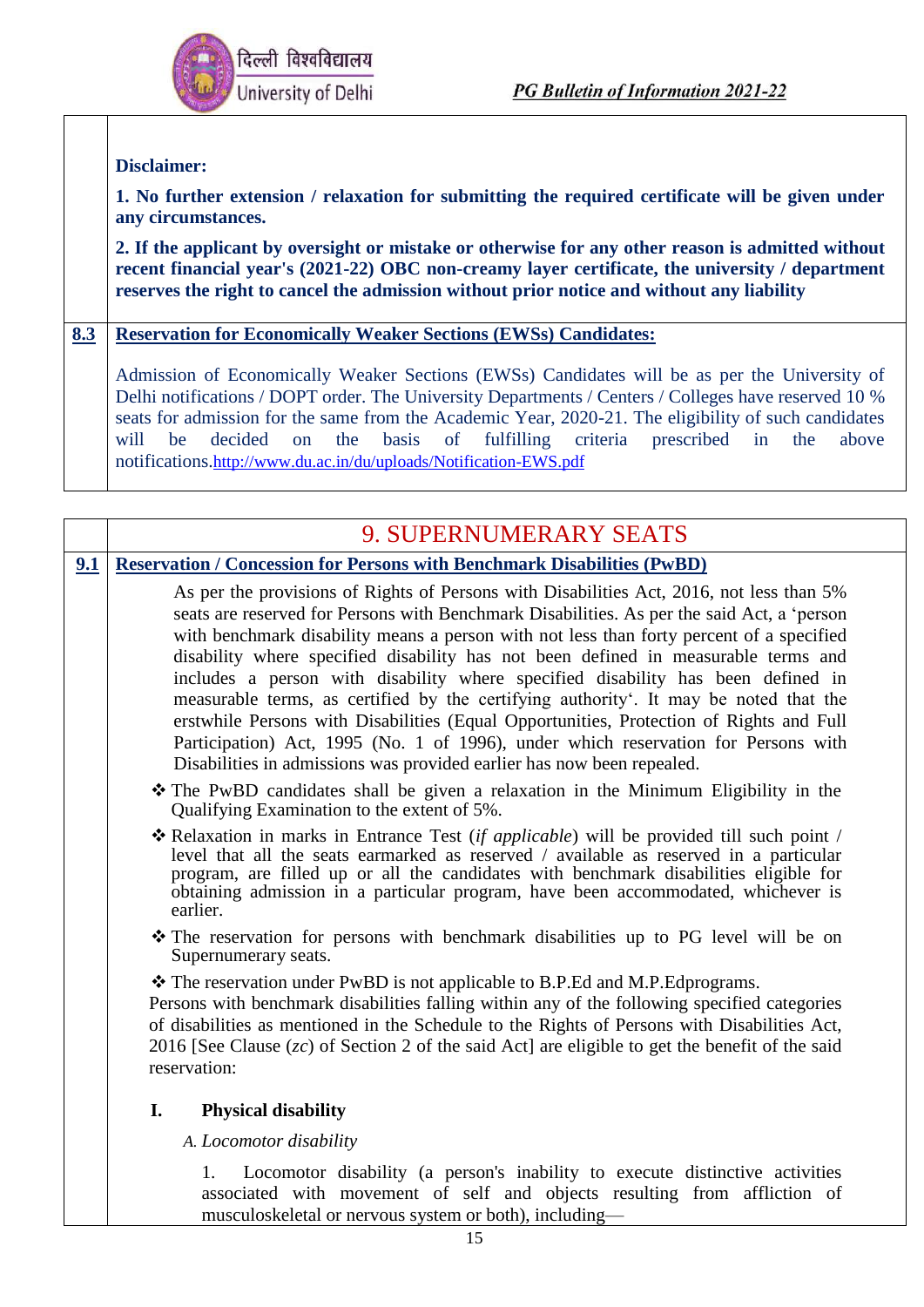

2. "leprosy cured person" means a person who has been cured of leprosy but is suffering from—

(i) loss of sensation in hands or feet as well as loss of sensation and paresis in the eye and eye-lid but with no manifestation of deformity;

(ii) manifest deformity and paresis but having sufficient mobility in their hands and feet to enable them to engage in normal economic activity;

(iii) extreme physical deformity as well as advanced age which prevents him/her from undertaking any gainful occupation, and the expression "leprosy cured" shall construed accordingly;

3. "cerebral palsy" means a Group of non-progressive neurological condition affecting body movements and muscle coordination, caused by damage to one or more specific areas of the brain, usually occurring before, during or shortly after birth;

4. "dwarfism" means a medical or genetic condition resulting in an adult height of 4 feet 10 inches (147 centimeters) or less;

5. "muscular dystrophy" means a group of hereditary genetic muscle disease that weakens the muscles that move the human body and persons with multiple dystrophy have incorrect and missing information in their genes, which prevents them from making the proteins they need for healthy muscles. It is characterised by progressive skeletal muscle weakness, defects in muscle proteins, and the death of muscle cells and tissue;

6. "acid attack victims" means a person disfigured due to violent assaults by throwing of acid or similar corrosive substance.

*B. Visual impairment*—

7. "blindness" means a condition where a person has any of the following conditions, after best correction—

(i) total absence of sight; or

(ii) visual acuity less than 3/60 or less than 10/200 (Snellen) in the better eye with best possible correction; or

- (iii) limitation of the field of vision subtending an angle of less than 10 degree.
- 8. "low-vision" means a condition where a person has any of the following conditions, namely:
	- i. visual acuity not exceeding 6/18 or less than 20/60 up to 3/60 or up to 10/200 (Snellen) in the better eye with best possible corrections; or
	- ii. limitation of the field of vision subtending an angle of less than 40 degree up to 10 degree.

*C. Hearing impairment*—

- 9. "deaf" means persons having 70 DB hearing loss in speech frequencies in both ears;
- 10. "hard of hearing" means person having 60 DB to 70 DB hearing loss in speech frequencies in both ears;
- 11. "speech and language disability" means a permanent disability arising out of conditions such as laryngectomy or aphasia affecting one or more components of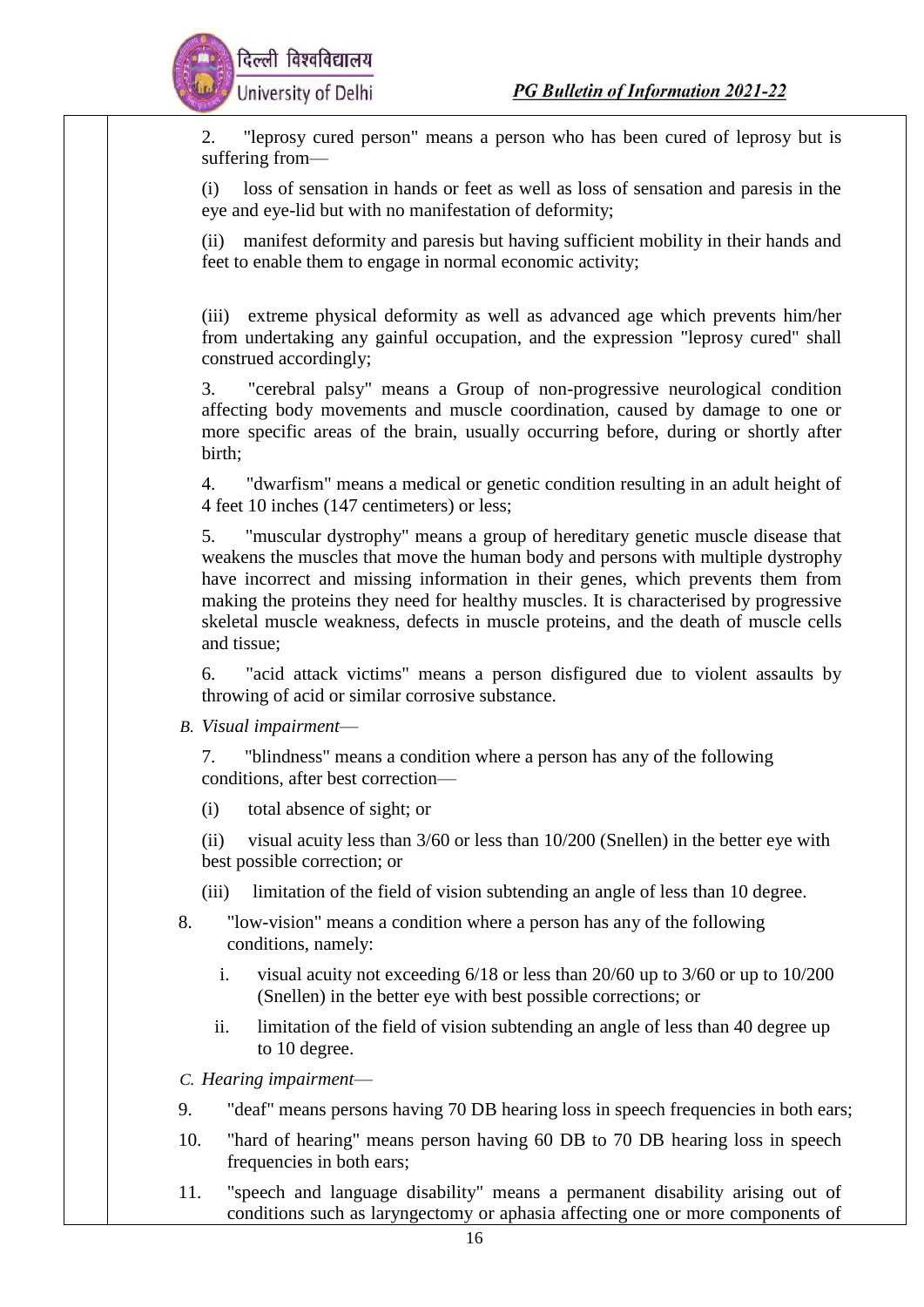

speech and language due to organic or neurological causes.

**II. Intellectual disability,** a condition characterized by significant limitation both in intellectual functioning (reasoning, learning, problem solving) and in adaptive behaviour which covers a range of every day, social and practical skills, including—

1. "*specific learning disabilities*" means a heterogeneous group of conditions wherein there is a deficit in processing language, spoken or written, that may manifest itself as a difficulty to comprehend, speak, read, write, spell, or to do mathematical calculations and includes such conditions as perceptual disabilities, dyslexia, dysgraphia, dyscalculia, dyspraxia and developmental aphasia;

2. "*autism spectrum disorder*" means a neuro-developmental condition typically appearing in the first three years of life that significantly affects a person's ability to communicate, understand relationships and relate to others, and is frequently associated with unusual or stereotypical rituals or behaviours.

#### **III. Mental behaviour:**

"Mental illness" means a substantial disorder of thinking, mood, perception, orientation or memory that grossly impairs judgment, behaviour, capacity to recognize reality or ability to meet the ordinary demands of life, but does not include retardation which is a condition of arrested or incomplete development of mind of a person, specially characterized by sub normality of intelligence.

#### **IV. Disability caused due to -**

(a)*Chronic neurological conditions,* such as—

1. "multiple sclerosis" means an inflammatory, nervous system disease in which the myelin sheaths around the axons of nerve cells of the brain and spinal cord are damaged, leading to demyelination and affecting the ability of nerve cells in the brain and spinal cord to communicate with each other;

2. "Parkinson's disease" means a progressive disease of the nervous system marked by tremor, muscular rigidity, and slow, imprecise movement, chiefly affecting middle-aged and elderly people associated with degeneration of the basal ganglia of the brain and a deficiency of the neurotransmitter dopamine.

#### (b)*Blood disorder*—

1. "haemophilia" means an inheri1table disease, usually affecting only male but transmitted by women to their male children, characterized by loss or impairment of the normal clotting ability of blood so that a minor wound may result in fatal bleeding;

2. "Thalassemia" means a group of inherited disorders characterized by reduced or absent amounts of haemoglobin.

3. "Sickle cell disease" means a haemolytic disorder characterized by chronic anemia, painful events, and various complications due to associated tissue and organ damage; "haemolytic" refers to the destruction of the cell membrane of red blood cells resulting in the release of haemoglobin.

#### **V. Multiple Disabilities (more than one of the above specified disabilities)**

Multiple disabilities including deaf blindness that means a condition in which a person may have combination of hearing and visual impairments causing severe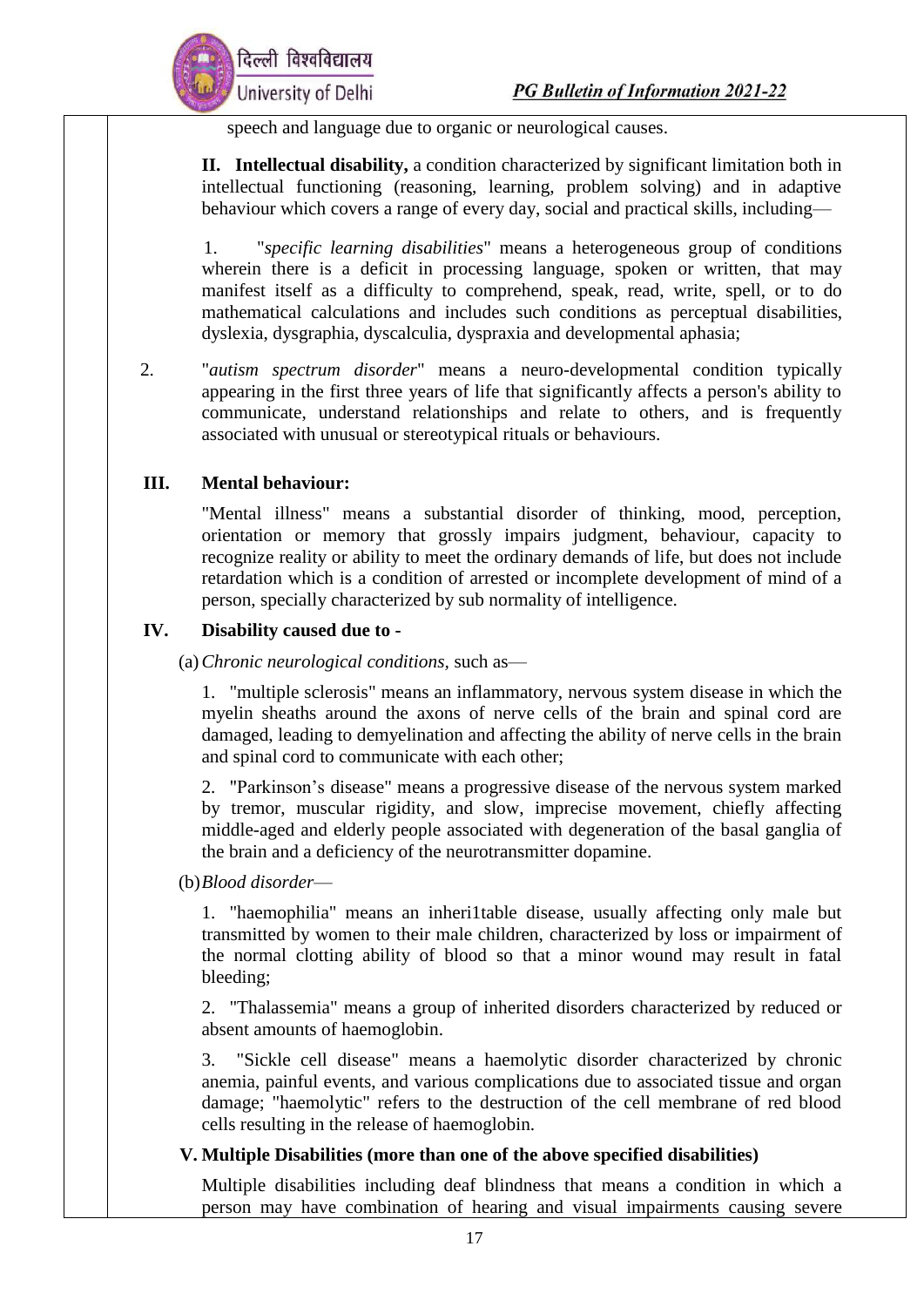

communication, developmental, and educational problems.

#### **VI. Any other category:**

**Any other category as may be notified** by the Central Government.

**Candidates must furnish a valid disability certificate issued by a recognized Governmenthospital, bearing a photograph of the candidate.**

> **Concession / Waiver of fees in respect of Persons with Benchmark Disabilities (PwBD):** Consequent upon amendment to Ordinance X(4) of the University, the following provision has been added after Sub-Clause 2 of Ordinance X( 4) of the said Ordinance: ―Provided that the Persons with Physical Disabilities shall be waived off all the fees payable including the Examination fee and other University fees, except Admission fee, subscription towards Delhi University Students' Union and Identity Card fee for pursuing under-graduate, post-graduate or other Programs in the University or its Colleges. This provision further also applies to all persons with benchmark disabilities.

- A. In pursuance of the above, the students with benchmark disabilities pursuing various Programs of study in the Faculties, Departments, Centers, and Institutions / Colleges of the University shall be exempted from payment of fees, including examination fee and other University fees, except Admission fee, subscription towards Delhi University students' Union and Identity Card fee.
- B. PwBDcandidates who will meet the cut-off / Eligibility Criteria for the Unreserved Category (UR) and will take admission in the Unreserved Category will also pay the fee applicable for PwBD students.
- C. In pursuance of the Executive Council Resolution No. 50 dated 03.11.2012, it is notified that the students with physical disabilities residing in different Hostels / Halls of the University are exempted from payment of all hostel fees and charges except refundable caution fee and the mess fees. The persons with Physical Disabilities shall pay 50% of the Mess Fee and the University of Delhi will meet the remaining 50% of the Mess Fee, in respect of the PwBD students. Similar norms are to be adopted by the Colleges in respect of PwBD Students residing in various hostels of the Colleges. The above provisions, concessions/waivers are applicable in respect all students with benchmark disabilities.

It is clarified further that the students with benchmark disabilities that are getting fellowships/ financial assistance shall be exempted from payment of fees / charges / mess fees subject to the following conditions:

| <b>Value of Fellowship</b>   | <b>Exemption of Fees Waiver etc.</b> |
|------------------------------|--------------------------------------|
| Up to Rs. $3000/-$ per month | Fees waiver $+50\%$ Mess Subsidy     |
| $Rs. 3001$ to 8000 per month | Fees waiver but no Mess Subsidy      |
| Rs. 8001 and above per month | No fees waiver and no Hostel Subsidy |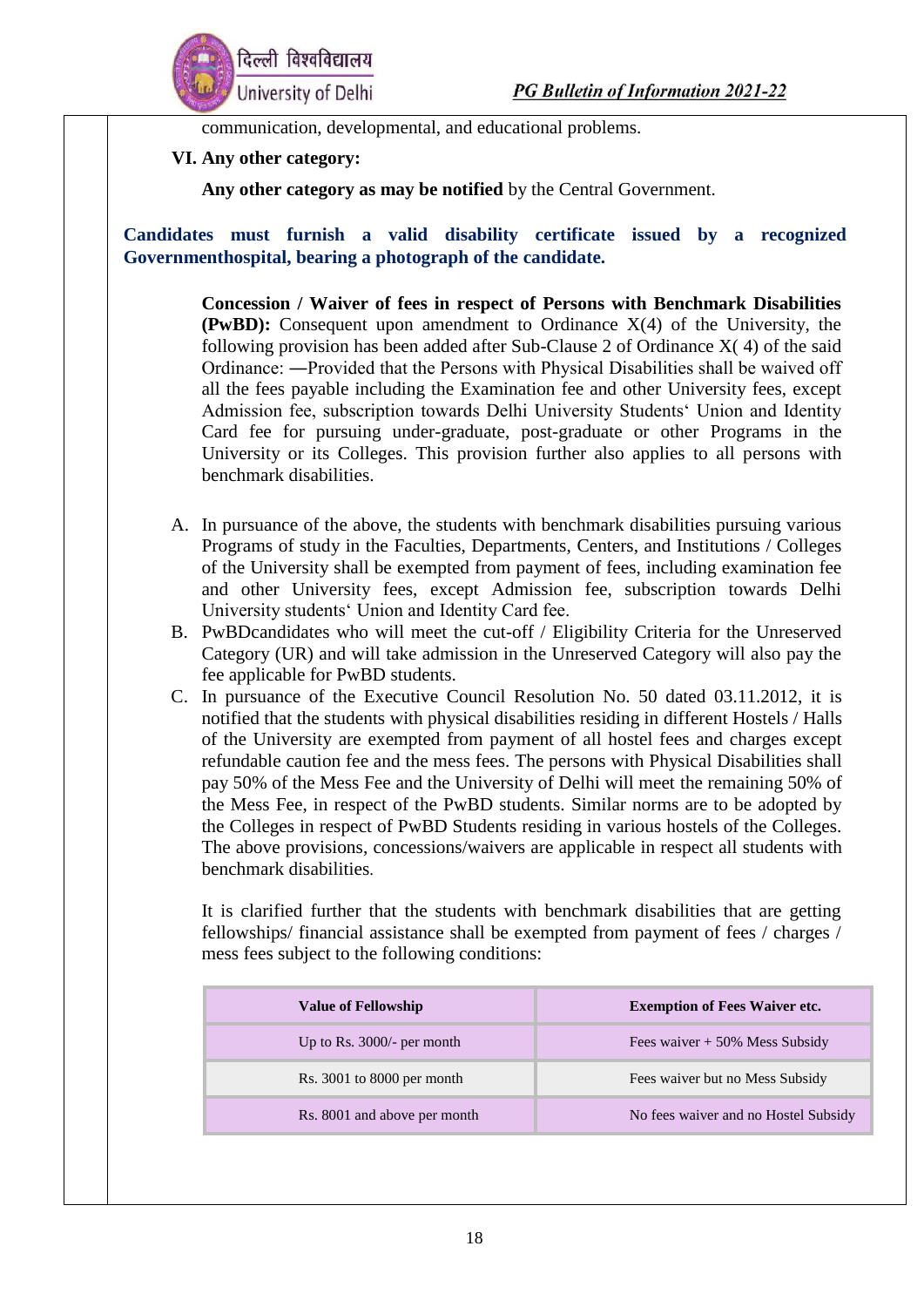

#### **Provisions for PwBD Candidates**

- (i) In case of candidates with benchmark disabilities in the category of blindness, locomotor disability (both arm affected-BA) and cerebral palsy, the facility of scribe/reader shall be given, if so desired by them.
- (ii) In case of other category of persons with benchmark disabilities (the Schedule of the said Act may be referred to), the provision of scribe/reader can be allowed (if they so desire) on production of a certificate to the effect that the person concerned has physical limitation to write (*use the mouse in case of CBT)* and scribe is essential to write examination on his behalf, from the Chief Medical Officer/Civil Surgeon/Medical Superintendent of a Government health care institution as per prescribed pro-forma.
- (iii) Such candidates will have the discretion of bringing his/her own scribe/reader or may opt to have Scribe/Reader from NTA or through any of its authorized Institute/Agency/Personnel involved in the examination.
- (iv) An eligible PwBD candidate, desirous of having facility of scribe/reader, shall have to mention his/her appropriate PwBD category in the relevant column of the application form and also have to record as to whether he/she will have his/her own arrangement of scribe/reader or it has to be arranged by NTA or through any of its authorized Institute/Agency/Personnel.
- (v) The qualification of the scribe shall be one step below the qualification of the candidate taking the examination. The persons with benchmark disabilities opting for own scribe/reader should submit details of the own scribe as per prescribed proforma.
- (vi) In case a PwBD candidate has opted the scribe/reader from NTA or through any of its authorized Institute/Agency/Personnel, the Centre Superintendent shall arrange a meeting of the candidate with scribe/reader, a day before the examination, for giving him/her a chance to check/verify whether the scribe/reader is suitable or not.
- (vii) Compensatory time of not less than 20 minutes per hour of examination shall be given to a candidate who is allowed to use scribe/reader. If the examination is 02 hours duration, the compensatory time shall be 40 minutes. In case the duration of the examination is more than 02 hours, the compensatory time shall be on pro-rata basis.
- (viii) As far as possible, the examination for Person(s) with Disabilities should be held at the ground floor.

#### **9.2 Armed Forces (CW) Quota**

The University reserves 5% (of the total number) seats, program wise in all Department / Centers / Colleges, under CW category. The candidates seeking admission under this category need to register online as per schedule notified by the University and have to upload the **Educational Concession Certificate (**Format of the Educational Concession Certificate is provided in **Annexure III)**, in the prescribed format only, issued by any of the following authorities:

❖ Secretary, KendriyaSainik Board, Delhi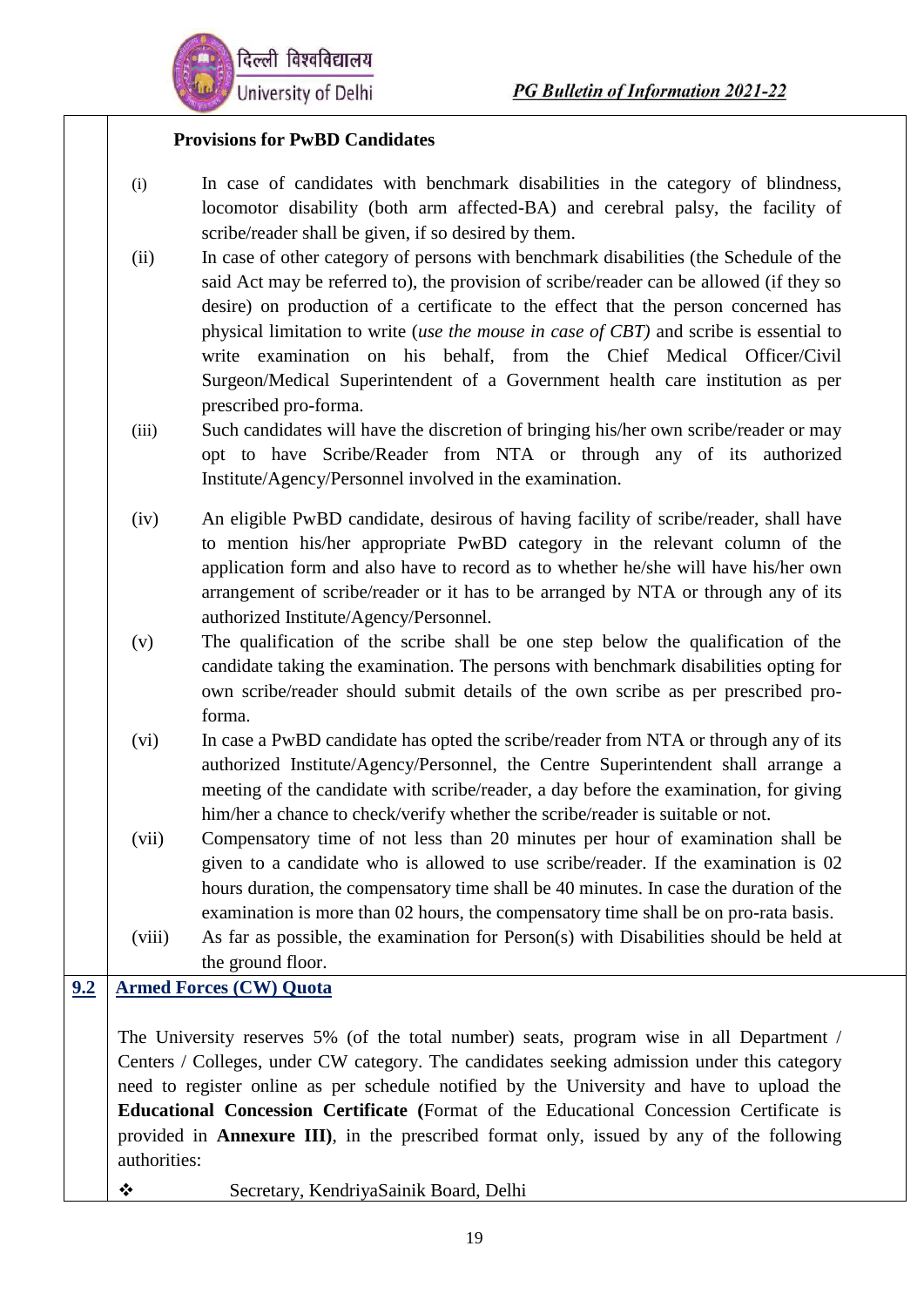

- ❖ Secretary, Rajya Zila Sainik Board
- ❖ Officer-in-Charge, Record Office
- ❖ 1st Class Stipendiary Magistrate

Ministry of Home Affairs (For Police Personnel in receipt of Gallantry Awards) Admission may be

offered to the Children Widows of Officers and Men of the Armed Forces including Para-Military

Personnel, in the following order of preference $1!$ :

- I. Widows / Wards of Defence personnel killed in action
- II. Wards of Defence Personnel disabled in action and boarded out from service with disability attributable to military service
- III. Widows / Wards of Defence personnel who died while in service with death attributable to military service
- IV. Wards of Defence personnel disabled in service and boarded out with disability attributable to the military services.
- V. Wards of Serving / Ex-servicemen personnel including personnel of police forces who are in receipt of Gallantry Awards
- 1. Param Vir Chakra
- 2. Ashok Chakra
- 3. Maha Vir Chakra
- 4. Kirti Chakra
- 5. Vir Chakra
- 6. Shaurya Chakra
- 7. President's Police Medal for Gallantry/President Gallantry Medal for the fire services personnel
- 8. Sena, NauSena, VayuSena Medal
- 9. Mention-in-Dispatches
- 10. Police Medal for Gallantry/Gallantry Medal for fire services
- VI. Wards of Ex-Servicemen
- VII. Wife of:
- 1. Defence Personnel disabled in action and boarded out from service
- 2. Defence Personnel disabled in service and boarded out with disability attributable to military service
- 3. Ex-Servicemen and Serving Personnel who are in receipt of Gallantry Awards
- VIII. Wards of Serving Personnel
- IX. Wife of Serving Personnel

#### **Note: Benefit under CW Category may be extended to the widows/ wards of the Personnel of Para Military Forces priority V only.**

**Admission in priority V is as per the inter-se-priority of the gallantry awards.**

#### **9.3 Ward Quota**

Admission to the wards of employees of University of Delhi and its Colleges, both teaching and non-teaching, to the various postgraduate programmes is made according to the Resolution 9 of the Academic Council dated27.11.2020.

Candidates who wish to apply for admission under DU ward quota must fill the online registration form. The schedule and process for admission under Ward Quota will be notified on the University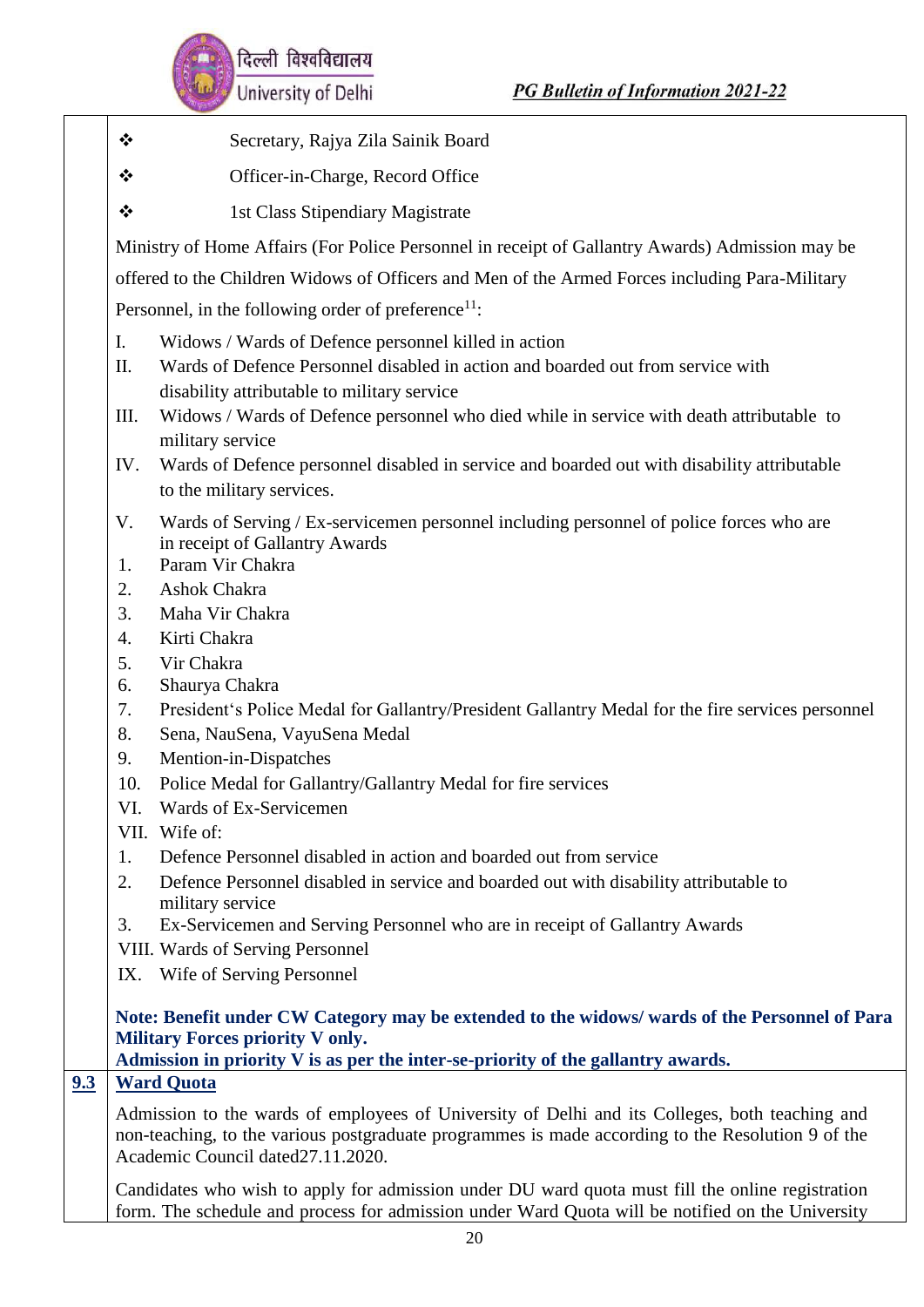website.

The eligible candidates are required to upload proof, issued by the legally authorized Authorities of University of Delhi with respect to employment status of either one parent or both parents in University of Delhi or its college, to support his/her claim to admission under this category.The candidates eligible to take admission in more than one programme will be given choice to take admission in programme in the order of preference made by him/ her.

Once the preference of programme is received, centralized allocation of seats will be done based on respective merit lists prepared by the committeeconstituted by the University .

After completion of 1st round of admission, next round will commence only if the seats as well as more eligible candidates are available.

#### **9.4 Sports Quota**

- 1. The University earmarks up to 5 % (of total intake capacity of the Department/College) as supernumerary seats in Postgraduate program in Sports Quota.
- 2. It is mandatory for the candidate seeking admission on the basis of Sports in Postgraduate programme to appear in the Entrance Test conducted by the University i.e. DUET 2021.
- 3. Admission on the basis of Sports is not applicable in the programs of Master of Library and Information Science, Bachelor of Education /B.Ed. Special Education (MR/VI), Master of Education, M.Tech. Microwave Electronics, Master of Physical Education, LL.B/LL.M, Master of Computer Application, M.A. Social Work and M.Sc. Mathematical Education.
- 4. Admission on the basis of Sports is not available to the candidate who has previously taken admission in the Department/College and availed the Sports Quota.
- 5. Additional information regarding the schedule of Sports will be notified on the DU Website.

#### **Guidelines for admission on the basis of Sports**

- 1. The candidate seeking admission on the basis of Sports is required to register online on the DU PG Admission portal.
- 2. Acandidate can register for a maximum of three Games/Sports.
- 3. An additional registration fee of Rs.100 for each Game/Sport will be charged from candidates applying for admission in the Sports category in addition to charges for (UR/OBC/SC/ST/PwBD/EWS) registration.

#### **Admission herein will be based on:**

- **I Direct Admission** on the basis of Category A and B1 of the Criteria for Marking of Merit /Participation Sports Certificate.
- **II Admission** on the basis of Category B2 & B3 of the Criteria for Marking of Merit Participation Sports Certificate.

**I Direct Admission** on the basis of Category A and B1 of the Criteria for Marking for Merit /Participation Sports Certificate.

#### **Category A**

Sportspersons who have represented India in the under-mentioned Competition(s), recognized and funded by the Ministry of Youth Affairs and Sports (MYAS) will be given Direct Admission for the Game / Sport at Point no. II (B).

1. Olympic Games by the International Olympic Committee (IOC)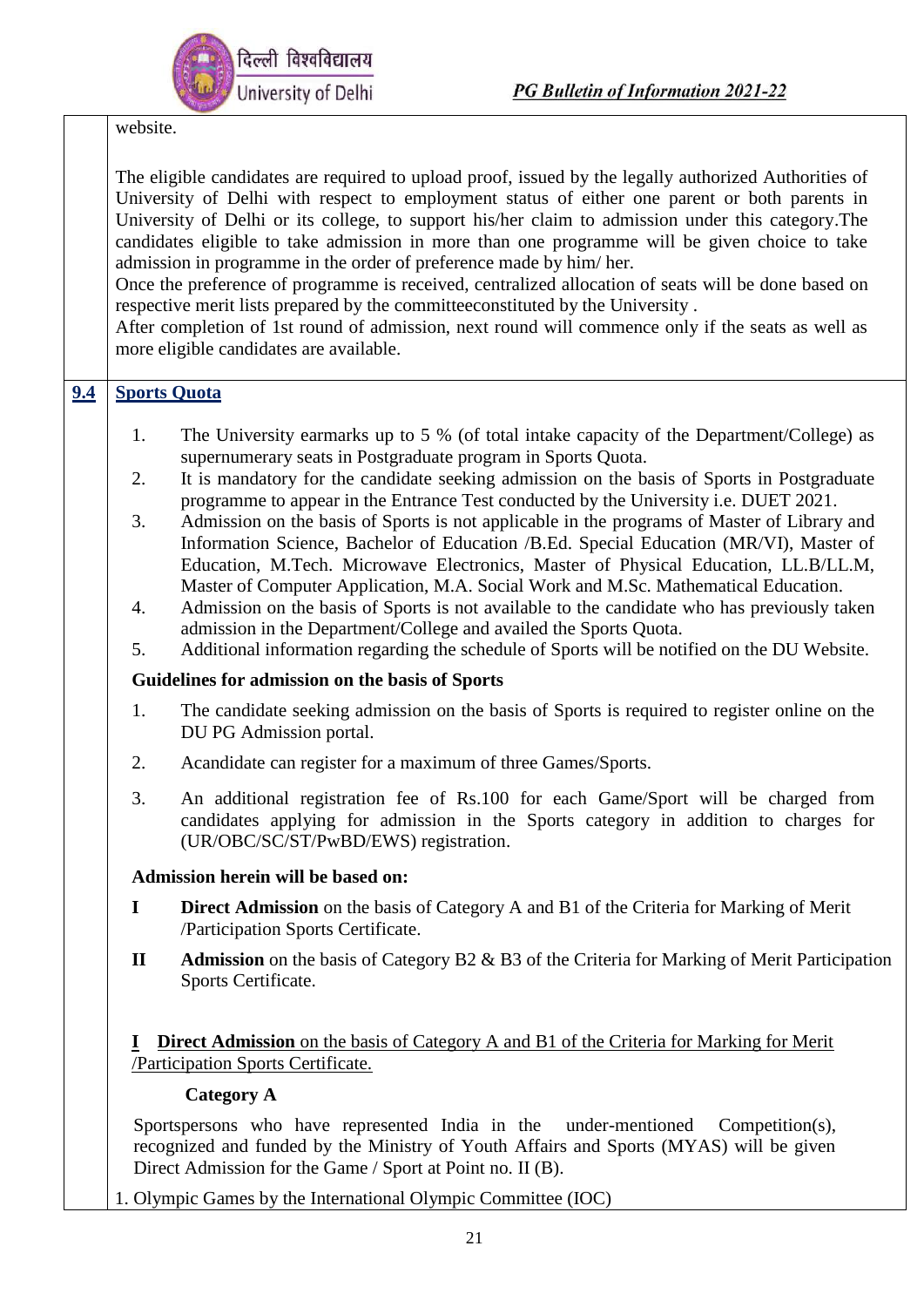

- 2. World Championship / World Cup by International Sports Federations (ISF)
- 3. Commonwealth Games by Commonwealth Games Federation (CGF)
- 4. Asian Games by Olympic Council of Asia (OCA)
- 5. Asian Championships by International Sports Federations (ISF)
- 6. South Asian Games (SAG) by South Asia Olympic Council (SAOC)
- 7. Paralympic Games by International Paralympic Committee

#### (IPC)**Category B**

**I**Sportspersons who have achieved 1st Position with Participation in All India Inter-University Competition/s for Three years organized by Association of Indian Universities (AIU) will be given Direct Admission for the Game / Sport at Point no. II (B).

#### **II Admission on the basis of Categories B2 & B3 of the Criteria, for Marking of Merit/ Participation Sports Certificate**

#### **A. Maximum 100 Marks for Merit / Participation Sports Certificate**

- 1. Criteria for Marking of Merit/ Participation Sports Certificate displays the Marks for different levels of Game / Sports competitions.
- 2. Sports Certificate of Invitational / Memorial / Open / Prize Money League / Ranking competitions will not be considered. Letter/ Letterhead of Merit/Participation in Sports Competitions will also be not considered.
- 3. Acandidate is required to upload self-attested copies of three Merit / Participation Sports Certificate. However, only the Highest uploaded Merit / Participation Sports Certificate will be considered for Marking.
- 4. Keeping in view Covid 19 pandemic, Merit / Participation Sports Certificate of preceding four years will be considered from 01<sup>st</sup> May 2017 to 30<sup>th</sup> April 2021.
- 5. The level of competency of the applicant will be determined only for those who have achieved distinction during the preceding four years in the Game / Sport at Point no. II (B).
- 6. Candidate must secure a minimum of 10 marks in the marking of the uploaded Merit/Participation Sports Certificate to be eligible for Admission on the basis of Sports.

#### **B. Games/Sports considered for admission on the basis of Sports**

#### **Team Games**:

Baseball (M), Basketball (M & W), Cricket (M &W), Football (M &W), Handball (M &W), Hockey (M &W), Kabaddi (M &W), Kho-Kho (M &W), Netball (W), Softball (W), and Volleyball (M &W)

#### **Dual & Combat Sports:**

Badminton (M &W), Boxing (M &W), Judo (M &W), Squash (M &W), Table Tennis (M &W), Taekwondo\* (M &W), Tennis (M &W) and Wrestling\*\* (M &W) \*Kyorugi \*\* Freestyle

## **Individual Sports:**

Archery\*\*\* (M &W), Athletics (M &W), Chess (M &W), Diving (M &W), Gymnastics (M &W), Shooting\*\*\*\* (M &W), Swimming (M &W) and Weight-lifting (M &W) \*\*\* Compound &Recurve

\*\*\*\*10 Meter Air Pistol & 10 Meter Air Rifle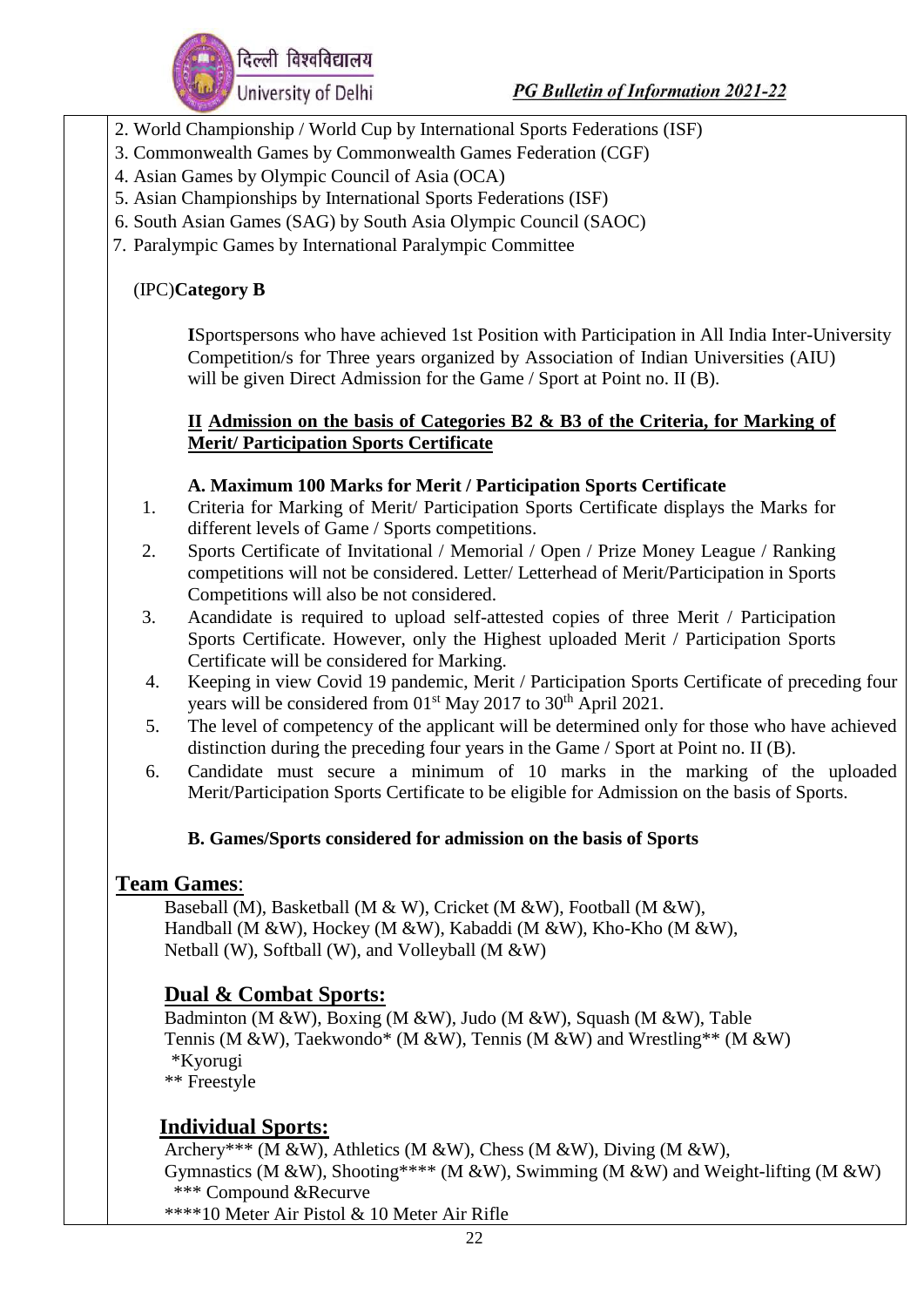

#### **Note:**

- 1. The admission under Sports Quota will be on the basis of Entrance Test and shall be finalized by the concerned Department/College as follows:
- i) Marks obtained in the Entrance Test\* of the Department be added to the Marks obtained in the uploaded Merit/Participation Sports Certificate sent by the Admission Branch/DUSC to the Department. The Department/College shall then prepare a Merit List of the Department/College for admission on the basis of Sports and make admissions accordingly.
- \*Candidate should not score negative marks in the Entrance Test to be eligible for admission on the basis of Sports
- 2. A candidate's name appearing in the Sports Merit List does not guarantee admission in a program and Department/College. The admission of the candidate is subject to the availability of seats in a program in the Department/College and shall be subject to fulfillment of program- specific minimum eligibility criterion of the Department and conform to University regulations.
- 3. The PG Sports Admission Committee shall be as follows:
- a) Chairperson: Chairman, DUSC
	- b) Convener: Director of Physical Education, DUSC
	- c) Member/s: Two Physical Education Teachers of the Colleges (To be nominated by the Chairman, DUSC)

The Committee shall:

- i) Screen the registration form uploaded by the candidate
- ii) Verify the uploaded Merit/Participation Sports Certificate of the candidate as per the marks allotted from the Original Merit/Participation Sports Certificate of the candidate.
- 4. DUSC of the University shall redress the grievance related to the award of marks of uploaded Merit/Participation Sports Certificate. The Marks of the uploaded Merit/Participation Sports Certificates shall be displayed on the dashboard of the candidate for three days to register grievances if any. All grievances shall be resolved within three days by the DUSC.
- 5. The awarded marks displayed on the dashboard of the candidate are provisional subject to final scrutiny of the verification of uploaded Merit/ Participation Sports Certificate/ documents by the DUSC of the University. The decision of the DUSC/Admission Branch of the University shall be final.
- 6. The Department/College shall maintain a proper record of the documents of the candidates admitted on the basis of Sports.
- 7. The list (soft copy) of finally admitted candidates on the basis of Sports shall be sent to the Dean, Admissions and Director, DUSC by the Department /Colleges within seven days of the last date of admission of the University.
- 8. A candidate, as per their age must be eligible to participate in Inter-University competitions for the next two years and should not be employed on a Part-time / Full-time basis anywhere.
- 9. Acandidate submitting false/fake certificates for seeking admission on the basis of Sports shall be debarred from admission to any Department/College for three years. Such admissions will be cancelled and strict legal action will also will be taken by the DUSC.
- 10. It is mandatory for the candidate to submit an Undertaking at the time of admission stating that the candidate will practice and participate for the College, if applicable and if selected will represent the University in sports competitions as determined by University failing which the Department/College has the right to cancel the admission if the candidateviolates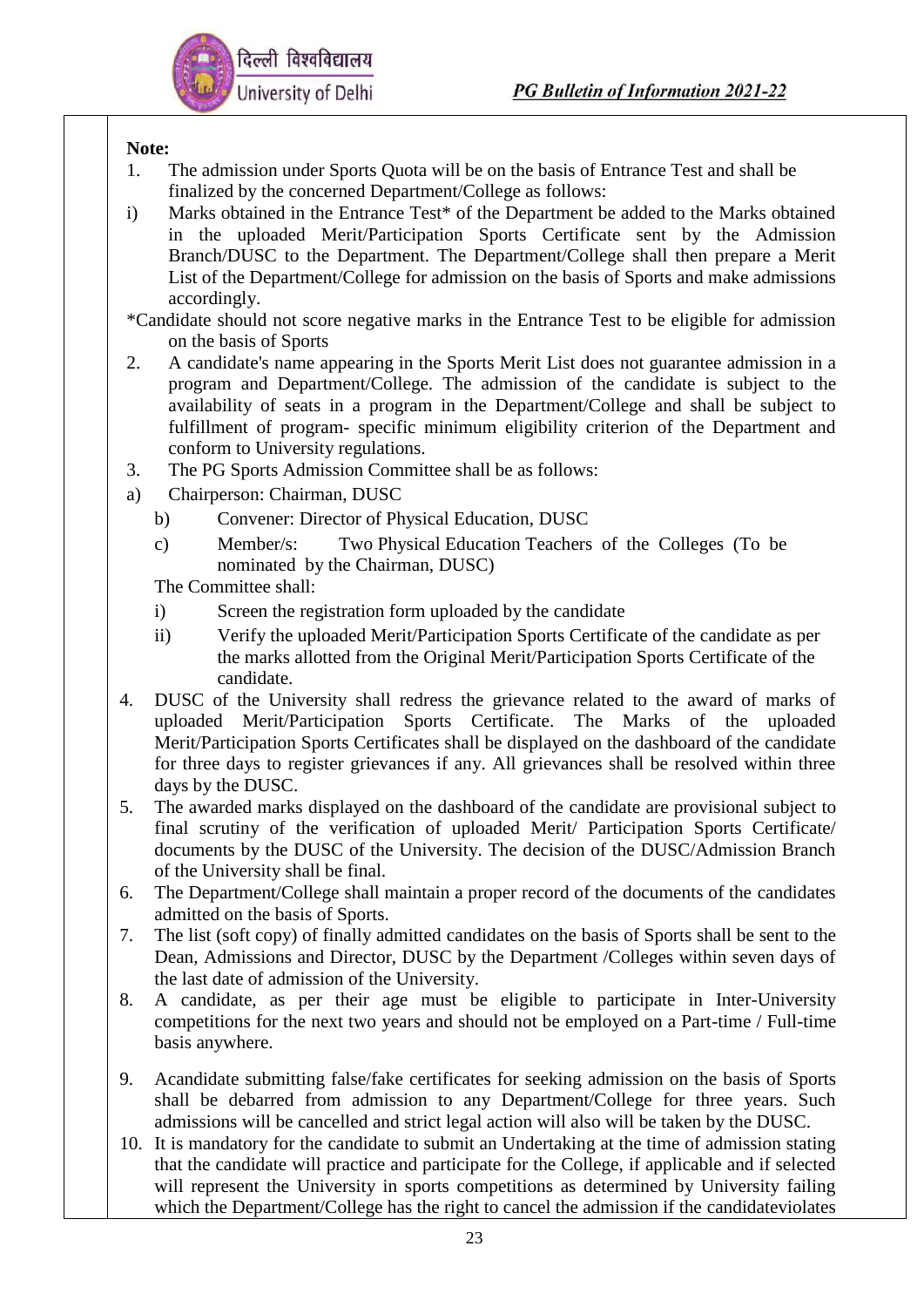

the Undertaking during their entire period of Postgraduate program of study.

| Category       | Level<br>Game<br>of<br>$\sqrt{ }$<br><b>Sport Competition</b><br>(s)                                                                                                                              | Certificate<br><b>Issuing Authority</b>                                                                                                          | <b>Maximum Marks (100)</b>     |                             |                                |                                   |
|----------------|---------------------------------------------------------------------------------------------------------------------------------------------------------------------------------------------------|--------------------------------------------------------------------------------------------------------------------------------------------------|--------------------------------|-----------------------------|--------------------------------|-----------------------------------|
|                |                                                                                                                                                                                                   |                                                                                                                                                  | $_{1}$ st<br>Position          | 2 <sub>nd</sub><br>Position | 3rd<br>Positi<br><sub>on</sub> | Participat<br>ion                 |
| $\mathbf{A}$   | Represented India in<br>Olympic Games /<br>World Championship<br>/ World Cup /<br>Commonwealth<br>Games / Asian Games<br>/ Asian Championship<br>/ South Asian Games /<br><b>Paralympic Games</b> | IOC / ISF / CGF /<br><b>OCA</b><br>/ SAOC / IPC /<br>IOA / NSF<br>recognized and<br>funded by<br>Ministry of Youth<br>Affairs & Sports<br>(MYAS) |                                |                             |                                | <b>DIRECT ADMISSION</b>           |
| B1             | Participation in All<br>India Inter-University<br>Competition/s for<br>Three years                                                                                                                | Association of<br><b>Indian Universities</b><br>(AIU)                                                                                            | Direct<br><b>Admiss</b><br>ion | 70                          | 30                             | <b>NOT</b><br><b>ELIGIB</b><br>LE |
| B <sub>2</sub> | Participation in All<br>India Inter-University<br>Competition/s for<br>Two years                                                                                                                  | Association of<br><b>Indian Universities</b><br>(AIU)                                                                                            | 100                            | 55                          | 20                             | <b>NOT</b><br><b>ELIGIB</b><br>LE |
| B <sub>3</sub> | Participation in All<br>India Inter-University<br>Competition/s for<br>One year                                                                                                                   | Association of<br>Indian<br>Universities (AIU)                                                                                                   | 85                             | 40                          | 10                             | <b>NOT</b><br><b>ELIGIB</b><br>LE |

Note:

- 1. Sports Certificate of Invitational / Memorial / Open / Prize Money League / Ranking competitions will not be considered. Letter/ Letterhead of Merit/Participation in Sports competitions will also be not considered.
- 2. Merit / Participation Sports Certificate of preceding four years will be considered from 01st May 2017 to 30th April 2021.
- 3. The candidate is required to upload Self Attested copies of three Merit/ Participation Sports Certificate.

Only the Highest uploaded Merit/Participation Sports Certificate will be considered for Marking.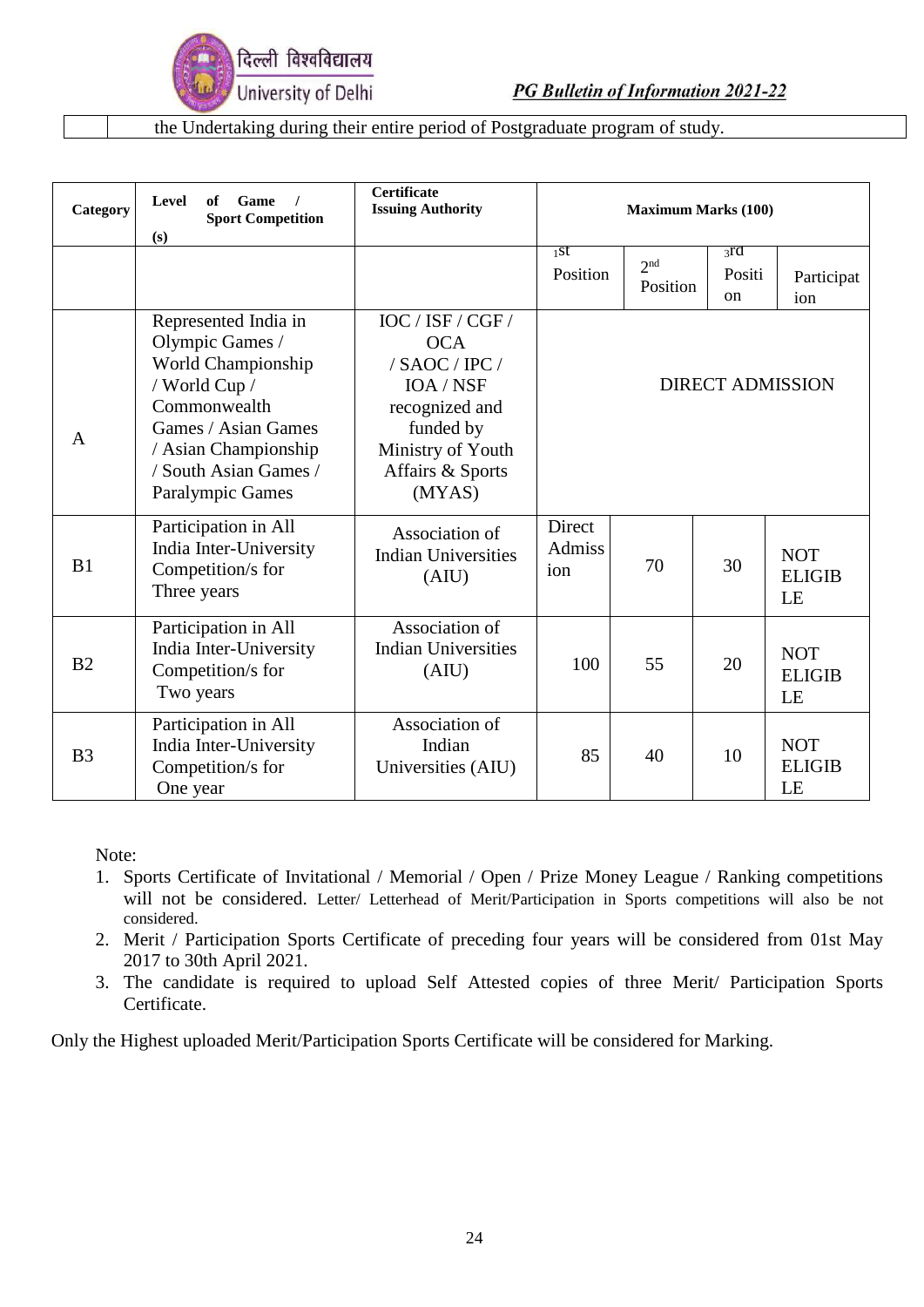

## 10. REGISTRATION / ADMISSION OF FOREIGN NATIONALS

All candidates holding a foreign passport including those who have completed their previous qualifying degree from an Indian University/board will be treated as Foreign Candidates for the purpose of their Registration/Admission in various Departments/Colleges of the University and they will be considered for admission under the quota (As per AC resolution No. 304) prescribed for the foreign students. The Foreign Candidates seeking admission to Postgraduate Programs need to apply through Foreign Students' Registry Portal [http://fsr.du.ac.in. N](http://fsr.du.ac.in/)o Foreign student will be admitted directly by the Department / Colleges.

The foreign nationals are exempted from appearing in Entrance Test.

All the foreign students shall come under the same category of 5% Admission quota for foreign nationals. This shall include foreign nationals with qualification from an Indian Board / University as well as from any Foreign Board / University.

Admission in Foreign Students Category shall be done on basis of Merit. List prepared on the basis of individual merits of the candidates.

Foreign Candidates seeking admission to PostgraduateProgramme/ PG certificate/ SOL can contact: Foreign Students' Advisor, Foreign Students' Registry Room No. 11, First Floor, Conference Centre, University of Delhi- 110007 Website:<http://fsr.du.ac.in/> Email: [fsr\\_du@yahoo.com,](mailto:fsr_du@yahoo.com)[fsr@du.ac.in,](mailto:fsr@du.ac.in)[fsradmissions@du.ac.in](mailto:fsradmissions@du.ac.in) Contact: 011-27666756

|      | <b>11. GENERAL GUIDELINES</b>                                                                                                                                                                                                                                                                                                                                                                                                                                                                                                                                                                                                                                                                                                                   |
|------|-------------------------------------------------------------------------------------------------------------------------------------------------------------------------------------------------------------------------------------------------------------------------------------------------------------------------------------------------------------------------------------------------------------------------------------------------------------------------------------------------------------------------------------------------------------------------------------------------------------------------------------------------------------------------------------------------------------------------------------------------|
| 11.1 | The Admission List for the Unreserved (UR) Category seats will comprise all the candidates in<br>order of merit, and admission to UR Category seats will be strictly as per the merit without<br>excluding EWS / OBC (Non-Creamy Layer) / SC / ST / PwBD / CW candidates. In other<br>words, it will also include EWS / OBC (Non-Creamy Layer) / SC / ST / PwBD / CW<br>candidates, if they meet the criterion of merit for the UR Category. Any candidate will not be<br>excluded from the UR Category Merit List just because he / she belongs to or has applied<br>under any of the aforementioned categories. Such candidates are entitled to be considered<br>under both, the UR Category as well as their respective reserved categories. |
| 11.2 | If a candidate seeking admission in Entrance Test mode does not possess Qualifying<br>Examination Marks sheet at the time of document verification he / she will be considered as a<br>admitted PROVISIONALLY and will be allowed to submit the same (Qualifying Examination<br>Marks sheet) till the stipulated time period, failing which his / her candidature will stand<br>cancelled, and the seat will go to the next candidate in the Merit List.                                                                                                                                                                                                                                                                                        |
| 11.3 | If a candidate seeking admission in Entrance Test mode does not possess his / her Migration<br>Certificates (if required) at the time of document verification, he / she may be admitted<br>PROVISIONALLY with the undertaking that he / she will submit the same (Migration<br>Certificate) by a given deadline, failing which his / her admission will stand cancelled.                                                                                                                                                                                                                                                                                                                                                                       |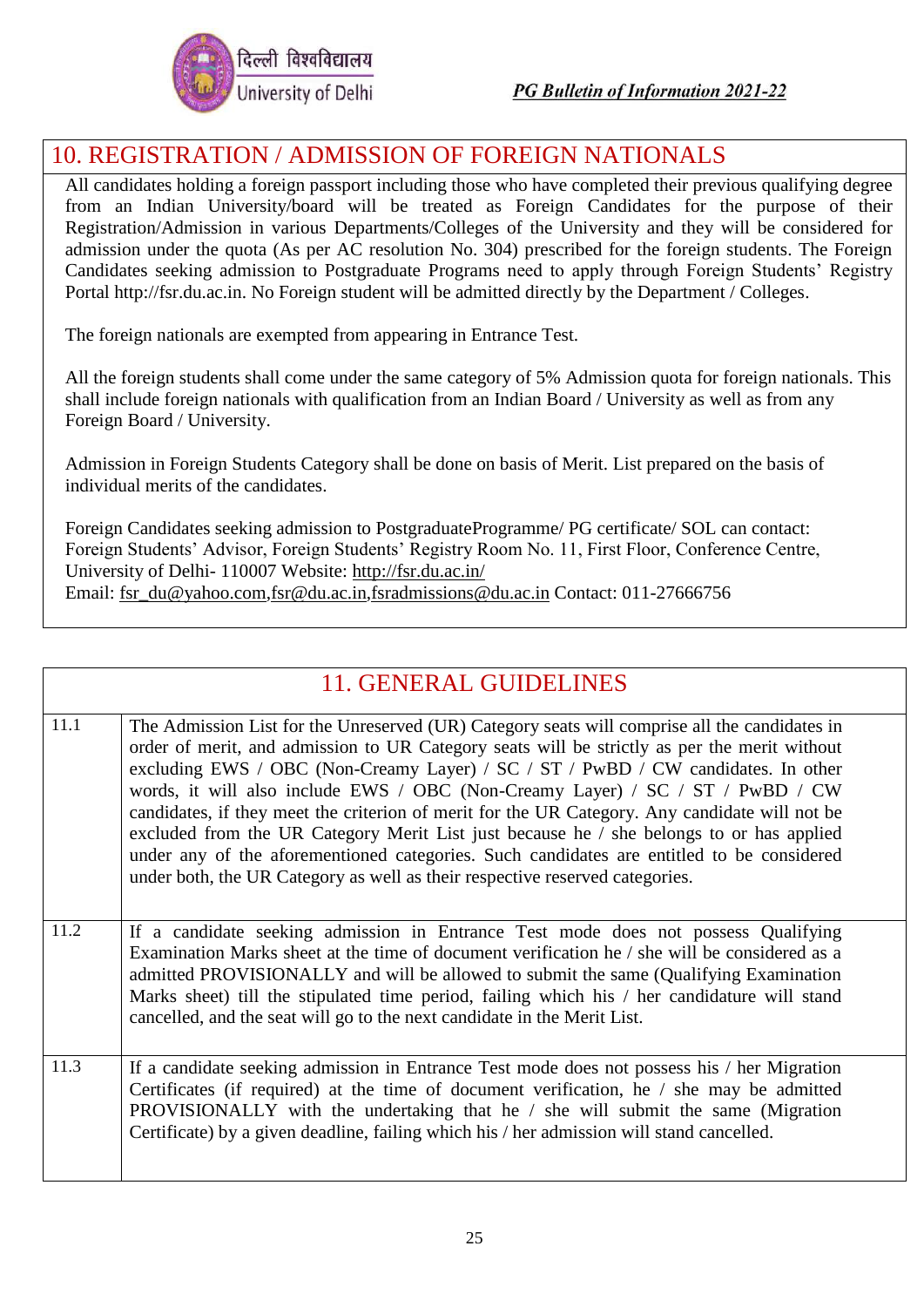

| 11.4 | In Merit Based mode of admission, if a candidate's Qualifying Examination result is declared /<br>updated while the admission process is already underway, he / she would be considered for admission                                                                                                                                                                                                                                                                                                                                                                                                                |
|------|----------------------------------------------------------------------------------------------------------------------------------------------------------------------------------------------------------------------------------------------------------------------------------------------------------------------------------------------------------------------------------------------------------------------------------------------------------------------------------------------------------------------------------------------------------------------------------------------------------------------|
|      | on remaining seats, provided his / her marks fall within the range of ongoing / forthcoming Admission                                                                                                                                                                                                                                                                                                                                                                                                                                                                                                                |
|      | List.                                                                                                                                                                                                                                                                                                                                                                                                                                                                                                                                                                                                                |
| 11.5 | To avail the benefit of reservation / relaxation, a candidate must submit a valid certificate<br>(issued by a competent authority) to the Department / College and the Department / College<br>shall verify the same with the respective issuing authority or through the online link provided<br>by the Government websites.                                                                                                                                                                                                                                                                                        |
| 11.6 | As per A.C. Resolution 40 dated 24 / 04 / 1997 of University of Delhi, no student of the<br>University is permitted to pursue two degree programs simultaneously either from the<br>University of Delhi or from other university. However, he / she may pursue part-time diplomas<br>/ certificates programs offered by the University Departments / Centers / Colleges, if eligible.                                                                                                                                                                                                                                |
| 11.7 | For admission to the programs which are governed by the regulations of the regulatory bodies,<br>such as Medical Council of India (MCI), All India Council of Technical Education (AICTE),<br>Bar Council of India (BCI), National Council of Teacher Education (NCTE), Dental Council of<br>India (DCI), etc., the University adheres to the Minimum Eligibility requirements prescribed<br>under the respective regulations of the concerned bodies.                                                                                                                                                               |
| 11.8 | Since 2011 the University Administration has discontinued the Practice of Condonation of<br>Delay in Admission. Therefore, as per the University of Delhi Ordinance — II, admission in all<br>the Postgraduate Programmes are to be finalised by 31 <sup>st</sup> August of the concerned Academic<br>Session. However, due to the ongoing situation due to COVID, and as per UGC Notification<br>dated 16th July the last date of admissions will be 30.09.2021 This date may change due to the<br>unprecedented situation owing to the pandemic. Any change in date will be notified on DU<br>website www.du.ac.in |
| 11.9 | Candidates to note that change in Category, Gender and Bank Details entered at the time of<br>Registration will not be allowed in any circumstances.                                                                                                                                                                                                                                                                                                                                                                                                                                                                 |

## 12. ADMISSION GRIEVANCE REDRESSAL COMMITTEE(S)

There will be a Central Admission Grievance Redressal Committee, located in the Dean Students' Welfare Office. In addition, every Department / Centre / College shall have its own Grievance Redressal Committee. The names of Grievance Redressal Committee Members at the Department / College shall be displayed on the Department / Centre / College website. Candidates having grievances about admission should first approach the Grievance Redressal Committee of the Department / Centre / College. If the grievance is not resolved within a reasonable time, the candidate may approach the Central

Admission Grievance Redressal Committee. There will be an additional Grievance Redressal Sub-Committee to look into grievances of EWS / OBC / SC / ST candidates and another one for PwBD candidates. Likewise, each college will also have separate Grievance Redressal Sub-Committees for EWS / OBC / SC / ST and PwBD, which will consist of three members with liaison officer as its convener. To facilitate the aspiring candidates the name, contact number & e-mail address of the members of the sub-committee will be displayed on the Department / Centre / College website and notice board.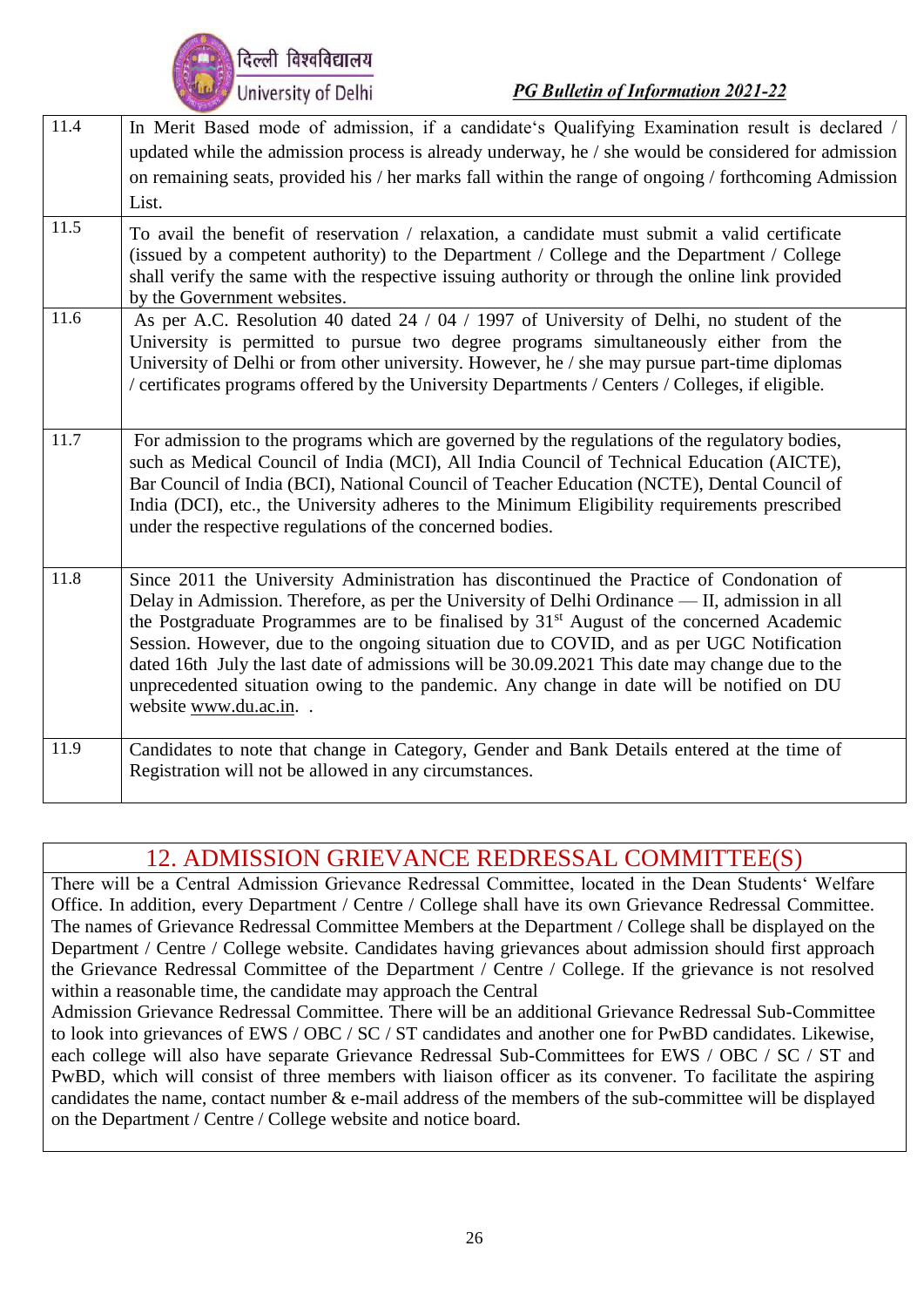

## **Annexure — I LIST OF POSTGRADUATE PROGRAMS**

| <b>Department/Centre</b>                                        | Program                                             | <b>Admission Process</b>   |  |  |  |
|-----------------------------------------------------------------|-----------------------------------------------------|----------------------------|--|--|--|
| <b>Faculty of Arts</b>                                          |                                                     |                            |  |  |  |
| Arabic                                                          | M.A. Arabic                                         | Merit and Entrance Based   |  |  |  |
| <b>Buddhist Studies</b>                                         | M.A. Buddhist Studies                               | <b>Only Entrance Based</b> |  |  |  |
| English                                                         | M.A. English                                        | Merit and Entrance Based   |  |  |  |
|                                                                 | M.A. French Studies                                 | Merit and Entrance Based   |  |  |  |
| Germanic & Romance Studies                                      | M.A. German Studies                                 | Merit and Entrance Based   |  |  |  |
|                                                                 | M.A. Hispanic Studies                               | Merit and Entrance Based   |  |  |  |
|                                                                 | M.A. Italian Studies                                | Merit and Entrance Based   |  |  |  |
| Hindi                                                           | M.A. Hindi                                          | Merit and Entrance Based   |  |  |  |
| Library & Information Science                                   | Bachelor of Library and Information Science<br>(PG) | Only Merit Based           |  |  |  |
|                                                                 | Master of Library & Information Science             | Merit and Entrance Based   |  |  |  |
| Linguistics                                                     | M.A. Linguistics                                    | <b>Only Entrance Based</b> |  |  |  |
|                                                                 | M.A. Bengali                                        | Merit and Entrance Based   |  |  |  |
| Modern Indian Languages &<br><b>Literary Studies</b>            | M.A. Comparative Indian Literature                  | Merit and Entrance Based   |  |  |  |
|                                                                 | M.A. Tamil                                          | Merit and Entrance Based   |  |  |  |
| Persian                                                         | M.A. Persian                                        | Merit and Entrance Based   |  |  |  |
| Philosophy                                                      | M.A. Philosophy                                     | Merit and Entrance Based   |  |  |  |
| Psychology                                                      | M.A. Psychology                                     | Merit and Entrance Based   |  |  |  |
|                                                                 | M.A. Applied Psychology                             | Merit and Entrance Based   |  |  |  |
| Punjabi                                                         | M.A. Punjabi                                        | Merit and Entrance Based   |  |  |  |
| Sanskrit                                                        | M.A. Sanskrit                                       | Merit and Entrance Based   |  |  |  |
| Slavonic & Finno-Ugrian<br><b>Studies</b>                       | M.A. Russian Studies                                | Only Entrance Based        |  |  |  |
| Urdu                                                            | M.A. Urdu                                           |                            |  |  |  |
| <b>Commerce &amp; Business Studies</b>                          |                                                     |                            |  |  |  |
| Commerce                                                        | M.Com.                                              | Merit and Entrance Based   |  |  |  |
| <b>Education</b>                                                |                                                     |                            |  |  |  |
|                                                                 | B.Ed.                                               | <b>Only Entrance Based</b> |  |  |  |
| Education                                                       | B.Ed. Special Education (Mental Retardation)        | <b>Only Entrance Based</b> |  |  |  |
|                                                                 | B.Ed. Special Education (Visual Impairment)         | Only Entrance Based        |  |  |  |
|                                                                 | M.Ed.                                               | <b>Only Entrance Based</b> |  |  |  |
| <b>Interdisciplinary &amp; Applied Sciences</b>                 |                                                     |                            |  |  |  |
| Biochemistry<br>M.Sc. Bio-Chemistry<br>Merit and Entrance Based |                                                     |                            |  |  |  |
| <b>Biophysics</b>                                               | M.Sc. Bio-Physics                                   | <b>Only Entrance Based</b> |  |  |  |
| M.Sc. Electronics<br>Merit and Entrance Based                   |                                                     |                            |  |  |  |
| <b>Electronics Science</b>                                      | M. Tech. Microwave Electronics                      | <b>Only Entrance Based</b> |  |  |  |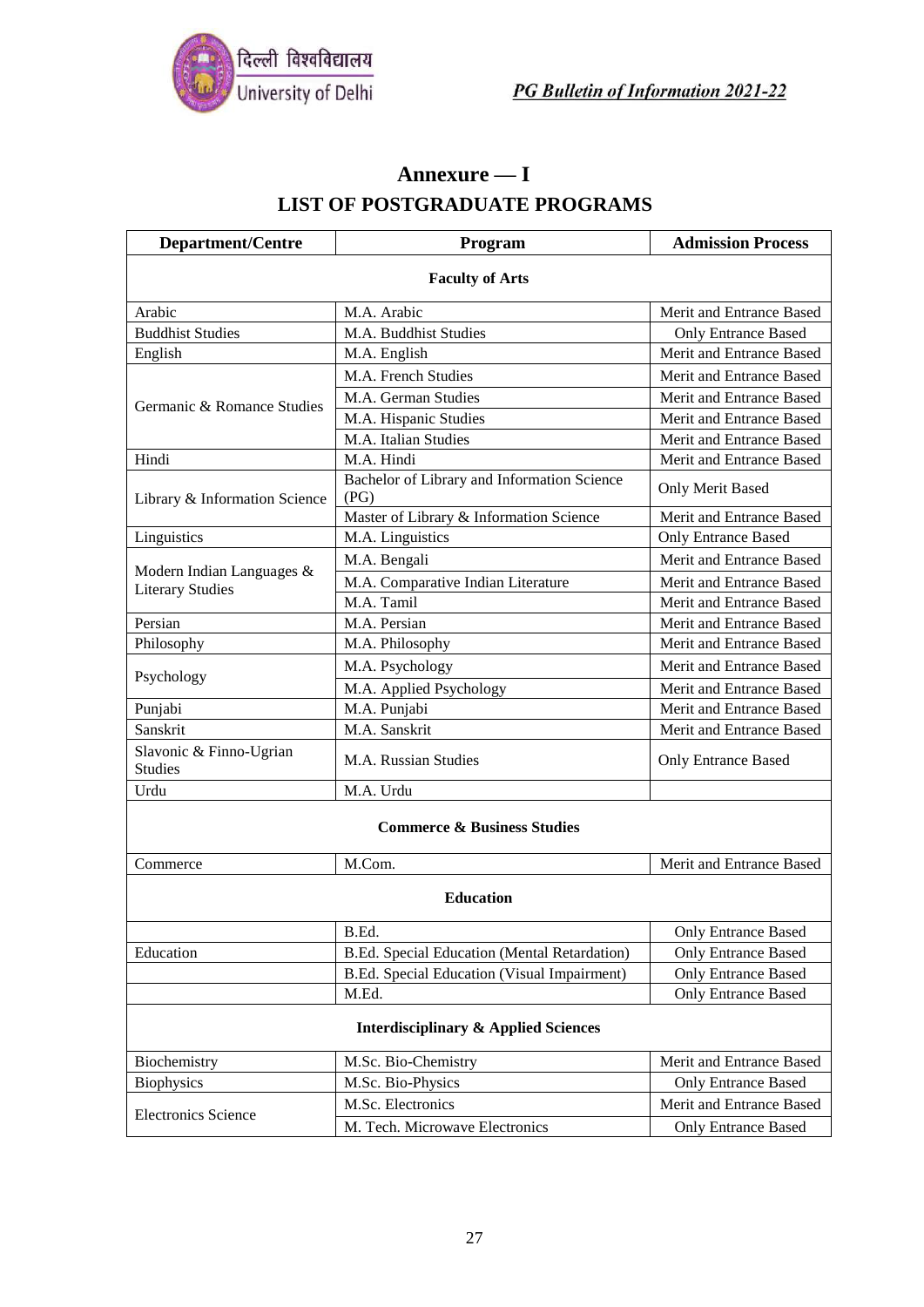

| <b>Department/Centre</b>                    | Program                                                                   | <b>Admission Process</b>   |  |  |
|---------------------------------------------|---------------------------------------------------------------------------|----------------------------|--|--|
| Genetics                                    | M.Sc. Genetics                                                            |                            |  |  |
| Institute of Informatics &                  |                                                                           | <b>Only Entrance Based</b> |  |  |
| Communication                               | M.Sc. Informatics                                                         | <b>Only Entrance Based</b> |  |  |
| Microbiology                                | M.Sc. Microbiology                                                        | Merit and Entrance Based   |  |  |
| Physical Education & Sports                 | Bachelor of Physical Education (B.P.ED.)                                  | <b>Only Entrance Based</b> |  |  |
| Sciences                                    | Master of Physical Education (M.P.ED.                                     | <b>Only Entrance Based</b> |  |  |
| <b>Plant Molecular Biology</b>              | $\overline{\text{M.S}}$ c. Plant Molecular Biology &<br>Biotechnology     | <b>Only Entrance Based</b> |  |  |
|                                             | Law                                                                       |                            |  |  |
|                                             | LL.B.                                                                     | <b>Only Entrance Based</b> |  |  |
| Law                                         | LL.M.                                                                     | <b>Only Entrance Based</b> |  |  |
|                                             | <b>Mathematical Sciences</b>                                              |                            |  |  |
|                                             | M.C.A.                                                                    | <b>Only Entrance Based</b> |  |  |
| <b>Computer Science</b>                     | M.Sc. Computer Science                                                    | Merit and Entrance Based   |  |  |
| Mathematics                                 | M.Sc. / M. A. Mathematics                                                 | Merit and Entrance Based   |  |  |
| <b>Operational Research</b>                 | Master of Operational Research                                            | <b>Only Entrance Based</b> |  |  |
| <b>Statistics</b>                           | M.Sc. / M. A. Statistics                                                  | Merit and Entrance Based   |  |  |
| <b>Music &amp; Fine Arts</b>                |                                                                           |                            |  |  |
|                                             | M.A. Music (Hindustani: Vocal / Instrumental)                             | Merit and Entrance Based   |  |  |
| Music                                       | M.A. Karnataka (Music: Vocal / Instrumental)                              | Merit and Entrance Based   |  |  |
|                                             | M.A. Music (Percussion Tabla / Pakhawaj)                                  | Merit and Entrance Based   |  |  |
|                                             | <b>Science</b>                                                            |                            |  |  |
|                                             | M.Sc. Anthropology                                                        | Merit and Entrance Based   |  |  |
| Anthropology                                | M.Sc. Forensic Science                                                    | <b>Only Entrance Based</b> |  |  |
| Botany                                      | M.Sc. Botany                                                              | Merit and Entrance Based   |  |  |
| <b>Biomedical Research Centre</b><br>(ACBR) | M.Sc./M.Sc.- Ph.D. Combined Degree course -<br><b>Biomedical Sciences</b> | <b>Only Entrance Based</b> |  |  |
| Chemistry                                   | M.Sc. Chemistry                                                           | Merit and Entrance Based   |  |  |
|                                             | M.A. Environmental Studies                                                | <b>Only Entrance Based</b> |  |  |
| <b>Environmental Studies</b>                | M.Sc. Environmental Studies                                               | Only Entrance Based        |  |  |
| Geology                                     | M.Sc. Geology                                                             | Merit and Entrance Based   |  |  |
|                                             | M.Sc. Human Development & Childhood<br><b>Studies</b>                     | Merit and Entrance Based   |  |  |
|                                             | M.Sc. Food & Nutrition                                                    | Merit and Entrance Based   |  |  |
| Home Science                                | M.Sc. Fabric & Apparel Science                                            | Merit and Entrance Based   |  |  |
|                                             | M.Sc. Development Communication &<br>Extension                            | Merit and Entrance Based   |  |  |
|                                             | M.Sc. Resource Management & Design<br>Application                         | Merit and Entrance Based   |  |  |
| Physics & Astrophysics                      | M.Sc. Physics                                                             | Merit and Entrance Based   |  |  |
| Zoology                                     | M.Sc. Zoology                                                             | Merit and Entrance Based   |  |  |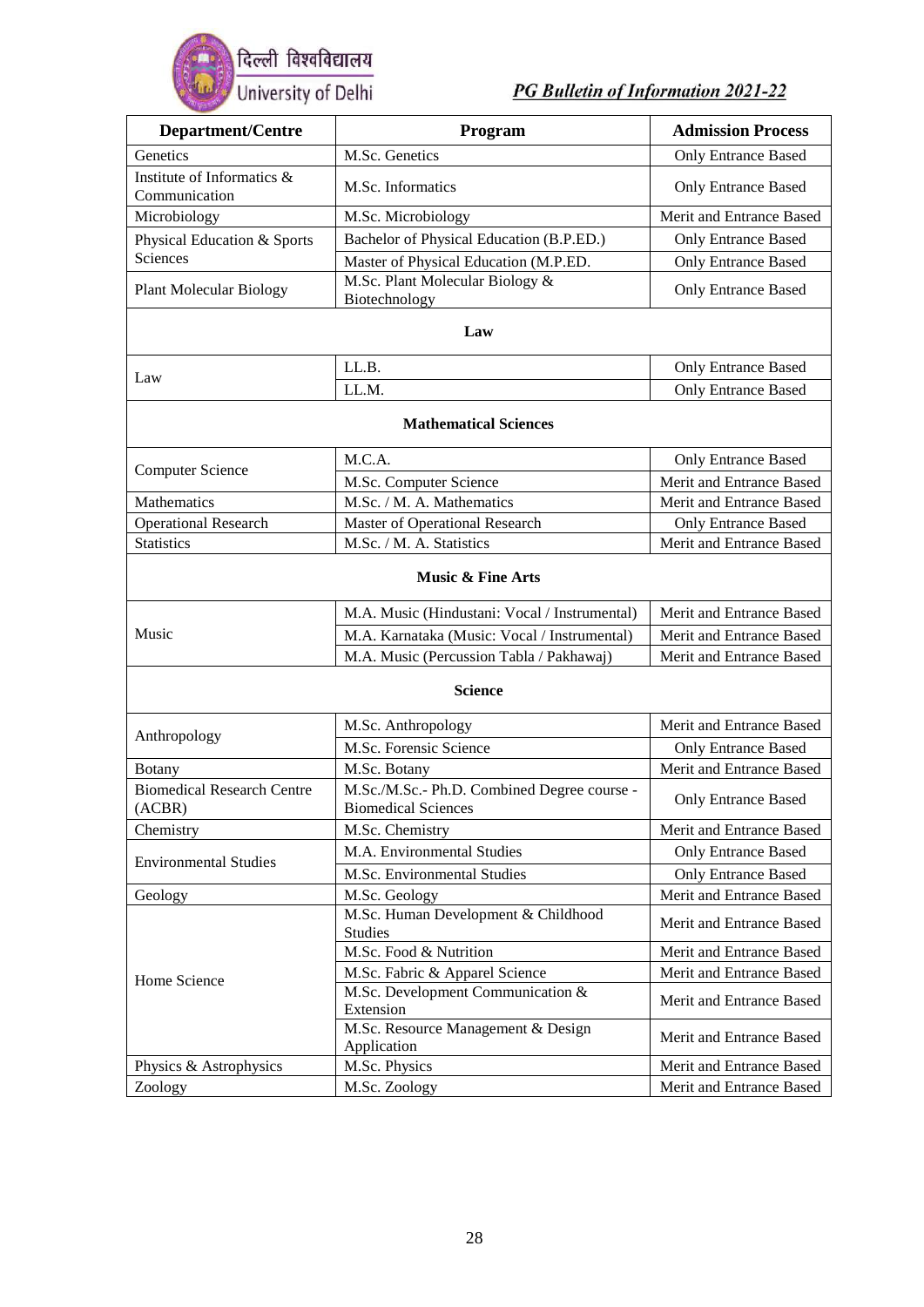

| <b>Social Sciences</b>                                                                        |                                                             |                            |  |  |  |
|-----------------------------------------------------------------------------------------------|-------------------------------------------------------------|----------------------------|--|--|--|
| Adult Continuing Education &<br>Extension                                                     | M.A. Lifelong Learning & Extension                          | <b>Only Entrance Based</b> |  |  |  |
| <b>East Asian Studies</b>                                                                     | M.A. East Asian Studies                                     | <b>Only Entrance Based</b> |  |  |  |
|                                                                                               | M.A. Japanese                                               | <b>Only Entrance Based</b> |  |  |  |
| <b>Department/Centre</b>                                                                      | <b>Program</b>                                              | <b>Admission Process</b>   |  |  |  |
| Economics                                                                                     | M.A. Economics                                              | Merit and Entrance Based   |  |  |  |
| Geography                                                                                     | M.A. Geography                                              | Merit and Entrance Based   |  |  |  |
| History                                                                                       | M.A. History                                                | Merit and Entrance Based   |  |  |  |
| <b>Political Science</b>                                                                      | M.A. Political Science                                      | Merit and Entrance Based   |  |  |  |
| Social Work                                                                                   | M.A. Social Work                                            | <b>Only Entrance Based</b> |  |  |  |
| Sociology                                                                                     | M.A. Sociology                                              | Merit and Entrance Based   |  |  |  |
| Delhi School of Journalism                                                                    | Master of Journalism                                        | <b>Only Entrance Based</b> |  |  |  |
| <b>Cluster Innovation Centre</b>                                                              |                                                             |                            |  |  |  |
| <b>Cluster Innovation Centre</b><br>M.Sc. Mathematics Education<br><b>Only Entrance Based</b> |                                                             |                            |  |  |  |
| <b>Institute of Cyber Security and Law</b>                                                    |                                                             |                            |  |  |  |
| <b>Institute of Cyber Security</b><br>and Law                                                 | Post Graduate Diploma in Cyber Security and<br>Law (PGDCSL) | Only Merit Based           |  |  |  |
| Physiotherapy                                                                                 |                                                             |                            |  |  |  |
| Physiotherapy                                                                                 | Master of Physiotherapy                                     | <b>Only Entrance Based</b> |  |  |  |
| <b>Total Programs</b>                                                                         |                                                             | 75                         |  |  |  |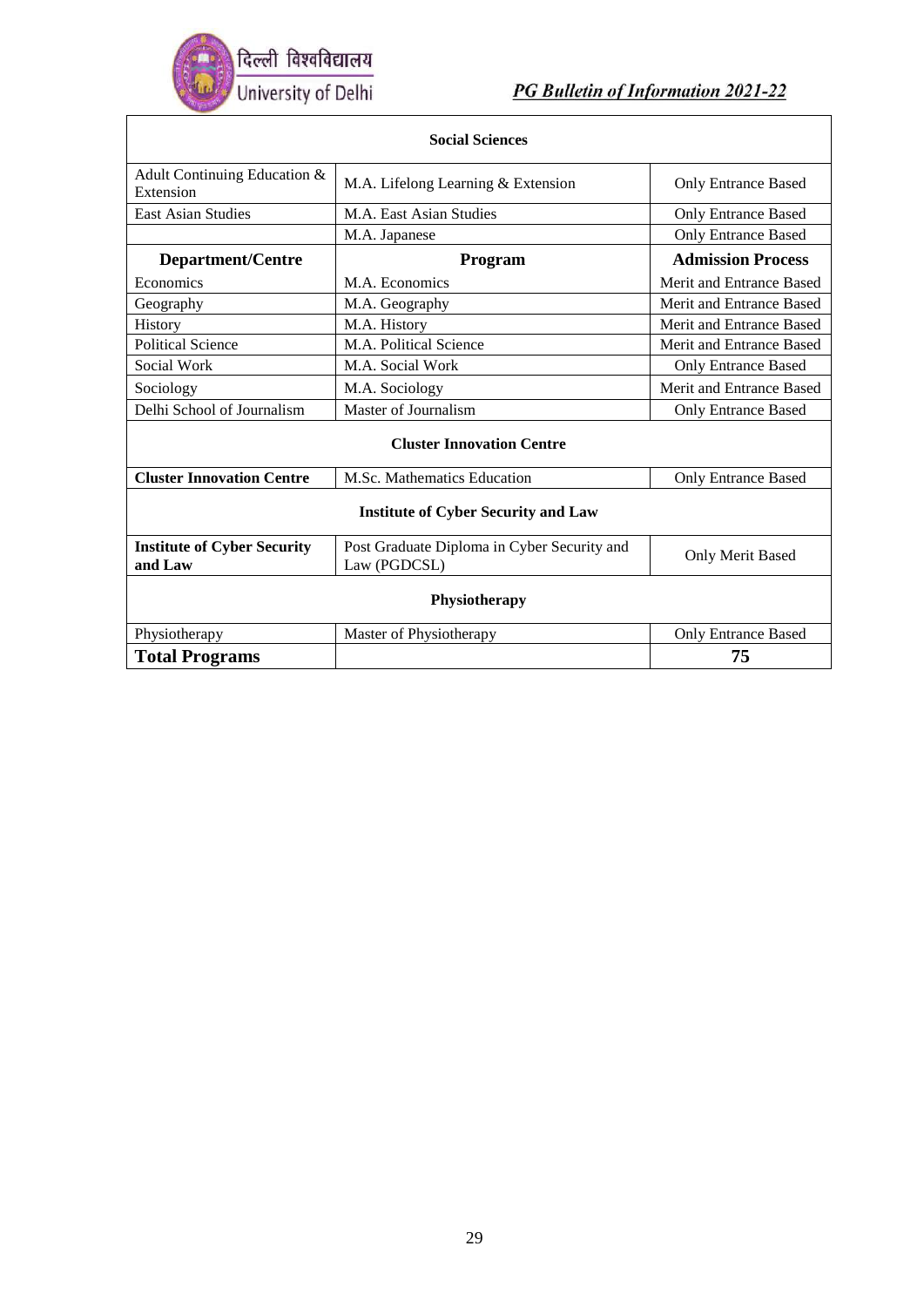#### **Annexure — II PROGRAM SPECIFIC ELIGIBLITY CRITERIA**

## **Program 1: B.Ed. Special Education (Mental Retardation)**

#### **Entrance Based only**

| <b>Eligibility in Entrance Category</b> |                                                                                                                                                                                                                                                              |                                    |  |  |
|-----------------------------------------|--------------------------------------------------------------------------------------------------------------------------------------------------------------------------------------------------------------------------------------------------------------|------------------------------------|--|--|
| <b>Category Id</b>                      | ProgramRequirement                                                                                                                                                                                                                                           | <b>Marks</b><br><b>Requirement</b> |  |  |
| A.1                                     | Candidates with at least 50% either in Bachelor's Degree<br>and/or in the Master's Degree in Science/Social<br>Science/Humanities (RCI letter no. 7-128/RCI/2015)                                                                                            | 50% marks                          |  |  |
| A.2                                     | Candidates with Bachelor's in Engineering or Technology with<br>specialization in Science and Mathematics with 55% marks or<br>any other qualification equivalent thereto, are eligible for<br>admission to the program. (RCI letter no. 7-<br>128/RCI/2015) | With 55% marks                     |  |  |

**B) Eligibility for choosing the pedagogy Course:** The candidate will have to choose only one pedagogy course. She must have studied one subject from the pedagogy courses offered by the college in the qualifying degree, i.e., Bachelor's Degree or Master Degree for at least 200 marks and obtained at least 50% in this subject. **Candidates are advised to carefully study the following table showing the subjects that are considered for selecting a pedagogy course.**

**Only those candidates will be considered eligible that fulfill both above- mentioned (A.1/A.2 and B) criteria.**

**C)** Candidates who have done B. Com can opt for Social Science provided that she has studied one of the subjects offered in the following table, for at least 200 marks and obtained minimum 50% marks in this subject.

| <b>Pedagogy Courses</b> | <b>Subjects Studied</b>                                   |  |
|-------------------------|-----------------------------------------------------------|--|
| Language                | Hindi, English                                            |  |
| Social Science          | Political<br>Geography,<br>History,<br>Science, Economics |  |
| <b>Mathematics</b>      | <b>Mathematics</b>                                        |  |
| Science                 | Physics, chemistry, Zoology, Botany                       |  |

The admission/standing committee will consider eligibility of such Degrees that are not mentioned here at the time of admission, and the decision of the admission/standing committee will be final.

Candidates are requested to see details of eligibility in the B.Ed. Special Education (Mental Retardation). Prospectus 2021, available on CIE website: [http://doe.du.ac.in](http://doe.du.ac.in/)

**(Lady Irwin College only admits women candidates as students.) Basis of Admission:**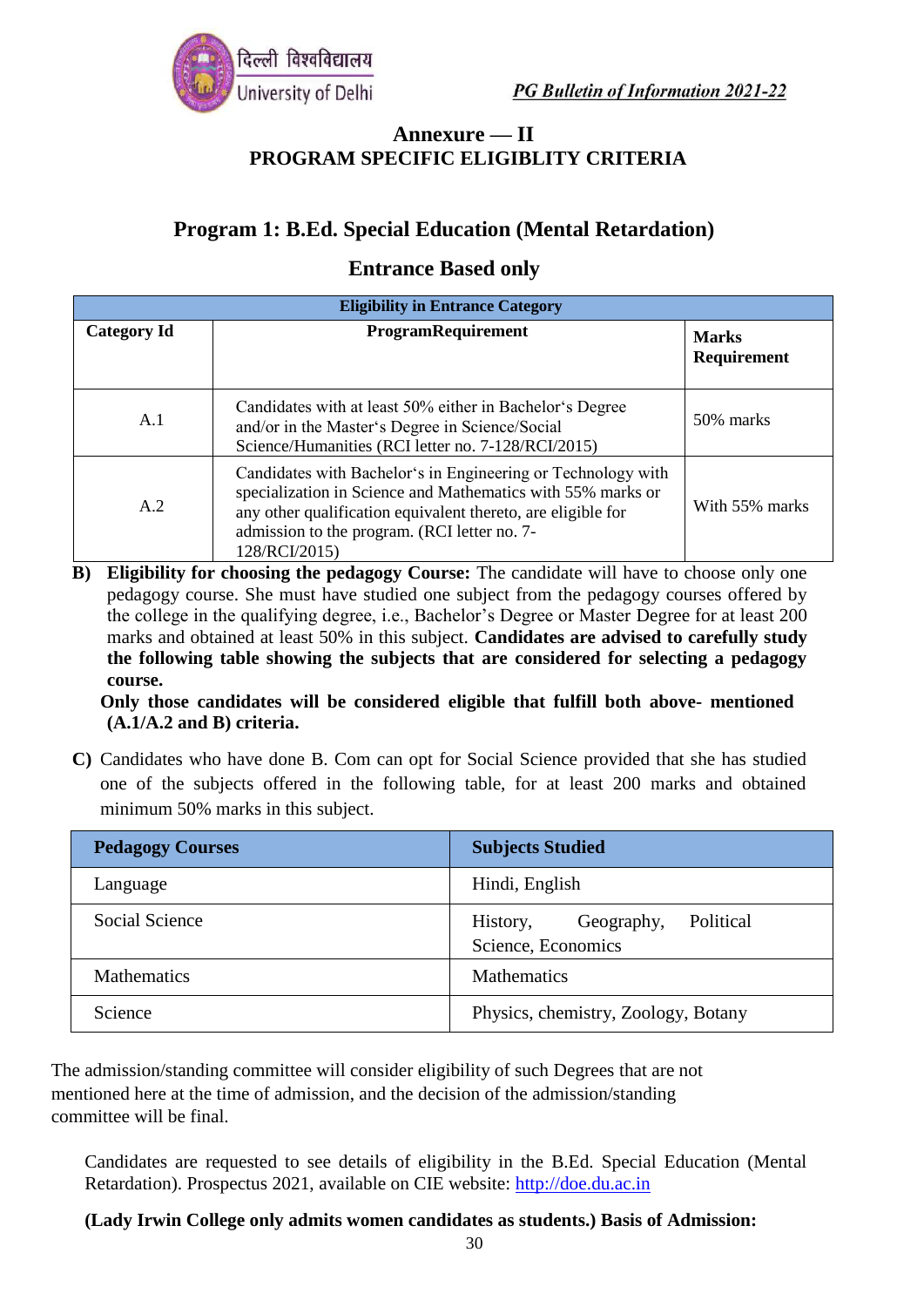

The selection of candidates for admission to B.Ed. Special Education – (Mental Retardation) will be made on the basis of merit in the entrance examination to be conducted in consultation with the Dean, Faculty of Education, University of Delhi.

## Program 2: **B.Ed. Special Education (Visual Impairment) Entrance Based only**

| <b>Eligibility in Entrance Category</b> |                                                                                                                                                                                                                                                              |                                     |
|-----------------------------------------|--------------------------------------------------------------------------------------------------------------------------------------------------------------------------------------------------------------------------------------------------------------|-------------------------------------|
| <b>Category Id</b>                      | <b>Course</b><br>Requireme<br>nts                                                                                                                                                                                                                            | <b>Marks</b><br><b>Requirements</b> |
| A.1                                     | Candidates with at least 50% either in Bachelor's Degree<br>and/or in the Master's Degree in Science/Social<br>Science/Humanities (RCI letter no. 7-128/RCI/2015)                                                                                            | 50% marks                           |
| A.2                                     | Candidates with Bachelor's in Engineering or Technology with<br>specialization in Science and Mathematics with 55% marks or<br>any other qualification equivalent thereto, are eligible for<br>admission to the program. (RCI letter no. 7-<br>128/RCI/2015) | With 55% marks                      |

**B) Eligibility for choosing the pedagogy Course:** The candidate will have to choose only one pedagogy course. She/he must have studied one subject from the pedagogy courses offered by the college in the qualifying degree, i.e., Bachelor's Degree or Master Degree for at least 200 marks and obtained at least 50% in this subject. **Candidates are advised to carefully study the following table showing the subjects that are considered for selecting a pedagogy course.**

#### **Only those candidates will be considered eligible who fulfill both above mentioned (A.1/A.2 and B) criteria.**

**C)** Candidates who have done B.Com can opt for Social Science provided that she/he has studied one of the subjects offered in the following table, for at least 200 marks and obtained minimum 50% marks in this subject.

| <b>Pedagogy Courses</b> | <b>Subjects Studied</b>                          |
|-------------------------|--------------------------------------------------|
| Language                | Hindi, English                                   |
| Social Science          | History, Geography, Political Science, Economics |
| <b>Mathematics</b>      | <b>Mathematics</b>                               |
| Science                 | Physics, chemistry, Zoology, Botany              |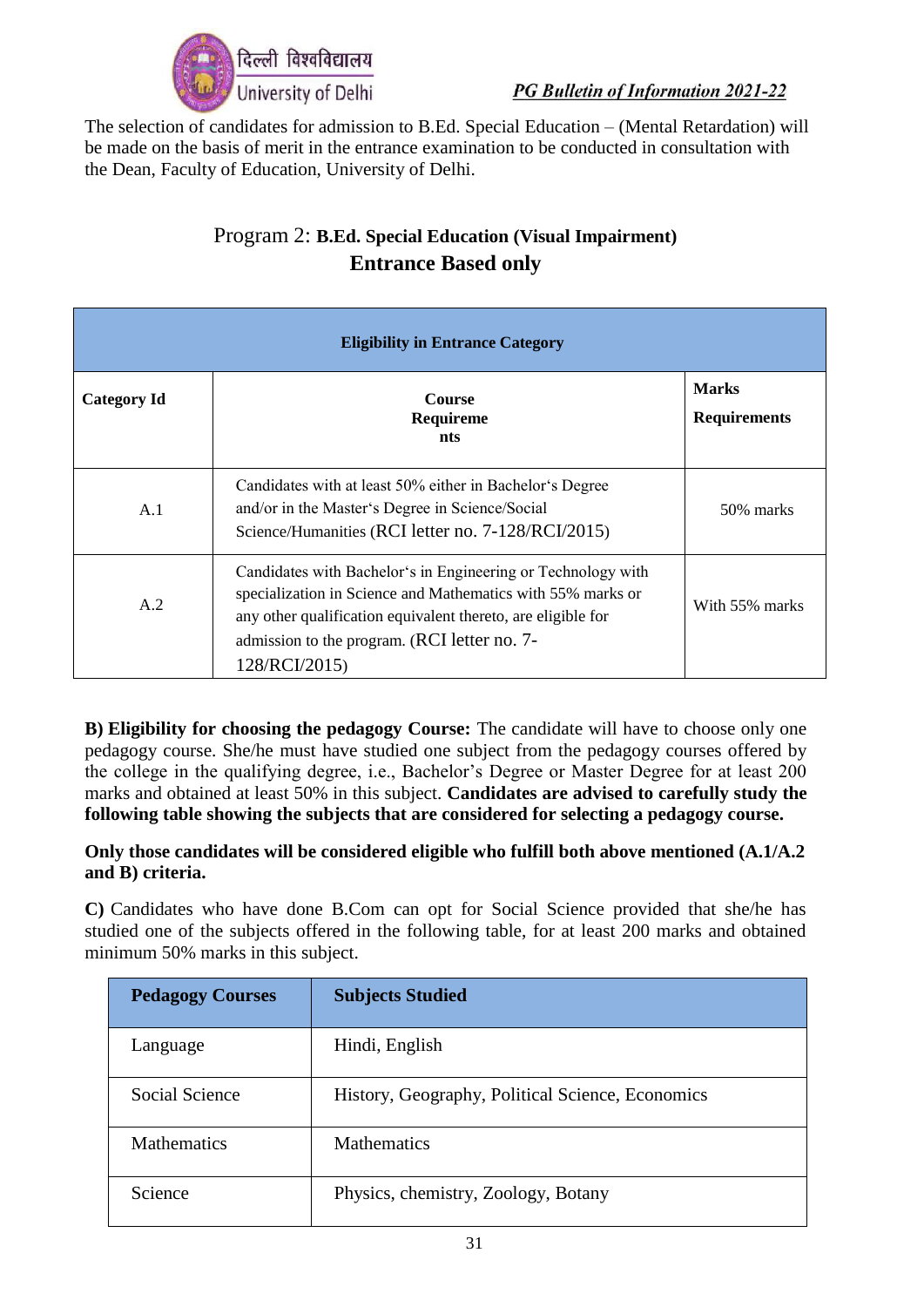

## **Program 3: Bachelor of Education (B.Ed.)**

| <b>Entrance Based only</b><br>A. Eligibility in Entrance Category |                                                                                                                                                                                                                                               |                                         |
|-------------------------------------------------------------------|-----------------------------------------------------------------------------------------------------------------------------------------------------------------------------------------------------------------------------------------------|-----------------------------------------|
| <b>Category Id</b>                                                | <b>Course Requirements</b>                                                                                                                                                                                                                    | <b>Marks Requirements</b>               |
| A.1                                                               | Bachelor's Degree and / or in the<br>Master's Degree in Science / Social<br>Science /Humanities/ Commerce or any<br>other qualification equivalent thereto.                                                                                   | with at least 50%<br>marks in aggregate |
| A.2                                                               | Bachelor's in Engineering or technology<br>with specialization in Science and<br>Mathematics with 55% marks or any<br>other qualification equivalent thereto (as<br>per the NCTE norms and regulations,<br>2014-notified in Gazette of India) | with at least 55%<br>marks in aggregate |

B) Eligibility for choosing the pedagogy Course: The candidate will have to choose one subject category and only one teaching subject (within the subject category) from Table 1 which the Candidate must have studied in the qualifying degree i.e. Bachelor's Degree or Master's Degree for at least 200 marks or at least 12 credits (as per UGC guidelines related to CBCS courses) in Core Course and Elective Courses and obtained at least 50% marks in this subject.

#### **TABLE- 1**

| <b>Subject Category (also called Pedagogy 1 subject)</b> | <b>Teaching Subject (also called Pedagogy 2</b><br>subject) |
|----------------------------------------------------------|-------------------------------------------------------------|
|                                                          | <b>Biology</b>                                              |
|                                                          | Chemistry                                                   |
|                                                          | Integrated                                                  |
|                                                          | Science                                                     |
| A) Science                                               | Mathematics***                                              |
|                                                          | $**$                                                        |
|                                                          | Physics                                                     |
|                                                          | English                                                     |
|                                                          | Hindi                                                       |
| <b>B</b> ) Language                                      | Sanskrit                                                    |
|                                                          | Economi                                                     |
|                                                          | $\mathbf{c}\mathbf{s}$                                      |
|                                                          | Geograp                                                     |
|                                                          | hy                                                          |
| C) Social Science                                        | History                                                     |
|                                                          | <b>Political Science</b>                                    |
|                                                          | Social Science                                              |
|                                                          | Commerce                                                    |
|                                                          | Psychology**                                                |
| D) Other Subjects                                        | Sociology***                                                |
|                                                          | Punjabi                                                     |
| E) Other Languages****                                   | Urdu                                                        |
| F) Home Science*                                         | Home Science                                                |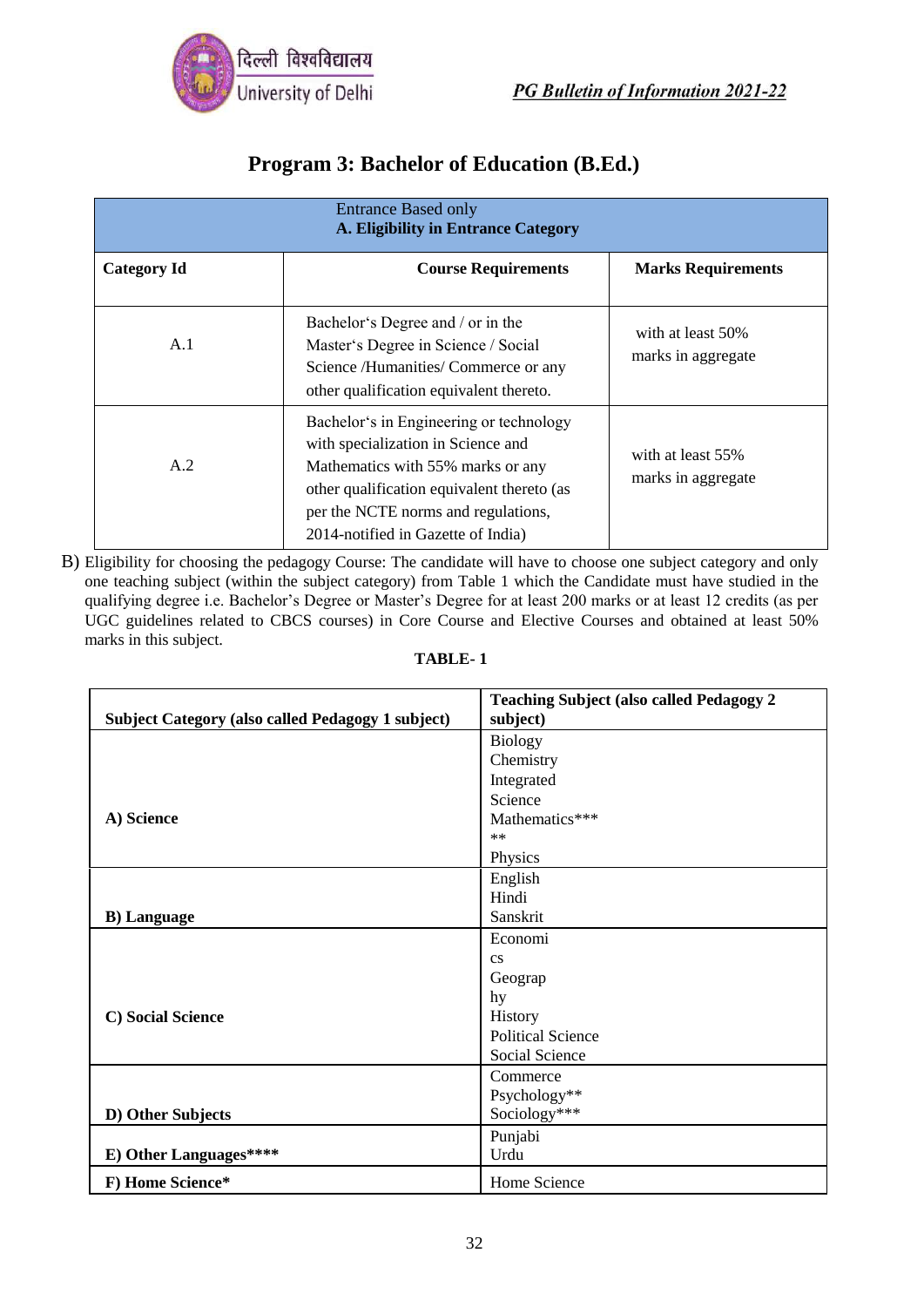

\* Home Science will be offered only in LIC where B.Sc. (Home Science) / M.Sc. (Home Science) / B.H.Sc. is the only eligibility degree. All Home Science candidates will be offered Science as Pedagogy 1 option and Home Science as Pedagogy 2 option. LIC does not offer any other teaching subjects.

- \*\* Psychology will be offered only in DoE (CIE) & SPMC.
- \*\*\* Sociology will be offered only in DoE (CIE).
- \*\*\*\* Punjabi and Urdu will be offered only in MVCE
- \*\*\*\*\* Mathematics is clubbed in as part of the subject category of Science. However, candidates with B.A./ M.A. in Mathematics or B. Com. (Pass / Hons.) will also be eligible to opt for Mathematics as Pedagogy 1 option as well as Pedagogy 2 option. Such candidates have to fill Science as their Subject Category.

A candidate with a degree in Management / Law will not be eligible to apply for the B.Ed. Program.

Only those candidates will be considered eligible who fulfill both above mentioned (A.1/A.2 and B) criteria.

For more details regarding eligibility and for choosing the Subject Category and Pedagogy Courses, see the B.Ed. Prospectus available on [http://doe.du.ac.in](http://doe.du.ac.in/)

## **Program 4:Bachelor of Physical Education (B.P.Ed.) Entrance Based only**

Eligibility Criteria for B.P.Ed. -2 year (Four Semester program) eligibility (as per NCTE Regulations 2014 & Norms & Standards as downloaded and checked on 16.03.2020 from NCTE Website) as appendix 7 vide page no. 130 Gazette of India (Part III, Sec -4).

A. Bachelor's degree in any discipline with 50% marks and having at least participation in Inter College/Interzonal/District/ School competition in sports & Games as recognized by the AIU/IOA/SGFI/Govt. of India. OR

B. Bachelor's degree in physical education with 45% marks. OR

C. Bachelor's degree in any discipline with 45% marks and studied physical education as compulsory elective subject. OR

D. Bachelor degree with 45% marks and having participated in National/Inter University/ State Competition or secured 1<sup>st</sup>, 2<sup>nd</sup> or 3<sup>rd</sup> position in Inter College/Inter Zonal/District/ School competition in sports games as recognized by the AIU/IOA/SGFI/ Govt. of India. OR

E. Bachelor's degree with participation in international competition or secured 1st,  $2<sup>nd</sup>$  or  $3<sup>rd</sup>$  position in National/Inter University competition in sports and game as recognized by respective federations /AIU/IOA/SGFI/ Govt. of India OR

F. Graduation with 45% marks and at least 3 years of teaching experience (for deputed in service candidate) i.e. trained physical education teachers/coaches).

**Note**

1 . and uploading of the Sports proficiency) in order to be considered for final admission to the program.It is essential for every candidate to appear in all the Admission Criteria Components (Entrance Written Test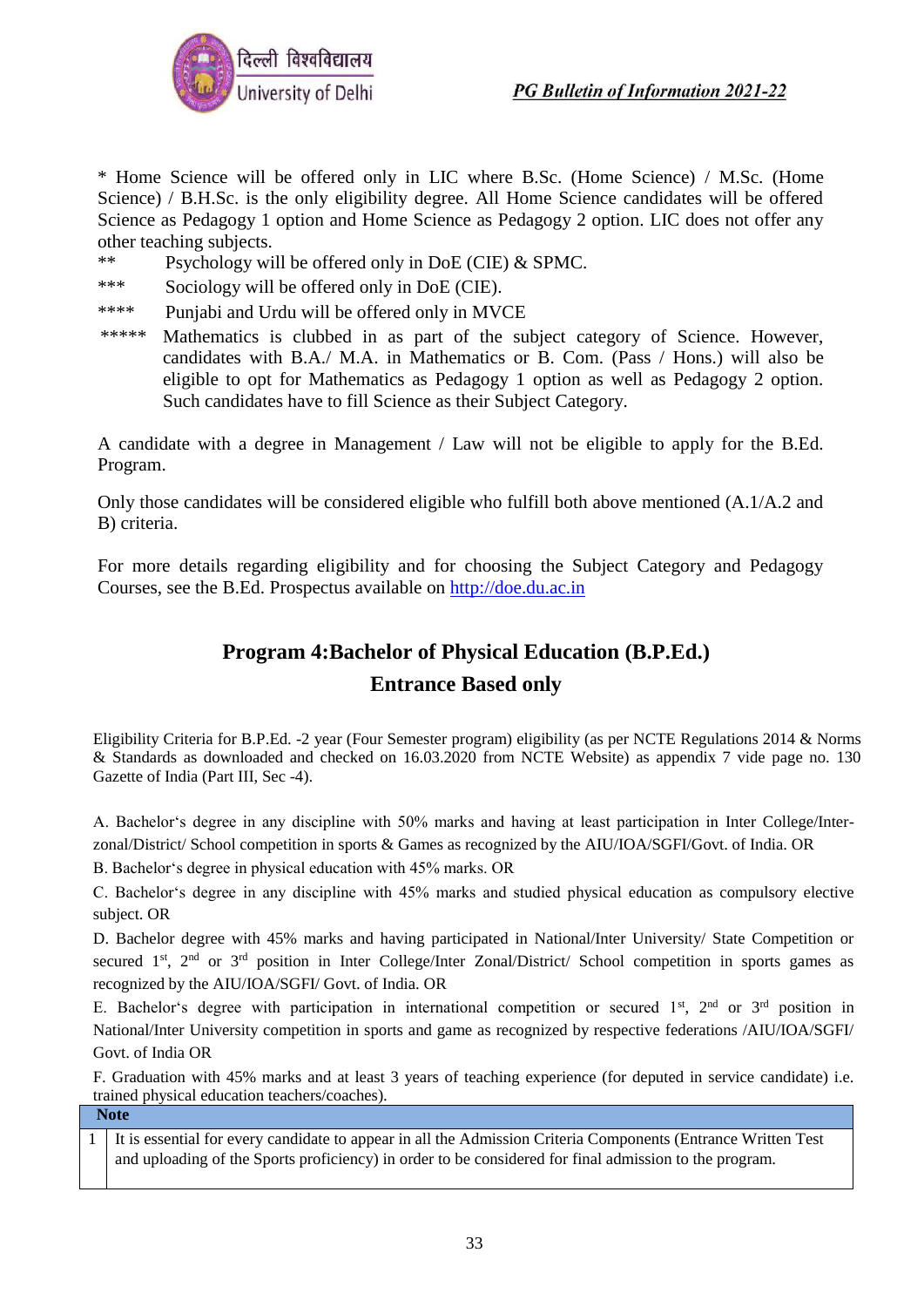देल्ली विश्वविद्यालय University of Delhi

PG Bulletin of Information 2021-22

| $\overline{2}$ | Absence from appearing in any admission criteria components will result in to the cancellation of the         |  |
|----------------|---------------------------------------------------------------------------------------------------------------|--|
|                | application and such candidate shall not be eligible to take up the subsequent test component.                |  |
| 3              | Candidates to upload Medical Certificate from Government Hospital/ Primary Health Centre (The format of       |  |
|                | the certificate can be downloaded from the website of the Department: (www.dudpess.du.ac.in)                  |  |
| $\overline{4}$ | Candidates to upload Highest Sports Achievement Certificate along with supporting certificate.                |  |
| 5              | Candidates to upload Self-Declaration Certificate: "I hereby affirm that I am not suffering from any          |  |
|                | deformity/disability. I understand that in case, during the medical examination conducted by the institute's  |  |
|                | or any other registered medical doctor is found to be false my admission is liable to be cancelled"           |  |
| 6              | The syllabus for Entrance Written Test can be downloaded from the Website of the Department:                  |  |
|                | www.dudpess.du.ac.in                                                                                          |  |
| 7              | In case, of any discrepancy arising during the admission process the Admission Committee should seek prior    |  |
|                | approval from the HOD.                                                                                        |  |
|                |                                                                                                               |  |
| 8              | The number of candidates to be considered for sports proficiency award after entrance test will be equivalent |  |
|                | to Five times the number of sanctioned seats/intake in each category (Gen, OBC, SC, ST, CWAP & EWS)           |  |
|                | forB.P.Ed.                                                                                                    |  |
|                |                                                                                                               |  |
|                | For further details, please refer to the website: www.dudpess.du.ac.in on Admission process.                  |  |

|  | Program 5: Master of Physical Education (M.P.ED.) |  |
|--|---------------------------------------------------|--|
|  |                                                   |  |

| <b>Eligibility in Entrance Category</b> |                                                                                                                                                                                                                                                                                  |                                            |  |
|-----------------------------------------|----------------------------------------------------------------------------------------------------------------------------------------------------------------------------------------------------------------------------------------------------------------------------------|--------------------------------------------|--|
| Category<br><b>Id</b>                   | <b>Program Requirements</b>                                                                                                                                                                                                                                                      | <b>Marks</b>                               |  |
|                                         |                                                                                                                                                                                                                                                                                  | <b>Requirements</b>                        |  |
|                                         | 2 year (Four Semester program) eligibility (as per NCTE Regulations<br>2014 & Norms & Standards as downloaded on 03.01.2019 from NCTE<br>Website).<br>Bachelor of Physical Education (B.P.Ed.) or equivalent OR<br>Bachelor of Science (B.Sc.) in Health and Physical Education. | With at least<br>50% marks in<br>aggregate |  |

#### **Note:**

- 1. It is essential for every candidate to appear in all the Admission Criteria Components (Entrance Written Test and Sports proficiency) in order to be considered for final admission to the program.
- 2. Absence from appearing in any admission criteria components will result in to the cancellation of the application and such candidate shall not be eligible to take up the subsequent test component.
- 3. Candidates to upload Medical Certificate from Government Hospital/ Primary Health Centre (The format of the certificate can be downloaded from the website of the Department: (www.dudpess.du.ac.in)
- 4. Candidates to upload Highest Sports Achievement Certificate along with supporting certificate.
- 5. Candidates to upload Self-Declaration Certificate: "I hereby affirm that I am not suffering from any deformity/disability. I understand that in case, during the medical examination conducted by the institute's or any other registered medical doctor is found to be false my admission is liable to be cancelled"
- 6. The syllabus for Entrance Written Test can be downloaded from the Website of the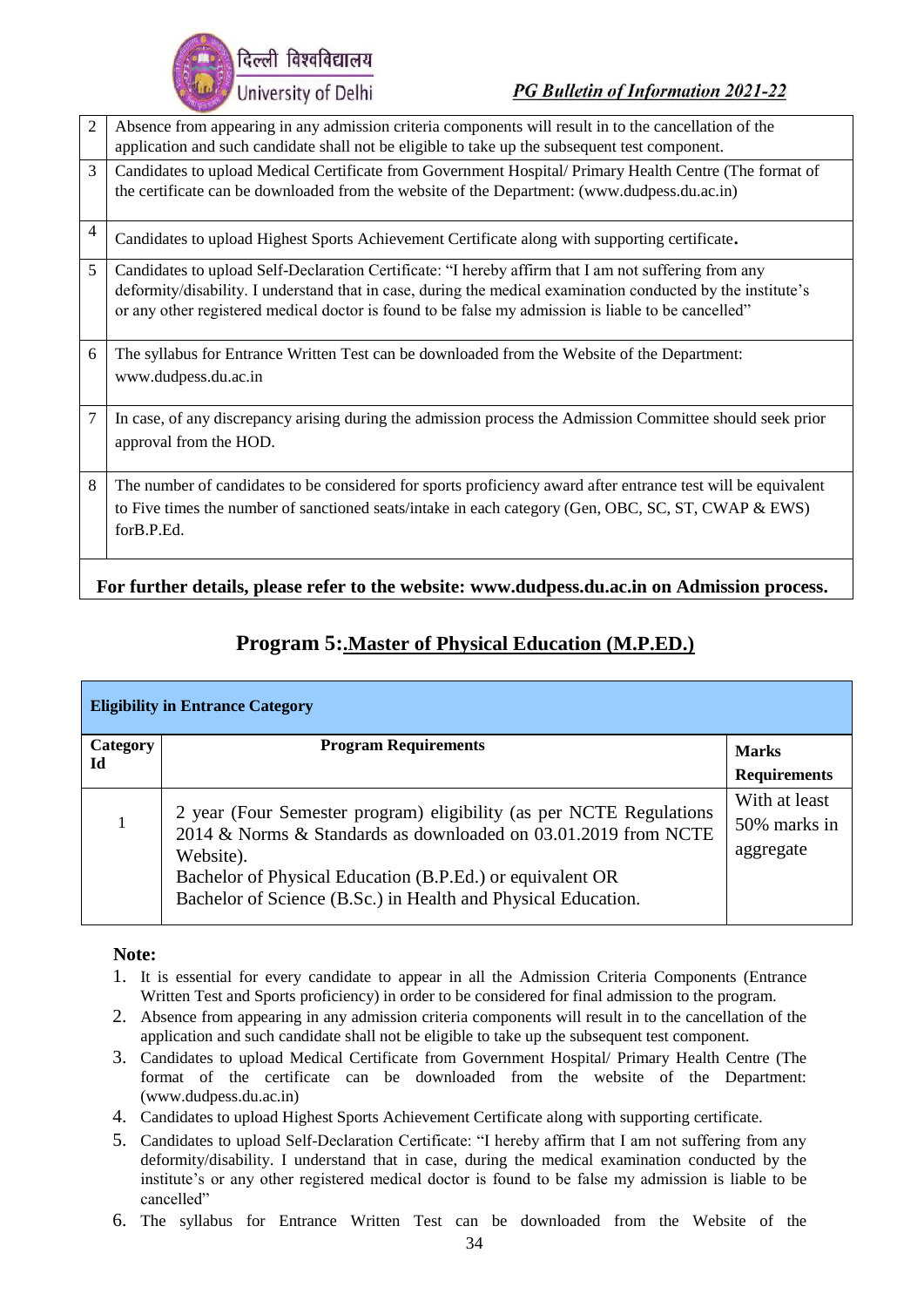

Department[:www.dudpess.du.ac.in](http://www.dudpess.du.ac.in/)

- 7. Incase, of any discrepancy arising during the admission process the Admission Committee should seek prior approval from the HOD.
- 8. The number of candidates to be considered for sports proficiency award after entrance test will be equivalent to Five times the number of sanctioned seats/intake in each category (Gen, OBC, SC, ST,CWAP& EWS) for B.P.Ed.
- **9. For further details, please refer to the website: [www.dudpess.du.ac.ino](http://www.dudpess.du.ac.in/)n Admission process.**

### **Program 6: LL.B.\***

#### **Entrance Based only**

|                    | <b>Eligibility in Entrance Category</b>                                                                                                                                        |                                                                                                                                                    |  |
|--------------------|--------------------------------------------------------------------------------------------------------------------------------------------------------------------------------|----------------------------------------------------------------------------------------------------------------------------------------------------|--|
| <b>Category Id</b> | <b>Course Requirements</b>                                                                                                                                                     | <b>Marks Requirements</b>                                                                                                                          |  |
|                    | Graduate / Post Graduate Degree from the<br>University of Delhi or any other Indian or<br>Foreign University recognized<br><b>as</b><br>equivalent by the University of Delhi. | For Unreserved category candidates<br>at least 50% marks or an equivalent<br>grade point in the aggregate in the<br>qualifying degree examination. |  |
|                    | Candidates appearing in the qualifying<br>degree examination are also eligible to<br>appear in the LL.B Entrance test.                                                         | For OBC/CW/PwBD Category at<br>least 45% marks or an equivalent<br>grade point in the aggregate in the<br>qualifying degree examination.           |  |
|                    | No candidate who has passed LL.B course<br>from any University shall be allowed to<br>take admission.                                                                          | For SC/ST Category at least 40%<br>marks or an equivalent grade point<br>in the aggregate in the qualifying                                        |  |
|                    | No candidate on the rolls of LL.B of any<br>university shall be allowed to take<br>admission in the LL.B course unless they<br>get their admission cancelled.                  | degree examination.                                                                                                                                |  |

| $\ast$<br>The center-wise (Campus Law Centre, Law Centre 1 and Law Centre 2) allocation<br>of seats for all admitted students in L.L.B. courses shall be done solely on the merit<br>basis only after the completion of the Admission Process for all seats in the said<br>course. |                                                                                                                                    |  |
|------------------------------------------------------------------------------------------------------------------------------------------------------------------------------------------------------------------------------------------------------------------------------------|------------------------------------------------------------------------------------------------------------------------------------|--|
| <b>Campus Law Centre</b>                                                                                                                                                                                                                                                           | Classes from 8.30 a.m. in the main premises of Faculty of Law,<br>ChhatraMarg, DELHI UNIVERSITY                                    |  |
| <b>Law Centre-I</b>                                                                                                                                                                                                                                                                | Classes from $2 \text{ pm} - 7.30 \text{ pm}$ in the UmangBhawan, New Building of<br>Faculty of Law, ChhatraMarg, DELHI UNIVERSITY |  |
| <b>Law Centre-II</b>                                                                                                                                                                                                                                                               | Classes from $8 \text{ am} - 2.00 \text{ pm}$ in the UmangBhawan, New Building of<br>Faculty of Law, ChhatraMarg, DELHI UNIVERSITY |  |

#### **Classes for LL.B. Students**

The timings and venue of the Centers may be changed at any time without any legal claim by any student as to his/her right to continue with present timings/venue.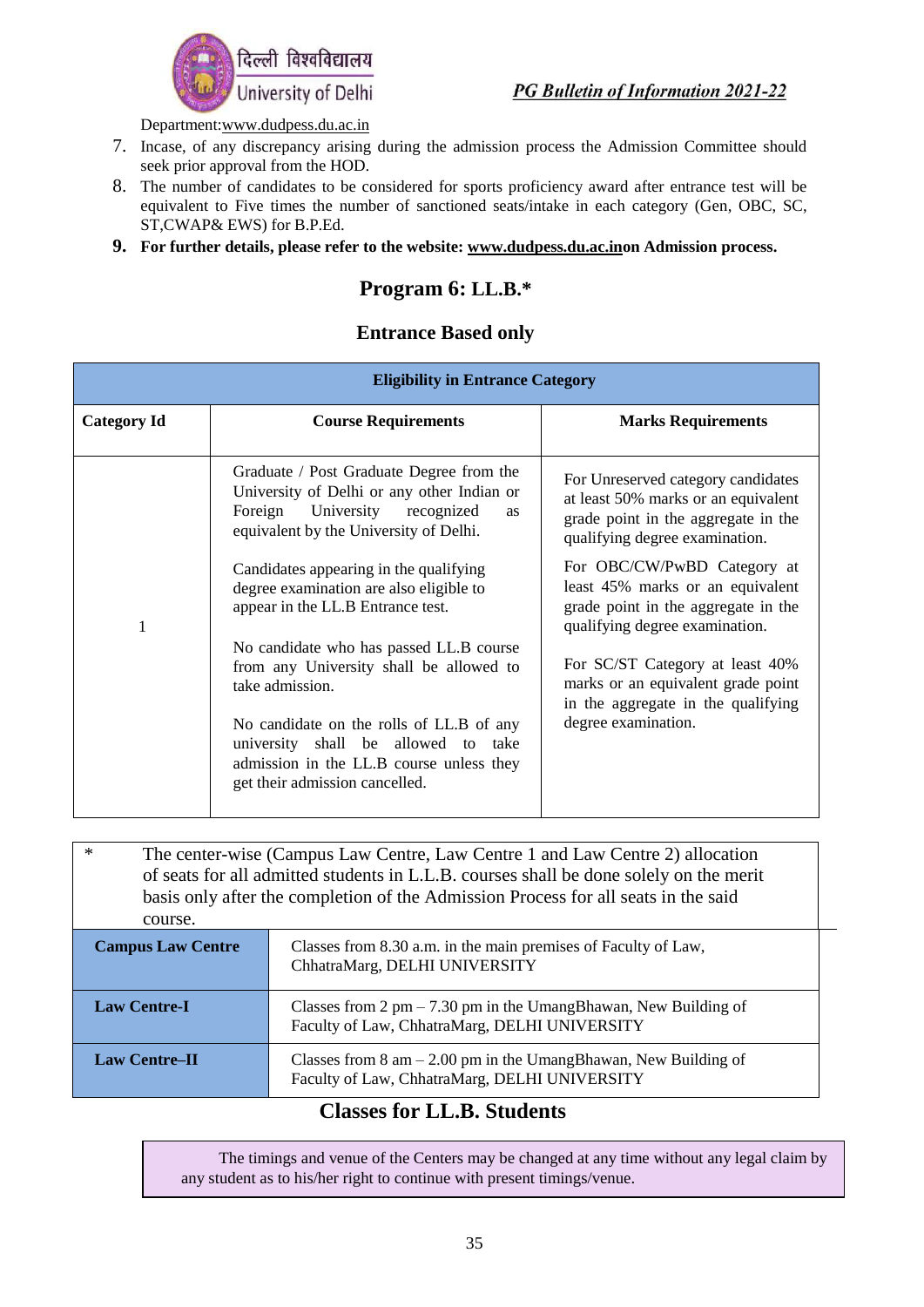

For detailed Information kindly visit Faculty of Law Website:<http://lawfaculty.du.ac.in/>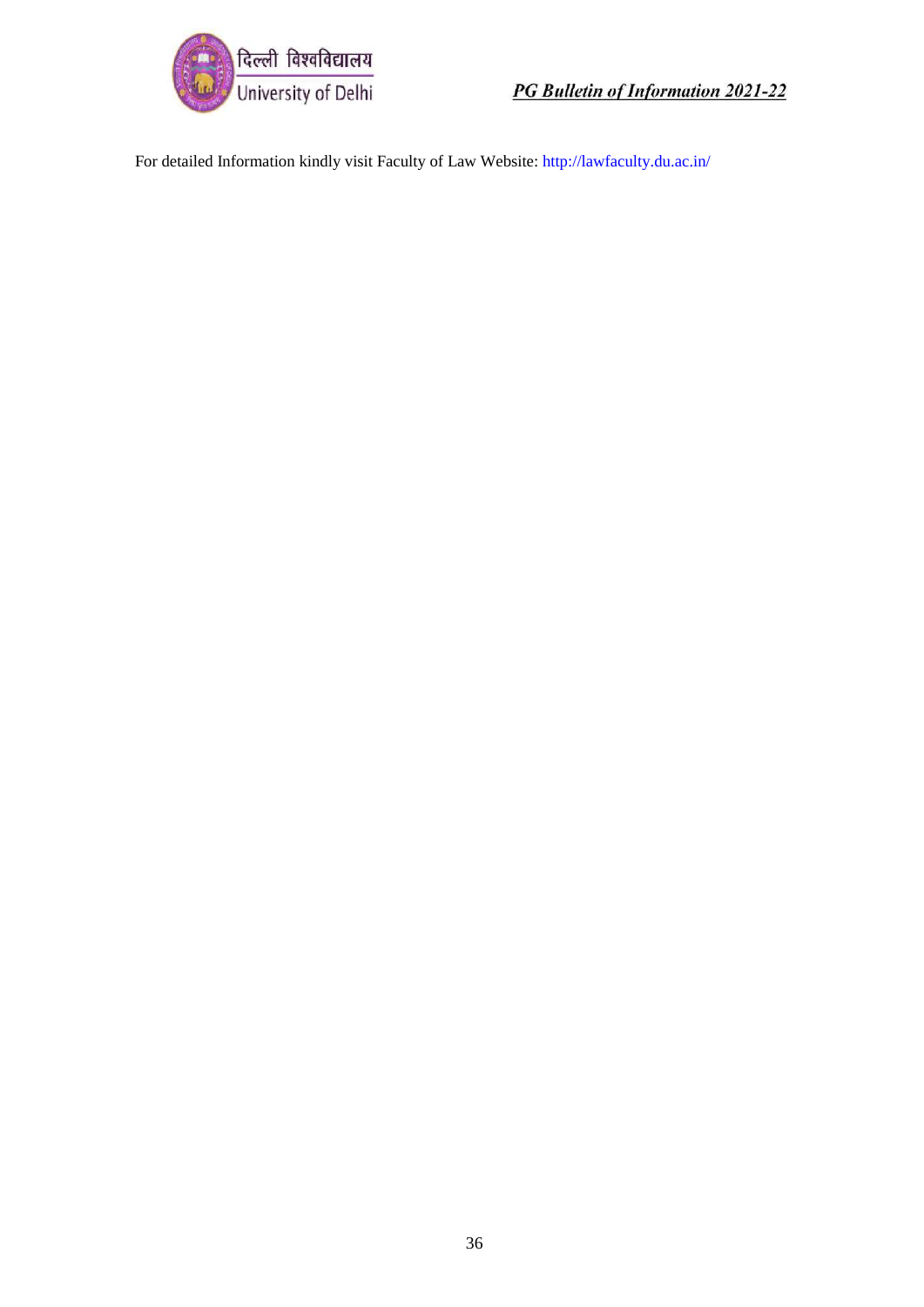

## **Program 7:LL.M.\***

### **Entrance Based only**

| <b>Eligibility in Entrance Category</b> |                                                                                                                                                                                                                                                                                                         |                                                                                                                                                                                                                                                                                                                                            |  |
|-----------------------------------------|---------------------------------------------------------------------------------------------------------------------------------------------------------------------------------------------------------------------------------------------------------------------------------------------------------|--------------------------------------------------------------------------------------------------------------------------------------------------------------------------------------------------------------------------------------------------------------------------------------------------------------------------------------------|--|
| <b>Category Id</b>                      | <b>Course Requirements</b>                                                                                                                                                                                                                                                                              | <b>Marks Requirements</b>                                                                                                                                                                                                                                                                                                                  |  |
|                                         | 1.A three-year/ five year LL.B. Degree from the<br>University of Delhi or any other Indian or<br>Foreign University recognized as equivalent by<br>the University of Delhi<br>2. Candidates appearing in the qualifying<br>degree examination are also eligible to appear<br>in the LL.M Entrance test. | Unreserved<br>For<br>category<br>candidates at least 50% marks<br>or an equivalent grade point<br>the aggregate in the<br>in<br>qualifying<br>degree<br>examination.<br>For<br>SC/ST/OBC/CW/PWBDCat<br>egory Candidates at least<br>45% marks or an equivalent<br>grade point in the aggregate<br>in the qualifying degree<br>examination. |  |

**\*** The course-wise (Two and Three year L.L.M. Courses) allocation of seats for all admitted students in the L.L.M. courses shall be done solely on the merit basis only after the completion of the Admission Process for all seats in the said program.

For detailed Information kindly visit Faculty of Law Website:<http://lawfaculty.du.ac.in/>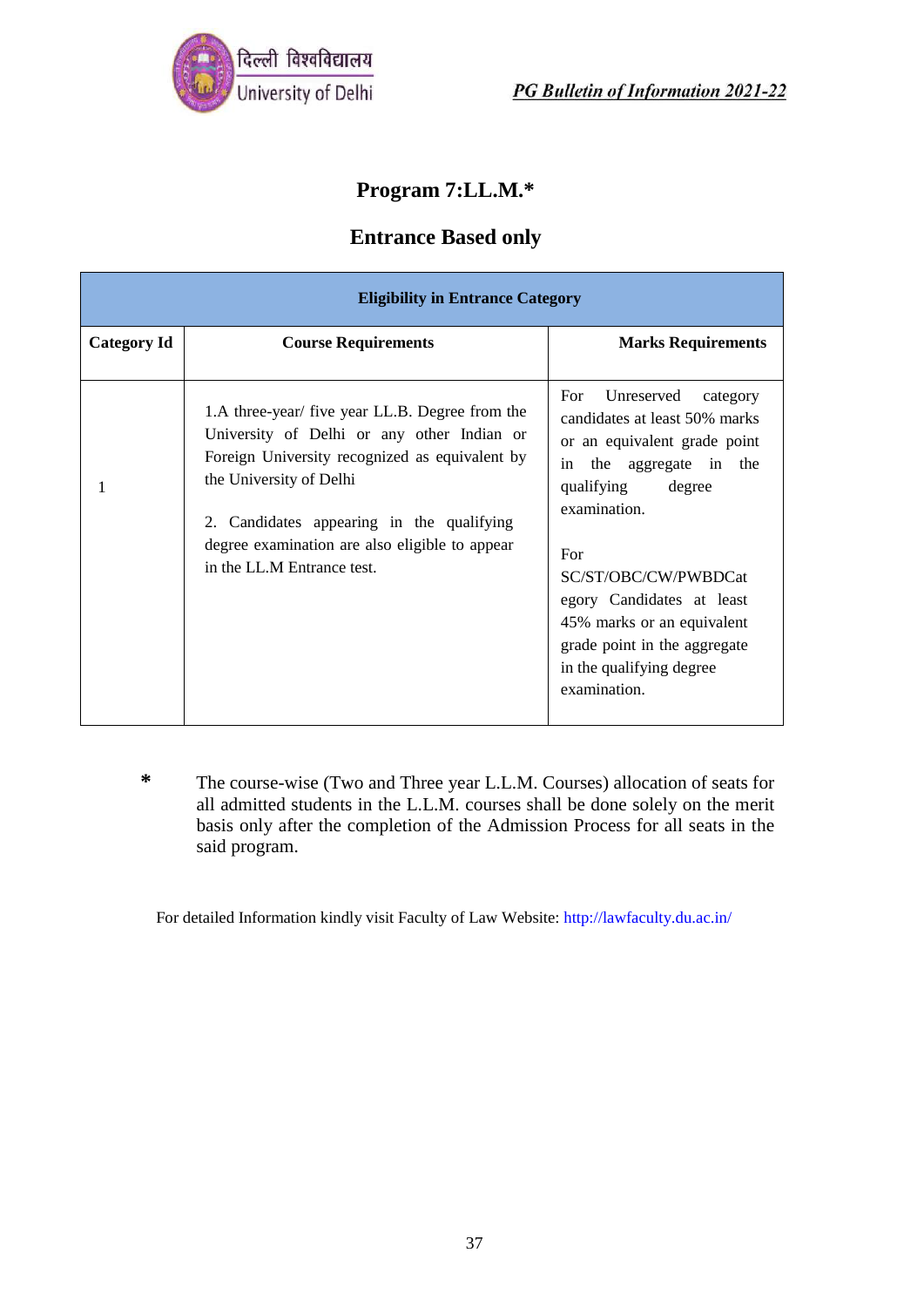

### **Program8 M.A. (Hindustani Music) Vocal/Instrumental (Sitar / Sarod / Guitar / Violin / Santoor)**

| <b>Eligibility in Entrance</b><br>Category |                                                                                                                                                                                                                                                                                                                                                                                                                                                                                                                                                                                                   |                                                                                                                                                                                                      |  |
|--------------------------------------------|---------------------------------------------------------------------------------------------------------------------------------------------------------------------------------------------------------------------------------------------------------------------------------------------------------------------------------------------------------------------------------------------------------------------------------------------------------------------------------------------------------------------------------------------------------------------------------------------------|------------------------------------------------------------------------------------------------------------------------------------------------------------------------------------------------------|--|
| Category<br>Id                             | <b>Course Requirements</b>                                                                                                                                                                                                                                                                                                                                                                                                                                                                                                                                                                        | <b>Marks</b><br><b>Requirements</b>                                                                                                                                                                  |  |
| $\mathbf{1}$                               | B.A (Hons.) Hindustani Music Examination of the University of Delhi, or an<br>examination recognized as equivalent to B.A. (Hons.) Hindustani Music<br>Examination of University of Delhi.<br>Candidates, who have completed their graduation with either Vocal music or<br>Instrumental music in Hindustani Music, will have to apply in the same category<br>in M.A. for the Entrance Tests and Admission.<br>All the candidates have to COMPULSORILY APPEAR in the Practical Entrance<br>Test (Audition)*.                                                                                     | 50% marks in<br>aggregate or<br>equivalent CGPA<br>grade                                                                                                                                             |  |
| $\overline{2}$                             | B.A. (Pass/Prog.) Examination with Hindustani Music as one of the elective<br>subjects from the University of Delhi, or an Examination recognised as equivalent<br>to B.A. (Pass/Prog.) of the University of Delhi, with Hindustani Music as one of<br>the elective subjects.<br>Candidates, who have completed their graduation with either Vocal music or<br>Instrumental music in Hindustani Music, will have to apply in the same category<br>in M.A. for the Entrance Tests and Admission.<br>All the candidates have to COMPULSORILY APPEAR in the Practical Entrance                       | 50% marks in<br>aggregate with<br>60% marks in<br>Music or<br>equivalent CGPA<br>grade                                                                                                               |  |
| 3                                          | Test (Audition)*<br>An undergraduate degree in any subject recognized by the UGC, and from<br>any university/institute/centre recognized by the UGC, and also having<br>passed any one of the following Diploma courses:<br>· SangeetShiromani Diploma Course (Hindustani Music) of the<br>University of Delhi<br>· SangeetVisharad (6 yrs.)<br>· Vid (6 yrs.) · SangeetPrabhakar (6 yrs.)<br>Candidates who have done their Diploma in either Vocal music or Instrumental<br>music in Hindustani Music, will have to apply in the same category in M.A. for<br>the Entrance Tests and Admission. | 45%<br>marks<br>in<br>aggregate<br><b>or</b><br>equivalent CGPA<br>grade and 60% in<br>theDiploma Course<br>in<br>Hindustani Music –<br>Vocal/Instrumental<br>(Combined Score of<br>all the years as |  |
|                                            | All the candidates have to COMPULSORILY APPEAR in the Practical Entrance<br>Test (Audition) *                                                                                                                                                                                                                                                                                                                                                                                                                                                                                                     | applicable)                                                                                                                                                                                          |  |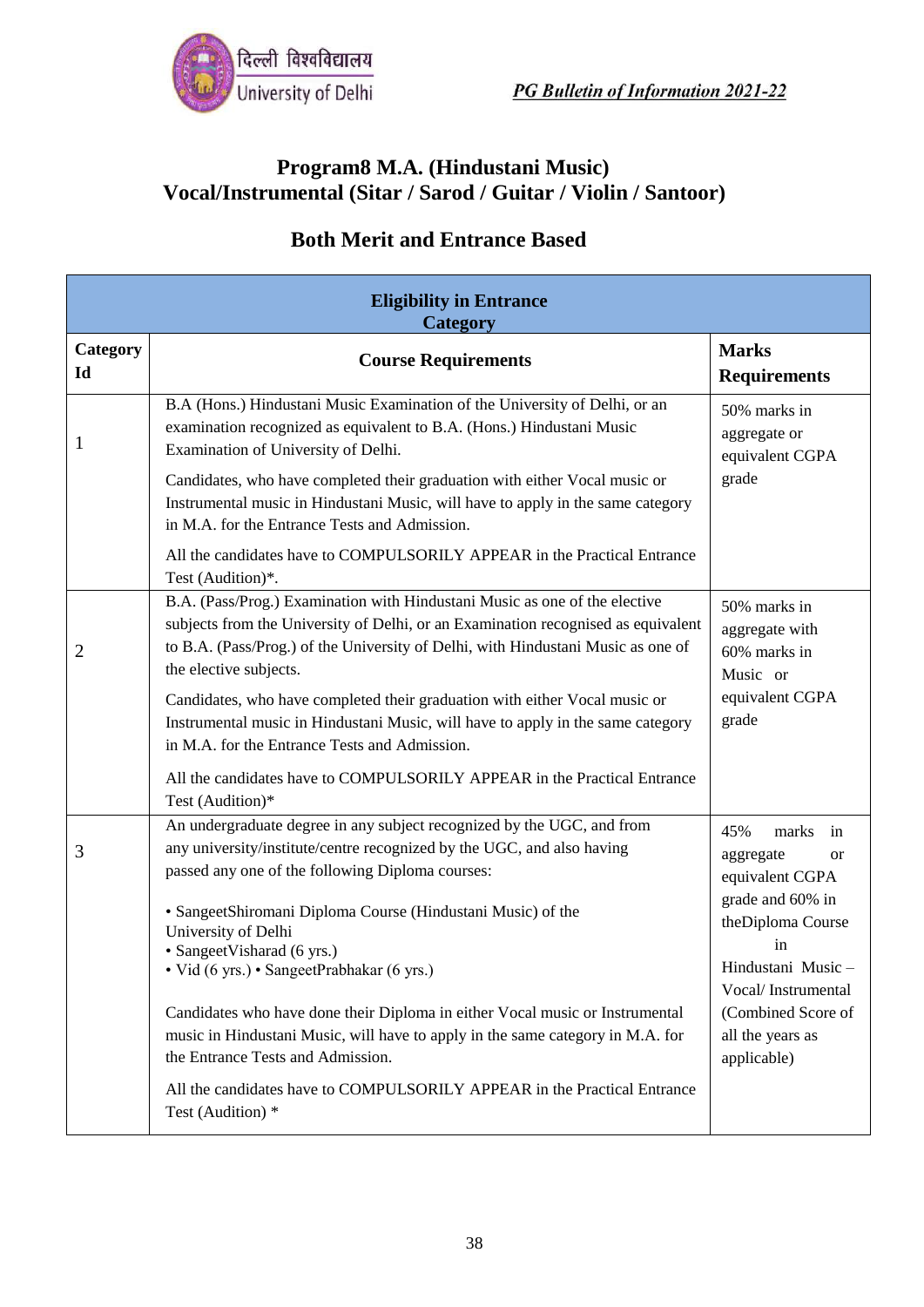

|                | Candidates who have an (Hons.)/ Masters course in any subject, and wish                                                                                                                                                                                                                                                                                                                                                                                                                                   |                                                                                                                                                                                  |
|----------------|-----------------------------------------------------------------------------------------------------------------------------------------------------------------------------------------------------------------------------------------------------------------------------------------------------------------------------------------------------------------------------------------------------------------------------------------------------------------------------------------------------------|----------------------------------------------------------------------------------------------------------------------------------------------------------------------------------|
| $\overline{4}$ | to pursue Masters in Hindustani Music - Vocal/Instrumental, must have<br>studied at least two papers of Hindustani music in their undergraduate<br>program.<br>The candidates will have to apply in the same category in M.A. for the<br>Entrance Tests and Admission, i.e. either Vocal music or Instrumental<br>music of Hindustani Music, as the papers which they studied in their<br>undergraduate program.<br>The minimum eligibility condition for these candidates is same as<br>Category no. (2) | 50%<br>marks<br>in<br>aggregate<br>or<br>equivalent CGPA<br>grade and 60% in<br>Hindustani Music-<br>Vocal/Instrumental<br>(Combined Score of<br>all the years as<br>applicable) |

**\* In view of the prevailing situation due to COVID 2019, any change in the policy regarding this shall be communicated o[nwww.du.ac.ina](http://www.du.ac.in/)ccordingly.**

| <b>Eligibility in Merit Category</b> |                                                                                                                                                                                                                                                                                                                                                                                                                                     |                                                                                                                                        |  |
|--------------------------------------|-------------------------------------------------------------------------------------------------------------------------------------------------------------------------------------------------------------------------------------------------------------------------------------------------------------------------------------------------------------------------------------------------------------------------------------|----------------------------------------------------------------------------------------------------------------------------------------|--|
| Category<br>$Id$                     | <b>Course Requirements</b>                                                                                                                                                                                                                                                                                                                                                                                                          | <b>Marks</b><br><b>Requirements</b>                                                                                                    |  |
| 5                                    | B.A. (Hons.) Hindustani Music Examination of the University of Delhi.<br>Candidates who have completed their graduation with either Vocal<br>music or Instrumental music in Hindustani Music, will have to apply in<br>the same category in M.A. for the Entrance Tests and Admission.<br>All the candidates have to COMPULSORILY APPEAR in the Practical<br>Entrance Test (Audition)*                                              | 50% marks in aggregate<br>or equivalent CGPA<br>grade                                                                                  |  |
| 6                                    | B.A. (Pass/Prog.) Examination of the University of Delhi with Hindustani<br>Music as one of the elective subjects.<br>Candidates who have completed their graduation with either Vocal music or<br>Instrumental music in Hindustani Music, will have to apply in the same<br>category in M.A. for the Entrance Tests and Admission.<br>All the candidates have to COMPULSORILY APPEAR in the Practical<br>Entrance Test (Audition)* | 50% marks in<br>aggregate and 60% in<br>Hindustani Music -<br>Vocal/Instrumental<br>(Combined Score of all<br>the years as applicable) |  |
| 7                                    | An undergraduate degree in any subject from the University of Delhi,<br>and also having passed any one of the following Diploma Courses:<br>SangeetShiromani Diploma Course (Hindustani music) of<br>the University of Delhi<br>SangeetVisharad (6 yrs.)<br>Vid $(6 \text{ yrs.})$<br>SangeetPrabhakar (6 yrs.)<br>Candidates who have done their Diploma in either Vocal music or                                                  | 45% marks in aggregate<br>or equivalent CGPA<br>grade and 60% in the<br>Diploma Course in<br>Hindustani Music -<br>Vocal/              |  |
|                                      | Instrumental music in Hindustani Music, will have to apply in the same<br>category in M.A. for the Entrance Tests and Admission.<br>All the candidates have to COMPULSORILY APPEAR in the Practical<br>Entrance Test (Audition)*                                                                                                                                                                                                    | Instrumental (Combined<br>Score of all the years as<br>applicable)                                                                     |  |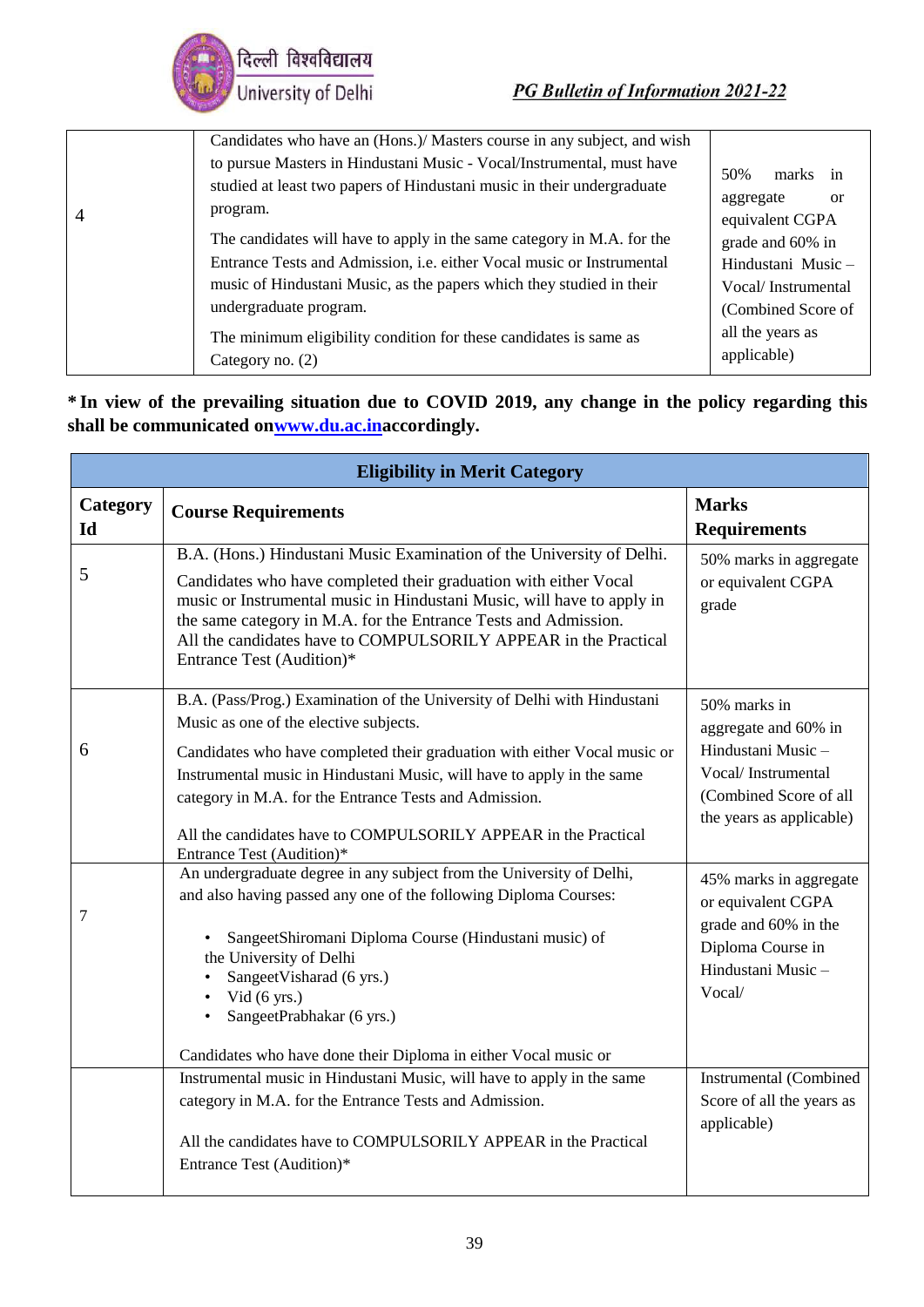

**Notes:**

- *1. All the candidates have to COMPULSORILY APPEAR in the Practical Entrance Test (Performance)***\*** *under both criteria.*
- *2. The entrance test shall have 60% practical component based on performance***\*** *and 40% based on MCQ test.*

*The candidate under merit based category shall be judged based on the practical component of the Audition having weightage of 60% & merit of UG from University of Delhi as 40%.*

- *3. Admissions will be done strictly subject to the merit of the candidates and as per the availability of seats.*
- *4. Admissions for reserved categories (SC, ST, OBC etc.) in any stream of Hindustani or Karnatak music, will be strictly done based on the relevant provisions and guidelines of the University of Delhi in force at the time of the Entrance Tests and Admissions.*
- *5. Admissions for foreign nationals will be done as per the guidelines of the University of Delhi in force at the time of the Admissions. It is, however, essential, that the candidate must send his/her video performance in a CD/DVD along with the application form.*

**\* In view of the prevailing situation due to COVID 2019, any change in the policy regarding this shall be communicated o[nwww.du.ac.ina](http://www.du.ac.in/)ccordingly.**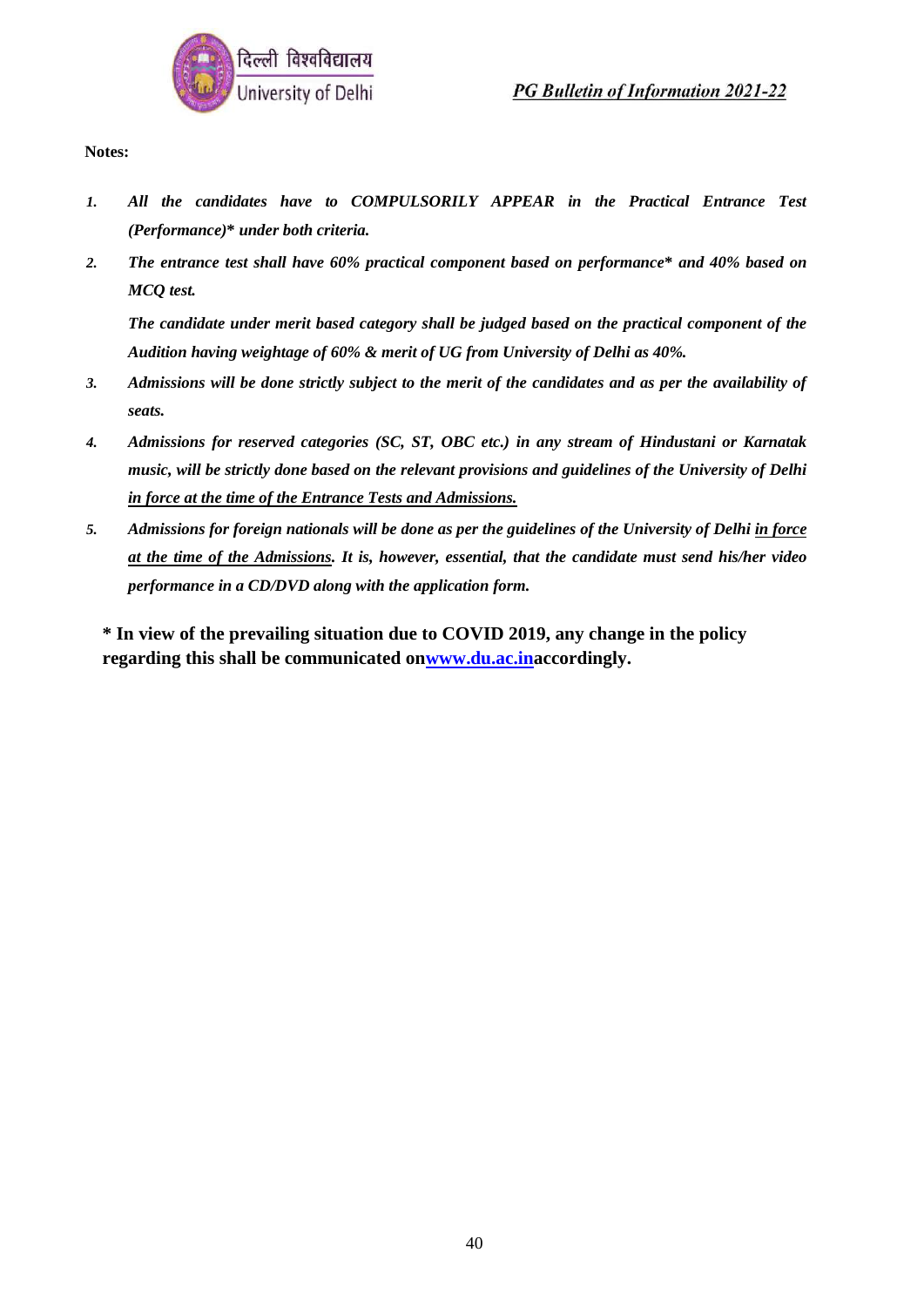

### **Program 9: M.A. Hindustani Music Percussion (Tabla/Pakhawaj)**

| <b>Eligibility in Entrance</b><br>Category |                                                                                                                                                                                                                                                                               |                                                                                                                                                                         |  |
|--------------------------------------------|-------------------------------------------------------------------------------------------------------------------------------------------------------------------------------------------------------------------------------------------------------------------------------|-------------------------------------------------------------------------------------------------------------------------------------------------------------------------|--|
| <b>Category Id</b>                         | <b>Course Requirements</b>                                                                                                                                                                                                                                                    | <b>Marks Requirements</b>                                                                                                                                               |  |
| 1                                          | B.A. (Hons.) Hindustani Music - Percussion (Tabla/<br>Pakhawaj) Examination or an examination recognised as<br>equivalent thereto.                                                                                                                                            | 50%<br>marks in aggregate<br><sub>or</sub><br>equivalent CGPA grade                                                                                                     |  |
|                                            | Candidates who have completed their graduation with<br>either Tabla or Pakhawaj in Hindustani Music, will have to<br>apply in the same category in M.A. for the Entrance Tests<br>and Admission.                                                                              |                                                                                                                                                                         |  |
|                                            | All the candidates have to COMPULSORILY APPEAR in<br>the Practical Entrance Test (Audition)*                                                                                                                                                                                  |                                                                                                                                                                         |  |
| $\overline{2}$                             | B.A. (Pass/Prog.) with Hindustani music - Percussion<br>(Tabla/Pakhawaj) as one of the elective subjects from the<br>University of Delhi, or an Examination recognised as<br>equivalent thereto.                                                                              | 50%<br>marks in aggregate or<br>equivalent CGPA Grade and 60%<br>in Hindustani Music - Percussion<br>(Combined Score of all the years<br>as applicable)                 |  |
|                                            | Candidates who have completed their graduation with either<br>Tabla or Pakhawaj in Hindustani Music, will have to apply<br>in the same category in M.A. for the Entrance Tests and<br>Admission.                                                                              |                                                                                                                                                                         |  |
|                                            | All the candidates have to COMPULSORILY APPEAR in<br>the Practical Entrance Test (Audition)*                                                                                                                                                                                  |                                                                                                                                                                         |  |
| 3                                          | An undergraduate degree in any subject recognized by the<br>UGC, and from any university /institute/centre recognized<br>by the UGC, and also having passed any one of the<br>following Diploma Courses -                                                                     | 45%<br>marks in aggregate or<br>equivalent CGPA Grade and 60%<br>Diploma Course<br>in<br>the<br>in<br>Hindustani Music - Percussion<br>(Combined Score of all the years |  |
|                                            | • SangeetVisharad (6 yrs.)<br>$\bullet$ Vid (6 yrs.)<br>· SangeetPrabhakar (6 yrs.)<br>Candidates who have done their Diploma in either Tabla<br>or Pakhawaj in Hindustani Music, will have to apply in<br>the same category in M.A. for the Entrance Tests and<br>Admission. | as applicable)                                                                                                                                                          |  |
|                                            | All the candidates have to COMPULSORILY APPEAR<br>in the Practical Entrance Test (Audition)*                                                                                                                                                                                  |                                                                                                                                                                         |  |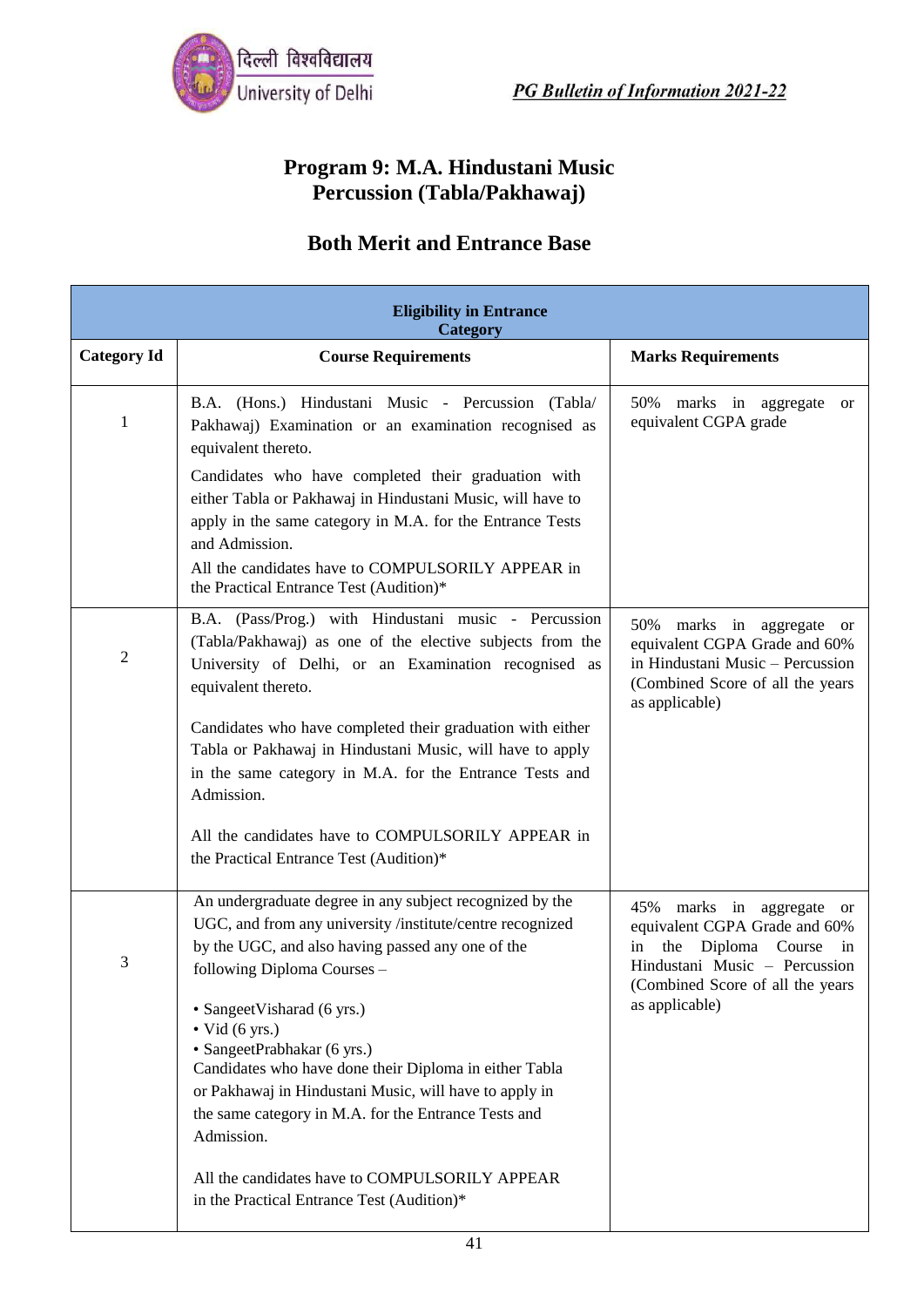

| Minimum eligibility condition is                                                                                                                                                                                                                                                                                                                                                                                                                                                                                                                                                                                           |
|----------------------------------------------------------------------------------------------------------------------------------------------------------------------------------------------------------------------------------------------------------------------------------------------------------------------------------------------------------------------------------------------------------------------------------------------------------------------------------------------------------------------------------------------------------------------------------------------------------------------------|
| 50% in aggregate or equivalent                                                                                                                                                                                                                                                                                                                                                                                                                                                                                                                                                                                             |
| CGPA, and 60% in Hindustani                                                                                                                                                                                                                                                                                                                                                                                                                                                                                                                                                                                                |
| Music - Percussion (Combined                                                                                                                                                                                                                                                                                                                                                                                                                                                                                                                                                                                               |
| score of all the three/four years as<br>applicable)                                                                                                                                                                                                                                                                                                                                                                                                                                                                                                                                                                        |
|                                                                                                                                                                                                                                                                                                                                                                                                                                                                                                                                                                                                                            |
|                                                                                                                                                                                                                                                                                                                                                                                                                                                                                                                                                                                                                            |
|                                                                                                                                                                                                                                                                                                                                                                                                                                                                                                                                                                                                                            |
|                                                                                                                                                                                                                                                                                                                                                                                                                                                                                                                                                                                                                            |
|                                                                                                                                                                                                                                                                                                                                                                                                                                                                                                                                                                                                                            |
| Candidates who have an (Hons.)/ Masters course in any<br>subject, and wish to pursue Masters in Hindustani Music<br>- Percussion (Tabla/Pakhawaj), must have studied at least<br>two papers of Hindustani Music - Percussion<br>(Tabla/Pakhawaj) in their undergraduate program.<br>The candidates will have to apply in the same category in<br>M.A. for the Entrance Tests and Admission, <i>i.e.</i> either<br>Tabla or Pakhawaj of Hindustani Music - Percussion, as<br>the papers which they studied in their undergraduate.<br>The minimum eligibility condition for these candidates is<br>same as Category no. (2) |

| <b>Eligibility in Merit</b><br><b>Category</b> |                                                                                                                                                                                                  |                                                                                                                         |  |
|------------------------------------------------|--------------------------------------------------------------------------------------------------------------------------------------------------------------------------------------------------|-------------------------------------------------------------------------------------------------------------------------|--|
| <b>Category Id</b>                             | <b>Course Requirements</b>                                                                                                                                                                       | <b>Marks Requirements</b>                                                                                               |  |
| 5                                              | B.A. (Hons.) Hindustani Music - Percussion<br>(Tabla/ Pakhawaj) Examination or an examination<br>recognised as equivalent thereto.                                                               | 50% marks in aggregate or equivalent<br>grade                                                                           |  |
|                                                | Candidates who have completed their graduation<br>with either Tabla or Pakhawaj in Hindustani Music,<br>will have to apply in the same category in M.A. for<br>the Entrance Tests and Admission. |                                                                                                                         |  |
|                                                | All the candidates have to COMPULSORILY<br>APPEAR in the Practical Entrance Test (Audition) *                                                                                                    |                                                                                                                         |  |
| 6                                              | B.A. (Pass/Prog.) with Hindustani music -<br>Percussion (Tabla/Pakhawaj) as one of the elective<br>subjects from the University of Delhi.                                                        | marks in aggregate or<br>50%<br>equivalent CGPA Grade and<br>60% in Hindustani Music -<br>Percussion (Combined Score of |  |
|                                                | Candidates who have completed their graduation<br>with either Tabla or Pakhawaj in Hindustani Music,<br>will have to apply in the same category in M.A. for<br>the Entrance Tests and Admission. | all the years as applicable)                                                                                            |  |
|                                                | All the candidates have to COMPULSORILY<br>APPEAR in the Practical Entrance Test (Audition) *                                                                                                    |                                                                                                                         |  |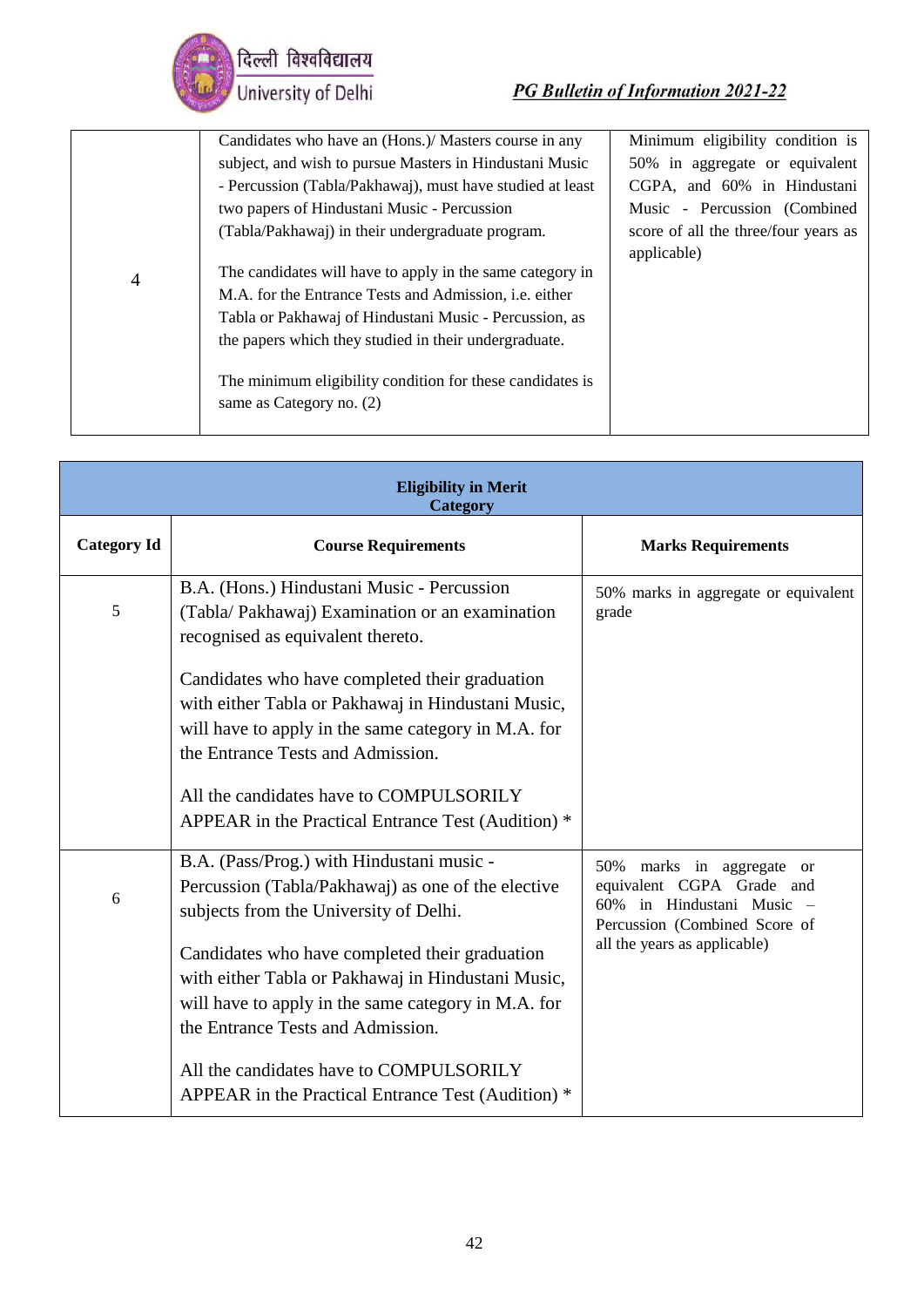

| 7 | An undergraduate degree in any subject recognized<br>by the UGC, and from any university<br>institute/centre recognized by the UGC, and also<br>having passed any one of the following Diploma<br>Courses:                                                                            | 45% marks in aggregate or equivalent<br>CGPA<br>Grade and 60%<br>in<br>the<br>Diploma Course in Hindustani Music<br>- Percussion (Combined Score of all<br>the years as applicable) |
|---|---------------------------------------------------------------------------------------------------------------------------------------------------------------------------------------------------------------------------------------------------------------------------------------|-------------------------------------------------------------------------------------------------------------------------------------------------------------------------------------|
|   | • Sangeet Visharad (6 yrs.)<br>$\bullet$ Vid (6 yrs.)<br>• SangeetPrabhakar (6 yrs.)<br>Candidates who have done their Diploma in either<br>Tabla or Pakhawaj in Hindustani Music, will have<br>to apply in the same category in M.A. for the<br><b>Entrance Tests and Admission.</b> |                                                                                                                                                                                     |
|   | All the candidates have to COMPULSORILY<br>APPEAR in the Practical Entrance Test (Audition)<br>*                                                                                                                                                                                      |                                                                                                                                                                                     |

**Notes:**

- *1. All the candidates have to COMPULSORILY APPEAR in the Practical Entrance Test (Performance)***\***  *under both criteria.*
- *2. The entrance test shall have 60% practical component based on performance***\*** *and 40% based on MCQ test.*

*The candidate under merit based category shall be judged based on the practical component of the Audition having weightage of 60% & merit of UG from University of Delhi as 40%.*

- *3. Admissions will be done strictly subject to the merit of the candidates and as per the availability of seats.*
- *4. Admissions for reserved categories (SC, ST, OBC etc.) in any stream of Hindustani or Karnatak music, will be strictly done based on the relevant provisions and guidelines of the University of Delhi in force at the time of the Entrance Tests and Admissions.*
- *5. Admissions for foreign nationals will be done as per the guidelines of the University of Delhi in force at the time of the Admissions. It is, however, essential, that the candidate must send his/her video performance in a CD/DVD along with the application form.*

**\* In view of the prevailing situation due to COVID 2019, any change in the policy regarding this shall be communicated o[nwww.du.ac.ina](http://www.du.ac.in/)ccordingly.**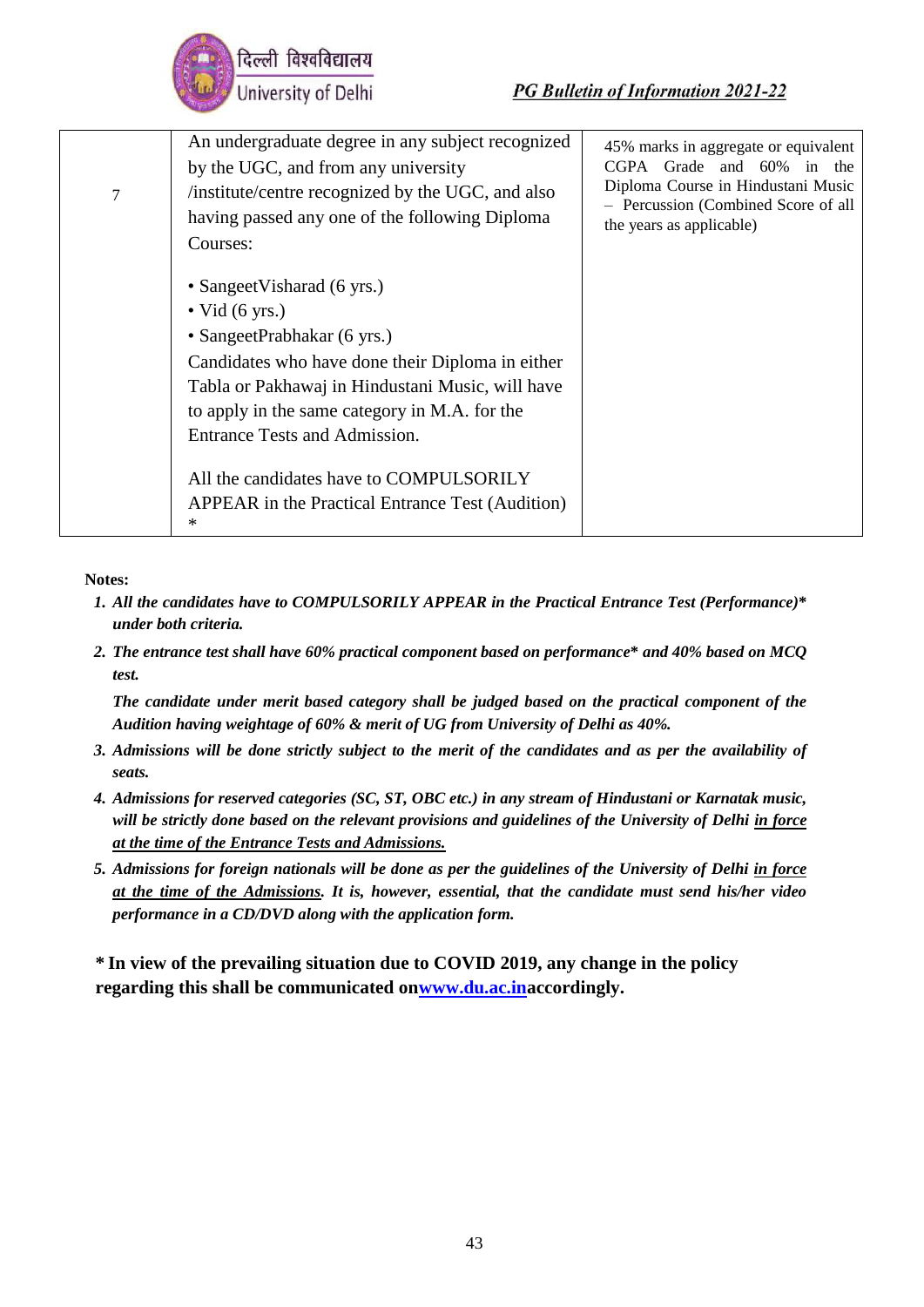

## **Program 10: M.A. (Karnataka Music)Vocal/Instrumental**

| <b>Eligibility in Entrance</b><br><b>Category</b> |                                                                                                                                                                                                                                                                                                                                                                                                                                                                                                                                                                                                                                                                                                                                                                                                                                  |                                                                                                                                                                                                            |
|---------------------------------------------------|----------------------------------------------------------------------------------------------------------------------------------------------------------------------------------------------------------------------------------------------------------------------------------------------------------------------------------------------------------------------------------------------------------------------------------------------------------------------------------------------------------------------------------------------------------------------------------------------------------------------------------------------------------------------------------------------------------------------------------------------------------------------------------------------------------------------------------|------------------------------------------------------------------------------------------------------------------------------------------------------------------------------------------------------------|
| Category<br>Id                                    | <b>Course Requirements</b>                                                                                                                                                                                                                                                                                                                                                                                                                                                                                                                                                                                                                                                                                                                                                                                                       | <b>Marks</b><br><b>Requirements</b>                                                                                                                                                                        |
| 1                                                 | B.A. (Hons.) Karnatak Music Examination or an examination recognized<br>as equivalent to B.A (Hons.) (Karnatak) Music Examination of<br>University of Delhi.<br>Candidates, who have completed their graduation with either Vocal<br>music or Instrumental music in Karnatak Music, will have to apply in the<br>same category in M.A. for the Entrance Tests and Admission.                                                                                                                                                                                                                                                                                                                                                                                                                                                     | 45%<br>marks<br>in<br>aggregate<br><b>or</b><br><b>CGPA</b><br>equivalent<br>grade                                                                                                                         |
|                                                   | All the candidates have to COMPULSORILY APPEAR in the Practical<br>Entrance Test (Audition) *                                                                                                                                                                                                                                                                                                                                                                                                                                                                                                                                                                                                                                                                                                                                    |                                                                                                                                                                                                            |
| $\overline{2}$                                    | B.A. (Pass/Prog.) Examination of the University of Delhi with Karnatak<br>Music as one of the elective subjects, or an Examination recognized as<br>equivalent to B.A. (Pass/Prog.) Examination of the University of Delhi,<br>with Karnatak music as one of the elective subjects.<br>Candidates, who have completed their graduation with either Vocal<br>music or Instrumental music in Karnatak Music, will have to apply in the<br>same category in M.A. for the Entrance Tests and Admission.<br>All the candidates have to COMPULSORILY APPEAR in the Practical<br>Entrance Test (Audition) *                                                                                                                                                                                                                             | 45%<br>marks<br>in<br>aggregate<br><b>or</b><br>equivalent<br><b>CGPA</b><br>Grade and 55% in<br>Karnatak Music -<br>Vocal/ Instrumental<br>(Combined Score of<br>the<br>all<br>years<br>as<br>applicable) |
| 3                                                 | An undergraduate degree in any subject recognized by the UGC, and<br>from any university/institute/centre recognized by the UGC, and also<br>having passed any one of the following Diploma Courses -<br>• SangeetShiromani Diploma Course (Karnatak Music) of the<br>University of Delhi<br>• Diploma in Music of the Madras University / Andhra University /<br><b>Banaras Hindu University</b><br>· SangeetBhushanam (IsaiKalai Mani, 6 yrs.) Examination of<br>Annamalai University/Swati Tirunal Academy, Trivandrum<br>• SangeetVidwan (IsaiKalai Mani, 6 yrs.) title of the Central Kalashetra,<br>Adyar, Madras<br>· Diploma in Music, PottiSriramulu Telugu University (6 yrs.)<br>· Diploma in Music, PadmavatiMahila University, Tirupati (6 yrs.)<br>Candidates who have done their Diploma in either Vocal music or | 40%<br>marks<br>in<br>aggregate or<br>equivalent CGPA<br>Grade and 55% in<br>Karnatak Music<br>Vocal/ Instrumental<br>(Combined Score of<br>the<br>all<br>years<br>as<br>applicable)                       |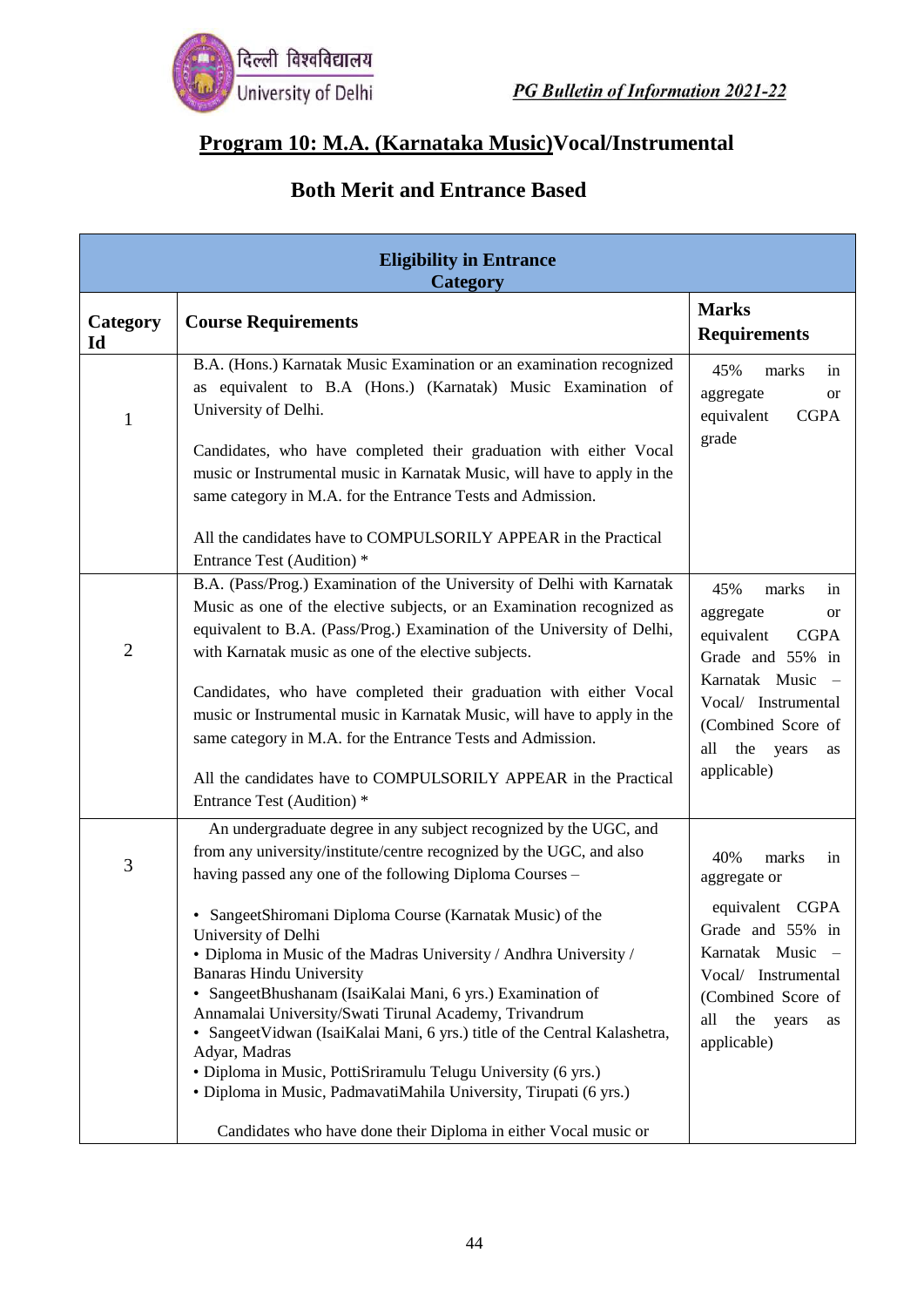| दिल्ली विश्वविद्यालय<br>University of Delhi                                                   |
|-----------------------------------------------------------------------------------------------|
| Instrumental music in KarnatakMusic, will ha<br>category in M.A. for the Entrance Tests and A |
|                                                                                               |

|                | Instrumental music in KarnatakMusic, will have to apply in the same<br>category in M.A. for the Entrance Tests and Admission.<br>All the candidates have to COMPULSORILY APPEAR in the Practical<br>Entrance Test (Audition). *                                                                                                                                                                                                                                                                                                                                             |                                                                                                                                                                                               |
|----------------|-----------------------------------------------------------------------------------------------------------------------------------------------------------------------------------------------------------------------------------------------------------------------------------------------------------------------------------------------------------------------------------------------------------------------------------------------------------------------------------------------------------------------------------------------------------------------------|-----------------------------------------------------------------------------------------------------------------------------------------------------------------------------------------------|
| $\overline{4}$ | Candidates who have an (Hons.)/ Masters course in any subject, and<br>wish to pursue Masters in Karnatak Music - Vocal/ Instrumental, must<br>have studied at least two papers of Karnatak music in their<br>undergraduate.<br>The candidates will have to apply in the same category in M.A. for the<br>Entrance Tests and Admission, <i>i.e.</i> either Vocal music or Instrumental<br>music in Karnatak Music, as the papers which they studied in their<br>undergraduate program.<br>The minimum eligibility condition for these candidates is same as point<br>no. (2) | 45%<br>in<br>marks<br>aggregate<br><sub>or</sub><br>equivalent CGPA<br>Grade and 55% in<br>Karnatak Music –<br>Vocal/Instrumental<br>(Combined Score of<br>all the years<br>as<br>applicable) |

| <b>Eligibility in Merit Category</b> |                                                                                                                                                                                                                                                                                                                                                                                                                                    |                                                                                                                                                                            |
|--------------------------------------|------------------------------------------------------------------------------------------------------------------------------------------------------------------------------------------------------------------------------------------------------------------------------------------------------------------------------------------------------------------------------------------------------------------------------------|----------------------------------------------------------------------------------------------------------------------------------------------------------------------------|
| Category<br>Id                       | <b>Course</b><br>Requireme<br>nts                                                                                                                                                                                                                                                                                                                                                                                                  | <b>Marks</b><br>Requireme<br>nts                                                                                                                                           |
| 5                                    | B.A. (Hons.) Karnatak Music Examination of the University of<br>Delhi.<br>Candidates who have completed their graduation with either<br>Vocal music or Instrumental music in Karnatak Music, will have<br>to apply in the same category in M.A. for the Entrance Tests and<br>Admission.<br>All the candidates have to COMPULSORILY APPEAR in the<br>Practical Entrance Test (Audition)*                                           | 50%<br>marks<br>in<br>aggregate or equivalent<br>grade                                                                                                                     |
| 6                                    | B.A. (Pass/Prog.) Examination of the University of Delhi with<br>Karnatak Music as one of the elective subjects.<br>Candidates who have completed their graduation with either<br>Vocal music or Instrumental music in Karnatak Music, will<br>have to apply in the same category in M.A. for the Entrance<br>Tests and Admission.<br>All the candidates have to COMPULSORILY APPEAR in the<br>Practical Entrance Test (Audition)* | 45%<br>marks<br>in<br>aggregate or equivalent<br>CGPA Grade and 55%<br>in Karnatak Music -<br>Instrumental<br>Vocal/<br>(Combined Score of all<br>the years as applicable) |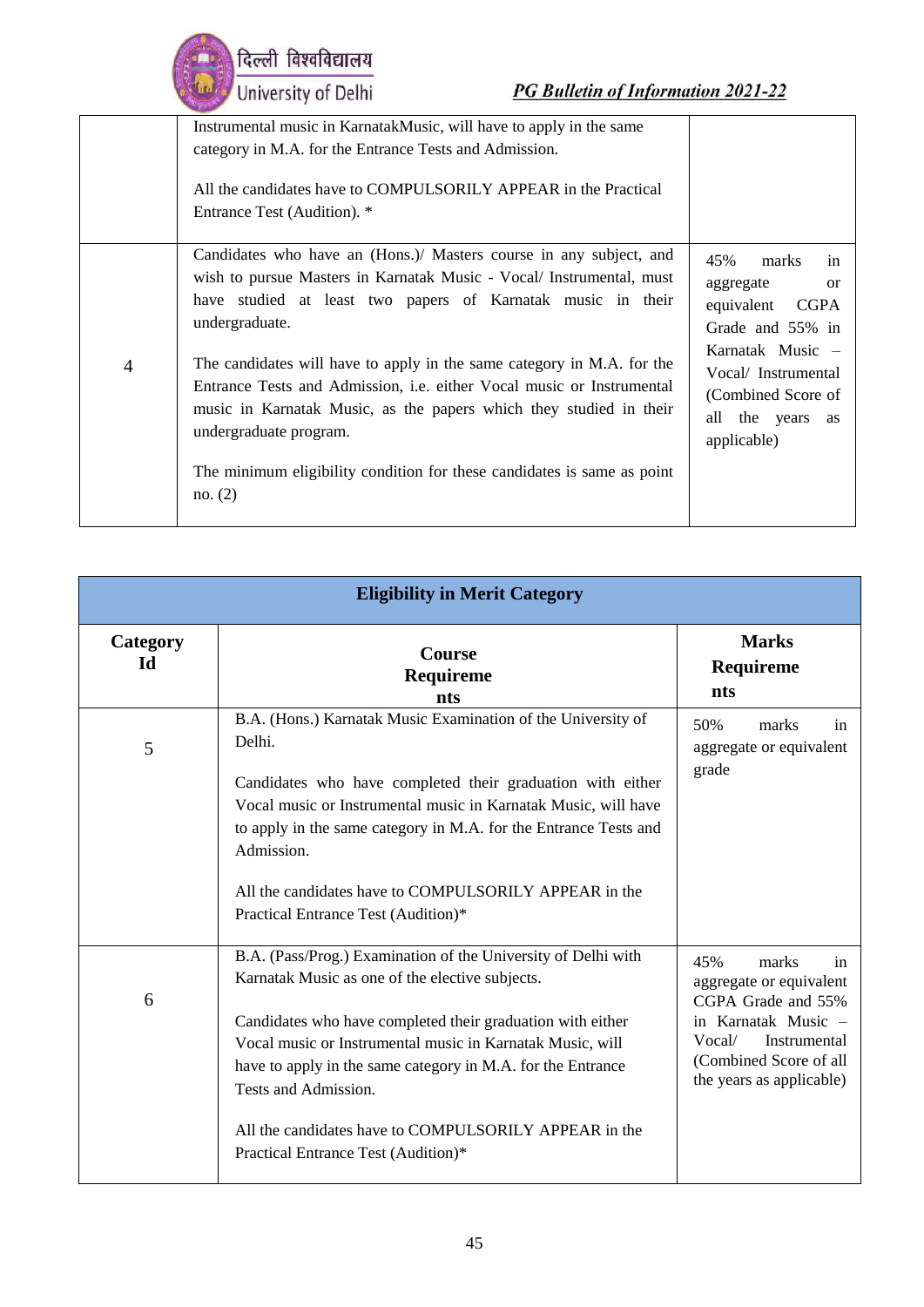|   | दिल्ली विश्वविद्यालय<br>University of Delhi<br><b>PG Bulletin of Information 2021-22</b>                                                                                                                                                                                                                                                                                                                                                                                                                                                                                                                                                                                                                                                                                                                                                                                                                                                                                                                   |                                                                                                                                                                                                                            |
|---|------------------------------------------------------------------------------------------------------------------------------------------------------------------------------------------------------------------------------------------------------------------------------------------------------------------------------------------------------------------------------------------------------------------------------------------------------------------------------------------------------------------------------------------------------------------------------------------------------------------------------------------------------------------------------------------------------------------------------------------------------------------------------------------------------------------------------------------------------------------------------------------------------------------------------------------------------------------------------------------------------------|----------------------------------------------------------------------------------------------------------------------------------------------------------------------------------------------------------------------------|
| 7 | An undergraduate degree in any subject from the University of<br>Delhi, and also having passed any one of the following Diploma<br>$course -$<br>• SangeetShiromani Diploma Course (Karnatak Music) of the<br>University of Delhi<br>• Diploma in Music of the Madras University / Andhra<br>University / Banaras Hindu University<br>· SangeetBhushanam (IsaiKalai Mani, 6 yrs.) Examination of<br>Annamalai University/Swati Tirunal Academy, Trivandrum<br>· SangeetVidwan (IsaiKalai Mani, 6 yrs.) title of the Central<br>Kalashetra, Adyar, Madras<br>· Diploma in Music, PottiSriramulu Telugu University (6 yrs.)<br>· Diploma in Music, PadmavatiMahila University, Tirupati (6<br>yrs.)<br>Candidates who have done their Diploma in either Vocal music<br>or Instrumental music in Karnatak Music, will have to apply in<br>the same category in M.A. for the Entrance Tests and<br>Admission.<br>All the candidates have to COMPULSORILY APPEAR in the<br>Practical Entrance Test (Audition).* | 40% marks in<br>Aggregate<br><sub>or</sub><br>equivalent CGPA<br>Grade and 55% in<br>Diploma<br>the<br>Course in Karnatak<br>$Music - Vocal/$<br>Instrumental<br>(Combined)<br>Score<br>of all the years as<br>applicable) |

Notes:

- *1. All the candidates have to COMPULSORILY APPEAR in the Practical Entrance Test (Performance)*\* *under both criteria.*
- *2. The entrance test shall have 60% practical component based on performance*\* *and 40% based on MCQ test.*

*The candidate under merit based category shall be judged based on the practical component of the Audition having weightage of 60% & merit of UG from University of Delhi as 40%.*

- *3. Admissions will be done strictly subject to the merit of the candidates and as per the availability of seats.*
- *4. Admissions for reserved categories (SC, ST, OBC etc.) in any stream of Hindustani or Karnatak music, will be strictly done based on the relevant provisions and guidelines of the University of Delhi in force at the time of the Entrance Tests and Admissions.*
- *5. Admissions for foreign nationals will be done as per the guidelines of the University of Delhi in force at the time of the Admissions. It is, however, essential, that the candidate must send his/her video performance in a CD/DVD along with the application form.*

#### **\* In view of the prevailing situation due to COVID 2019, any change in the policy regarding this shall be communicated o[nwww.du.ac.ina](http://www.du.ac.in/)ccordingly.**

#### **General Instructions regarding the Practical Entrance Test (for all courses in Music):**

- 1. The candidates, for admission to UG and PG courses, will upload a Video of their seven- minute performance on YouTube and mark it as **unlisted.** Candidates are required to submit the link of the uploaded YouTube video along with the admission application form on the DU admission portal.
- 2. Candidate must upload his/her original, non-studio, unmixed and unedited video with only one accompanying instrument besides the electronic Tanpura. If video recording is found tampered or of a fraudulent nature, the admission will be cancelled at any point of time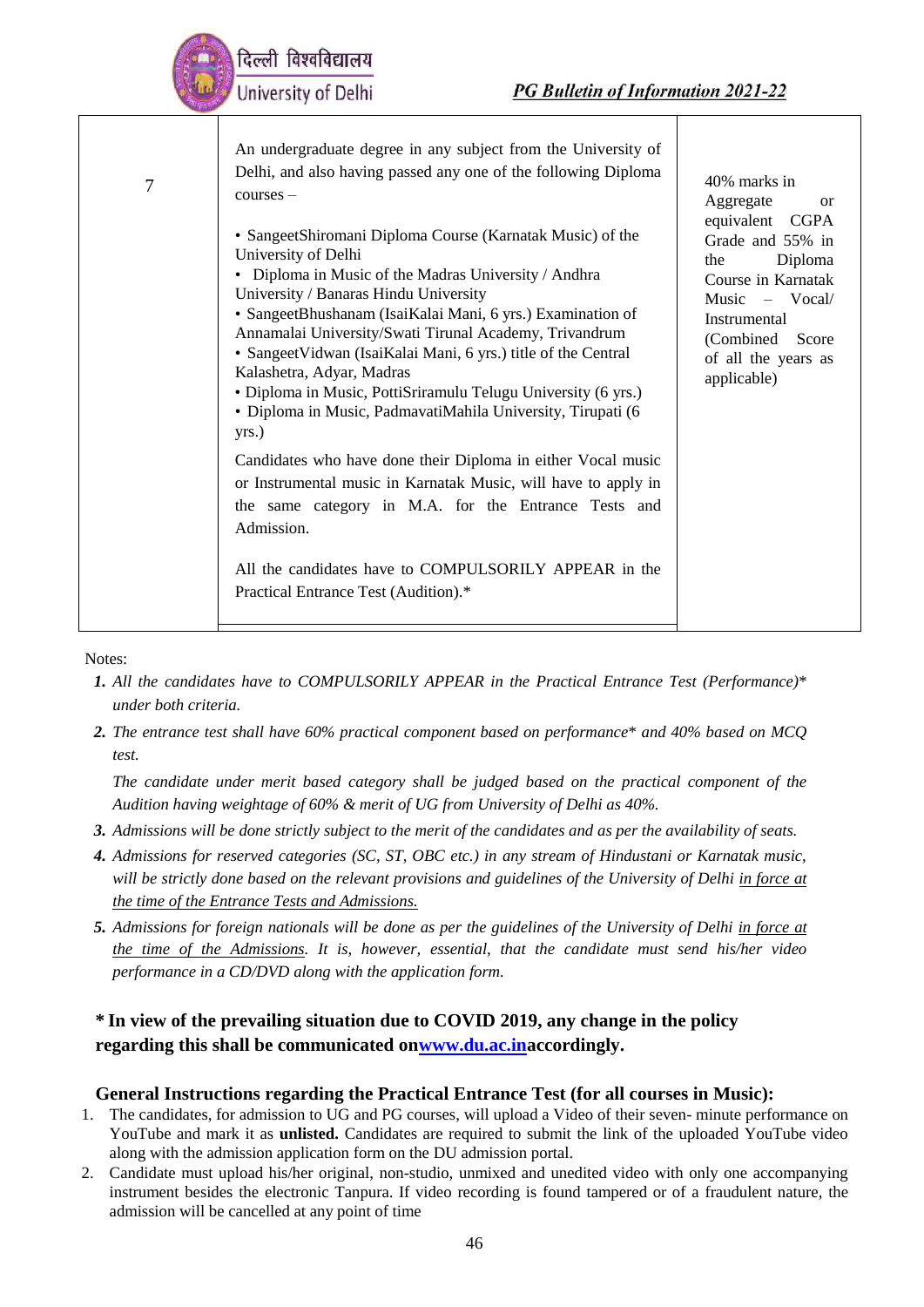

- 3. The admission committee of the Music Faculty will shortlist the candidates based on the evaluation of uploaded videos for conducting the online interview.
- 4. The short listing of candidates to be called for online interview will be based as per the last year procedure, adhering to the norms of reservation policy of the University of Delhi.
- 5. The admission committee will conduct the online interview for the final selection of candidates for admission to UG and PG courses of Music Faculty.

For more details, candidates must visit the following websites–

- University of Delhi [www.du.ac.in](http://www.du.ac.in/)
- Department of Music, University of Delhi [www.music.du.ac.in.](http://www.music.du.ac.in/)

### **Program 11:M.A. Applied Psychology**

| <b>Eligibility in Entrance Category</b> |                                                                                                                                                       |                                                                                       |  |
|-----------------------------------------|-------------------------------------------------------------------------------------------------------------------------------------------------------|---------------------------------------------------------------------------------------|--|
| Category<br>Id                          | <b>Course Requirements</b>                                                                                                                            | <b>Marks Requirements</b>                                                             |  |
|                                         | B.A. (Hons.)/B.A. (Pass)/B.A. (Prog.) Examination in<br>Psychology of University of Delhi and other<br>Universities recognized by University of Delhi | 55% marks or above in<br>Psychology and 55% marks in<br>aggregate or equivalent grade |  |
| $\overline{2}$                          | Graduation from University of Delhi and other<br>Universities recognized by University of Delhi                                                       | 60% marks or above in<br>aggregate or equivalent grade                                |  |
| 3                                       | Post-graduation from University of Delhi and other<br>Universities recognized by University of Delhi                                                  | 55% marks or above in<br>aggregate or equivalent grade                                |  |

| <b>Eligibility in Merit</b><br><b>Category</b> |                                                                                |                                                         |
|------------------------------------------------|--------------------------------------------------------------------------------|---------------------------------------------------------|
| <b>Category Id</b>                             | <b>Course Requirements</b>                                                     | <b>Marks Requirements</b>                               |
| 4                                              | B.A. (Hons.) Psychology and<br>Applied Psychology from<br>University of Delhi. | 60 % marks or above in<br>aggregate or equivalent grade |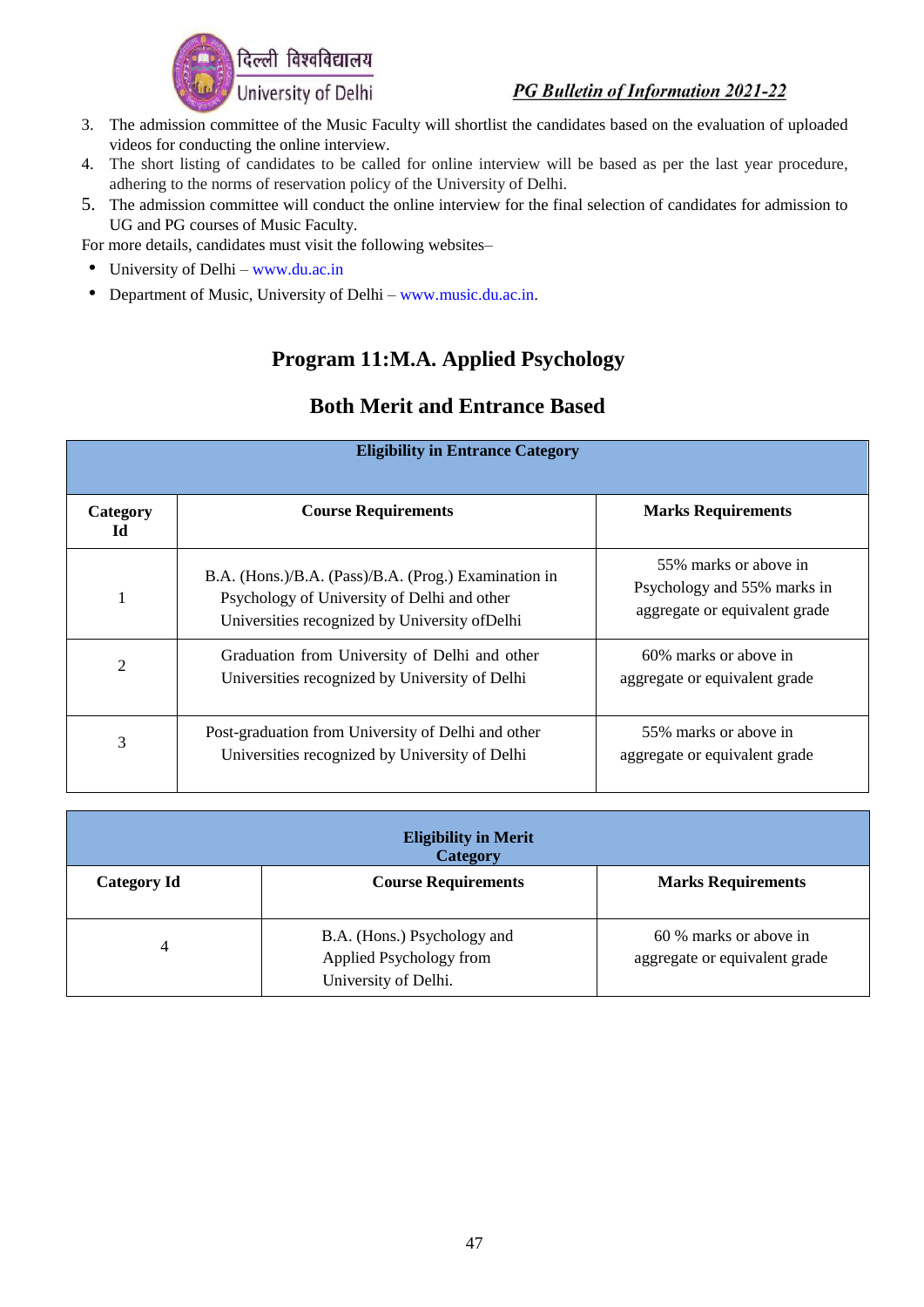

#### Program 12: **M.A. Arabic Both Merit and Entrance Based**

|                                      | <b>Eligibility in Entrance</b><br>Category                                                                                                                                                                                   |                                                                                                                                                                                                                               |  |
|--------------------------------------|------------------------------------------------------------------------------------------------------------------------------------------------------------------------------------------------------------------------------|-------------------------------------------------------------------------------------------------------------------------------------------------------------------------------------------------------------------------------|--|
| <b>Category Id</b>                   | <b>Course Requirements</b>                                                                                                                                                                                                   | <b>Marks Requirements</b>                                                                                                                                                                                                     |  |
| 1                                    | B.A. Examination of the University of<br>Delhi or an Examination recognized as<br>equivalent thereto and also MaulviFazil<br>Arabic of the University/Board<br>recognized for this purpose.                                  | 50%<br>marks in the aggregate<br>or<br>equivalent grade                                                                                                                                                                       |  |
| 2                                    | (Hons.) examination in Arabic language<br>and have been awarded the Degree<br>under Clause 8 (d) of the Punjab<br>University.                                                                                                | 50% marks in (Hons.) Examination and<br>B.A. Degree or equivalent grade                                                                                                                                                       |  |
| 3                                    | M.A. / M.Com./ M.Sc. Examination<br>of the University of Delhi or an<br>Exam recognized as equivalent<br>thereto.                                                                                                            | 50% marks in aggregate in Master's Degree<br>provided passing the advanced Diploma<br>Examination in Arabic of the Delhi<br>University or an. equivalent Examination<br>thereto with 50% in aggregate or equivalent<br>grade. |  |
| 4                                    | (Hons.)/(Pass)/B.com.<br>(Hons.)/<br>B.A.<br>(Pass)/ B.Sc. (Hons)/ (Gen.)/ B.U.M.S.<br>Unani Medicine (Fazil- e-<br>tibb-<br>wajarajat) of the University of Delhi or<br>an Examination recognized as equivalent<br>thereto. | 50% marks in aggregate provided passing<br>the Advanced Diploma Examination in<br>Arabic of the Delhi University or an<br>equivalent Examination thereto with 50%<br>in aggregate or equivalent grade                         |  |
| <b>Eligibility in Merit Category</b> |                                                                                                                                                                                                                              |                                                                                                                                                                                                                               |  |
| Categor<br>y Id                      | <b>Course Requirements</b>                                                                                                                                                                                                   | <b>Marks Requirements</b>                                                                                                                                                                                                     |  |
| 5                                    | B.A. (Hons.) examination in Arabic of the<br>University of Delhi                                                                                                                                                             | 45% marks or equivalent grade                                                                                                                                                                                                 |  |
| 6                                    | B.A. examination of University of Delhi with<br>at least3 papers in Arabic at B.A. level.                                                                                                                                    | 45% marks in the aggregate or                                                                                                                                                                                                 |  |
| 7                                    | B.A. examination of University of Delhi with<br>at least 3 papers in Arabic at B.A. level.                                                                                                                                   | 45% marks in the aggregate and<br>50% marks in the subject or<br>equivalent grade                                                                                                                                             |  |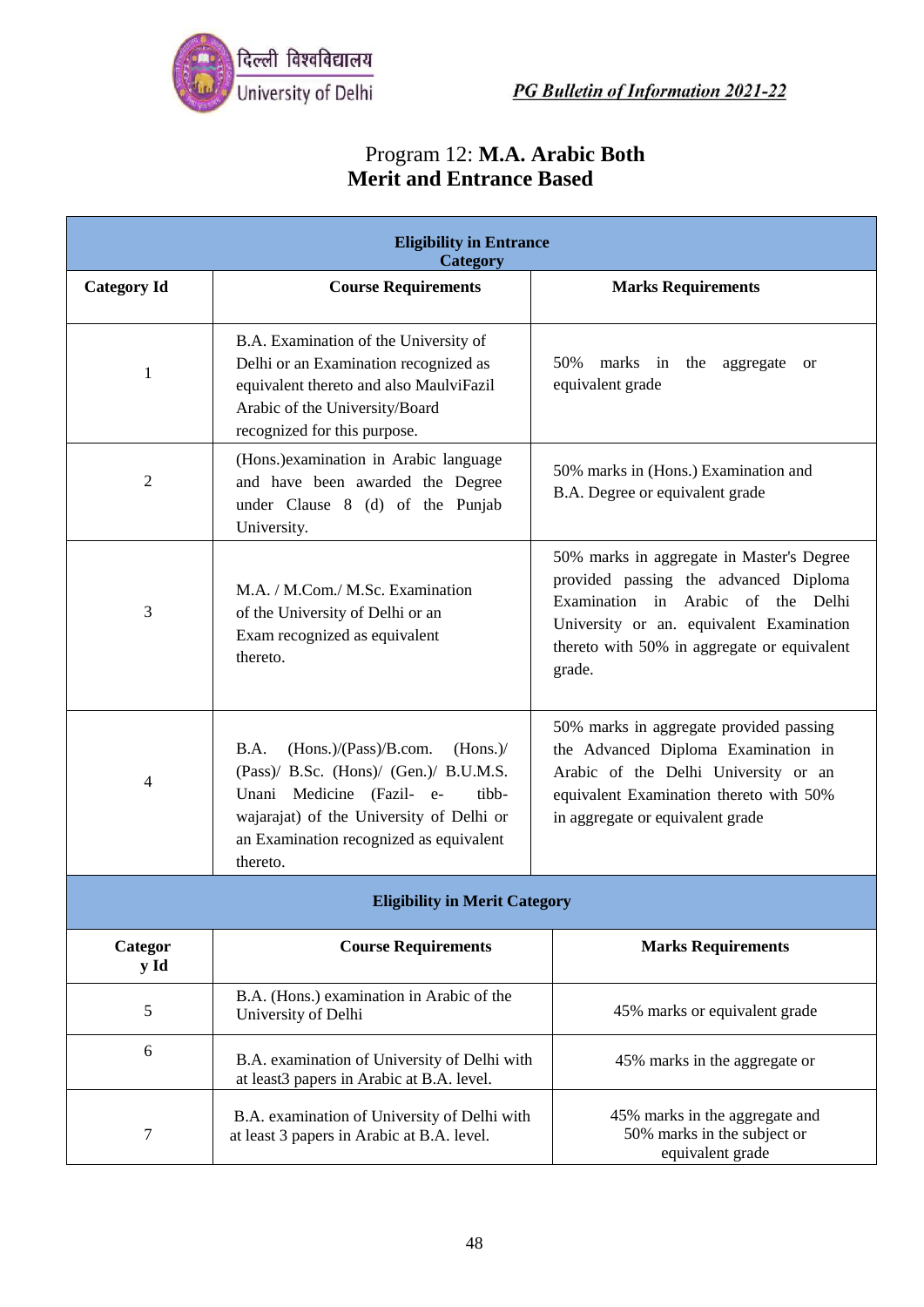

## **Program 13: M.A. Bengali**

#### **Both Merit and Entrance Based**

| <b>Eligibility in Entrance</b><br><b>Category</b> |                                                                                                                                                                                                                                              |                                                                                                                                                                      |  |
|---------------------------------------------------|----------------------------------------------------------------------------------------------------------------------------------------------------------------------------------------------------------------------------------------------|----------------------------------------------------------------------------------------------------------------------------------------------------------------------|--|
| Category<br>Id                                    | <b>Course Requirements</b>                                                                                                                                                                                                                   | <b>Marks Requirements</b>                                                                                                                                            |  |
| 1                                                 | B.A. (Hons) Examination in any subject (Arts or<br>Social sciences) of the university of Delhi or an<br>Examination recognized as equivalent thereto with<br>at least one paper in Bengali as a subsidiary<br>subject at the graduate level. | 40% marks in aggregate and 45%<br>marks in the subject (Subject to<br>passing an eligibility test in<br>Bengali to be held by the<br>Department) or equivalent grade |  |
| 2                                                 | M.A. (in any subject) examination of the<br>University of Delhi or an examination recognized<br>as equivalent thereto with at least two papers in<br>Bengali the graduate level.                                                             | 50% marks in aggregate and 55%<br>marks in the subject (subject to<br>passing an eligibility test in<br>Bengali to be held by the<br>Department) or equivalent grade |  |

| <b>Eligibility in Merit</b><br>Category |                                                                                                                                           |                                                                            |  |
|-----------------------------------------|-------------------------------------------------------------------------------------------------------------------------------------------|----------------------------------------------------------------------------|--|
| Categor<br>y Id                         | <b>Course Requirements</b>                                                                                                                | <b>Marks Requirements</b>                                                  |  |
| 3                                       | B.A. (Hons.) Bengali Examination of the<br>University of Delhi or an examination<br>recognized as equivalent thereto.                     | 45% marks & above marks in<br>aggregate or equivalent grade                |  |
| $\overline{4}$                          | B.A. Examination of the University of Delhi<br>or an examination recognized as equivalent<br>thereto with at least two papers in Bengali. | 45% marks in aggregate and 50% Marks<br>in the Subject or equivalent grade |  |

### Program 14:**M.A. Buddhist Studies**

#### **Entrance Based only**

| <b>Eligibility in Entrance</b><br><b>Category</b> |                                                                             |                                                   |
|---------------------------------------------------|-----------------------------------------------------------------------------|---------------------------------------------------|
| Category<br>Id                                    | <b>Course Requirements</b>                                                  | <b>Marks Requirements</b>                         |
|                                                   | Bachelor's or Master's degree in any<br>subject from recognized university. | 40% marks in the aggregate<br>or equivalent grade |

*Note: The syllabus for the Entrance Test for admission to MA in Buddhist Studies "shall be the Buddhist Studies courses that are being taught at present at the Undergraduate level".*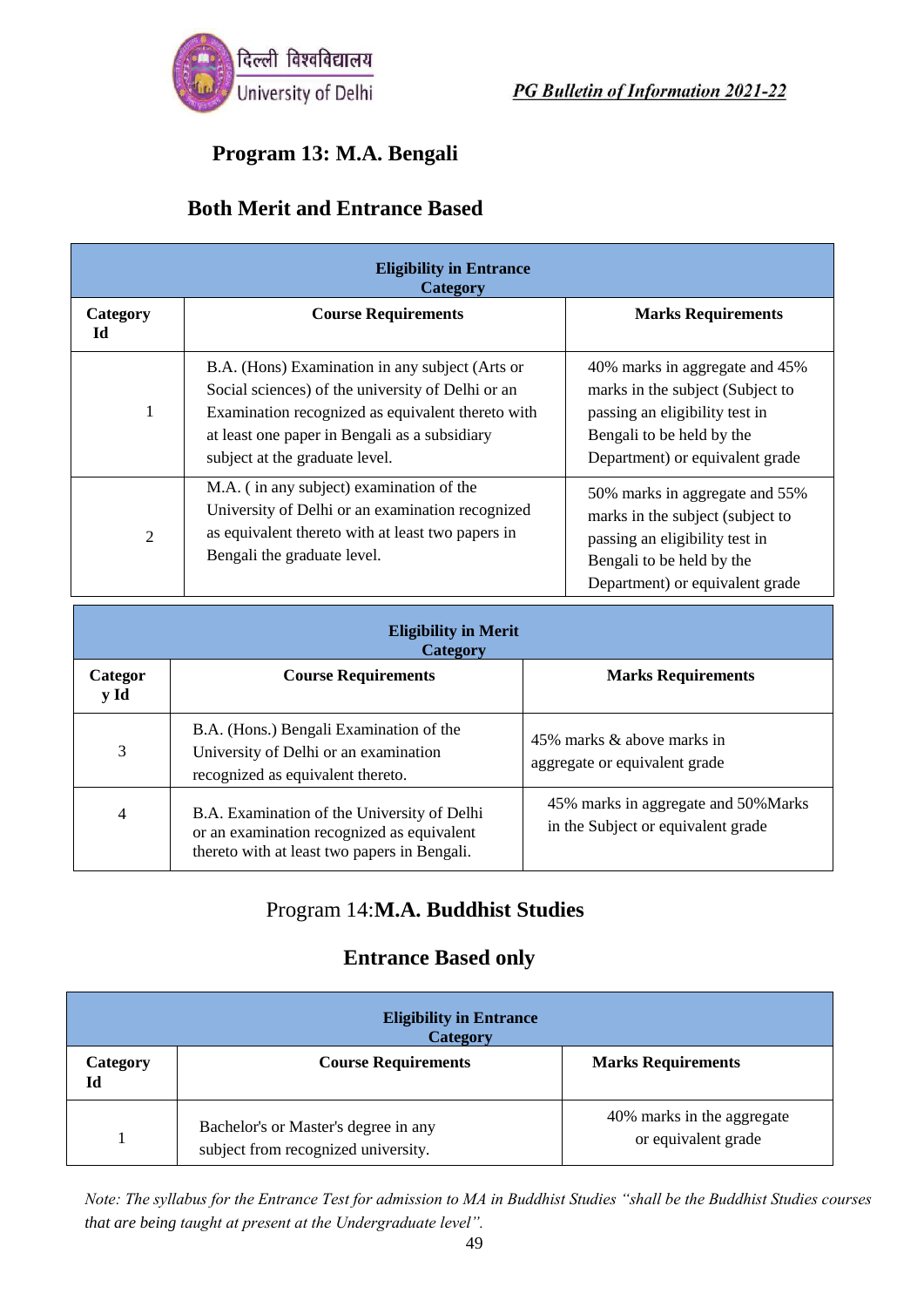

## Program 15:**M.A. East Asian Studies**

## **Entrance Based only**

| <b>Eligibility in Entrance Category</b> |                                                                                                                                                         |                                                  |
|-----------------------------------------|---------------------------------------------------------------------------------------------------------------------------------------------------------|--------------------------------------------------|
| Categor<br>y Id                         | <b>Course Requirements</b>                                                                                                                              | <b>Marks Requirements</b>                        |
|                                         | Bachelor's Degree from any recognized University<br>in India or an equivalent Degree from a Foreign<br>University are eligible to apply for the course. | 50% Marks or<br>equivalent grade<br>point in the |
|                                         |                                                                                                                                                         | aggregate                                        |

#### **Program 16: M.A. Comparative Indian**

#### **Literature Both Merit and Entrance Based**

| <b>Eligibility in Entrance Category</b> |                                                                                                                                                                                                                                                                                           |                                           |
|-----------------------------------------|-------------------------------------------------------------------------------------------------------------------------------------------------------------------------------------------------------------------------------------------------------------------------------------------|-------------------------------------------|
| Categor<br>y Id                         | <b>Course Requirements</b>                                                                                                                                                                                                                                                                | <b>Marks Requirements</b>                 |
| 1                                       | B.A. examination of University of Delhi or an<br>examination recognized as equivalent thereto with at<br>least three papers in any Indian language or English.                                                                                                                            | 60% marks or above or<br>equivalent grade |
| $\overline{2}$                          | B.A. examination of University of Delhi or an<br>examination recognized as equivalent thereto with at<br>least three papers in any Indian Language or English.                                                                                                                            | 55% marks or above or<br>equivalent grade |
| 3                                       | M.A. in any Indian Language or English from<br>Delhi University or any other examination<br>recognized as equivalent thereto.                                                                                                                                                             | 50% marks or above or<br>equivalent grade |
| 4                                       | Any graduate of the University of Delhi or any other<br>examination recognized as equivalent thereto<br>provided the candidate passes in a qualifying test<br>which would be organized by the Department to test<br>the candidate's aptitude for basic Knowledge of<br>Indian Literature. | 55% marks or above or<br>equivalent grade |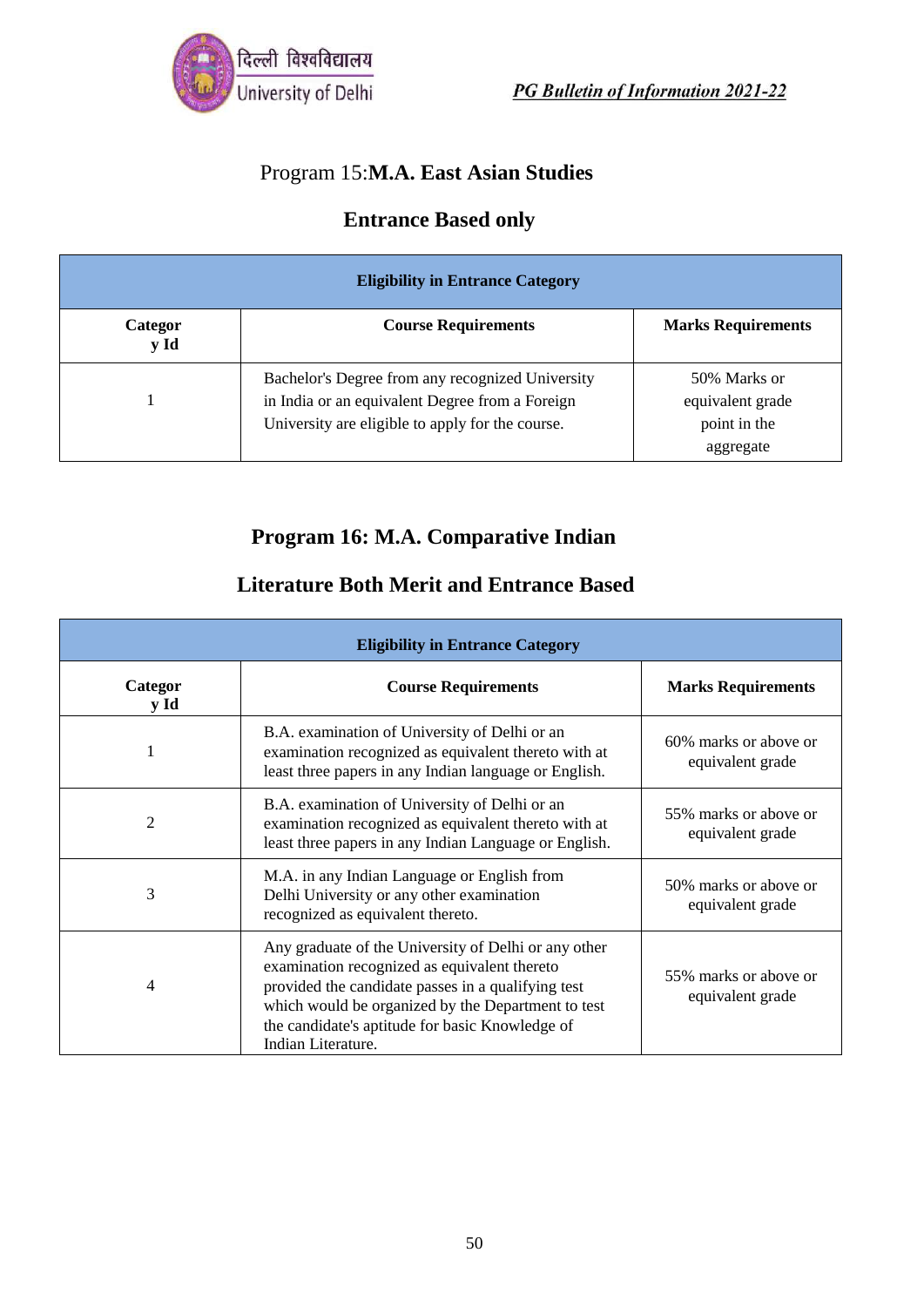दिल्ली विश्वविद्यालय University of Delhi

PG Bulletin of Information 2021-22

| <b>Eligibility in Merit Category</b> |                                                                                                                                                                 |                                           |
|--------------------------------------|-----------------------------------------------------------------------------------------------------------------------------------------------------------------|-------------------------------------------|
| <b>Category Id</b>                   | <b>Course Requirements</b>                                                                                                                                      | <b>Marks Requirements</b>                 |
| 5                                    | B.A. (Hons) in any Indian Language or English or<br>Comparative Literature of the University of Delhi<br>or an examination recognized as equivalent<br>thereto. | 55% marks or above or<br>equivalent grade |
| 6                                    | B.A. (Hons.) in any Indian Language or English or<br>Comparative Literature of University of Delhi or an<br>examination recognized as equivalent thereto.       | 50% marks or above or<br>equivalent grade |

## **Program 17: M.A. Economics**

| <b>Eligibility in Entrance Category</b> |                                                                                                                                                           |                                                                                                                                                     |
|-----------------------------------------|-----------------------------------------------------------------------------------------------------------------------------------------------------------|-----------------------------------------------------------------------------------------------------------------------------------------------------|
| <b>Category Id</b>                      | <b>Course Requirements</b>                                                                                                                                | <b>Marks Requirements</b>                                                                                                                           |
| 1                                       | Any Graduate/ Postgraduate Degree in any<br>subject from the University of Delhi or any<br>Indian University recognized by<br>the<br>University of Delhi. | General Category: At<br>least 60% or first<br>Division or equivalent<br><b>CGPA</b><br>Concessions for other categories<br>as per University rules. |
|                                         | <b>Eligibility in Merit Category</b>                                                                                                                      |                                                                                                                                                     |
| <b>Category Id</b>                      | <b>Course Requirements</b>                                                                                                                                | <b>Marks Requirements</b>                                                                                                                           |
| $\overline{2}$                          | B.A. (Hons.) in Economics from University<br>of Delhi.                                                                                                    | General Category: At<br>least 60% or first<br>Division or equivalent<br><b>CGPA</b><br>Concessions for other categories<br>as per University rules. |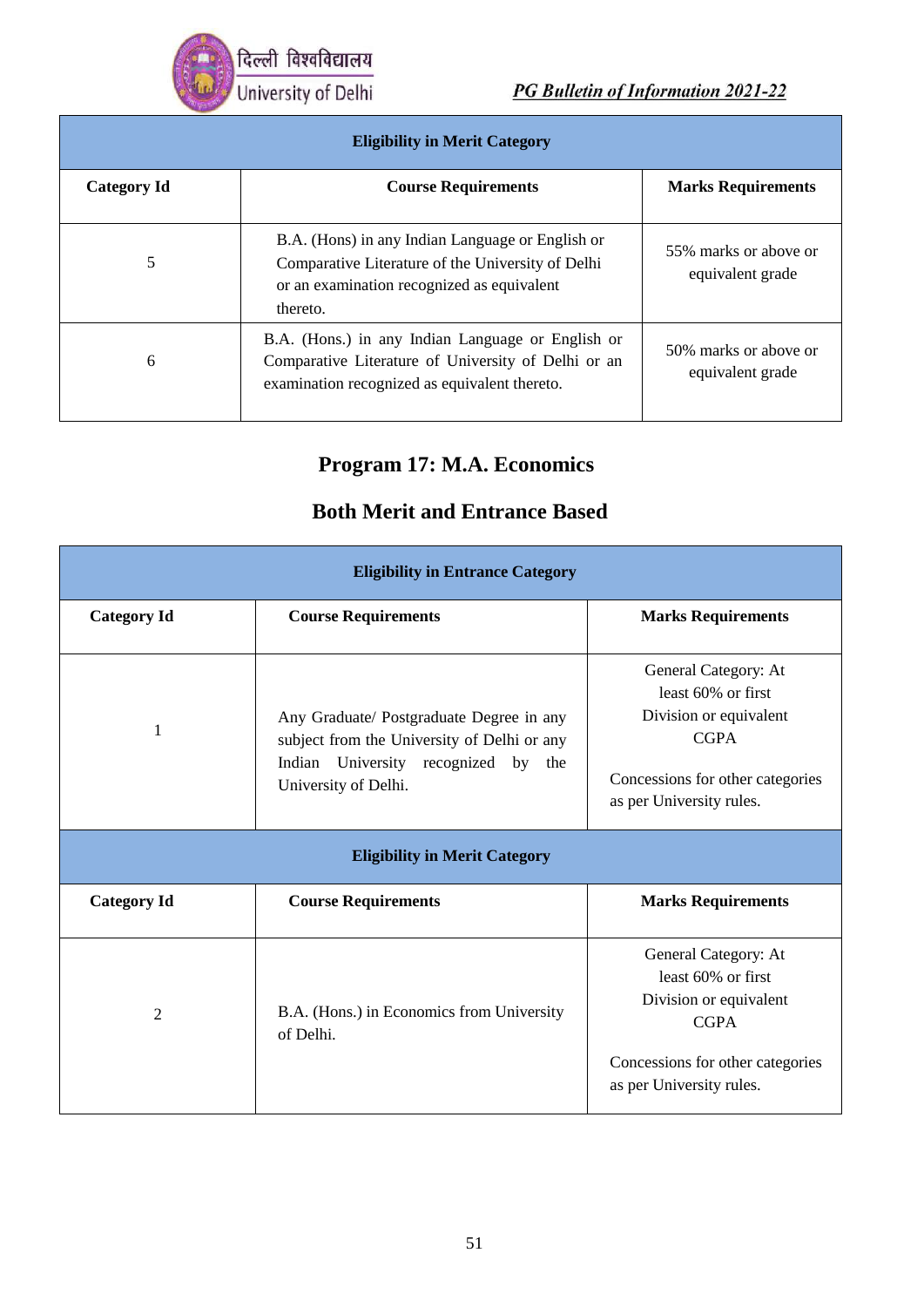

#### Program 18:**M.A. English Both**

#### **Merit and Entrance Based**

| <b>Eligibility in Entrance Category</b> |                                                                          |                                                                                                                                                                                                                                                                                                                                                                                                                                                                    |  |
|-----------------------------------------|--------------------------------------------------------------------------|--------------------------------------------------------------------------------------------------------------------------------------------------------------------------------------------------------------------------------------------------------------------------------------------------------------------------------------------------------------------------------------------------------------------------------------------------------------------|--|
| Category<br><b>Id</b>                   | Course<br><b>Requirements</b>                                            | <b>Marks</b><br><b>Requirements</b>                                                                                                                                                                                                                                                                                                                                                                                                                                |  |
| 1                                       | B.A. (Hons.)<br>Examination in<br>English from<br>University of<br>Delhi | At least 45% for General Category and 40.5% for OBC and<br>admission of SC/STPwBD category —minimum pass marks in the<br>concerned qualifying examination of the University of Delhi or at<br>least the same percentage of pass marks at the qualifying examination<br>as prescribed for the equivalent examination of University of Delhil.<br>For those having CGPA under the CBCS Program the equivalence of<br>marks will be as per University of Delhi rules. |  |
| $\overline{2}$                          | Bachelor's<br>Degree from a<br>recognized<br>Indian<br>University.       | At least 50% for General Category and 45% for OBC and minimum<br>pass marks for SC/ST/PwBD/CW categories. For those having<br>CGPA under the CBCS Program the equivalence of marks will be as<br>per University of Delhi rules.                                                                                                                                                                                                                                    |  |
| <b>Eligibility in Merit</b><br>Category |                                                                          |                                                                                                                                                                                                                                                                                                                                                                                                                                                                    |  |
| Category<br><b>Id</b>                   | <b>Course</b><br><b>Requirements</b>                                     | <b>Marks</b><br><b>Requirements</b>                                                                                                                                                                                                                                                                                                                                                                                                                                |  |
| 3                                       | B.A. (Hons.) in<br>English from<br>University of<br>Delhi.               | At least 60% marks in aggregate for General Category & 54%<br>marks for OBC in B.A. (Hons.) English and for SC/ST/PwBD/CW<br>categories admissions in the order of merit till seats earmarked as<br>reserved for these respective categories in direct admissions are<br>filled up. For those having CGPA under the CBCS Program the<br>equivalence of marks will be as per University of Delhi rules.                                                             |  |

Note:

- *1. Admission through this process in various categories shall be subjected to the availability of seats earmarked for the respective categories and in the order of merit.*
- *2. Admission under Sports Category will be done on the basis of the guidelines issued by the University of Delhi Sports Council.*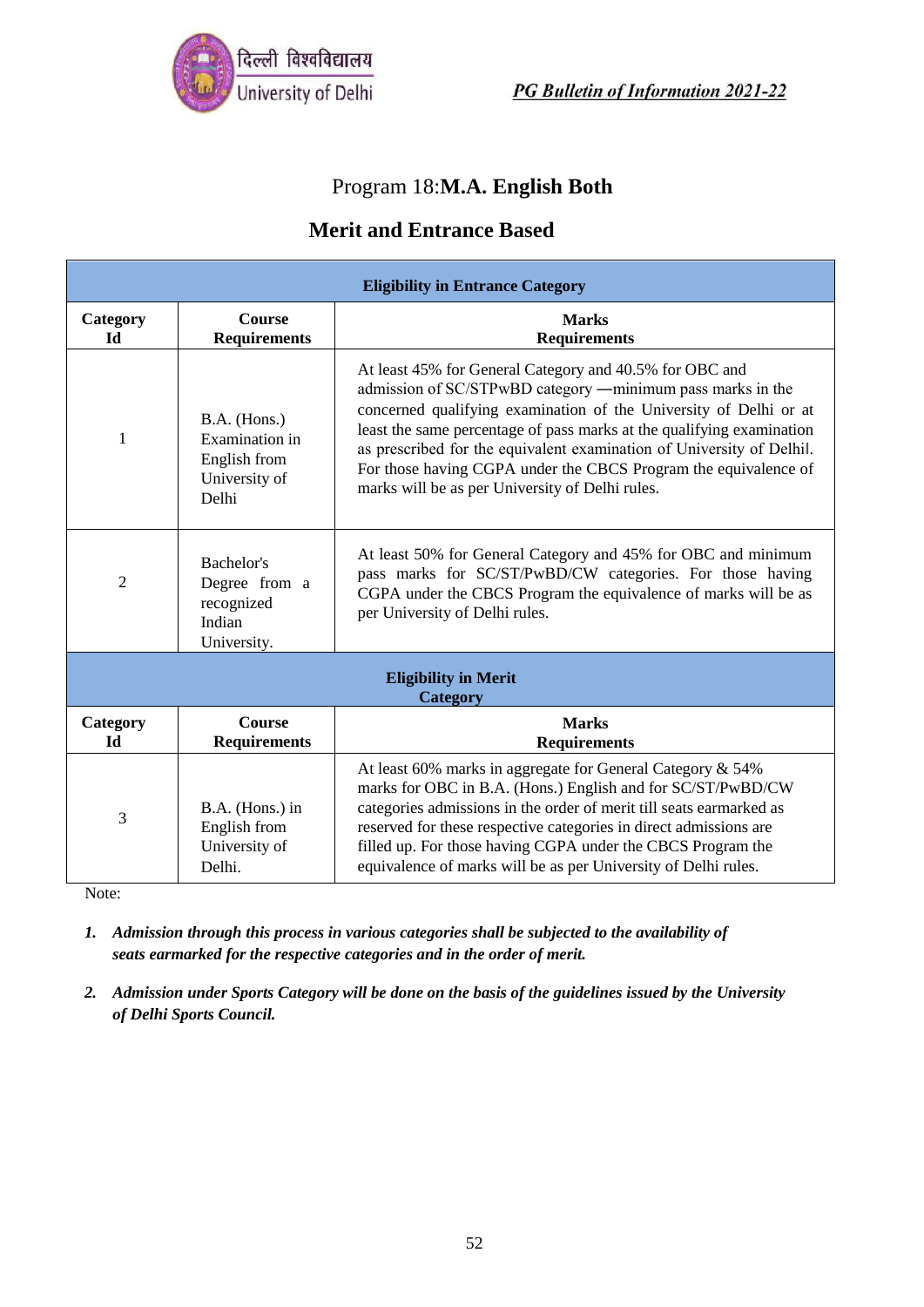

#### **Program 19: M.A. French Studies**

#### **Both Merit and Entrance Based**

| <b>Eligibility in Entrance Category</b> |                                                                                                                                                                                                                                                                                                                                          |                                                     |
|-----------------------------------------|------------------------------------------------------------------------------------------------------------------------------------------------------------------------------------------------------------------------------------------------------------------------------------------------------------------------------------------|-----------------------------------------------------|
| <b>Category Id</b>                      | <b>Course Requirements</b>                                                                                                                                                                                                                                                                                                               | <b>Marks</b><br><b>Requirements</b>                 |
| 1                                       | Bachelor's Degree plus Advanced Diploma in<br>the language concerned/B.A. Program in the<br>language concerned/at least B2 level of<br>Common European Framework or any other<br>equivalent qualification considered equivalent<br>thereto.<br>Candidates in this category have to qualify in the<br>Entrance Test+VIVA-VOCE Examination | 40% marks in<br>aggregate or<br>equivalent grade    |
| <b>Eligibility in Merit Category</b>    |                                                                                                                                                                                                                                                                                                                                          |                                                     |
| <b>Category Id</b>                      | <b>Course Requirements</b>                                                                                                                                                                                                                                                                                                               | <b>Marks</b><br><b>Requirements</b>                 |
| $\overline{2}$                          | B.A. (Hons.) in French from University of Delhi                                                                                                                                                                                                                                                                                          | $60\%$ marks in<br>aggregate or<br>equivalent grade |

Note – Candidates of Category 2 can apply for the Entrance Examination also.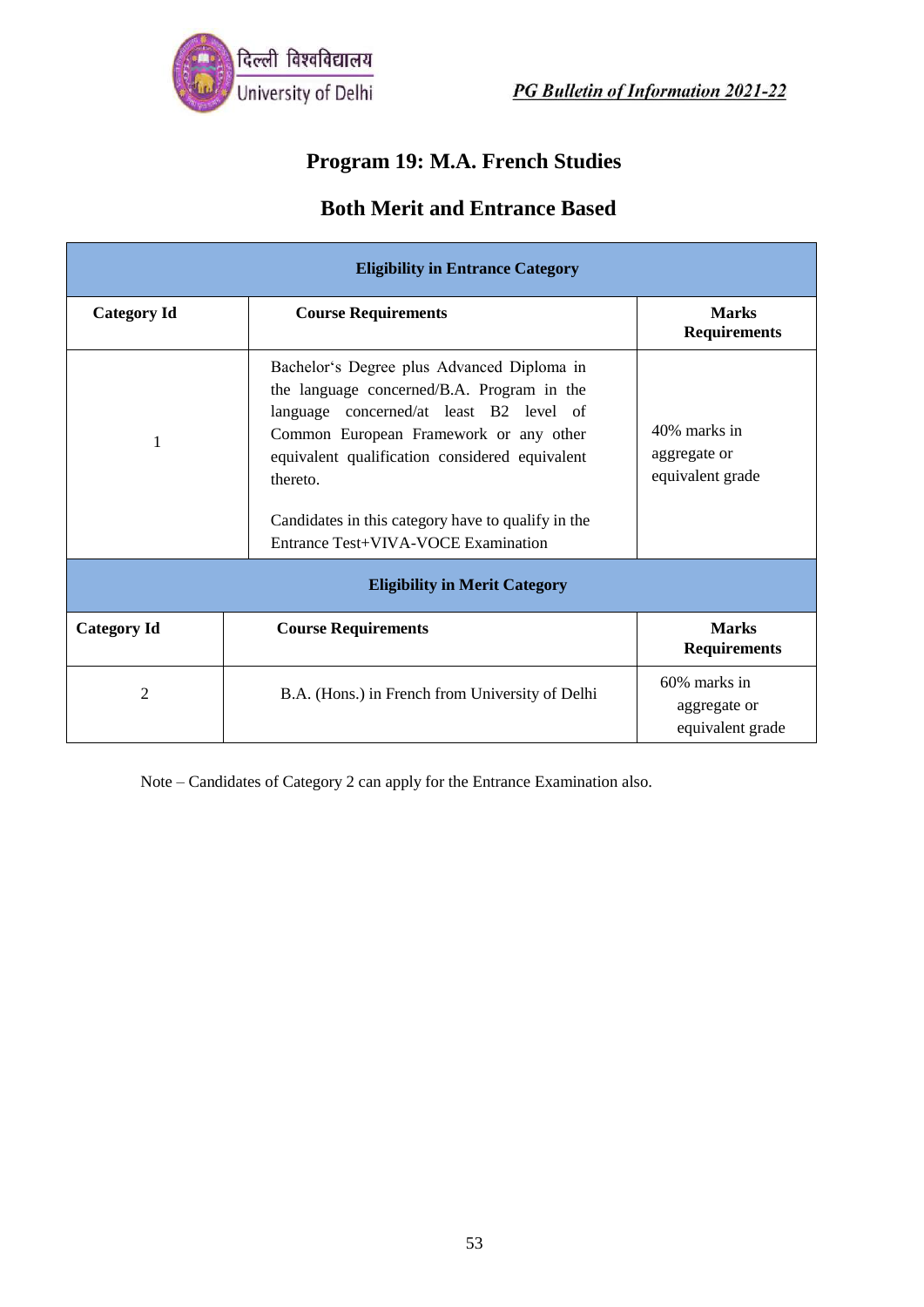

## **Program20:M.A. Geography Both**

## **Merit and Entrance Based**

| <b>Eligibility in Entrance</b><br><b>Category</b> |                                                                                                                                                                                                                                                              |                                                                                              |  |
|---------------------------------------------------|--------------------------------------------------------------------------------------------------------------------------------------------------------------------------------------------------------------------------------------------------------------|----------------------------------------------------------------------------------------------|--|
| <b>Category Id</b>                                | <b>Course Requirements</b>                                                                                                                                                                                                                                   | <b>Marks Requirements</b>                                                                    |  |
|                                                   | B.A. (Hons.)/B.Sc. (Hons.) in Geography from<br>University of Delhi or any other University<br>recognised by University of Delhi                                                                                                                             | 55%<br>marks<br>above<br>or<br>1n<br>aggregate or an equivalent grade                        |  |
| 2                                                 | B.A./ B.Sc./B.Ed. with Geography or its equivalent<br>University of Delhi or any other University<br>recognised by University of Delhi. The candidate<br>should have done at least four courses of six credit<br>each in Geography total minimum 24 credits. | 55% or above in Geography<br>papers and 50 % or above in<br>aggregate or an equivalent grade |  |

| <b>Eligibility in Merit</b><br><b>Category</b> |                                                  |                                                              |  |
|------------------------------------------------|--------------------------------------------------|--------------------------------------------------------------|--|
| Categor<br>y Id                                | <b>Course Requirements</b>                       | <b>Marks Requirements</b>                                    |  |
| 3                                              | BA (Hons.) Geography from University of<br>Delhi | 50% or above marks in<br>aggregate or an<br>equivalent grade |  |

*Kindly note that additional reservations (including supernumerary categories) and concessions apply as per the university rules.*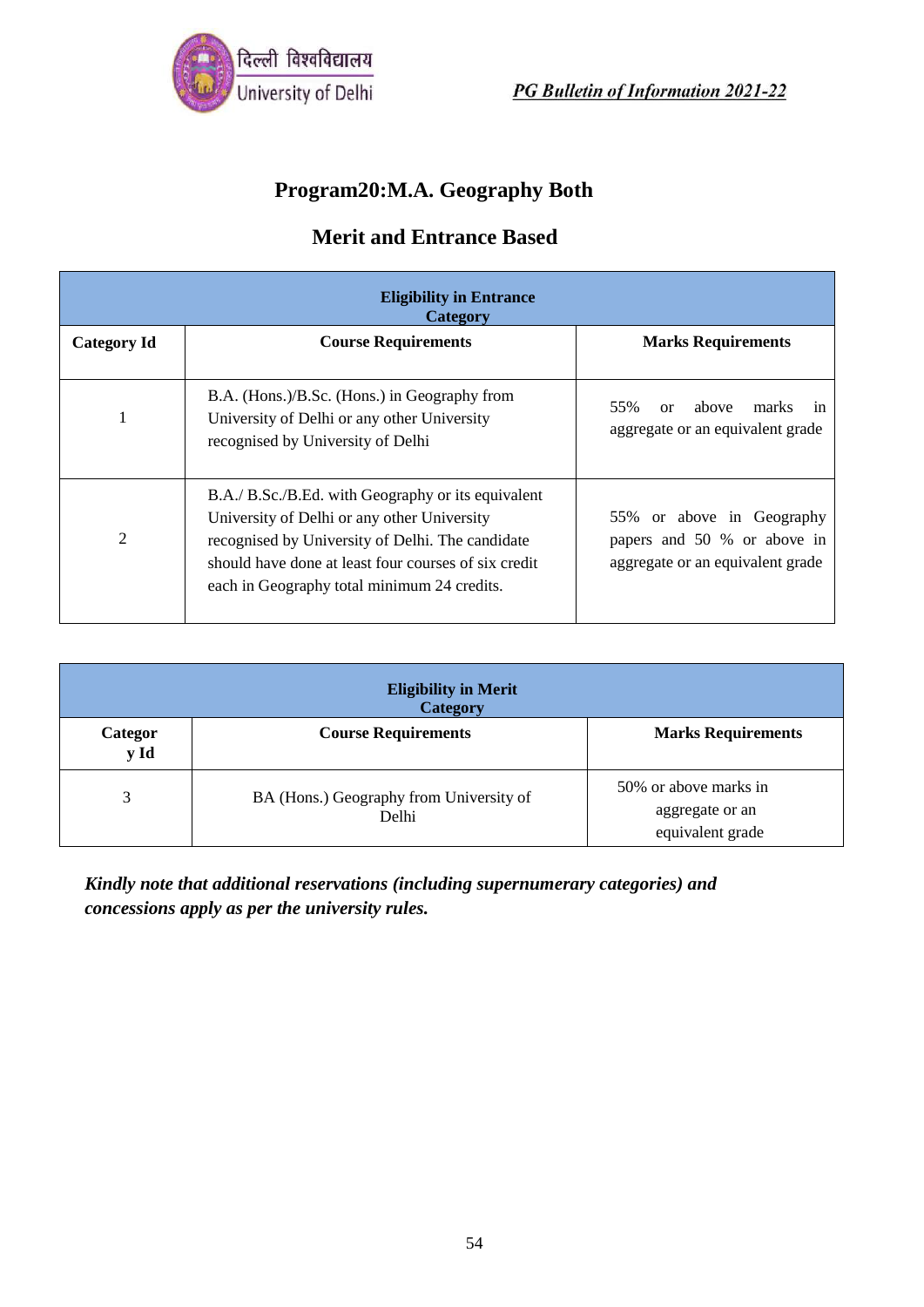

## **Program21:M.A. German Studies Both Merit and Entrance**

## **Based**

| <b>Eligibility in Entrance</b><br>Category     |                                                                                                                                                                                                                                                                                                                                             |                                               |  |
|------------------------------------------------|---------------------------------------------------------------------------------------------------------------------------------------------------------------------------------------------------------------------------------------------------------------------------------------------------------------------------------------------|-----------------------------------------------|--|
| <b>Category Id</b>                             | <b>Course Requirements</b>                                                                                                                                                                                                                                                                                                                  | <b>Marks</b><br><b>Requirements</b>           |  |
|                                                | Bachelor's Degree plus Advanced Diploma<br>in the language concerned/B.A. Program in<br>the language concerned/at least B2 level of<br>Common European Framework or any<br>other equivalent qualification considered<br>equivalent thereto.<br>Candidates in this category have to qualify<br>in the Entrance Test+VIVA-VOCE<br>Examination | 40% marks in aggregate<br>or equivalent grade |  |
| <b>Eligibility in Merit</b><br><b>Category</b> |                                                                                                                                                                                                                                                                                                                                             |                                               |  |
| Category<br><b>Id</b>                          | <b>Course</b><br><b>Requirements</b>                                                                                                                                                                                                                                                                                                        | <b>Marks</b><br><b>Requirements</b>           |  |
| $\overline{2}$                                 | B.A. (Hons.) in German from University of<br>Delhi                                                                                                                                                                                                                                                                                          | 60% marks in aggregate<br>equivalent grade    |  |

Note – Candidates of Category 2 can apply for the Entrance Examination also.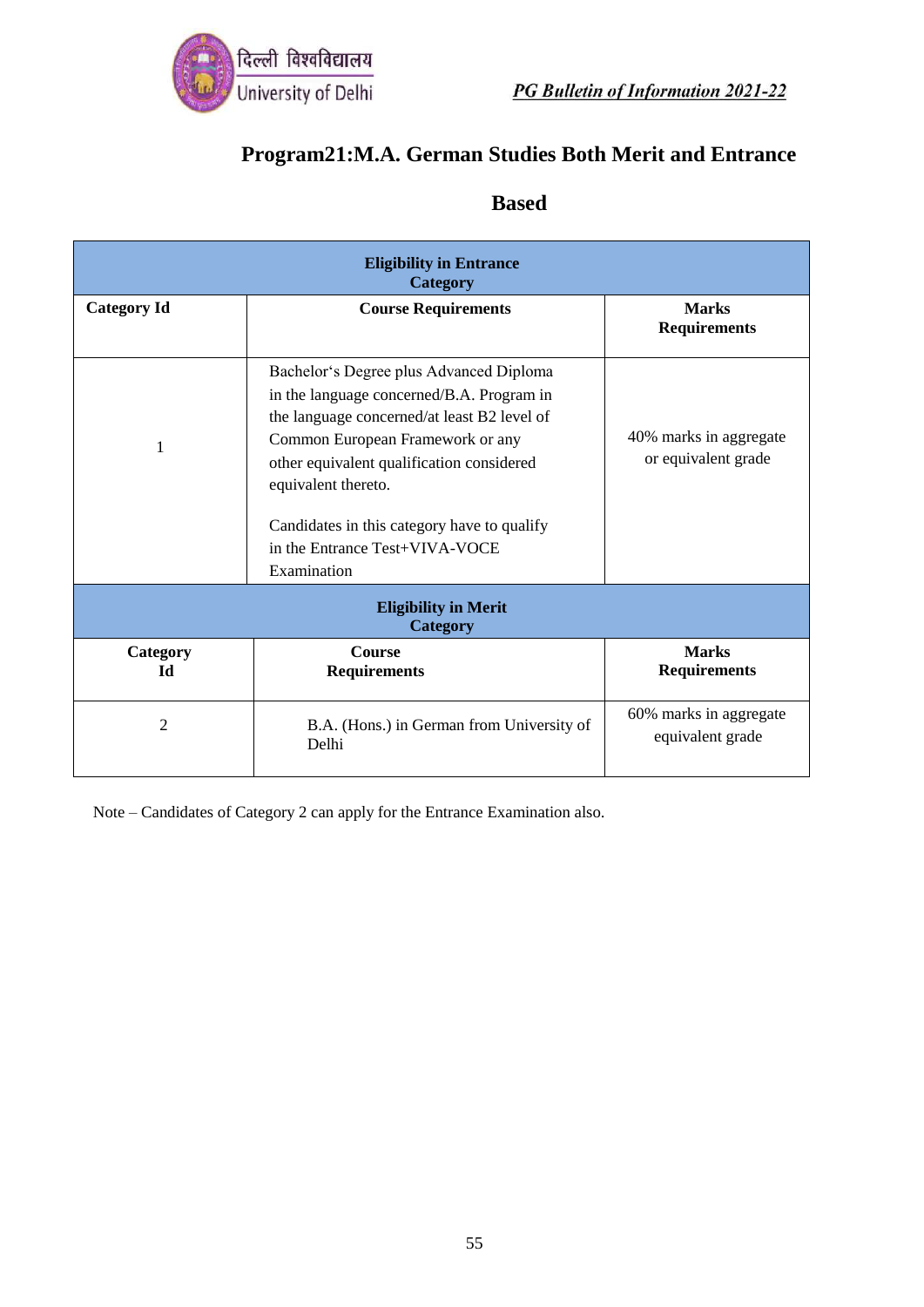

## **Program22:M.A. Hindi Both**

| <b>Eligibility in Entrance Category</b> |                                                                                                                                                                                                                        |                                                                                                                                                              |                                                                                                       |
|-----------------------------------------|------------------------------------------------------------------------------------------------------------------------------------------------------------------------------------------------------------------------|--------------------------------------------------------------------------------------------------------------------------------------------------------------|-------------------------------------------------------------------------------------------------------|
| Category<br>Id                          | <b>Course Requirements</b>                                                                                                                                                                                             |                                                                                                                                                              | <b>Marks Requirements</b>                                                                             |
| 1                                       | B.A. (Hons.) Examination in Hindi from University of<br>Delhi.                                                                                                                                                         |                                                                                                                                                              | 40% marks or above in aggregate or<br>equivalent grade                                                |
| 2                                       | B.A. (Hons.) Examination in Hindi from other<br>University whose examination is recognized<br>as equivalent to University of Delhi.                                                                                    |                                                                                                                                                              | 40% marks or above in aggregate or<br>equivalent grade                                                |
| 3                                       | B.A. (Program) B.A. (Pass) B.Com. (Pass) B.Com. from<br>Delhi University or from other University whose<br>examination is recognized as equivalent to University of<br>Delhi (with at least 2 papers in Hindi).        |                                                                                                                                                              | 45% marks or above in aggregate and<br>50% marks in Hindi or equivalent grade                         |
| 4                                       | M.A. Sanskrit (Language and Literature) from<br>Delhi University or from other University whose<br>examination is recognized as equivalent to<br>University of Delhi.                                                  |                                                                                                                                                              | 50% marks or above in M.A. and 50%<br>marks in Hindi in B.A. or equivalent<br>grade                   |
| 5                                       | M.A in any of the following: English, Modern Indian<br>Language (other than Hindi), Linguistics, Sociology,<br>History, Philosophy, Psychology, Political Science,<br>Buddhist Studies, Journalism/Mass communication. |                                                                                                                                                              | 50% marks or above in Post-<br>Graduation and 50% marks in Hindi in<br>Graduation or equivalent grade |
| 6                                       | Graduation in any subject from Delhi University or<br>from other University whose examination is<br>recognized as equivalent to University of Delhi<br>(With at least 1 paper in Hindi).                               |                                                                                                                                                              | 55% marks or above in aggregate and<br>50% marks in Hindi or equivalent grade                         |
| 7                                       | Graduation in any subject from Delhi University or<br>from other University whose examination is<br>recognized as equivalent to University of Delhi<br>(Indian and Foreigner)                                          |                                                                                                                                                              | One Year Advance Diploma In Hindi<br>from Delhi University with 65% Marks<br>or equivalent grade      |
| <b>Eligibility in Merit Category</b>    |                                                                                                                                                                                                                        |                                                                                                                                                              |                                                                                                       |
| Category<br>Id                          | <b>Course Requirements</b>                                                                                                                                                                                             | <b>Marks Requirements</b>                                                                                                                                    |                                                                                                       |
| 8                                       | B.A. (Hons) Hindi<br>from University<br>of Delhi.                                                                                                                                                                      | 65% marks for General Category 58.5% for OBC or equivalent<br>grade & admission of SC/ST/PwBD/CW category candidates<br>will be done as per University rules |                                                                                                       |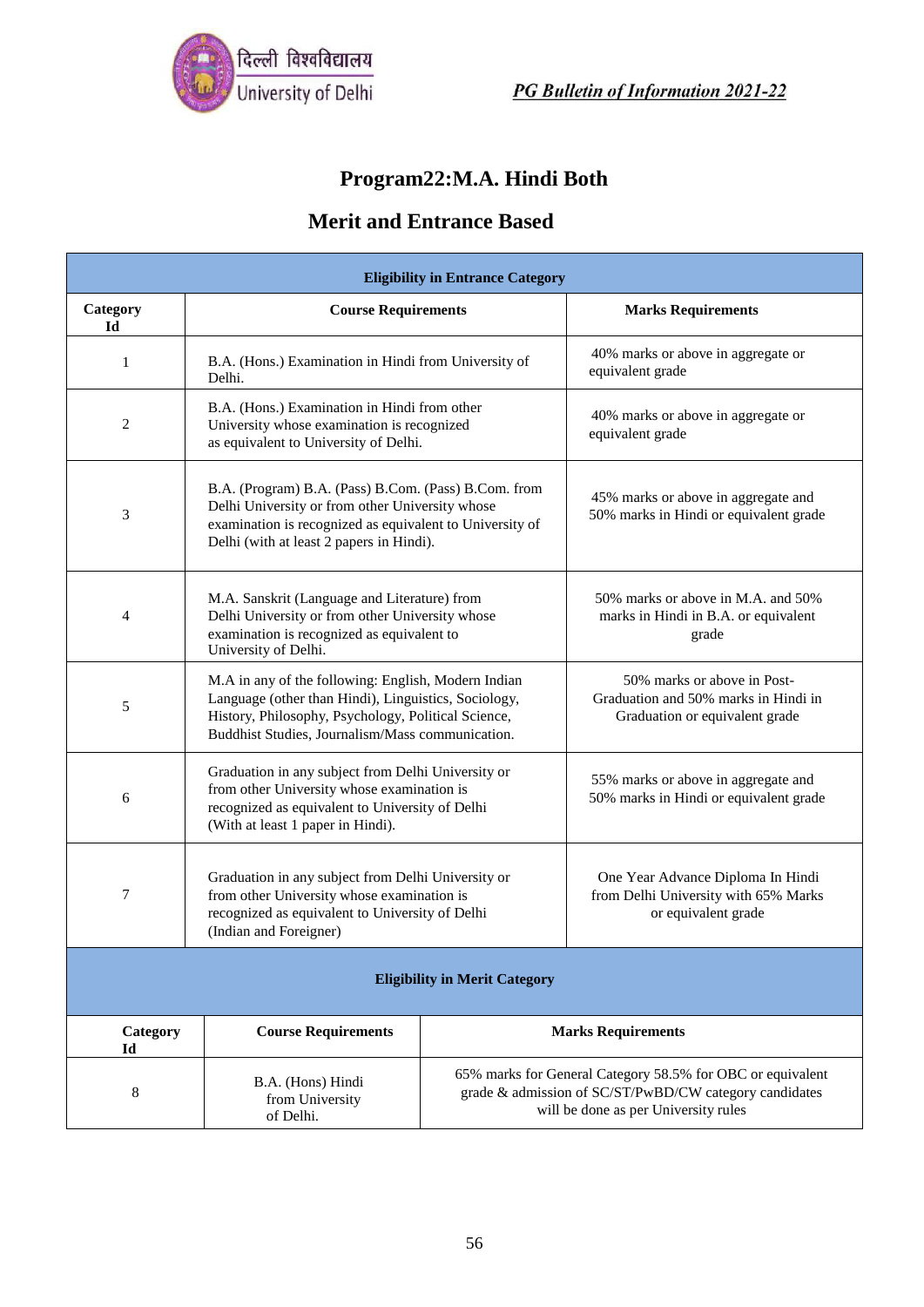

# Program 23: **M.A. Hispanic Studies**

#### **Both Merit and Entrance Based**

| <b>Eligibility in Entrance</b><br><b>Category</b> |                                                                                                                                                                                                                                                                                                                                       |                                                        |  |
|---------------------------------------------------|---------------------------------------------------------------------------------------------------------------------------------------------------------------------------------------------------------------------------------------------------------------------------------------------------------------------------------------|--------------------------------------------------------|--|
| <b>Category Id</b>                                | <b>Course Requirements</b>                                                                                                                                                                                                                                                                                                            | <b>Marks Requirements</b>                              |  |
| 1                                                 | Bachelor's Degree plus Advanced Diploma in the<br>language concerned/B.A. Program in the language<br>concerned/at least B2 level of Common European<br>Framework or any other equivalent qualification<br>considered equivalent thereto.<br>Candidates in this category have to qualify in the<br>Entrance Test+VIVA-VOCE Examination | 40% marks in aggregate or<br>equivalent grade          |  |
| <b>Eligibility in Merit Category</b>              |                                                                                                                                                                                                                                                                                                                                       |                                                        |  |
| Category<br><b>Id</b>                             | <b>Course Requirements</b>                                                                                                                                                                                                                                                                                                            | <b>Marks Requirements</b>                              |  |
| 2                                                 | B.A. (Hons.) in Spanish from University of Delhi.                                                                                                                                                                                                                                                                                     | 60% or above marks in<br>aggregate or equivalent grade |  |

Note – Candidates of Category 2 can apply for the Entrance Examination also.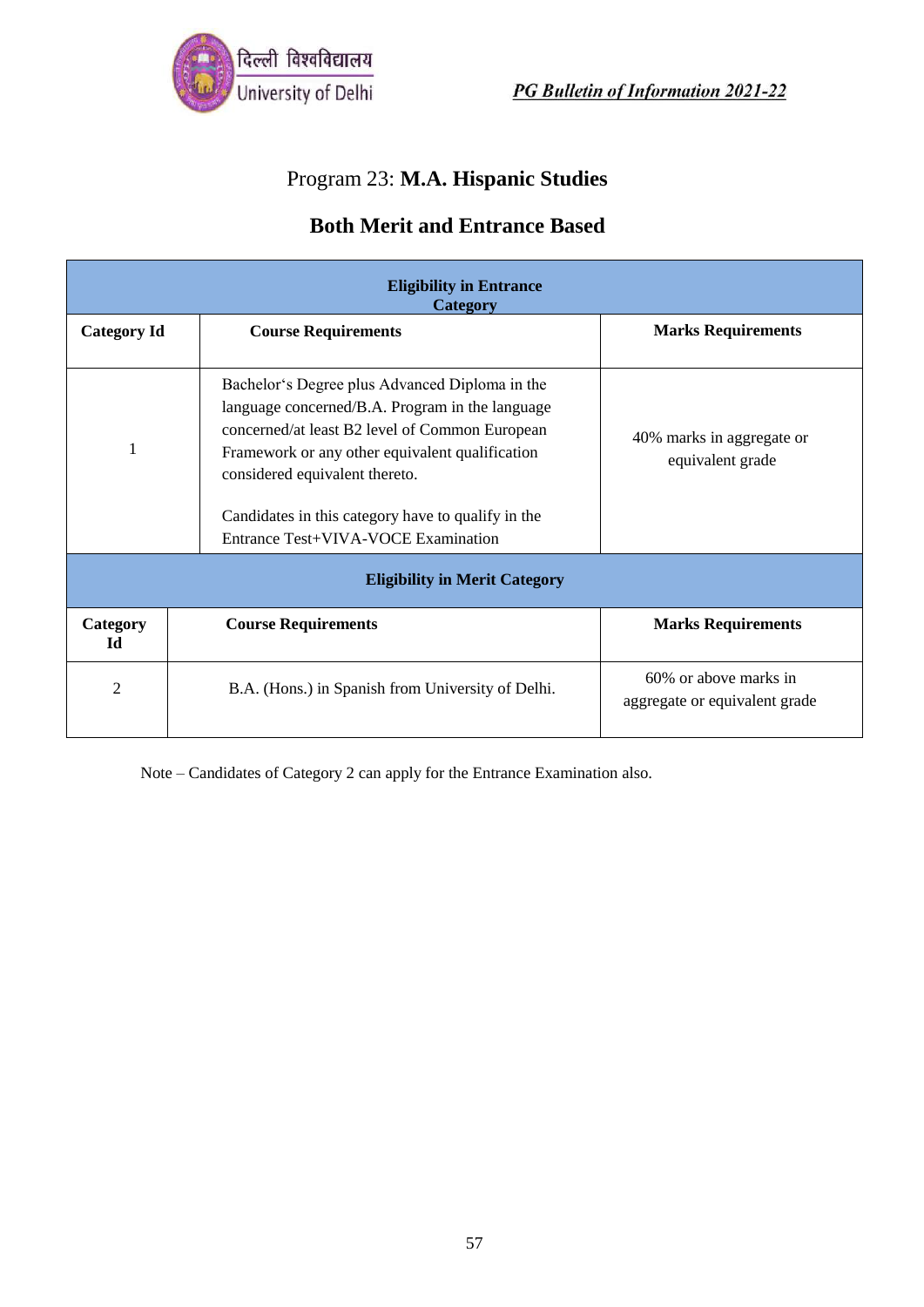

#### **Program 24:M.A. History**

#### **Both Merit and Entrance Based**

|                                      | <b>Eligibility</b><br>in<br>Category                                                                     | <b>Examination</b><br><b>Entrance</b>                                                                                               |
|--------------------------------------|----------------------------------------------------------------------------------------------------------|-------------------------------------------------------------------------------------------------------------------------------------|
| Category<br><b>ID</b>                | <b>Course Requirements</b>                                                                               | <b>Marks Requirements</b>                                                                                                           |
| 1                                    | B.A. (Hons.) Examination in History<br>from University of Delhi                                          | 50% marks and above in the aggregate or<br>equivalent grade                                                                         |
| $\overline{2}$                       | B.A. (Hons.) Examination in History<br>from Universities other than Delhi<br>University                  | 60% marks and above in the aggregate or<br>equivalent grade                                                                         |
| 3                                    | B.A. (Prog./Pass) examination with<br>History from Delhi University                                      | 55% marks and above in the aggregate or<br>equivalent grade                                                                         |
| $\overline{4}$                       | B.A. (Prog./Pass) without History<br>from Delhi University                                               | 60% marks and above in the aggregate or<br>equivalent grade                                                                         |
| 5                                    | B.A. (Prog./Pass) from other than<br>Delhi University                                                    | 60% marks and above in the aggregate or<br>equivalent grade                                                                         |
| 6                                    | B.Com.<br>(Pass/Hons.)<br>B.Sc.<br>(Gen./Hons.) from Delhi University<br>and other than Delhi University | 60% marks and above in the aggregate or<br>equivalent grade                                                                         |
| 7                                    | Master's Degree (Other than History)<br>from Delhi University                                            | 60% marks and above in Msc/M.Com or with<br>55% marks or above in MA in Humanities<br>and<br>Social Sciences or equivalent<br>grade |
| 8                                    | B.A. (Hons.) in any subject other<br>than History from Delhi University                                  | 55% marks and above in the aggregate or<br>equivalent grade                                                                         |
| 9                                    | B.A. (Hons.) in any subject other<br>than History from other than Delhi<br>University                    | 60% marks and above in the aggregate or<br>equivalent grade                                                                         |
| <b>Eligibility in Merit Category</b> |                                                                                                          |                                                                                                                                     |
| <b>Category ID</b>                   | <b>Course Requirements</b>                                                                               | <b>Marks Requirements</b>                                                                                                           |
| 10                                   | Examination<br>B.A.<br>(Hons.)<br>in H                                                                   | 60% marks and above in the aggregate or<br>equivalent grade                                                                         |

*Note: There will be only one common entrance examination for admission for regular candidates (Both North Campus and South Campus), School of Open Learning and Non- Collegiate Women Education Board. The entrance examination will be of two hours. It will consist of multiple choice questions and the maximum marks will be 100. Candidates should note that the medium of instruction in M.A. is English.*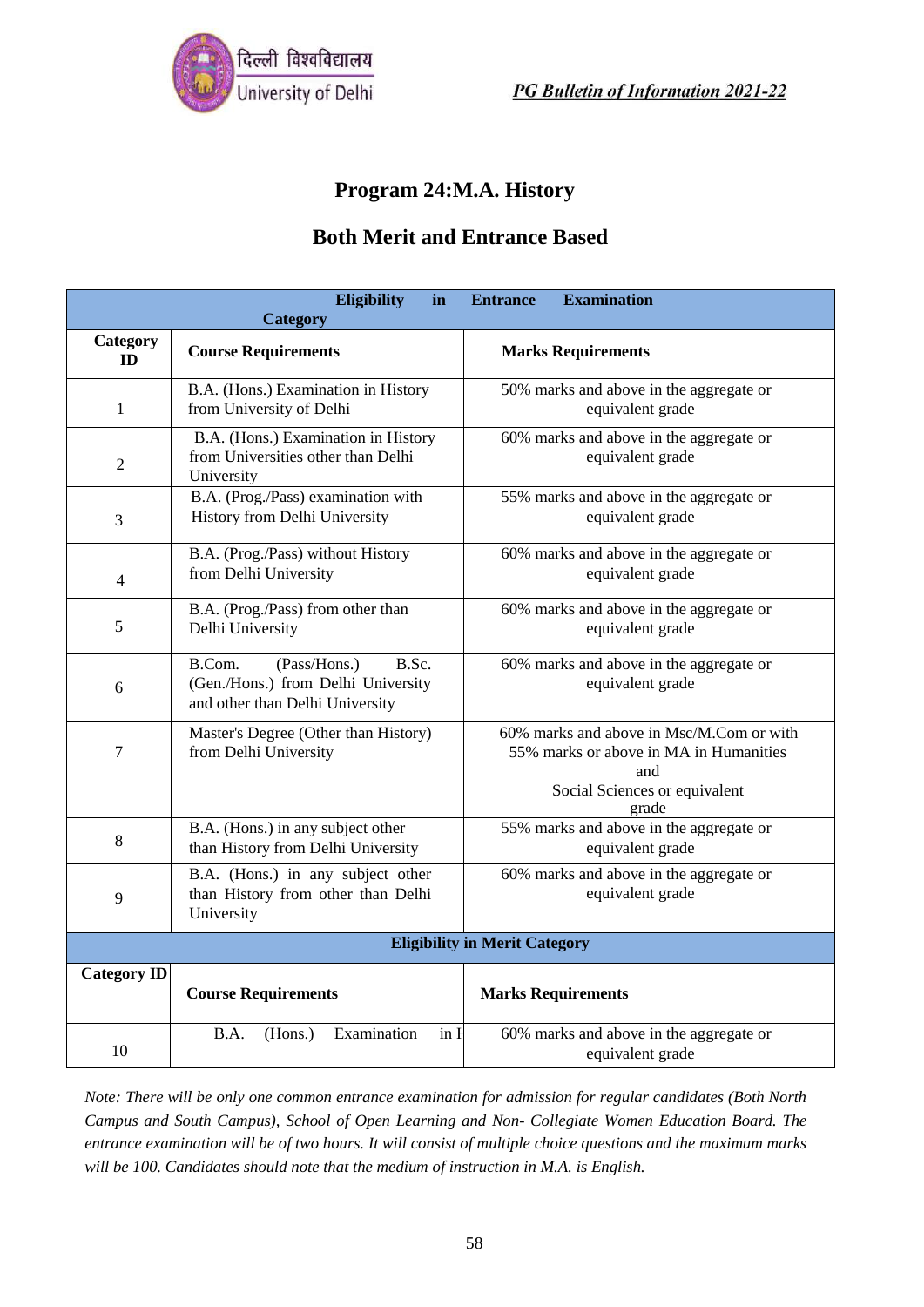

#### **Program25:M.A. Italian Studies Both Merit**

## **and Entrance Based**

| <b>Eligibility in Entrance</b><br>Category     |                                                                                                                                                                                                                                                                                                                                          |                                               |  |
|------------------------------------------------|------------------------------------------------------------------------------------------------------------------------------------------------------------------------------------------------------------------------------------------------------------------------------------------------------------------------------------------|-----------------------------------------------|--|
| <b>Category Id</b>                             | <b>Course Requirements</b>                                                                                                                                                                                                                                                                                                               | <b>Marks</b><br><b>Requirements</b>           |  |
| 1                                              | Bachelor's Degree plus Advanced Diploma in<br>the language concerned/B.A. Program in the<br>language concerned/at least B2 level of<br>Common European Framework or any other<br>equivalent qualification considered equivalent<br>thereto.<br>Candidates in this category have to qualify in the<br>Entrance Test+VIVA-VOCE Examination | 40% marks in aggregate<br>or equivalent grade |  |
| <b>Eligibility in Merit</b><br><b>Category</b> |                                                                                                                                                                                                                                                                                                                                          |                                               |  |
| <b>Category Id</b>                             | <b>Course Requirements</b>                                                                                                                                                                                                                                                                                                               | <b>Marks</b><br><b>Requirements</b>           |  |
| 2                                              | B.A. (Hons.) in Italian from University of Delhi.                                                                                                                                                                                                                                                                                        | 60% marks in aggregate<br>or equivalent grade |  |

Note – Candidates of Category 2 can apply for the Entrance Examination also.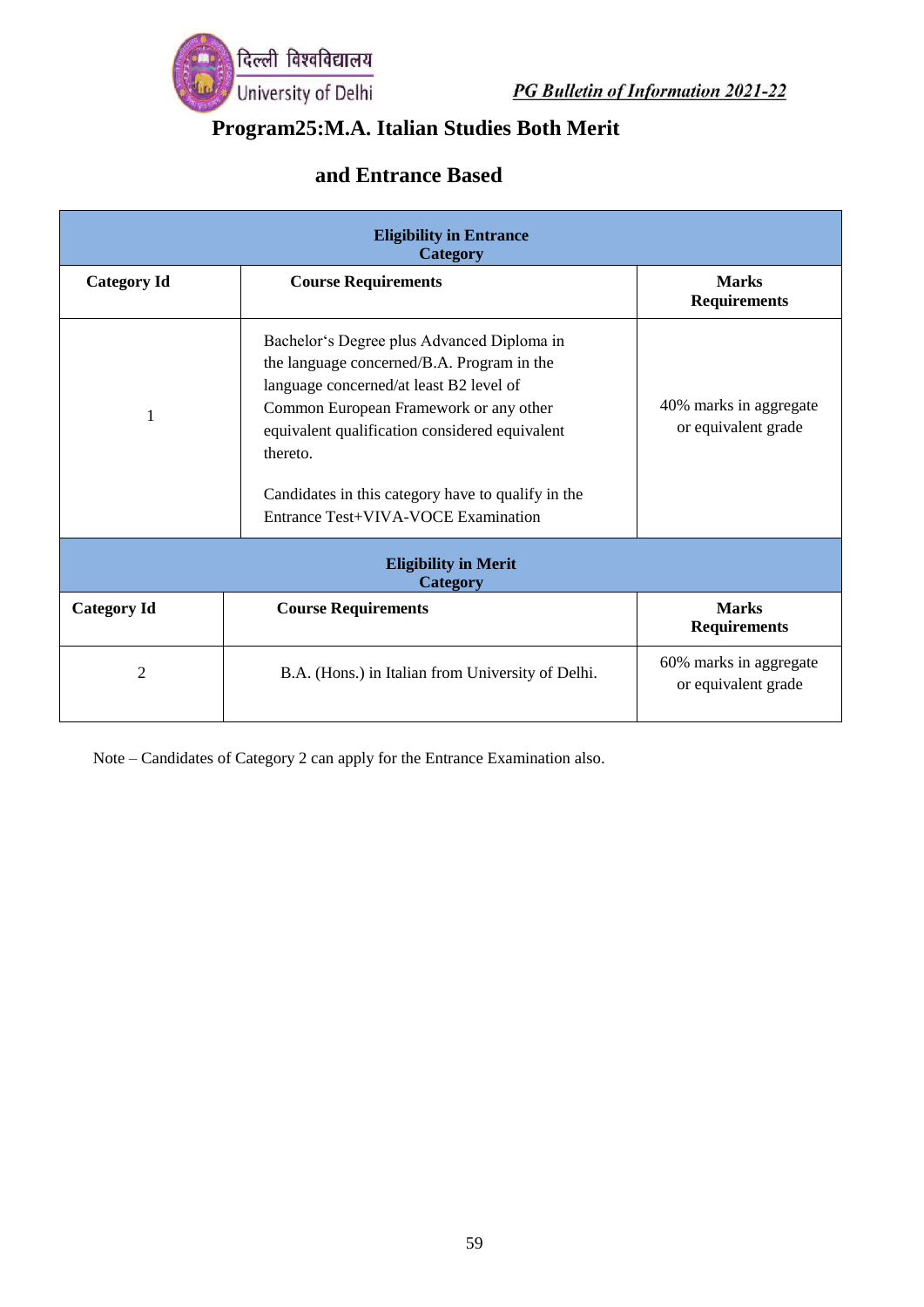

## **Program26: M.A. Japanese**

#### **Entrance Based only**

| <b>Eligibility in Entrance</b><br>Category |                                                                                                                                                              |                                                                                                                                                                                                         |  |
|--------------------------------------------|--------------------------------------------------------------------------------------------------------------------------------------------------------------|---------------------------------------------------------------------------------------------------------------------------------------------------------------------------------------------------------|--|
| <b>Category Id</b>                         | <b>Course Requirements</b>                                                                                                                                   | <b>Marks Requirements</b>                                                                                                                                                                               |  |
|                                            | A Bachelor's Degree from any<br>recognized University in India or a<br>Foreign University                                                                    | 45% marks or Equivalent Grade<br>Point and one year Post-graduate<br>Intensive Advance<br>Diploma<br>Course in Japanese conducted by<br>University of Delhi<br>the<br><sub>or</sub><br>equivalent grade |  |
| $\overline{2}$                             | A Bachelor's Degree in Japanese<br>Language from any recognized<br>University in India or a Foreign<br>University with a minimum of 15<br>years of education | With 50% marks in the aggregate or<br>equivalent grade                                                                                                                                                  |  |

*Note:*

- *1. The Selection process consists of a MCQ Test (400 marks) and there is no interview for this course.*
- *2. Eligibility criteria for SC/ST/OBC/PH as per University of Delhi Rules.*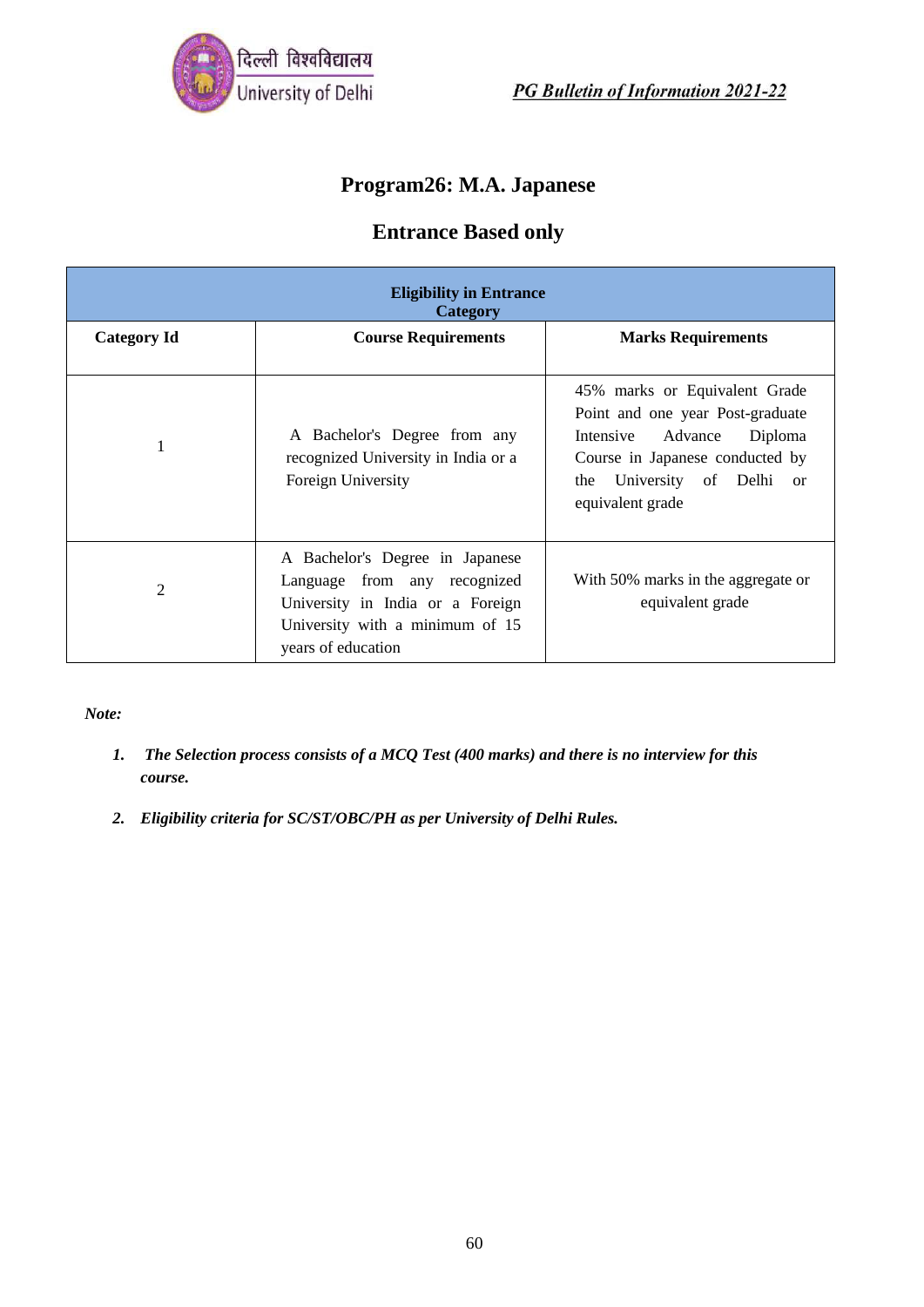

#### **Program 27: M.A. Lifelong Learning & Extension**

| <b>Eligibility in Entrance Category</b> |                                                                                                            |                                                                                                                 |  |
|-----------------------------------------|------------------------------------------------------------------------------------------------------------|-----------------------------------------------------------------------------------------------------------------|--|
| <b>Category Id</b>                      | <b>Course Requirements</b>                                                                                 | <b>Marks Requirements</b>                                                                                       |  |
|                                         | B.A. / B.Sc. / B.Com examination of Delhi University                                                       | 50%<br>and<br>marks<br>in<br>the<br>above<br>its<br>aggregate<br><b>or</b><br>equivalent<br>grade<br>points     |  |
| 2                                       | An equivalent examination from a recognized<br>University of India or Foreign University with<br>55% marks | 55%<br>marks<br>and<br>in<br>the<br>above<br>its<br>aggregate<br><sub>or</sub><br>equivalent<br>grade<br>points |  |

*Note:* The minimum eligibility for SC/ST & OBC candidates will be relaxed as per University of Delhi Admission rule.

- Admission to M.A. Part -I in Lifelong Learning & Extension will be done through an all India Entrance examination for the session 2021-2022.
- Total marks for admission will be 400 out of which the weightage of entrance test is 85% (340 marks)
- 15 % (60 marks) on group discussion. Negative mark will be deducted for wrong answer as per the University rule.
- The number of students to be called for group discussion will be two times the number of seats available in each category.
- Date of interview will be decided as per the overall admission schedule of University.
- The questions will be based on multiple choice, multiple selection, matching, sequencing, paragraph & amp; reasoning from core area.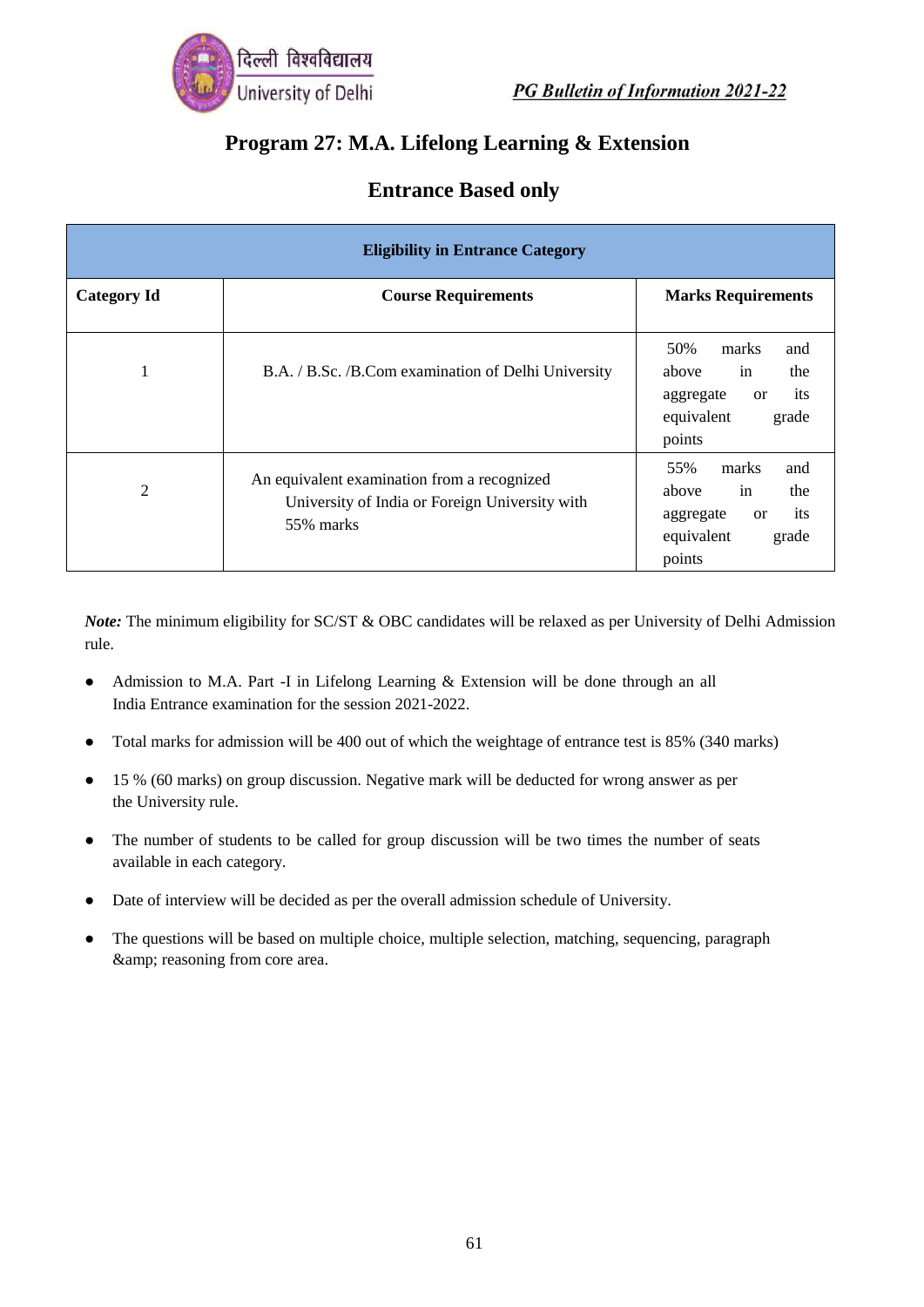

# **Program 28: M.A. Linguistics Entrance**

## **Based only**

| <b>Eligibility in Entrance Category</b> |                                                                                                                                                                      |                                               |  |
|-----------------------------------------|----------------------------------------------------------------------------------------------------------------------------------------------------------------------|-----------------------------------------------|--|
| Category<br>Id                          | <b>Course Requirements</b>                                                                                                                                           | <b>Marks Requirements</b>                     |  |
|                                         | M.A./M.Sc./M.Ed. examination<br>in<br>any<br>subject from the University of Delhi or<br>examination recognized as equivalent<br>thereto.                             | 50% marks in aggregate<br>or equivalent grade |  |
| 2                                       | B.A./B.Sc./B.Com (Hons) examination (Under<br>$10+2+3$ ) scheme of examination in any subject<br>from the University of Delhi or any other<br>recognized University. | 50% marks in aggregate<br>or equivalent grade |  |
| 3                                       | B.A.(Pass)/Prog./B.Com.<br>(Pass)/Prog./B.Sc. (General)/B.EI.Ed. in<br>any subject from University of Delhi or<br>from any other recognized University.              | 55% marks in aggregate<br>or equivalent grade |  |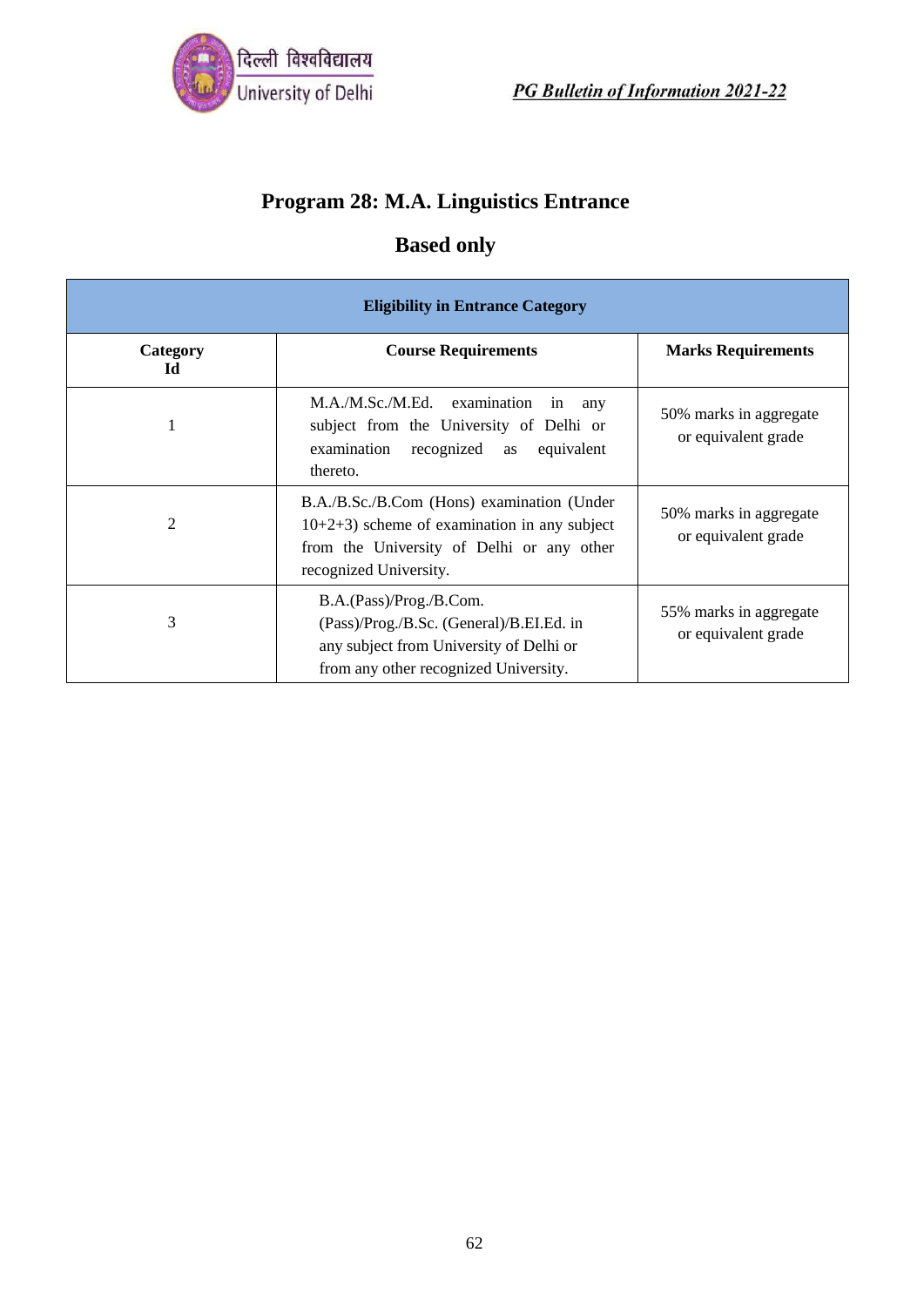

### **Program29: M.A. Persian**

| <b>Eligibility in Entrance</b><br>Category |                                                                                                                                                                                                                                                                                                                                 |                                                                                                                                                                                                                                                                                                                                                     |  |
|--------------------------------------------|---------------------------------------------------------------------------------------------------------------------------------------------------------------------------------------------------------------------------------------------------------------------------------------------------------------------------------|-----------------------------------------------------------------------------------------------------------------------------------------------------------------------------------------------------------------------------------------------------------------------------------------------------------------------------------------------------|--|
| <b>Category Id</b>                         | <b>Course Requirements</b>                                                                                                                                                                                                                                                                                                      | <b>Marks Requirements</b>                                                                                                                                                                                                                                                                                                                           |  |
| 1                                          | B.A. (Pass)/B.Com. (Pass)/ B. Sc. (Genl.) / Fazil-<br>e-Tibbo-Jarahat. (B.I.M.S. Unani). Examination<br>of the University of Delhi or an Examination<br>recognized as equivalent thereto, with at least 2<br>papers in Persian at the Degree level examination.                                                                 | 40% marks in aggregate & 45%<br>marks in Persian or equivalent<br>grade                                                                                                                                                                                                                                                                             |  |
| $\overline{2}$                             | B.A. (Pass)/B.Com. (Pass)/ B. Sc. (Genl.) /Fazil-e-<br>Jarahat (B.I.M.S. Unani) Examination of the<br>University of Delhi or an Examination recognized<br>as equivalent thereto and also MunshiFazil in<br>Persian or an Oriental Examination in Persian from<br>a University/Board recognized as equivalent to<br>MunshiFazil. | 40% marks in the aggregate at the<br>degree level examination and 45%<br>marks in the aggregate in oriental<br>Examination or equivalent grade                                                                                                                                                                                                      |  |
| 3                                          | MunshiFazil in Persian or an Oriental Examination<br>in Persian recognized as equivalent thereto and also<br>B.A. (English) only.                                                                                                                                                                                               | 40% marks in the aggregate in<br>the Oriental Examination. And<br>40% marks in B.A. (English)<br>only or equivalent grade                                                                                                                                                                                                                           |  |
| 4                                          | M.A./M.Com. / M.Sc. Examination of the<br>University of Delhi or an Examination recognized<br>as equivalent thereto.                                                                                                                                                                                                            | 40% marks in the aggregate<br>subject to passing M.A. (Urdu)<br>with two optional papers in<br>Persian or M.A./M. Com/M.Sc.<br>Examination with advanced<br>diploma examination in Modern<br>Persian with 55% marks subject<br>or equivalent grade to satisfactory<br>performance in a written test and<br>interview conducted by the<br>department |  |
| <b>Eligibility in Merit Category</b>       |                                                                                                                                                                                                                                                                                                                                 |                                                                                                                                                                                                                                                                                                                                                     |  |
| <b>Category Id</b>                         | <b>Course Requirements</b>                                                                                                                                                                                                                                                                                                      | <b>Marks Requirements</b>                                                                                                                                                                                                                                                                                                                           |  |
| 5                                          | B.A. (Hons.) Examination of the University of<br>Delhi or an Examination recognized as equivalent<br>thereto in Persian.                                                                                                                                                                                                        | 40% marks in aggregate or<br>equivalent grade                                                                                                                                                                                                                                                                                                       |  |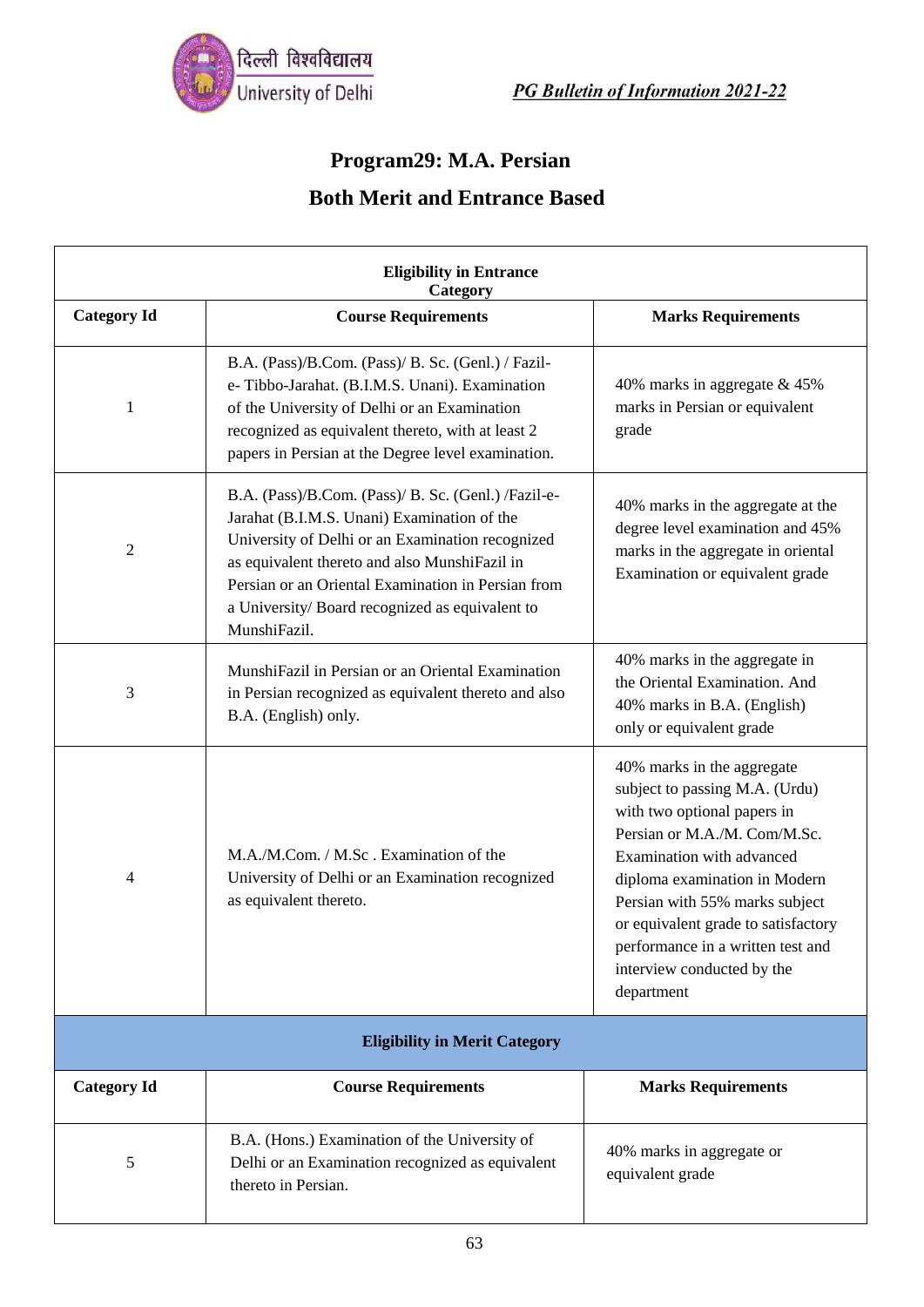

| 6 | B.A. (Hons) of the University of Delhi in<br>a subject other than Persian with at least<br>two papers in Persian.                                                                                     | 45% marks in the aggregate and<br>45% marks in Persian or equivalent<br>grade                                                                                                                                                                                         |
|---|-------------------------------------------------------------------------------------------------------------------------------------------------------------------------------------------------------|-----------------------------------------------------------------------------------------------------------------------------------------------------------------------------------------------------------------------------------------------------------------------|
| 7 | B.A.(Hons.)/B.A. (Pass)/<br>B.Com.(Hons.)/B.Com (Pass)/B.Sc.<br>(genl./Hons.)/Fazil-e-Tibbo- Jarahat(B.I.M.S.<br>Unani) with Advanced diploma Courses in<br>Modern Persian from the Delhi University. | 40% marks in the aggregate at the<br>degree level examination $& 55\%$<br>marks in Advanced Diploma courses<br>in Modern Persian or equivalent<br>grade and Subject to satisfactory<br>performance in a written test and<br>interview conducted by the<br>Department. |

# **Program30:M.A. Philosophy**

| <b>Eligibility in Entrance Category</b> |                                                                 |                                                         |  |
|-----------------------------------------|-----------------------------------------------------------------|---------------------------------------------------------|--|
| <b>Category Id</b>                      | <b>Course</b><br><b>Requirements</b>                            | <b>Marks Requirements</b>                               |  |
|                                         | Bachelor's Degree from a recognized<br><b>Indian University</b> | 50% or above marks in aggregate or<br>equivalent grade  |  |
| <b>Eligibility in Merit Category</b>    |                                                                 |                                                         |  |
| <b>Category Id</b>                      | <b>Course</b><br><b>Requirements</b>                            | <b>Marks Requirements</b>                               |  |
| 2                                       | B.A. (Hons.) Philosophy from<br>Delhi University                | 50% marks and above in aggregate<br>or equivalent grade |  |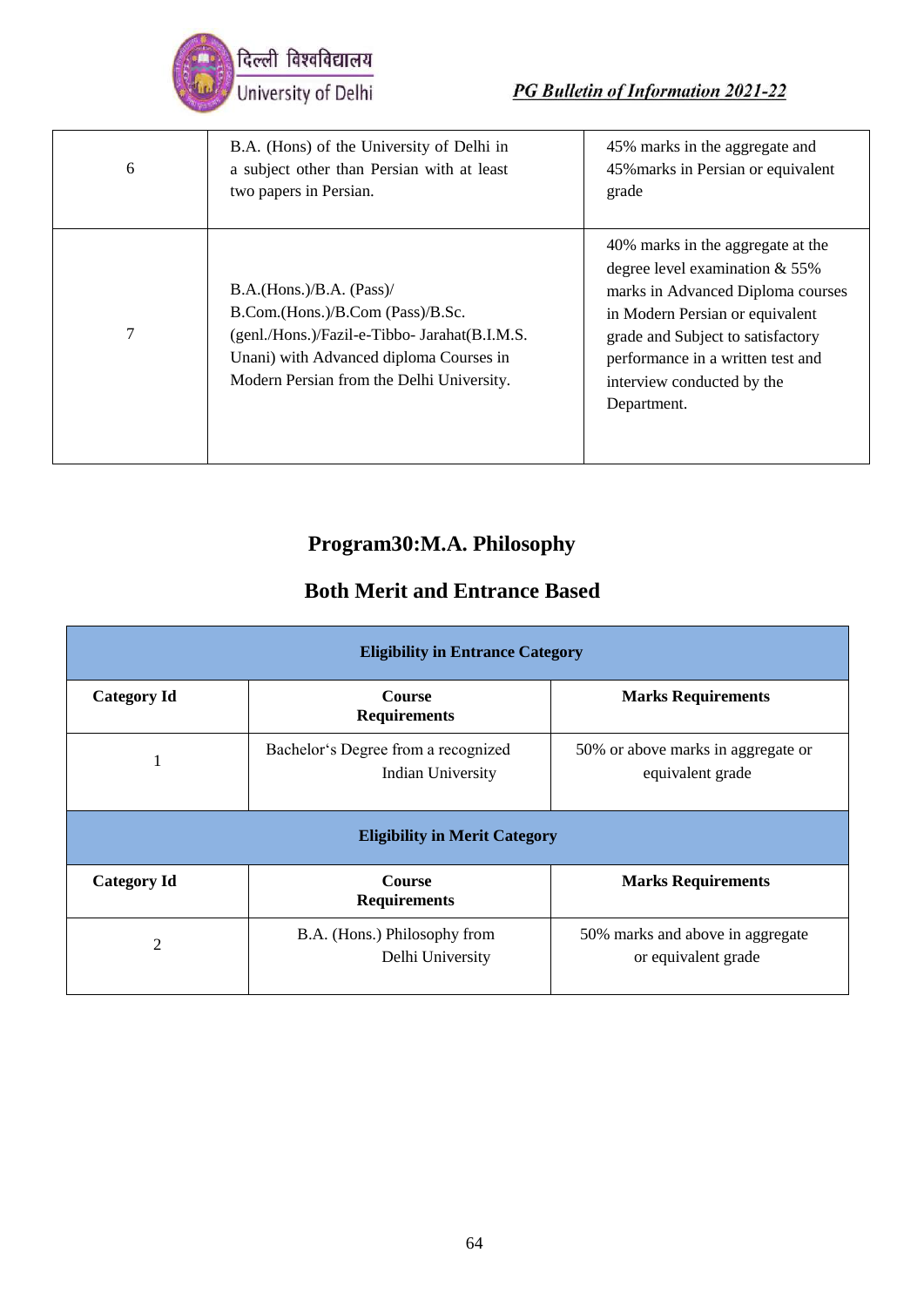

## **Program31:M.A. Political Science**

#### **Both Merit and Entrance Based**

| <b>Eligibility in Entrance</b><br>Category |                                                                                                                                                                                                |                                                                           |
|--------------------------------------------|------------------------------------------------------------------------------------------------------------------------------------------------------------------------------------------------|---------------------------------------------------------------------------|
| <b>Category Id</b>                         | <b>Course Requirements</b>                                                                                                                                                                     | <b>Marks Requirements</b>                                                 |
|                                            | All the candidates with B.A. (Hons.) /B.A.<br>Program/B.A. Pass /B.A. Degree from the University<br>of Delhi or any other Universities recognized as<br>equivalent to the University of Delhi. | 50% marks in last<br>qualifying<br>examination or<br>equivalent grade     |
| 2                                          | All other graduate (Science/commerce/Engineering)<br>etc.) from the University of Delhi or any other<br>Universities recognized as equivalent to University of<br>Delhi.                       | 60% marks in the last<br>qualifying<br>examination or<br>equivalent grade |

| <b>Eligibility in Merit</b><br><b>Category</b> |                                                               |                                           |
|------------------------------------------------|---------------------------------------------------------------|-------------------------------------------|
| <b>Category Id</b>                             | <b>Course Requirements</b>                                    | <b>Marks Requirements</b>                 |
|                                                | B.A (Hons.) in Political Science from University<br>of Delhi. | 60% marks or above<br>or equivalent grade |

#### **Program32:M.A. Russian Studies**

#### **Entrance Based only**

| <b>Eligibility in Entrance</b><br>Category |                                                                                                                                                                                                          |                                 |
|--------------------------------------------|----------------------------------------------------------------------------------------------------------------------------------------------------------------------------------------------------------|---------------------------------|
| <b>Category Id</b>                         | <b>Course Requirements</b>                                                                                                                                                                               | <b>Marks Requirements</b>       |
|                                            | Graduation in Russian Language & Literature                                                                                                                                                              | Pass or equivalent<br>grade     |
| 2                                          | Graduation in any other subject plus Advanced<br>Diploma Course in Russian/Intensive (Full time)<br>Advanced Diploma course in Russian of the<br>University of Delhi or an Equivalent course<br>thereto. | Pass or<br>equivalen<br>t grade |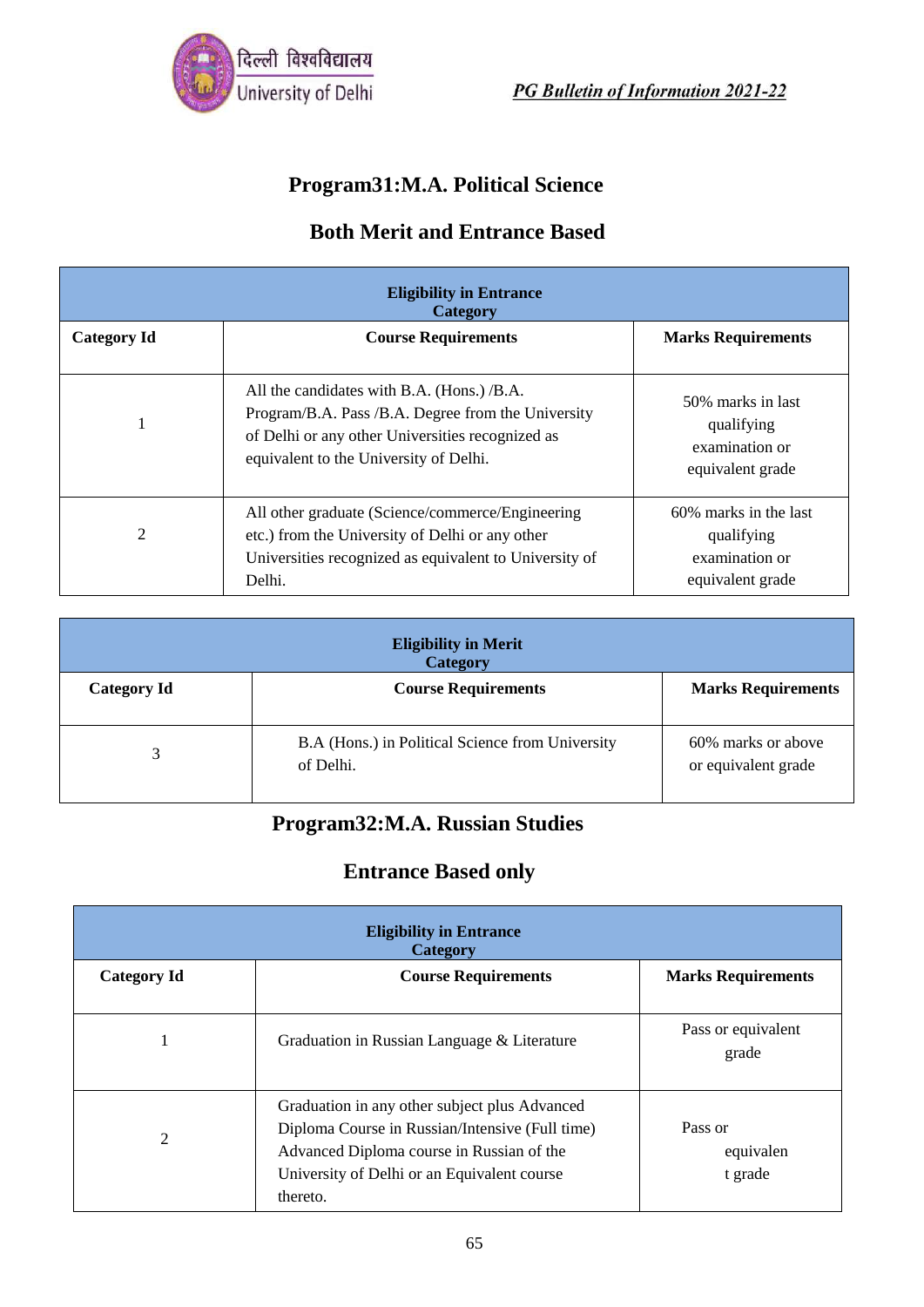

# **Program33:M.A. Psychology**

| <b>Eligibility in Entrance</b><br>Category |                                                                                                                                                     |                                                                                          |
|--------------------------------------------|-----------------------------------------------------------------------------------------------------------------------------------------------------|------------------------------------------------------------------------------------------|
| <b>Category Id</b>                         | <b>Course Requirements</b>                                                                                                                          | <b>Marks Requirements</b>                                                                |
|                                            | B.A. (Hons.)/B.A. (Pass)/B.A. Program<br>Examination in Psychology of Delhi<br>University and other Universities recognized<br>by Delhi University. | 55% marks or above in<br>Psychology and 55%<br>marks in aggregate or<br>equivalent grade |
| $\overline{2}$                             | Graduation from Delhi University or other<br>Universities recognized by Delhi University                                                            | 60% marks or above in<br>aggregate or equivalent<br>grade                                |
| 3                                          | Post-graduate from Delhi University<br>or other Universities recognized by<br>Delhi University                                                      | 55% marks or above in<br>aggregate or equivalent<br>grade                                |

| <b>Eligibility in Merit Category</b> |                                                                         |                                                           |
|--------------------------------------|-------------------------------------------------------------------------|-----------------------------------------------------------|
| Category<br>Id                       | <b>Course Requirements</b>                                              | <b>Marks Requirements</b>                                 |
| 4                                    | B.A. (Hons.) Psychology and Applied<br>Psychology from Delhi University | 60% marks or above<br>in aggregate or<br>equivalent grade |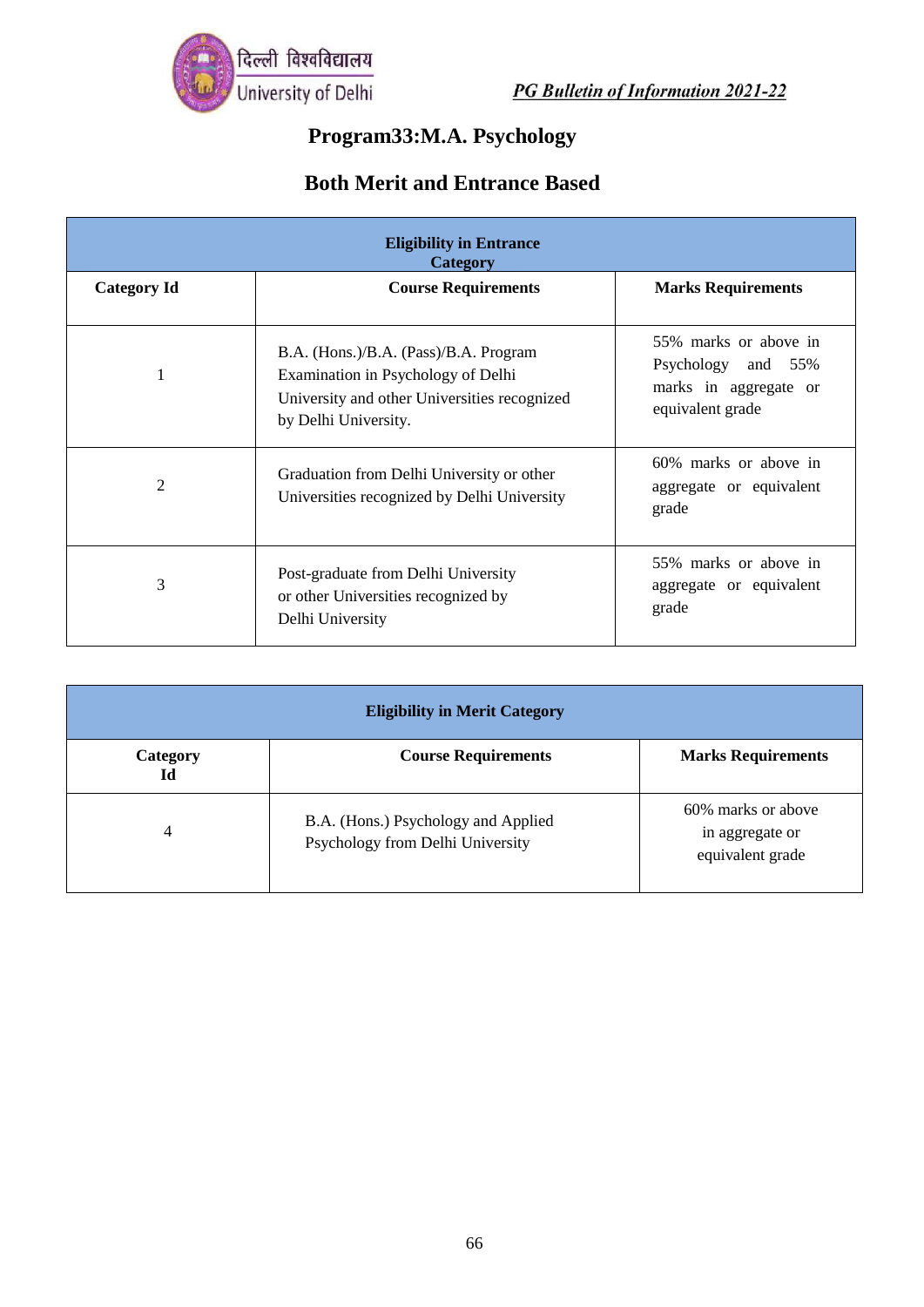

## **Program34: M.A. Punjabi**

| <b>Eligibility in Entrance Category</b> |                                                                                                                                                                                                  |                                                                                                          |  |
|-----------------------------------------|--------------------------------------------------------------------------------------------------------------------------------------------------------------------------------------------------|----------------------------------------------------------------------------------------------------------|--|
| <b>Category Id</b>                      | <b>Course Requirements</b>                                                                                                                                                                       | <b>Marks Requirements</b>                                                                                |  |
| 1                                       | B.A. (Hons.)/B.Com. (Hons.)/ B.Sc. (Hons.) Examination of<br>Delhi University or an examination recognized as equivalent<br>thereto with Punjabi as a subsidiary/concurrent subject.             | 40% marks in the aggregate<br>and 45% marks in the<br>subsidiary/concurrent paper or<br>equivalent grade |  |
| $\overline{2}$                          | B.Sc. (General)/B.Com.(Pass/Prog.) of Delhi University or<br>an examination recognized as equivalent thereto with<br>Punjabi as a subsidiary/concurrent subject.                                 | 40% marks in aggregate<br>or equivalent grade                                                            |  |
| 3                                       | M.A./M.Com./M.Sc./LLB./ B.Ed. examination of Delhi<br>University or an Examination recognized as equivalent thereto<br>with sufficient knowledge of Punjabi language, literature and<br>culture. | 40% marks in aggregate<br>or equivalent grade                                                            |  |
| 4                                       | B.A. (Hons.) Examination in any modern Indian Language or<br>classical language with sufficient knowledge of Punjabi<br>language, literature and culture or with Gyani examination.              | 40% marks in aggregate<br>or equivalent grade                                                            |  |
| 5                                       | B.A. (Hons.) Examination in Punjabi of the University of Delhi<br>or an examination recognized as equivalent thereto                                                                             | 40% marks in aggregate<br>or equivalent grade                                                            |  |
| 6                                       | B.A. (Pass/Prog.) and B.Com. (Pass/Prog.) and B.Com of<br>the University of Delhi or an examination recognized as<br>equivalent thereto with at least 2 papers in Punjabi.                       | 40% marks in aggregate and<br>40% marks in the Subject or<br>equivalent grade                            |  |
| <b>Eligibility in Merit Category</b>    |                                                                                                                                                                                                  |                                                                                                          |  |
| <b>Category Id</b>                      | <b>Course Requirements</b>                                                                                                                                                                       | <b>Marks Requirements</b>                                                                                |  |
| 7                                       | B.A. (Hons.) Examination in Punjabi of<br>the University of Delhi.                                                                                                                               | 40% marks in aggregate<br>or equivalent grade                                                            |  |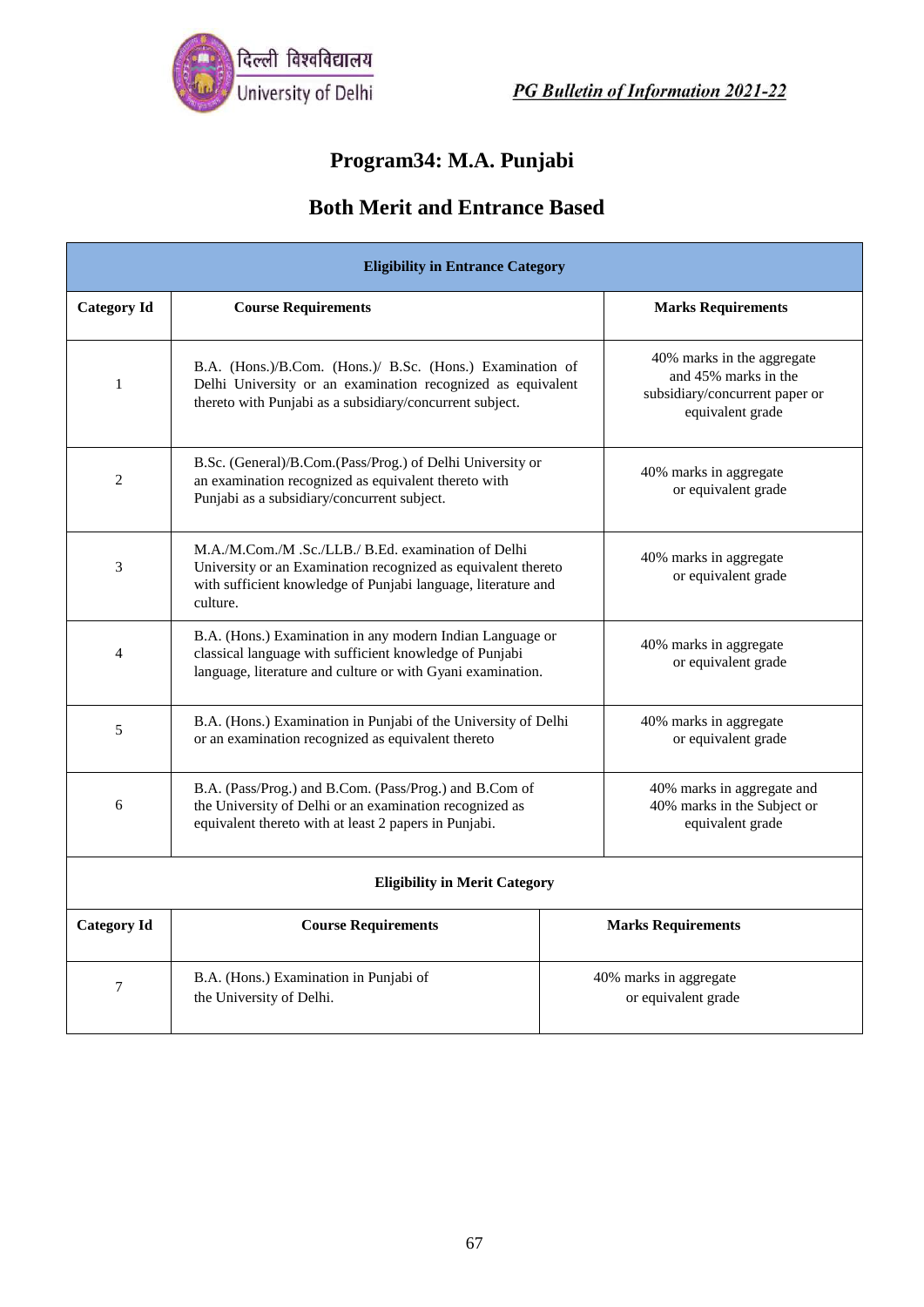

## **Program35: M.A. Sanskrit**

| <b>Eligibility in Entrance</b><br>Category |                                                                                                                                                                             |                                                                                                                                                                                                                                                                                       |
|--------------------------------------------|-----------------------------------------------------------------------------------------------------------------------------------------------------------------------------|---------------------------------------------------------------------------------------------------------------------------------------------------------------------------------------------------------------------------------------------------------------------------------------|
| <b>Category Id</b>                         | <b>Course Requirements</b>                                                                                                                                                  | <b>Marks Requirements</b>                                                                                                                                                                                                                                                             |
| 1                                          | B.A. (Hons.) Sanskrit from University<br>of Delhi or any other recognized<br>University.                                                                                    | Minimum 45% marks for<br>General and EWS Category and<br>40.5% for OBC and admission<br>of SC/ST/PwBD category<br>candidates will be done as per<br>University rules or equivalent<br>grade                                                                                           |
| $\overline{2}$                             | B.A. (Program) Sanskrit of the University of<br>Delhi or any recognized university with at least<br>two papers of Sanskrit                                                  | 50% marks in aggregate for<br>General and EWS category and<br>45% for OBC & admission of<br>SC/ST/PwBD category<br>candidates will be done as per<br>University rules or equivalent<br>grade                                                                                          |
| 3                                          | B.A. (Pass)/B.A. (Program) or BA (Hons.) of<br>the University of Delhi or any recognized<br>university with at least two papers of Sanskrit                                 | 50% marks in aggregate for<br>General and EWS category and<br>45% for OBC & admission of<br>SC/ST/PwBD category<br>candidates will be done as per<br>University rules or equivalent<br>grade                                                                                          |
| 4                                          | Shastri/Acharya (Sanskrit) examination of<br>recognized University/Deemed University and<br>Rashtriya Sanskrit Sansthan                                                     | Minimum 50% in aggregate<br>for General and EWS<br>Category and 45% for<br>OBC/SC/ST/PwBD category<br>candidates will be done as per<br>University rules or equivalent<br>grade                                                                                                       |
| 5                                          | B.A. (H) Examination in any subject of the<br>University of Delhi of an examination recognized<br>as equivalent there to with Sanskrit as<br>subsidiary/concurrent subject. | Minimum 50% for General<br>And EWS Category and 45% for<br>OBC in<br>Hons. And minimum 60% for<br>general 54% for OBC in<br>Sanskrit. Subsidiary/Concurrent<br>Subject & admission of<br>SC/ST/PwBD category<br>candidates<br>will be done as University rules<br>or equivalent grade |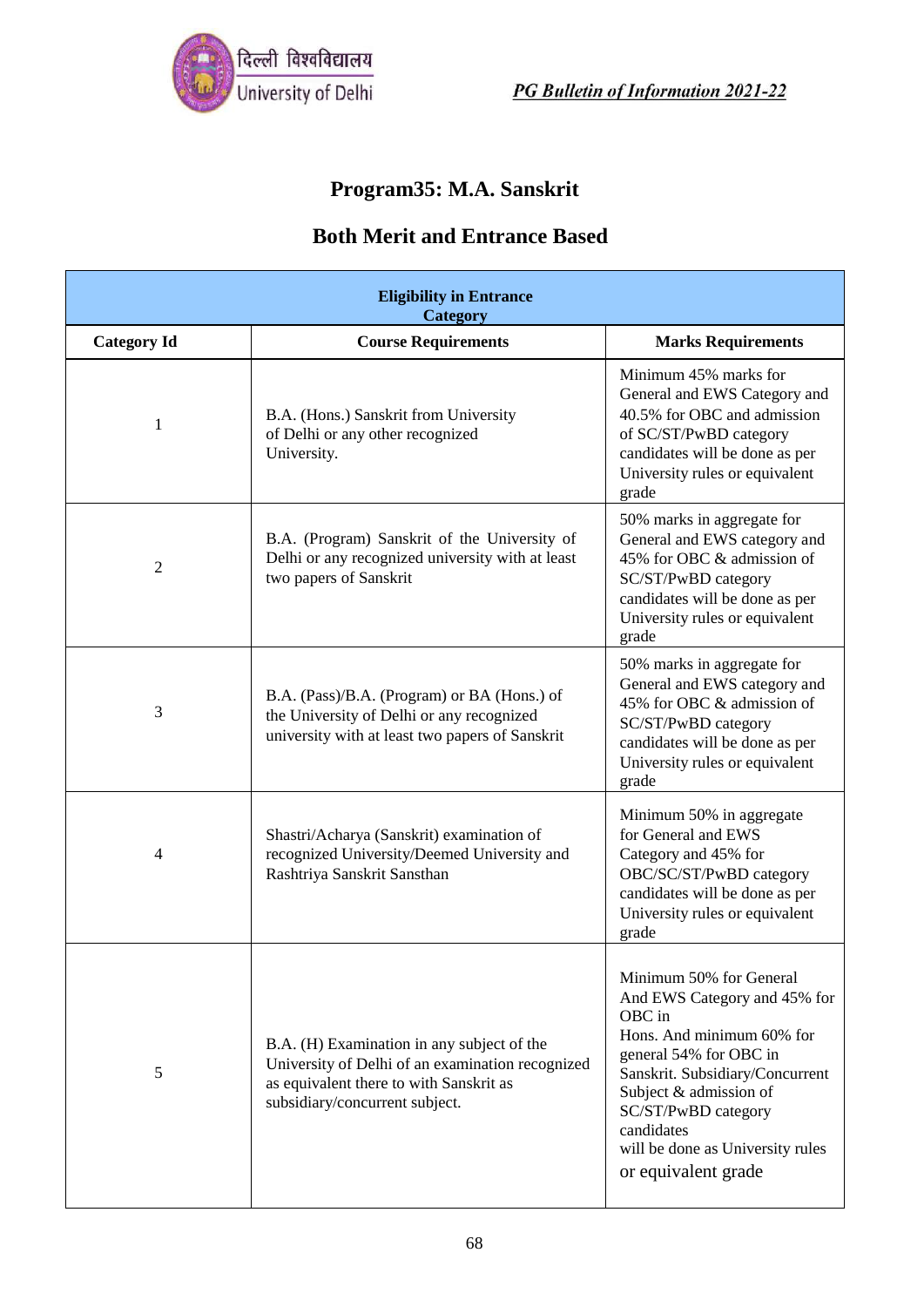

| 6                  | M.A. examination in any Arts and<br>Humanities (except Sanskrit) with at least<br>two papers in Sanskrit from University of<br>Delhi | Minimum 50% for General and<br>EWS category & 45% for OBC<br>marks in aggregate and<br>admission of SC/ST/PwBD<br>category candidates will be<br>done as per University rules or<br>equivalent grade                                                                           |  |
|--------------------|--------------------------------------------------------------------------------------------------------------------------------------|--------------------------------------------------------------------------------------------------------------------------------------------------------------------------------------------------------------------------------------------------------------------------------|--|
| 7                  | Master's degree in any subject from a recognized<br>University with Diploma in Sanskrit of the<br>University of Delhi                | Minimum 50% for General and<br>EWS category & 45% for OBC<br>in aggregate and 50% for<br>General and EWS category &<br>45% for OBC in Sanskrit<br>Diploma and admission of<br>SC/ST/PwBD category<br>candidates will be done as per<br>University rules or equivalent<br>grade |  |
| 8                  | Bachelor's degree of any recognized University<br>having<br>a Diploma<br>Sanskrit<br>and<br>from<br>University of Delhi              | Minimum 50% for General and<br>EWS category & 45% for OBC<br>in aggregate and 50% for<br>general & 45% for OBC in<br>Sanskrit Diploma and admission<br>of SC/ST/PwBD category<br>candidates will be done as per<br>University rules or equivalent<br>grade                     |  |
|                    | <b>Eligibility in Merit Category</b>                                                                                                 |                                                                                                                                                                                                                                                                                |  |
| <b>Category Id</b> | <b>Course</b><br><b>Requirements</b>                                                                                                 | <b>Marks Requirements</b>                                                                                                                                                                                                                                                      |  |
| 9                  | B.A. (Hons.) Sanskrit from University of Delhi                                                                                       | With minimum 60% marks for<br>General Category, 54% for<br>OBC and admissions of<br>SC/ST/PwBD category<br>candidates will be done as per<br>University rules or equivalent<br>grade                                                                                           |  |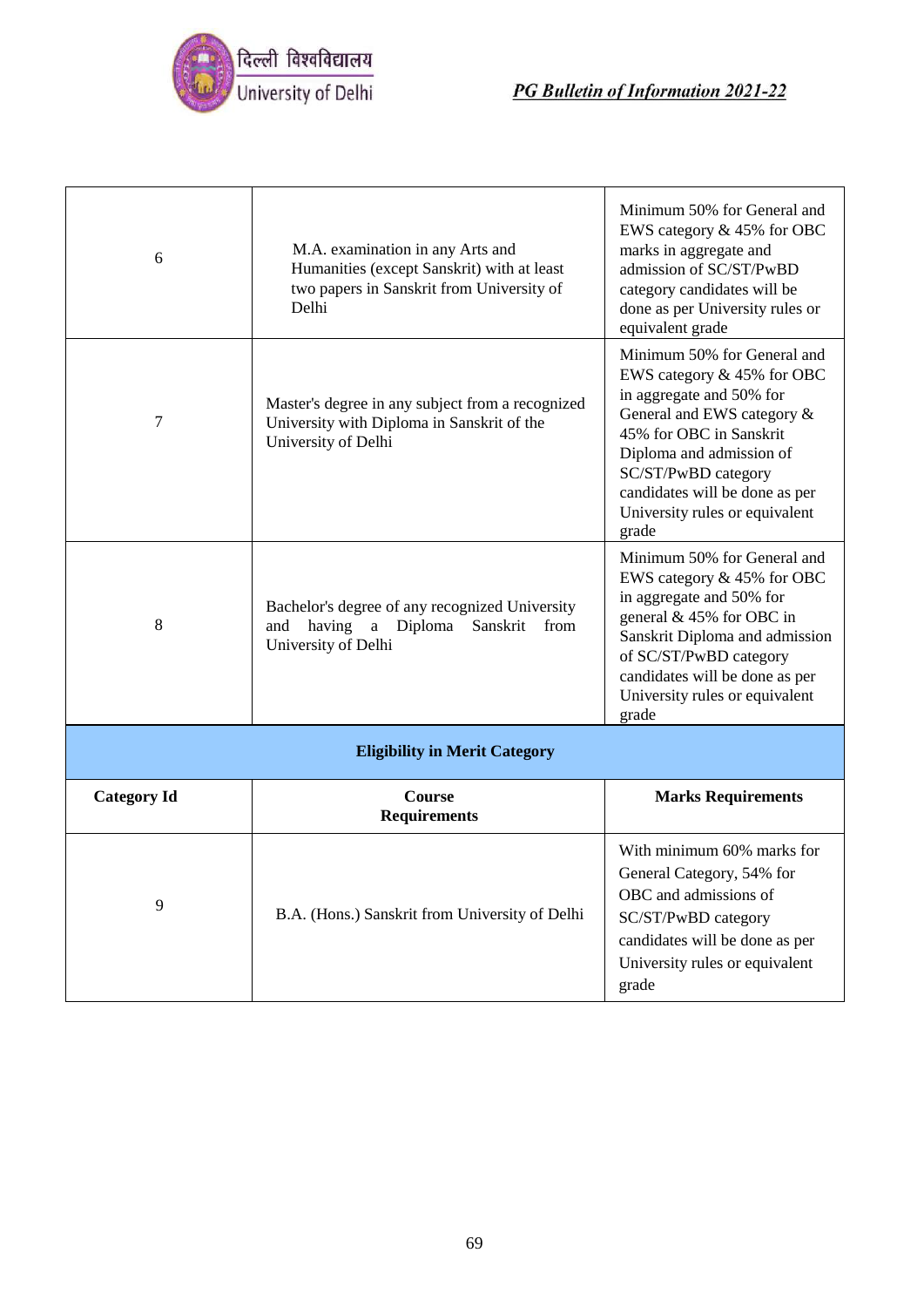

## **Program36:M.A. Social Work Entrance**

#### **Based only**

| <b>Eligibility in Entrance</b><br>Category                                                                    |                                                                                                                                                        |                                                        |
|---------------------------------------------------------------------------------------------------------------|--------------------------------------------------------------------------------------------------------------------------------------------------------|--------------------------------------------------------|
| <b>Category Id</b>                                                                                            | <b>Course Requirements</b>                                                                                                                             | <b>Marks Requirements</b>                              |
| 1                                                                                                             | Candidate with a Bachelor's Degree or its equivalent<br>(under the $10+2+3$ year) in any discipline from a<br>recognized Indian or Foreign University. | 55% marks in<br>aggregate or<br>equivalent grade point |
| 2                                                                                                             | Candidate with B.A. ((Hons.)) Social Work from a<br>recognized Indian or Foreign University.                                                           | 50% marks in<br>aggregate or<br>equivalent grade point |
| Note - Candidates appearing in the final year examination of the Bachelor's degree are also eligible to apply |                                                                                                                                                        |                                                        |

**Note - Candidates appearing in the final year examination of the Bachelor's degree are also eligible to apply subject to the qualification listed above. Relaxation in Eligibility criteria for reserved categories is as per University Rules/Guidelines**

## **Program37:M.A. Sociology**

| <b>Eligibility in Entrance</b><br>Category |                                                                                                                                                        |                                                          |  |  |
|--------------------------------------------|--------------------------------------------------------------------------------------------------------------------------------------------------------|----------------------------------------------------------|--|--|
| <b>Category Id</b>                         | <b>Course Requirements</b>                                                                                                                             | <b>Marks Requirements</b>                                |  |  |
| 1                                          | Any Graduate / Postgraduate Degree in any<br>subject from the University of Delhi or any<br>Indian University recognized by the<br>University of Delhi | 50% or more marks in<br>aggregate or equivalent grade    |  |  |
| <b>Eligibility in Merit Category</b>       |                                                                                                                                                        |                                                          |  |  |
| <b>Category Id</b>                         | <b>Course Requirements</b>                                                                                                                             | <b>Marks Requirements</b>                                |  |  |
| $\overline{2}$                             | B.A. (Hons.) Sociology examination of the<br>University of Delhi.                                                                                      | 55% or more marks in<br>aggregate or equivalent<br>grade |  |  |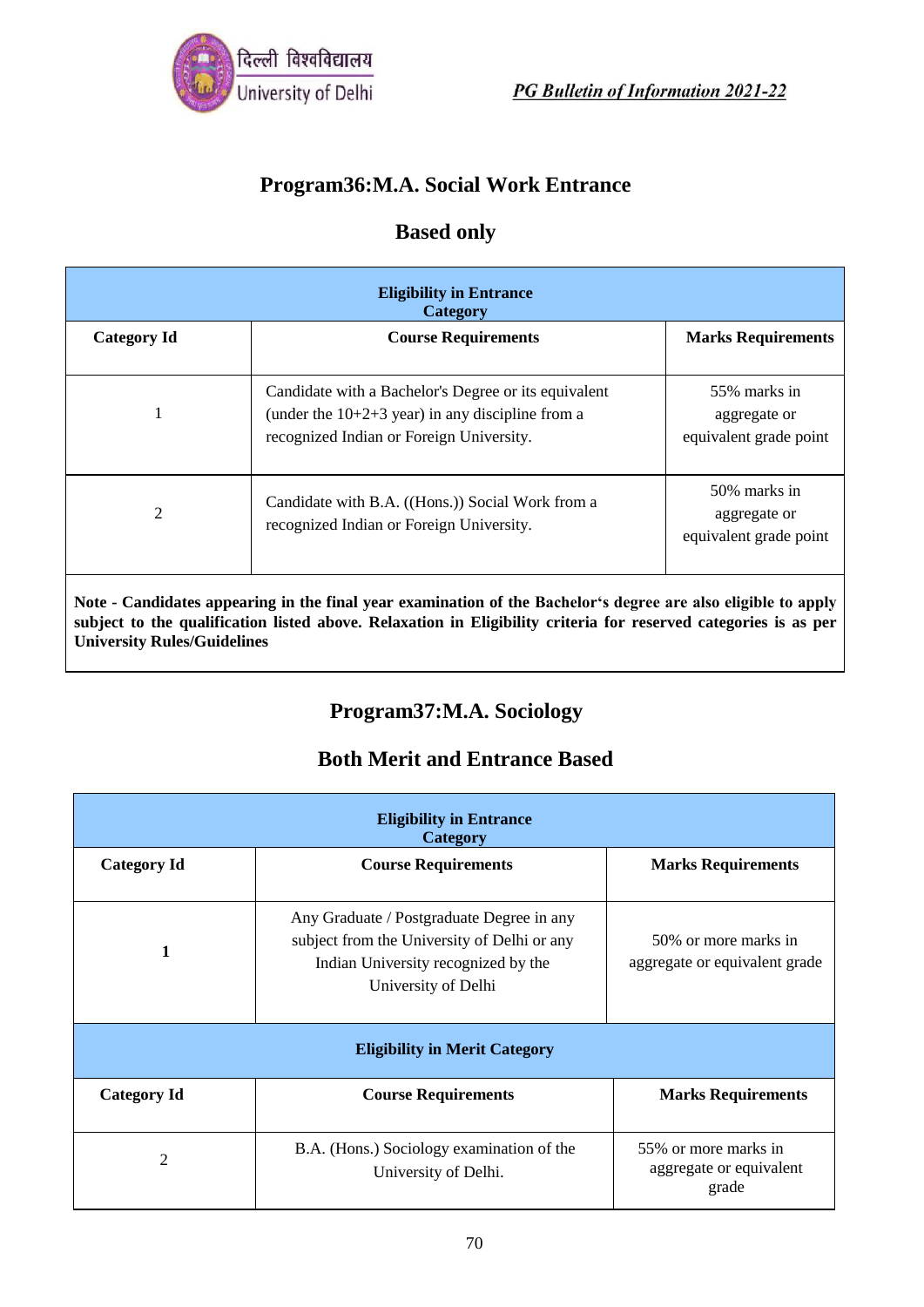

## **Program38:M.A. Tamil Both**

#### **Merit and Entrance Based**

| <b>Eligibility in Entrance</b><br>Category |                                                                                                                                                                                                                                    |                                                                                                                       |  |  |
|--------------------------------------------|------------------------------------------------------------------------------------------------------------------------------------------------------------------------------------------------------------------------------------|-----------------------------------------------------------------------------------------------------------------------|--|--|
| <b>Category Id</b>                         | Course<br><b>Requirements</b>                                                                                                                                                                                                      | <b>Marks Requirements</b>                                                                                             |  |  |
| 1                                          | B.A or B.Sc. or B.Com. from Delhi University of<br>an examination recognized as equivalent thereto<br>with at least two papers in Tamil.                                                                                           | 45% marks in aggregate<br>and 50% marks in Tamil or<br>equivalent grade                                               |  |  |
| 2                                          | Master's Degree of University of Delhi or a degree<br>recognized as equivalent thereto in any subject.                                                                                                                             | 50% mark (Subject to passing)<br>an eligibility test in Tamil to<br>be held by the Department) or<br>equivalent grade |  |  |
| <b>Eligibility in Merit Category</b>       |                                                                                                                                                                                                                                    |                                                                                                                       |  |  |
| <b>Category Id</b>                         | Course<br><b>Requirements</b>                                                                                                                                                                                                      | <b>Marks Requirements</b>                                                                                             |  |  |
| 3                                          | B.A. (Hons.) or B.A. (Pass) Examination in Tamil<br>of University of Delhi or an examination<br>recognized as equivalent thereto.                                                                                                  | 45% marks in aggregate or<br>equivalent grade                                                                         |  |  |
| 4                                          | B.A. (Hons.) Examination in any subject (Arts or<br>Social Science) of the University of Delhi or an<br>examination recognized as equivalent thereto with<br>at least one paper in Tamil as a subsidiary at the<br>graduate level. | 40% marks in aggregate or<br>equivalent grade                                                                         |  |  |

## **Program 39: Master of Journalism (MJ)**

## **Entrance Based only**

| <b>Eligibility in Entrance Category</b> |                                                 |                                            |  |
|-----------------------------------------|-------------------------------------------------|--------------------------------------------|--|
| <b>Category Id</b>                      | <b>Course Requirements</b>                      | <b>Marks</b><br><b>Requirements</b>        |  |
|                                         | Bachelor's Degree from a recognized University. | With at least<br>50% marks in<br>aggregate |  |

**For Syllabus of the test, visit the website of the department**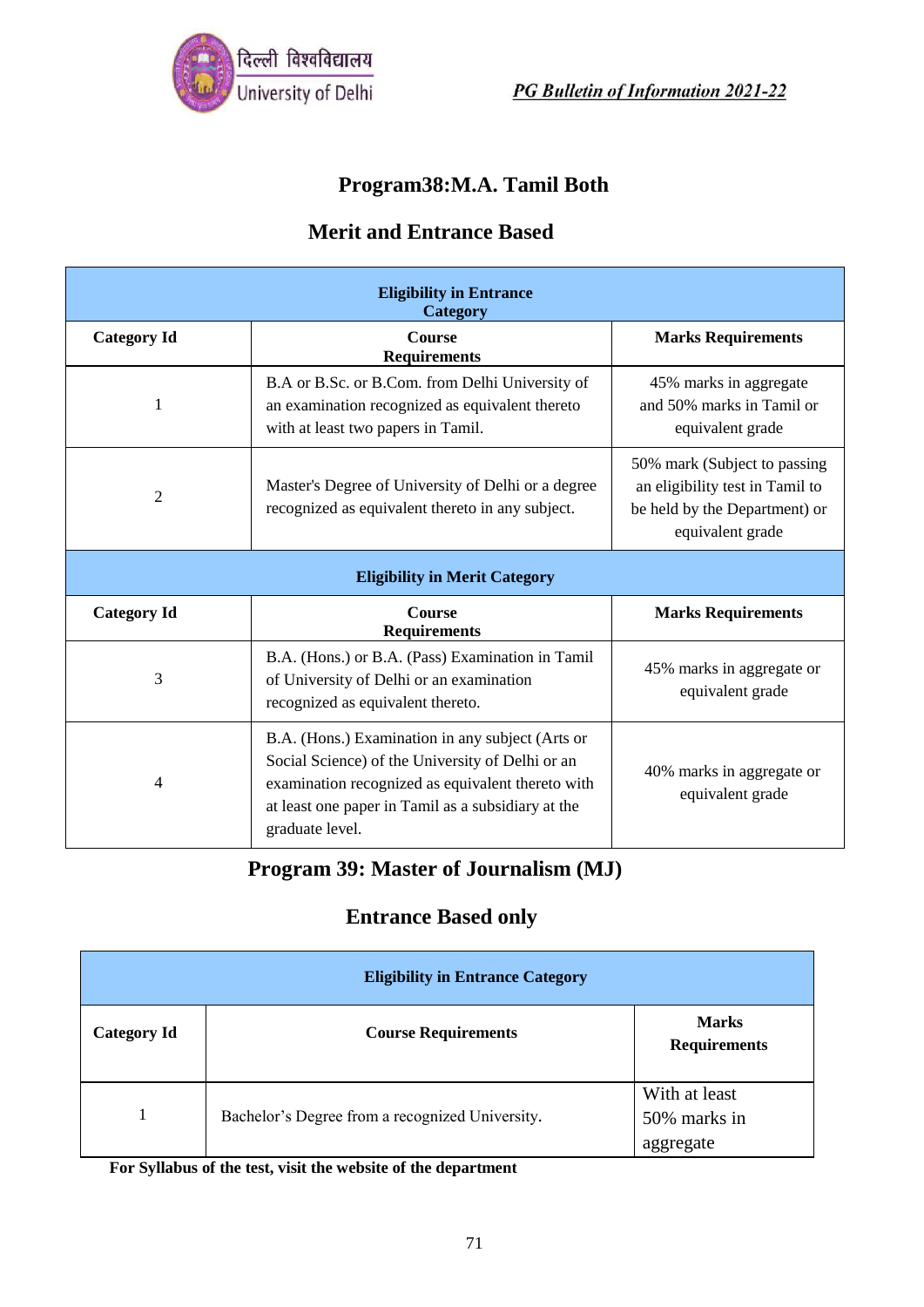

# **Program40:M.A. Urdu Both**

| <b>Eligibility in Entrance</b><br>Category |                                                                                                                                                                                          |                                                                                                                                |  |
|--------------------------------------------|------------------------------------------------------------------------------------------------------------------------------------------------------------------------------------------|--------------------------------------------------------------------------------------------------------------------------------|--|
| <b>Category Id</b>                         | <b>Course Requirements</b>                                                                                                                                                               | <b>Marks Requirements</b>                                                                                                      |  |
| $\mathbf{1}$                               | Hons. Examination in a Modern Indian language or<br>classical language and have been awarded the Degree of<br>B.A. Under clause 8(d) Punjabi University.                                 | 45% marks in (Hons.)/B.A.<br>examination or equivalent<br>grade                                                                |  |
| $\overline{2}$                             | B.A.(Pass)/B.A. (Prog.) examination of University of<br>Delhi or an examination recognized as equivalent thereto<br>with at least two papers in Urdu consisting of 100 marks in<br>each. | 45% marks in aggregate and<br>50% marks in Urdu subject<br>or equivalent grade                                                 |  |
| 3                                          | B.A. (Hons.) examination in Urdu of the University of<br>Delhi or an examination recognized as equivalent thereto.                                                                       | 45% marks or above in<br>aggregate or equivalent grade                                                                         |  |
| 4                                          | B.A. Hons./B.Com. (P)/B.Com. (Hons.) examination of<br>the University of Delhi or an examination thereto with at<br>least two papers in Urdu consisting of 100 marks in each.            | 45% marks in aggregate in<br>B.A.<br>Hons./B.Com.(P)/B.Com<br>(Hons.) with 40% marks in<br>Urdu subject or equivalent<br>grade |  |
| <b>Eligibility in Merit Category</b>       |                                                                                                                                                                                          |                                                                                                                                |  |
| <b>Category Id</b>                         | <b>Course Requirements</b>                                                                                                                                                               | <b>Marks Requirements</b>                                                                                                      |  |
| 5                                          | B.A. (Hons.) examination in Urdu of the University of<br>Delhi.                                                                                                                          | 50% marks or above or<br>equivalent grade                                                                                      |  |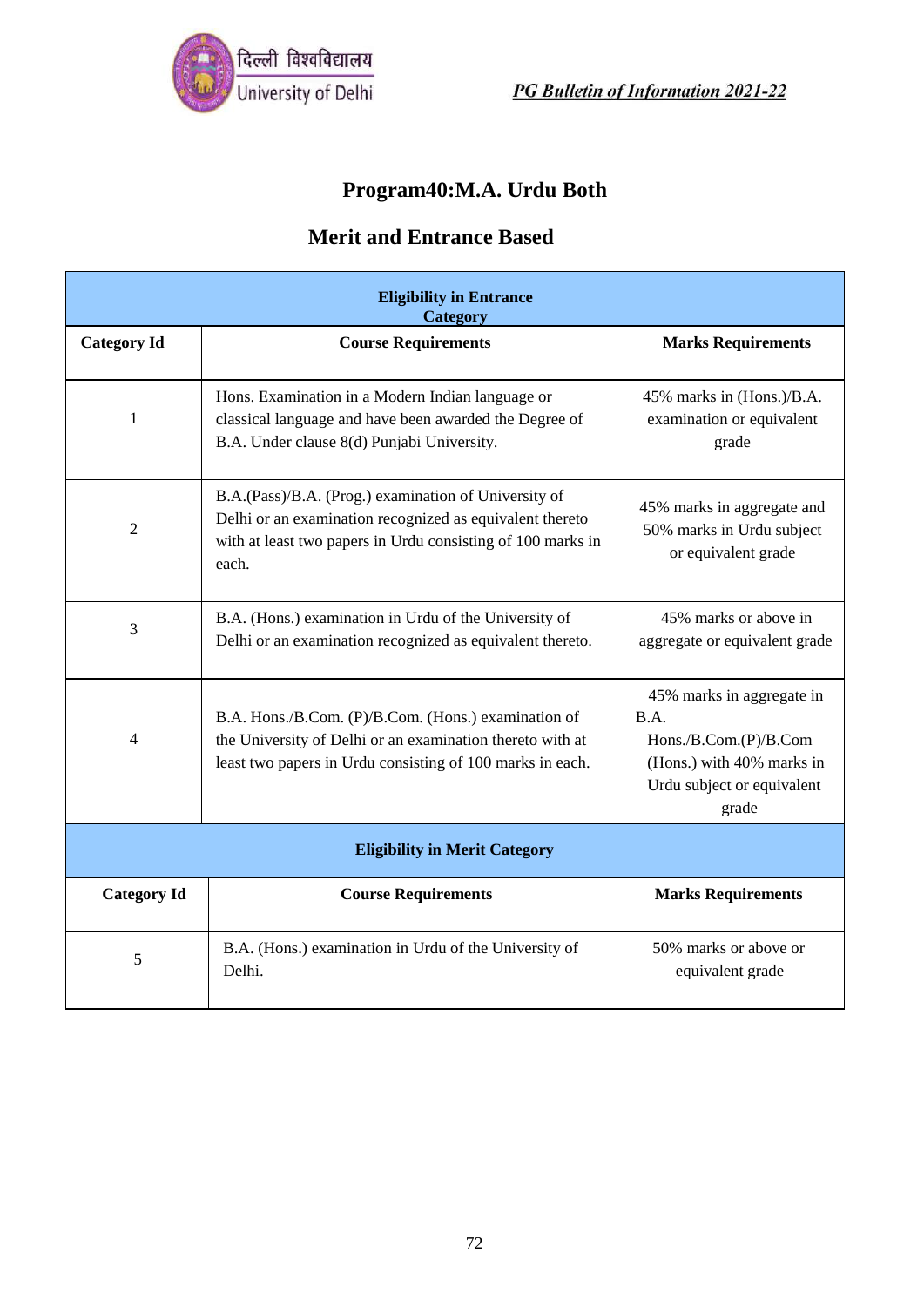

#### **Program41: M.A.in Environmental Studies**

## **Entrance based only**

| <b>Eligibility in Entrance</b><br>Category |                                                                                                                                                                                                                                                                                                                                                                                                                           |                                                           |
|--------------------------------------------|---------------------------------------------------------------------------------------------------------------------------------------------------------------------------------------------------------------------------------------------------------------------------------------------------------------------------------------------------------------------------------------------------------------------------|-----------------------------------------------------------|
| <b>Category Id</b>                         | <b>Course Requirements</b>                                                                                                                                                                                                                                                                                                                                                                                                | <b>Marks</b><br><b>Requirements</b>                       |
|                                            | undergraduate $(B.Sc./B.A.Sc.(Hons.)/B.A./$<br>Any<br>B.Com.(Hons.)/Pass Course), $(3 \text{ years} \text{ course after } 10+2)$<br>from University of Delhi or any other University whose<br>examination is recognized as equivalent fulfilling other<br>conditions of eligibility, but having at least one of these<br>subjects Physics / Chemistry / Biology / Maths /<br>Geography / Economics at $10+2$ level.<br>0r | 55% or above marks<br>in aggregate or<br>equivalent grade |
|                                            | B.Tech./B.E. Degree from any University/ Institution<br>recognized by UGC/AICTE                                                                                                                                                                                                                                                                                                                                           |                                                           |

### **Program42:M.Sc.in Environmental Studies**

# **Entrance based only**

| <b>Eligibility in Entrance</b><br>Category |                                                                                                                                                                                                                                                                                                                             |                                                           |
|--------------------------------------------|-----------------------------------------------------------------------------------------------------------------------------------------------------------------------------------------------------------------------------------------------------------------------------------------------------------------------------|-----------------------------------------------------------|
| <b>Category Id</b>                         | <b>Course Requirements</b>                                                                                                                                                                                                                                                                                                  | <b>Marks</b><br><b>Requirements</b>                       |
|                                            | Any undergraduate B.Sc./B.A. Sc. (Hons.) (3 Year Course<br>after $10+2$ ) from University of Delhi or any other<br>University whose examination is recognized as equivalent<br>fulfilling other conditions of eligibility, but having at least<br>one of these subjects Physics/Chemistry/Biology/Maths at<br>$10+2$ Level. | 55% or above marks<br>in aggregate or<br>equivalent grade |
|                                            | Or                                                                                                                                                                                                                                                                                                                          |                                                           |
|                                            | B.Tech./B.E. Degree from any University/Institution<br>recognized by UGC/AICTE.                                                                                                                                                                                                                                             |                                                           |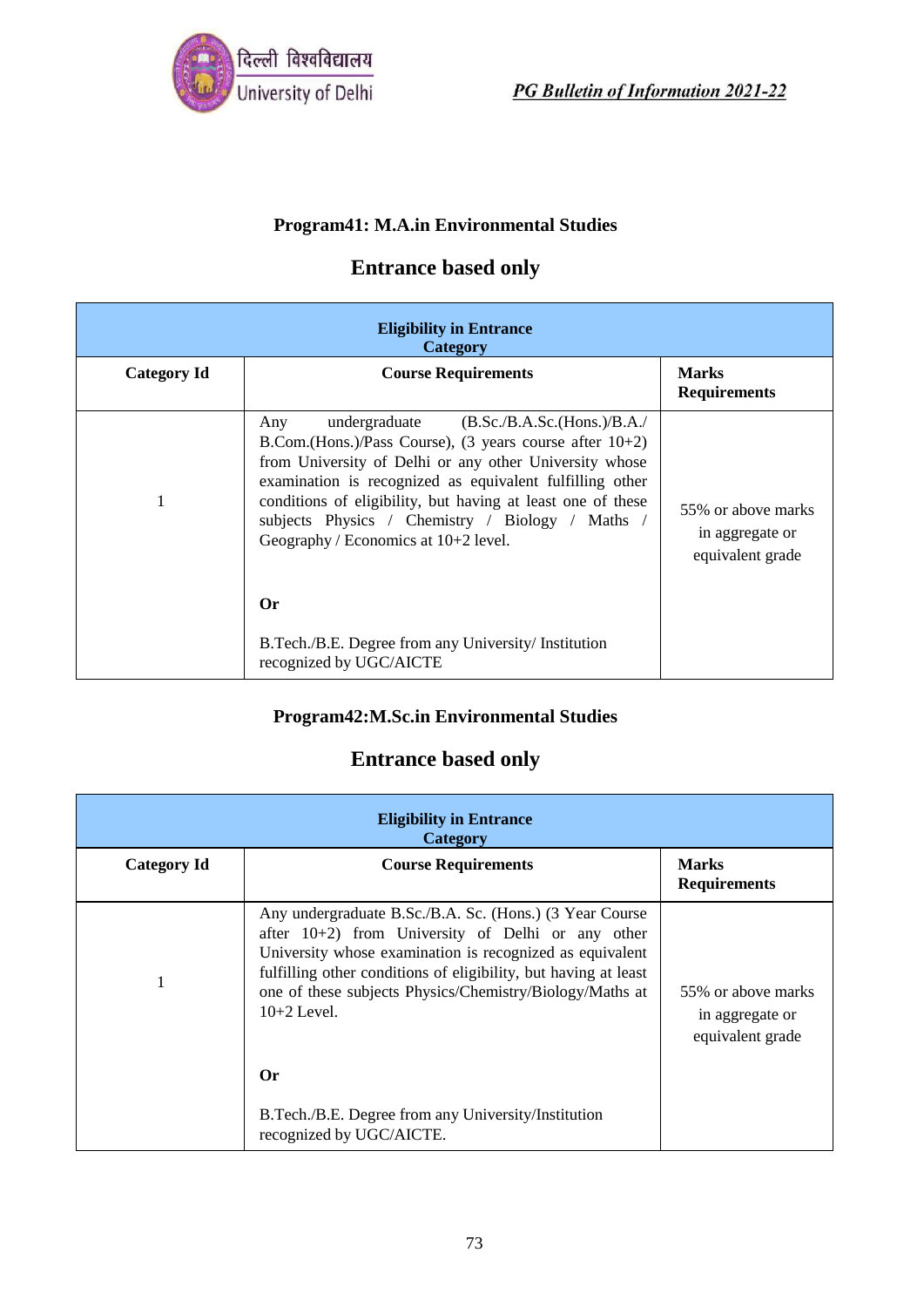

# **Program43:M.A./M.Sc. Mathematics**

## **Both Merit and Entrance Based**

| <b>Eligibility in Entrance</b><br>Category |                                                                                                                                                                       |                                                                                                                                |  |
|--------------------------------------------|-----------------------------------------------------------------------------------------------------------------------------------------------------------------------|--------------------------------------------------------------------------------------------------------------------------------|--|
| <b>Category Id</b>                         | Course<br><b>Requirements</b>                                                                                                                                         | <b>Marks Requirements</b>                                                                                                      |  |
| 1                                          | Bachelor degree in any subject and has studied at<br>least 3 courses each of one year duration or 6<br>courses each of one semester duration in<br><b>Mathematics</b> | 50% marks in aggregate for<br>General, 45% marks for OBC<br>and 40% marks for SC/ST<br>categories or equivalent<br><b>CGPA</b> |  |
| <b>Eligibility in Merit Category</b>       |                                                                                                                                                                       |                                                                                                                                |  |
| Category<br>Ы                              | Course<br>Requireme<br>nts                                                                                                                                            | <b>Marks Requirements</b>                                                                                                      |  |
| $\overline{2}$                             | B.A. (Hons)/B.Sc. (Hons) Examination in<br>Mathematics of University of Delhi                                                                                         | 60% marks in aggregate for<br>General, 54% marks for OBC<br>and 40% marks for SC/ST<br>categories or equivalent CGPA           |  |

*Note:* For more information kindly visit website: maths.du.ac.in/

## **Program 44: M.C.A**

### **Entrance based only**

| <b>Eligibility in Entrance</b><br><b>Category</b> |                                                                                                                                                                                                                                                                                                                                                                                                                                                        |                                                                                                          |
|---------------------------------------------------|--------------------------------------------------------------------------------------------------------------------------------------------------------------------------------------------------------------------------------------------------------------------------------------------------------------------------------------------------------------------------------------------------------------------------------------------------------|----------------------------------------------------------------------------------------------------------|
| <b>Category Id</b>                                | <b>Course Requirements</b>                                                                                                                                                                                                                                                                                                                                                                                                                             | <b>Marks</b><br><b>Requirements</b>                                                                      |
|                                                   | Any bachelor degree from the University of Delhi or<br>any other University whose examination is recognized<br>as equivalent to that of University of Delhi with at<br>least one paper in Mathematical Sciences<br>(Mathematics, Computer Science,<br>Statistics.<br>Operational Research) under annual mode/at least two<br>papers in Mathematical Sciences (Mathematics,<br>Computer Science, Statistics, Operational Research) in<br>semester mode. | 60% marks in aggregate<br>or equivalent of CGPA<br>as per University norms<br>wherever it is applicable. |

*For more details kindly visit<http://cs.du.ac.in/admission/mca/>*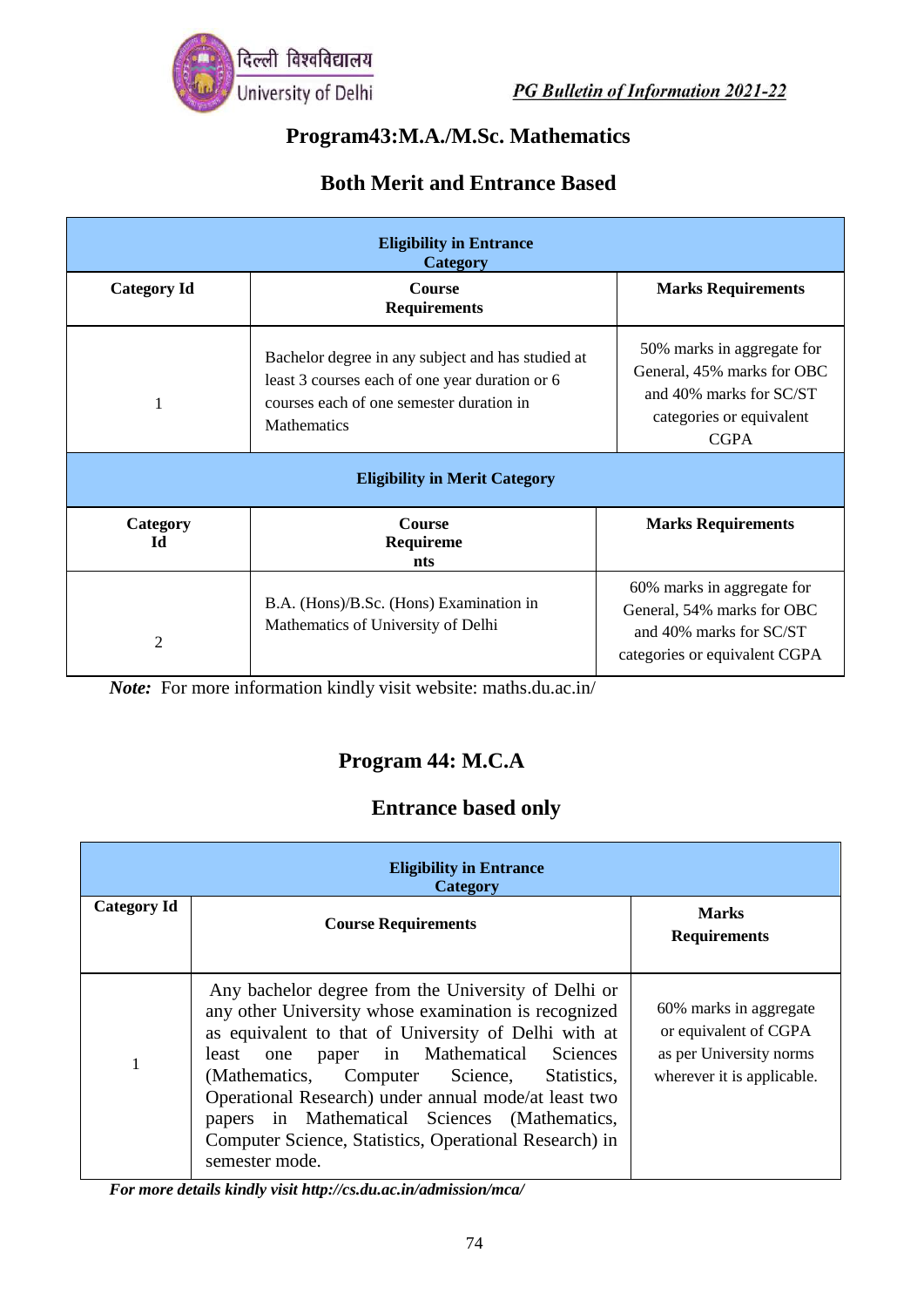

# **Program45: M.A./M.Sc. Statistics Both**

| <b>Eligibility in Entrance</b><br>Category |                                                                                                                                                                                                                                                  |                                                                                            |
|--------------------------------------------|--------------------------------------------------------------------------------------------------------------------------------------------------------------------------------------------------------------------------------------------------|--------------------------------------------------------------------------------------------|
| <b>Category Id</b>                         | <b>Course Requirements</b>                                                                                                                                                                                                                       | <b>Marks Requirements</b>                                                                  |
| 1                                          | Bachelor's degree in any subject and has studied at<br>least 3 courses each of one year duration or 6 courses<br>each of one semester duration in Statistics under<br>$10+2+3$ scheme of examination                                             | 50% marks in aggregate<br>or equivalent CGPA.                                              |
| $\overline{2}$                             | Bachelor's degree in Mathematics (Hons.) or<br>Computer Science (Hons.) with at least one paper in<br>Statistics under $10+2+3$ scheme of examination of the<br>University of Delhi or any other examination<br>recognized as equivalent thereto | 50% marks in aggregate<br>and 60% marks in a<br>paper of statistics or<br>equivalent CGPA. |
| <b>Eligibility in Merit Category</b>       |                                                                                                                                                                                                                                                  |                                                                                            |
| <b>Category Id</b>                         | <b>Course Requirements</b>                                                                                                                                                                                                                       | <b>Marks Requirements</b>                                                                  |
| 3                                          | B.A./B.Sc. (Hons.) Examination in Statistics of<br>University of Delhi under 10+2+3 scheme of<br>examination.                                                                                                                                    | 60% marks in<br>aggregate or equivalent<br>CGPA.                                           |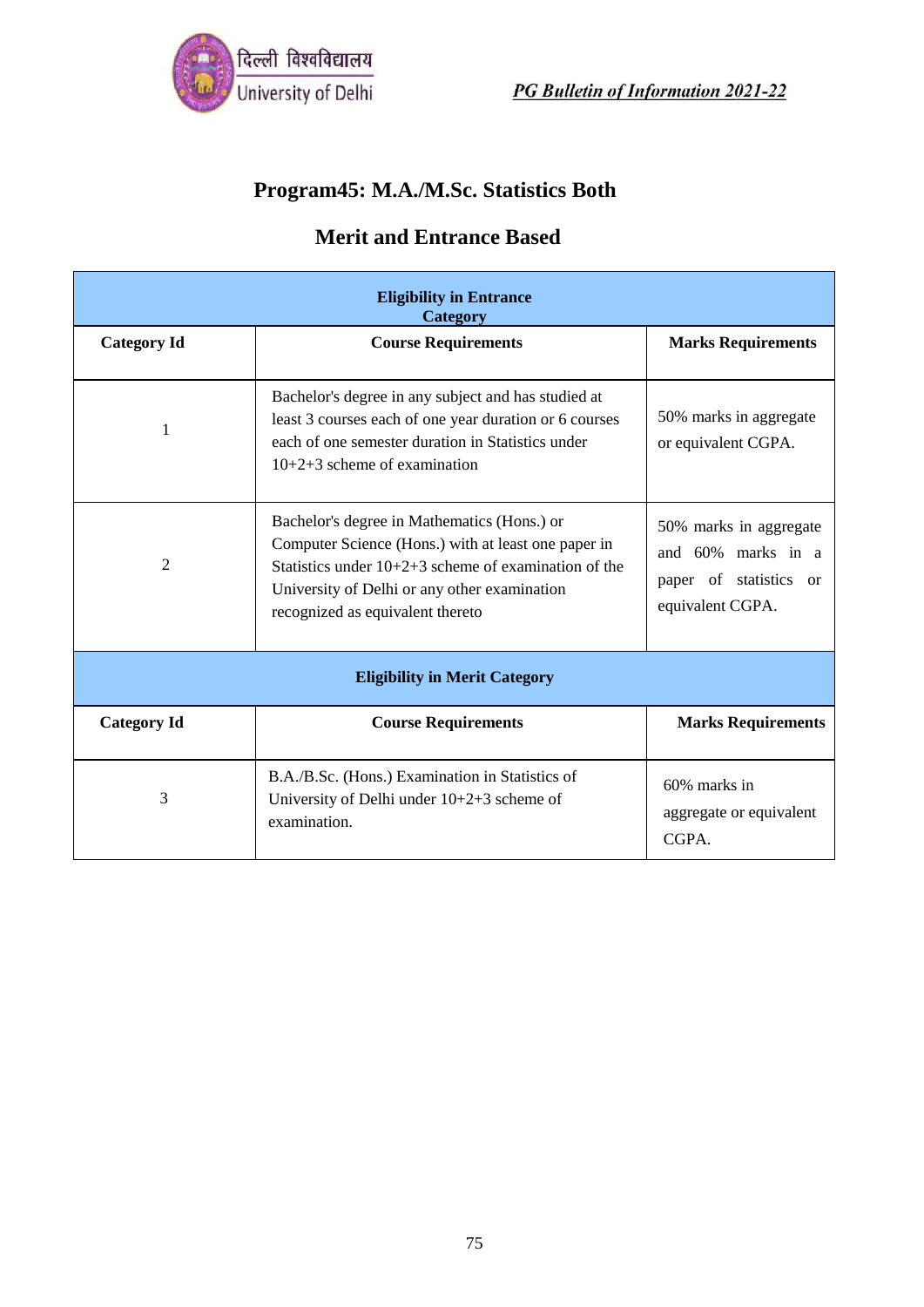

## **Program46:M.Com.**

### **Both Merit and Entrance Based**

| <b>Eligibility in Entrance</b><br>Category |                                                                                                                                                   |                                                                                                                                                                                                                                                   |  |
|--------------------------------------------|---------------------------------------------------------------------------------------------------------------------------------------------------|---------------------------------------------------------------------------------------------------------------------------------------------------------------------------------------------------------------------------------------------------|--|
| Category<br><b>Id</b>                      | <b>Course Requirements</b>                                                                                                                        | <b>Marks Requirements</b>                                                                                                                                                                                                                         |  |
| 1                                          | B.Com (Hons.) or B.A. (Hons.) Economics<br>from University of Delhi or any other<br>University recognized equivalent thereto                      | 50% marks in aggregate for General Category,<br>45% for OBC Category, 45% for Sports, CW<br>and PWBD Category, Minimum passing marks<br>for SC & ST Category (Percentage not rounded<br>off)                                                      |  |
| $\overline{2}$                             | B.Com or B.Com. (Program)/ B.Com (Pass)<br>from University of Delhi or any other<br>University recognized equivalent thereto                      | 55% marks in aggregate for General<br>Category, 49.5% for OBC Category 50% for<br>Sports, CW and PWBD Category, Minimum<br>passing marks for SC & ST Category.<br>(Percentage not rounded off)                                                    |  |
| 3                                          | B.M.S./B.B.S./B.B.A./B.B.A.(F.I.A.)/B.F.I.A.<br>and B.B.E.* from University of Delhi or any<br>other University recognized equivalent<br>thereto. | 60% marks in aggregate for General<br>Category, 54% for OBC Category, 55% for<br>Sports, CW and PWBD Category, Minimum<br>passing marks for SC & ST Category.<br>(Percentage not rounded off).<br>*(In case of grade, percentage not rounded off) |  |
|                                            | <b>Eligibility in Merit Category</b>                                                                                                              |                                                                                                                                                                                                                                                   |  |
| Category<br>Id                             | <b>Course Requirements</b>                                                                                                                        | <b>Marks Requirements</b>                                                                                                                                                                                                                         |  |
| 4                                          | B.Com. (Hons.) from University of Delhi.                                                                                                          | 65% marks in aggregate for General Category<br>58.5% for OBC Category 60% for Sports, CW<br>and PWBD Category Minimum passing marks<br>for SC & ST category. (Percentage not<br>rounded off)                                                      |  |
| $\sqrt{5}$                                 | B.Com. or B.Com (Program)/B.Com.(Pass)<br>from University of Delhi.                                                                               | 70% marks in aggregate for General Category,<br>63% for OBC Category, 65% for Sports, CW<br>and PWBD Category,<br>Minimum passing marks for SC &ST category.<br>(Percentage not rounded off)<br>(In case of grade, percentage not rounded off)    |  |

**Note:**

*The final merit list, for admission under the Category A (Direct Admissions) shall be determined by normalizing the marks of eligible B.Com or B.Com (Program) / B.Com (Pass) candidates by deducting 5% and preparing the merit list on the basis of combined merit of B.Com (Hons). and B.Com or B.Com (Program) / B.Com (Pass) after such deduction.*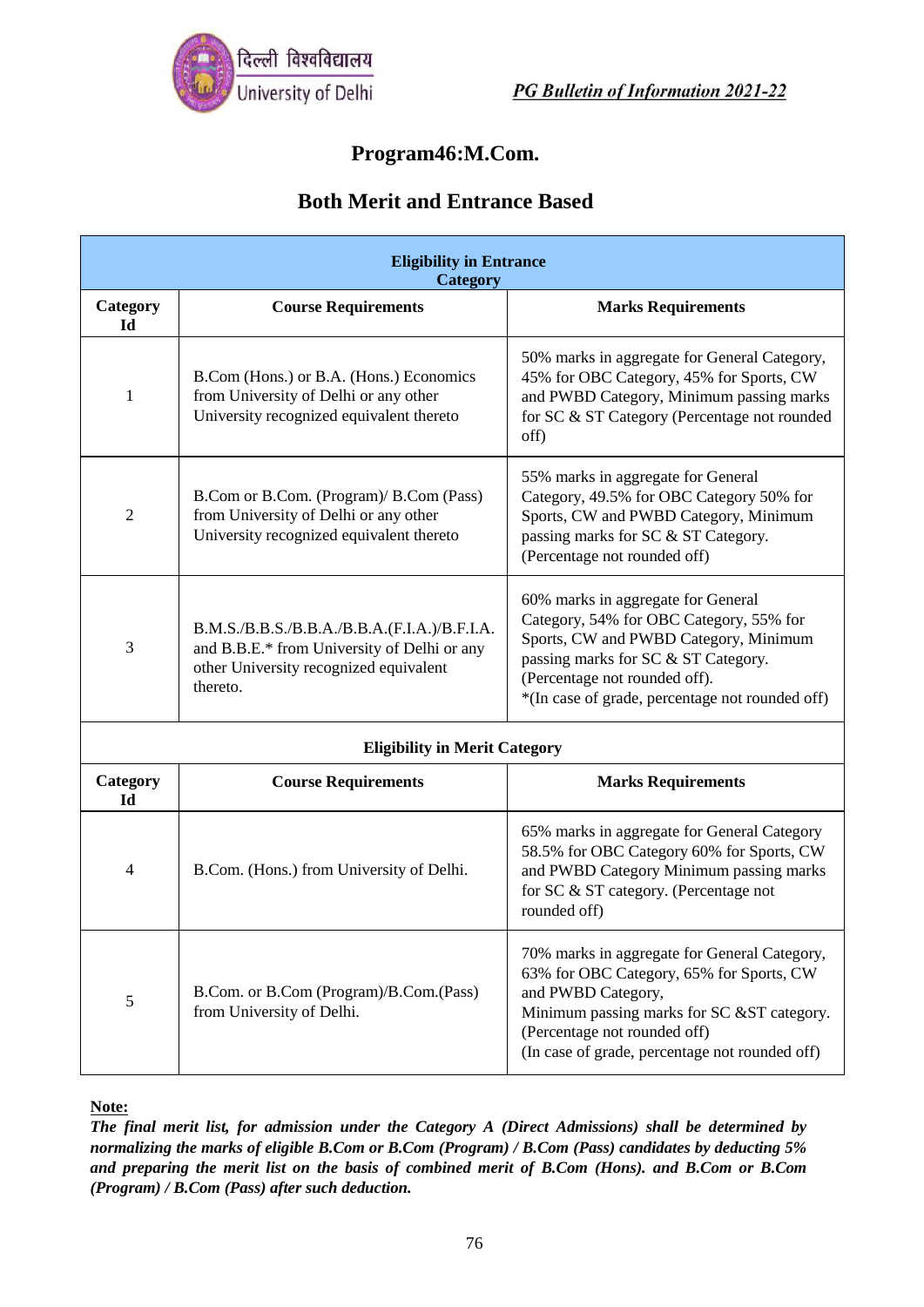

## **Program47:M.Sc. (Mathematics Education)**

## **Entrance Based only**

| <b>Eligibility in Entrance</b><br><b>Category</b> |                                                                                                                                                                                                  |                                                                                                                                                                                                                                                                                                                                  |  |
|---------------------------------------------------|--------------------------------------------------------------------------------------------------------------------------------------------------------------------------------------------------|----------------------------------------------------------------------------------------------------------------------------------------------------------------------------------------------------------------------------------------------------------------------------------------------------------------------------------|--|
| Category<br>Id                                    | <b>Course Requirements</b>                                                                                                                                                                       | <b>Marks Requirements</b>                                                                                                                                                                                                                                                                                                        |  |
|                                                   | Any bachelor degree from the<br>University of Delhi or any other<br>University recognized equivalent thereto,<br>with at least two full-fledged papers<br>in Mathematics at undergraduate level. | The candidate must have passed at<br>undergraduate level.<br>The students appearing in final year of<br>undergraduate<br>degree program(result<br>awaited) can also apply and appear in the<br>entrance test subject to the condition that<br>they shall fulfill the eligibility criteria before<br>the commencement of classes. |  |

# **Program48:M.Sc. Biochemistry**

| <b>Eligibility in Entrance</b><br>Category |                                                                                                             |                                                                 |  |
|--------------------------------------------|-------------------------------------------------------------------------------------------------------------|-----------------------------------------------------------------|--|
| Category<br>Id                             | <b>Course</b><br><b>Requirements</b>                                                                        | <b>Marks</b><br><b>Requirements</b>                             |  |
| 1                                          | B.Sc. (general) or B.Sc. (Hons.) or an equivalent<br>undergraduate degree in any branch of life<br>sciences | 60% or above marks in<br>qualifying exam or equivalent<br>grade |  |
|                                            | <b>Eligibility in Merit Category</b>                                                                        |                                                                 |  |
| Category<br>Id                             | <b>Course</b><br><b>Requirements</b>                                                                        | <b>Marks</b><br><b>Requirements</b>                             |  |
| 2                                          | B.Sc. (Hons.) in Biochemistry from the<br>University of Delhi after $(10+2+3)$ .                            | 60% or above marks in<br>qualifying exam or equivalent<br>grade |  |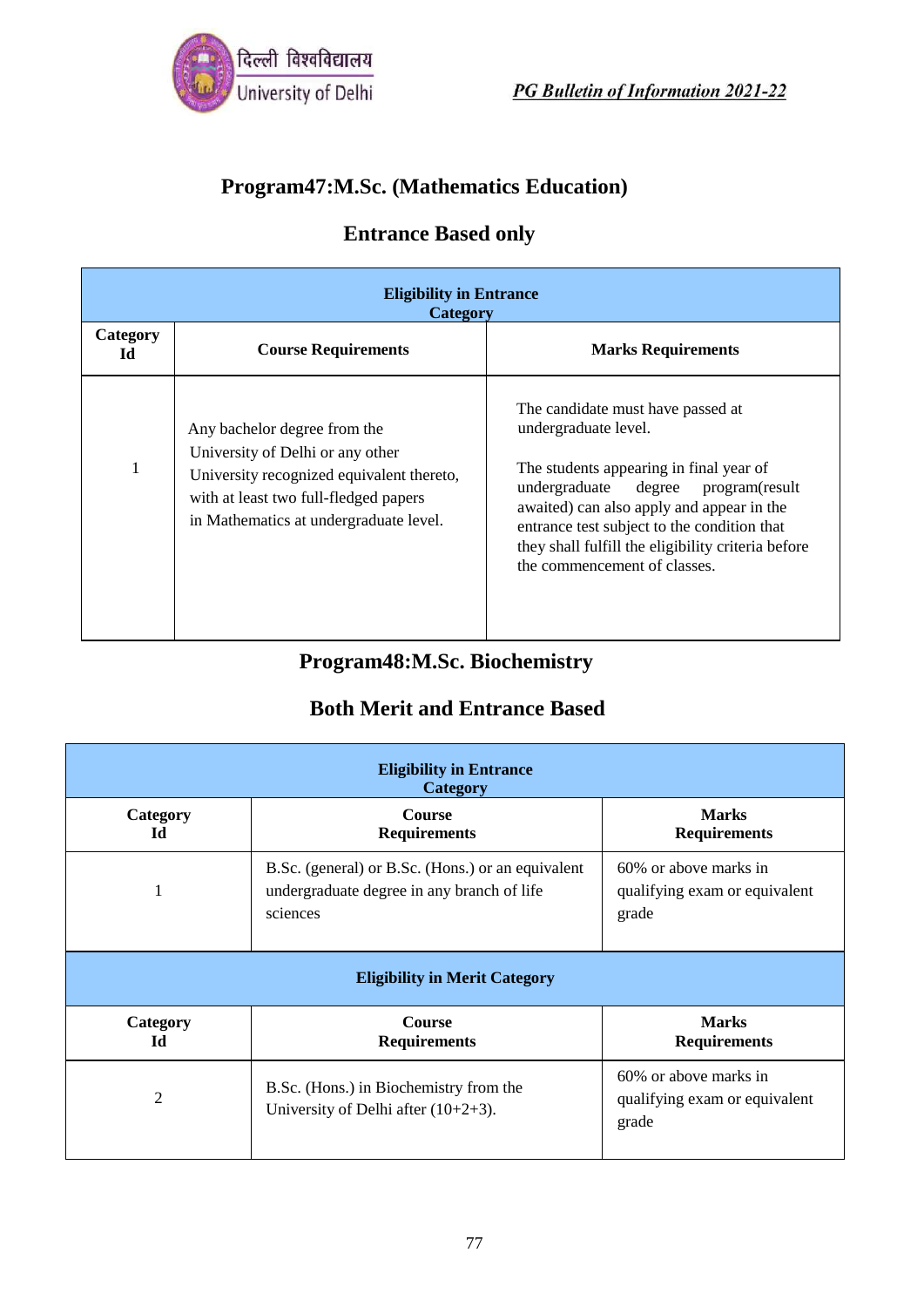

# **Program49: M.Sc. Anthropology**

| <b>Eligibility in Entrance</b><br>Category |                                                                                                                                                                                                                                                                                                                                                                          |                                                                   |  |
|--------------------------------------------|--------------------------------------------------------------------------------------------------------------------------------------------------------------------------------------------------------------------------------------------------------------------------------------------------------------------------------------------------------------------------|-------------------------------------------------------------------|--|
| Category<br>Id                             | Course<br><b>Requirements</b>                                                                                                                                                                                                                                                                                                                                            | <b>Marks</b><br><b>Requirements</b>                               |  |
| 1                                          | B.Sc. (Hons.) Anthropology (3 Years Course after (10+2) from<br>University of Delhi or any other University whose examination is<br>recognized by the University of Delhi as equivalent and fulfilling other<br>conditions of eligibility                                                                                                                                | 55% or above marks<br>in aggregate or<br>equivalent grade         |  |
| $\overline{2}$                             | B.Sc. /B.A. in Anthropology from any other University whose<br>examination is recognized by the University of Delhi as equivalent and<br>fulfilling other conditions of eligibility.                                                                                                                                                                                     | 55% or above marks<br>in aggregate or<br>equivalent grade         |  |
| 3                                          | B.Sc.(Hons.) / B.Sc. (General) B.A. (Hons.)/B.A. (Pass) with<br>Anthropology as one of the subjects from any other University whose<br>examination is recongnized by the University of Delhi as equivalent<br>and fulfilling other conditions of eligibility.                                                                                                            | 55% or above marks<br>in aggregate or<br>equivalent grade         |  |
| 4                                          | B.Sc. (Hons.) in Life Sciences, Biomedical, Zoology and Health<br>Sciences/Geology or B.A. (Hons.) in Sociology/Psychology/Social<br>Work/(strike out) B.Sc. in any branch of Science from University of<br>Delhi or any other University whose examination is recognized by the<br>University of Delhi as equivalent and fulfilling other conditions of<br>eligibility. | 55% (60%) or above<br>marks in aggregate or<br>equivalent grade.  |  |
| <b>Eligibility in Merit Category</b>       |                                                                                                                                                                                                                                                                                                                                                                          |                                                                   |  |
| <b>Category</b><br><b>Id</b>               | Course<br><b>Requirements</b>                                                                                                                                                                                                                                                                                                                                            | <b>Marks</b><br><b>Requirements</b>                               |  |
| 5                                          | B.Sc. (Hons.) Anthropology (3Years Course after 10+2) from Delhi<br>University only.                                                                                                                                                                                                                                                                                     | 60% or above<br>marks in the<br>aggregate or<br>equivalent grade. |  |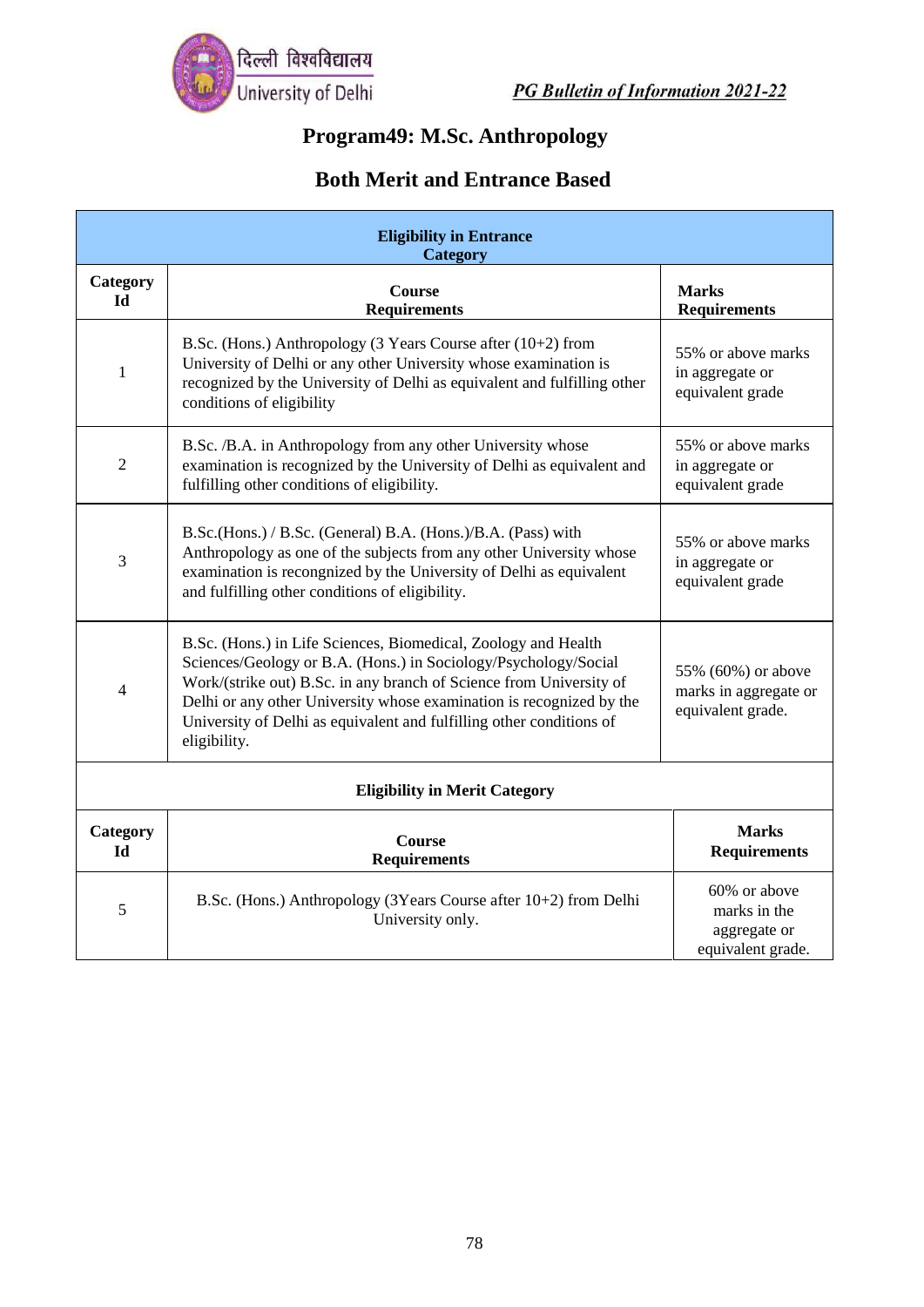

## **Program50:M.Sc. Biophysics Entrance**

# **Based Only**

| <b>Eligibility in Entrance</b><br>Category |                                                                                                                                                   |                                                                 |
|--------------------------------------------|---------------------------------------------------------------------------------------------------------------------------------------------------|-----------------------------------------------------------------|
| <b>Category Id</b>                         | <b>Course Requirements</b>                                                                                                                        | <b>Marks</b><br><b>Requirements</b>                             |
|                                            | Bachelor's degree under $10+2+3$ pattern of education in Physical,<br>Biological, Agricultural, Veterinary and Fishery Sciences or<br>equivalent, | 55% or above marks<br>in qualifying exam<br>or equivalent grade |
|                                            | <b>OR</b><br>4-years B.Sc./B.E./B.Tech. of Pharmacy/Engineering/Technology,<br><b>OR</b><br>M.B.B.S./B.D.S. or equivalent                         |                                                                 |

## **Program51: M.Sc. Botany**

| <b>Eligibility in Entrance Category</b> |                                                                                                                                                                                                                                                                                                     |                                                           |
|-----------------------------------------|-----------------------------------------------------------------------------------------------------------------------------------------------------------------------------------------------------------------------------------------------------------------------------------------------------|-----------------------------------------------------------|
| <b>Category Id</b>                      | <b>Course Requirements</b>                                                                                                                                                                                                                                                                          | <b>Marks</b><br><b>Requirements</b>                       |
| 1                                       | B.Sc. (Hons.) Botany/B.Sc. (Hons.) Biological Sciences (3Years<br>Courses after $10+2$ ) from University of Delhi or any other<br>University whose examination is recognized as equivalent to<br>University of Delhi fulfilling other conditions of eligibility.                                    | 55% or above<br>marks in aggregate<br>or equivalent grade |
| 2                                       | B.Sc. Program Life Science / B.Sc. (Genl. / Prog.) / B.Sc. (Pass) /<br>B.Sc. Life Science (3 Years course after $10+2$ ) from University of<br>Delhi or any other University whose examination is recognized as<br>equivalent to University of Delhi fulfilling other conditions of<br>eligibility. | 55% or above<br>marks in aggregate<br>or equivalent grade |

| <b>Eligibility in Merit Category</b> |                                                |                                                            |  |
|--------------------------------------|------------------------------------------------|------------------------------------------------------------|--|
| <b>Category Id</b>                   | <b>Course Requirements</b>                     | <b>Marks Requirements</b>                                  |  |
| 3                                    | B.Sc. (Hons.) Botany from University of Delhi. | 60% or above marks<br>aggregator<br>1n<br>equivalent grade |  |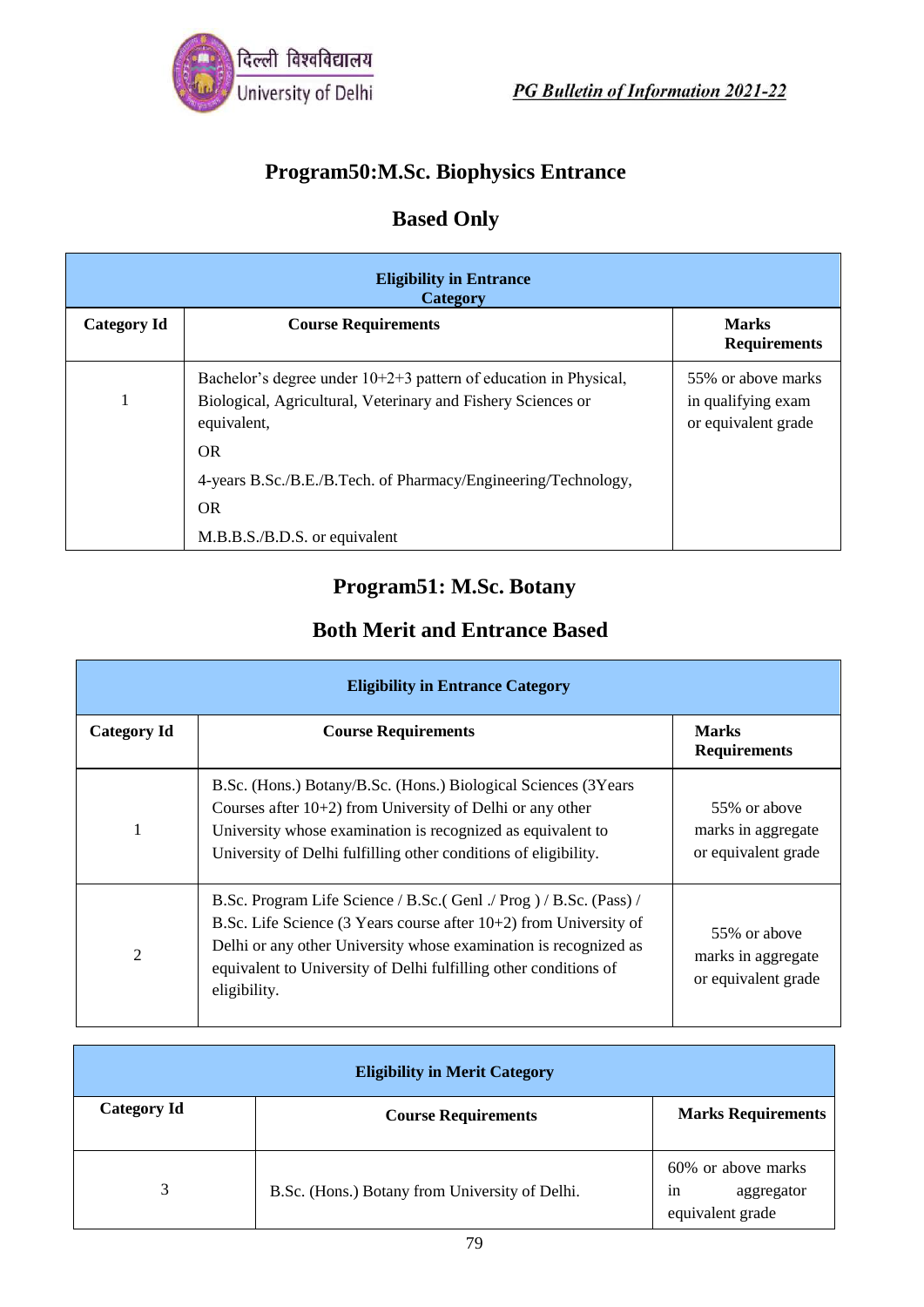

# **Program52:M.Sc. Chemistry**

| <b>Eligibility in Entrance</b><br><b>Category</b> |                                                                                                                                                                                                                                                                                                                                                                                                                                                                                                                                     |                                                                             |  |
|---------------------------------------------------|-------------------------------------------------------------------------------------------------------------------------------------------------------------------------------------------------------------------------------------------------------------------------------------------------------------------------------------------------------------------------------------------------------------------------------------------------------------------------------------------------------------------------------------|-----------------------------------------------------------------------------|--|
| Category<br>Id                                    | <b>Course</b><br>Requiremen<br>ts                                                                                                                                                                                                                                                                                                                                                                                                                                                                                                   | <b>Marks</b><br><b>Requirements</b>                                         |  |
| 1                                                 | B.Sc. (Hons.) Chemistry (3Years Course after 10+2) from<br>University of Delhi or any other University whose examination is<br>recognized as equivalent to University of Delhi fulfilling other<br>conditions of eligibility. Candidate must have passed $10+2$<br>(Senior Secondary) or equivalent examination recognized by the<br>University of Delhi with Mathematics as one of the regular<br>subjects and B.Sc. (Hons.) Chemistry examination with at least<br>two papers of Mathematics.                                     | 55% or above marks<br>in<br>aggregate<br><sub>or</sub><br>equivalent grade. |  |
| 2                                                 | B.Sc. (Genl.)/B.Sc. (Pass)/B.Sc. (Prog.) (3 years course after<br>10+2) from University of Delhi or any other University whose<br>examinations are recognized as equivalent to Delhi University<br>fulfilling other conditions of eligibility.<br>Candidate must have passed $10+2$ (Senior Secondary) or<br>equivalent examination recognized by the University of Delhi<br>with Mathematics as one of the regular subjects and B.Sc.<br>(Genl.)/B.Sc. (Prog.)/ B.Sc. Pass examination with at least two<br>papers of Mathematics. | 55% or above marks<br>aggregate<br>in<br><sub>or</sub><br>equivalent grade. |  |

| <b>Eligibility in Merit</b><br><b>Category</b>                                                |                                                                                                  |                                                            |  |
|-----------------------------------------------------------------------------------------------|--------------------------------------------------------------------------------------------------|------------------------------------------------------------|--|
| <b>Marks</b><br><b>Course</b><br>Category<br><b>Requirements</b><br><b>Requirements</b><br>Id |                                                                                                  |                                                            |  |
| 3                                                                                             | B.Sc. (Hons.) Chemistry from University of Delhi only with at<br>least two papers of Mathematics | 60% or above marks<br>in aggregate or<br>equivalent grade. |  |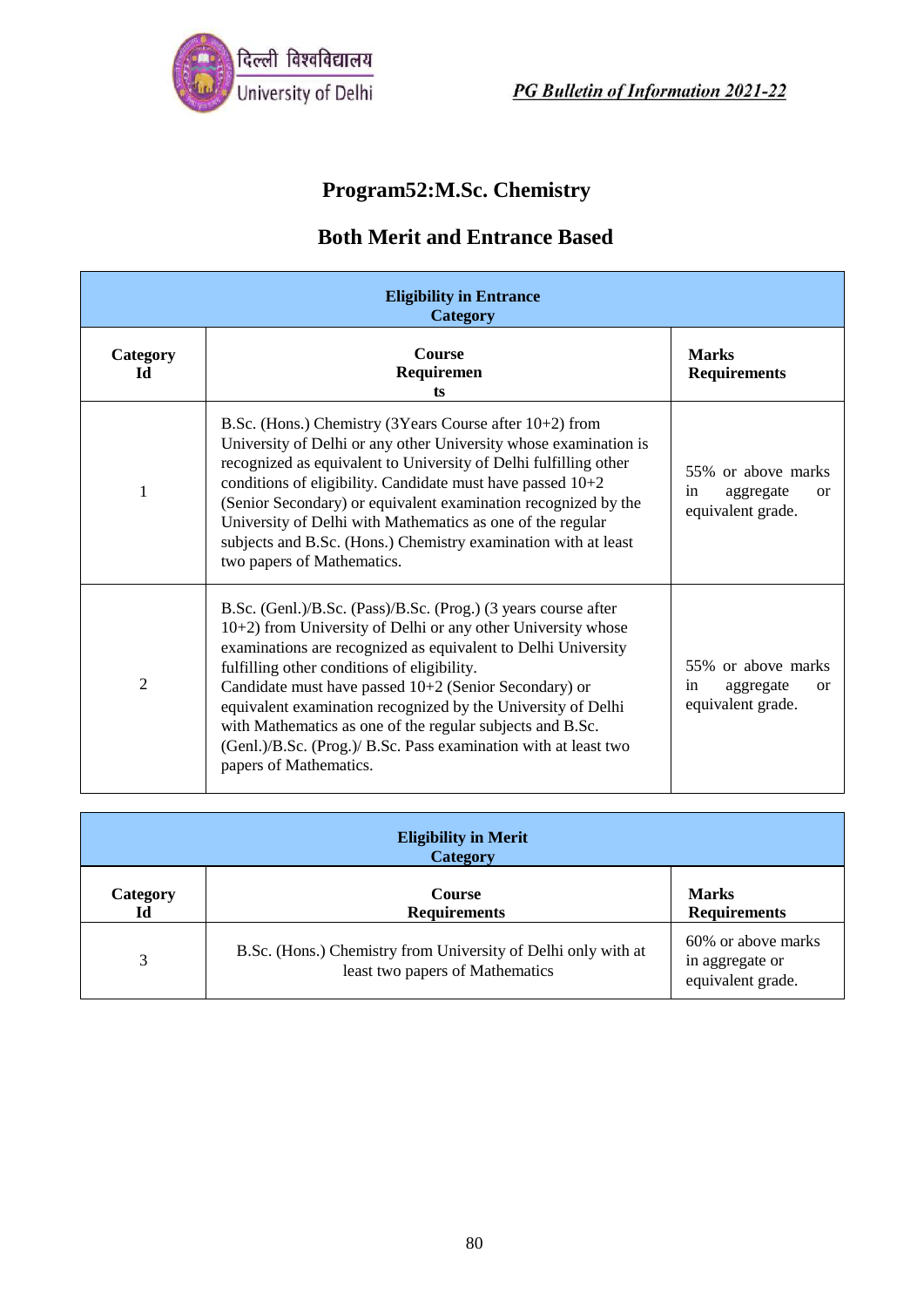

### **Program 53: M.Sc. Computer Science Both**

### **Merit and Entrance Based**

| <b>Eligibility in Entrance</b><br><b>Category</b> |                                                                                                                                                                                                                                                                                                                                                                                                            |                                                                                                                                                                                 |  |
|---------------------------------------------------|------------------------------------------------------------------------------------------------------------------------------------------------------------------------------------------------------------------------------------------------------------------------------------------------------------------------------------------------------------------------------------------------------------|---------------------------------------------------------------------------------------------------------------------------------------------------------------------------------|--|
| <b>Category Id</b>                                | <b>Course Requirements</b>                                                                                                                                                                                                                                                                                                                                                                                 | <b>Marks Requirements</b>                                                                                                                                                       |  |
| 1                                                 | B.Sc. ((Hons.)) Computer Science $(10+2+3$ scheme)<br>and B.Tech. Computer Science (10+2+4 scheme)<br>from University of Delhi or any other University<br>whose corresponding degrees are recognized as<br>equivalent to those of University of Delhi.                                                                                                                                                     | Should have secured 60% marks<br>in aggregate or equivalent of<br>CGPA as per University of<br>Delhi norms.                                                                     |  |
| 2                                                 | Any Bachelor's Degree $(10+2+3)$ of University of<br>Delhi or any other University whose degree is<br>recognized as equivalent to that of University of<br>Delhi, with at least six papers in Computer Science<br>and at least two papers in Mathematics under<br>Semester system / at least three papers in Computer<br>Science and at least one paper in Mathematics under<br>Annual Examination System. | Should have secured 60%<br>marks in aggregate with 60%<br>marks in Computer Science and<br>Mathematics separately or<br>equivalent of CGPA as per<br>University of Delhi norms. |  |
| <b>Eligibility in Merit Category</b>              |                                                                                                                                                                                                                                                                                                                                                                                                            |                                                                                                                                                                                 |  |
| Category<br>Id                                    | <b>Course Requirements</b>                                                                                                                                                                                                                                                                                                                                                                                 | <b>Marks Requirements</b>                                                                                                                                                       |  |
| 3                                                 | B.Sc. (H) Computer Science $(10+2+3)$ Scheme) from<br>University of Delhi                                                                                                                                                                                                                                                                                                                                  | Should have secured 60%<br>marks in aggregate or<br>equivalent of CGPA as per<br>University of Delhi norms.                                                                     |  |

*Note*

- *1. The candidates who are appearing in the final year examinations of the Bachelor's degree on the basis of which admission is sought are eligible to apply in all categories mentioned above.*
- *2. Relaxation will be given to the candidates belonging to SC, ST and OBC category as per the University rules*
- *3. 50% of the seats will be filled on the basis of merit in B.Sc.(H) Computer Science examination of University of Delhi. Students with gap year will be considered.*
- *4. The admission for the remaining 50% seats in the M.Sc. Computer Science course is based on Entrance Examination. The entrance examination shall be of two hours duration.*
- *5. For More information please visit: <http://cs.du.ac.in/admission/mcs/>*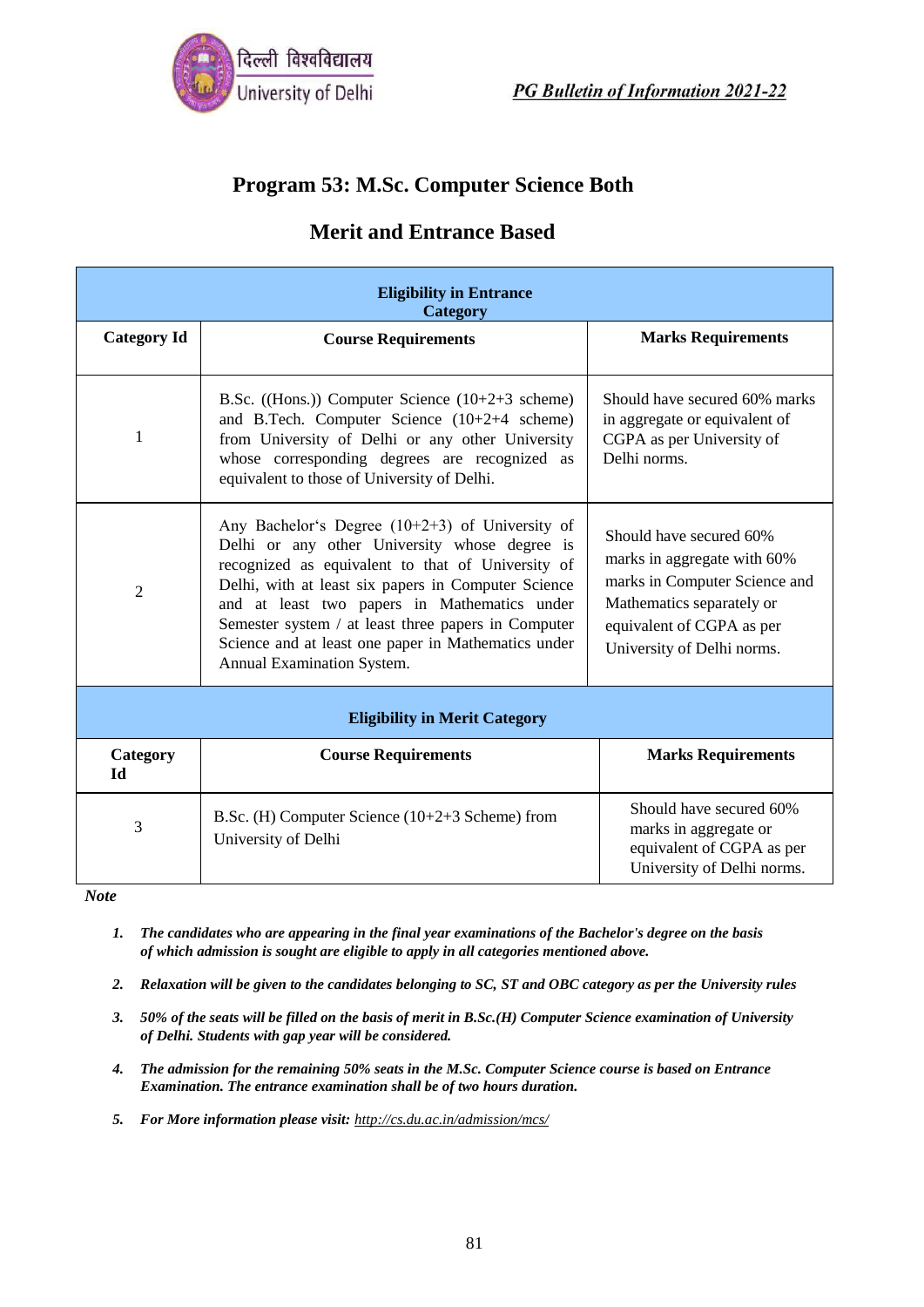

### **Program54: M.Sc. Development Communication & Extension Both Merit and Entrance Based**

| <b>Eligibility in Entrance</b><br>Category |                                                                                                                                                                                                                                                                                                                                                                                                                                                                                                                                                                                                                           |                                                                                                                                                                                     |  |
|--------------------------------------------|---------------------------------------------------------------------------------------------------------------------------------------------------------------------------------------------------------------------------------------------------------------------------------------------------------------------------------------------------------------------------------------------------------------------------------------------------------------------------------------------------------------------------------------------------------------------------------------------------------------------------|-------------------------------------------------------------------------------------------------------------------------------------------------------------------------------------|--|
| Category<br>$Id$                           | <b>Course Requirements</b>                                                                                                                                                                                                                                                                                                                                                                                                                                                                                                                                                                                                | <b>Marks</b><br><b>Requirements</b>                                                                                                                                                 |  |
| 1                                          | B.Sc. (Hons.) in Home Science/B.Sc. (Pass) in Home Science:<br>after $(10+2)$ from University of Delhi or any other University<br>whose Examination is recognized by the University of Delhi as<br>equivalent and fulfil other conditions of eligibility. Should have<br>passed any three subjects in the following areas. Communication<br>and Extension/Gender and Development/Media Systems/Mass<br>Development/Training<br>Communication/<br>Sustainable<br>and<br>Development/<br>Program<br>Extension<br>Design<br>and<br>Communication<br>Management/Development<br>Journalism/Training<br>and<br>and Development. | 55% or above marks<br>in<br>(in<br>aggregate<br>Home Sciences)<br><sub>or</sub><br>equivalent grade.                                                                                |  |
|                                            | <b>Eligibility in Merit Category</b>                                                                                                                                                                                                                                                                                                                                                                                                                                                                                                                                                                                      |                                                                                                                                                                                     |  |
| Category<br><b>Id</b>                      | <b>Course Requirements</b>                                                                                                                                                                                                                                                                                                                                                                                                                                                                                                                                                                                                | <b>Marks</b><br><b>Requirements</b>                                                                                                                                                 |  |
| $\overline{2}$                             | B.Sc. (Hons.) Home Science: Communication and Extension (3<br>year course after 10+2) from University of Delhi only.                                                                                                                                                                                                                                                                                                                                                                                                                                                                                                      | 60% or above marks<br>aggregate<br>in<br>$\alpha$<br>equivalent<br>grade<br>points<br>Home<br>in<br>Science (Hons.) with<br>specialization in<br>Communication<br>and<br>Extension. |  |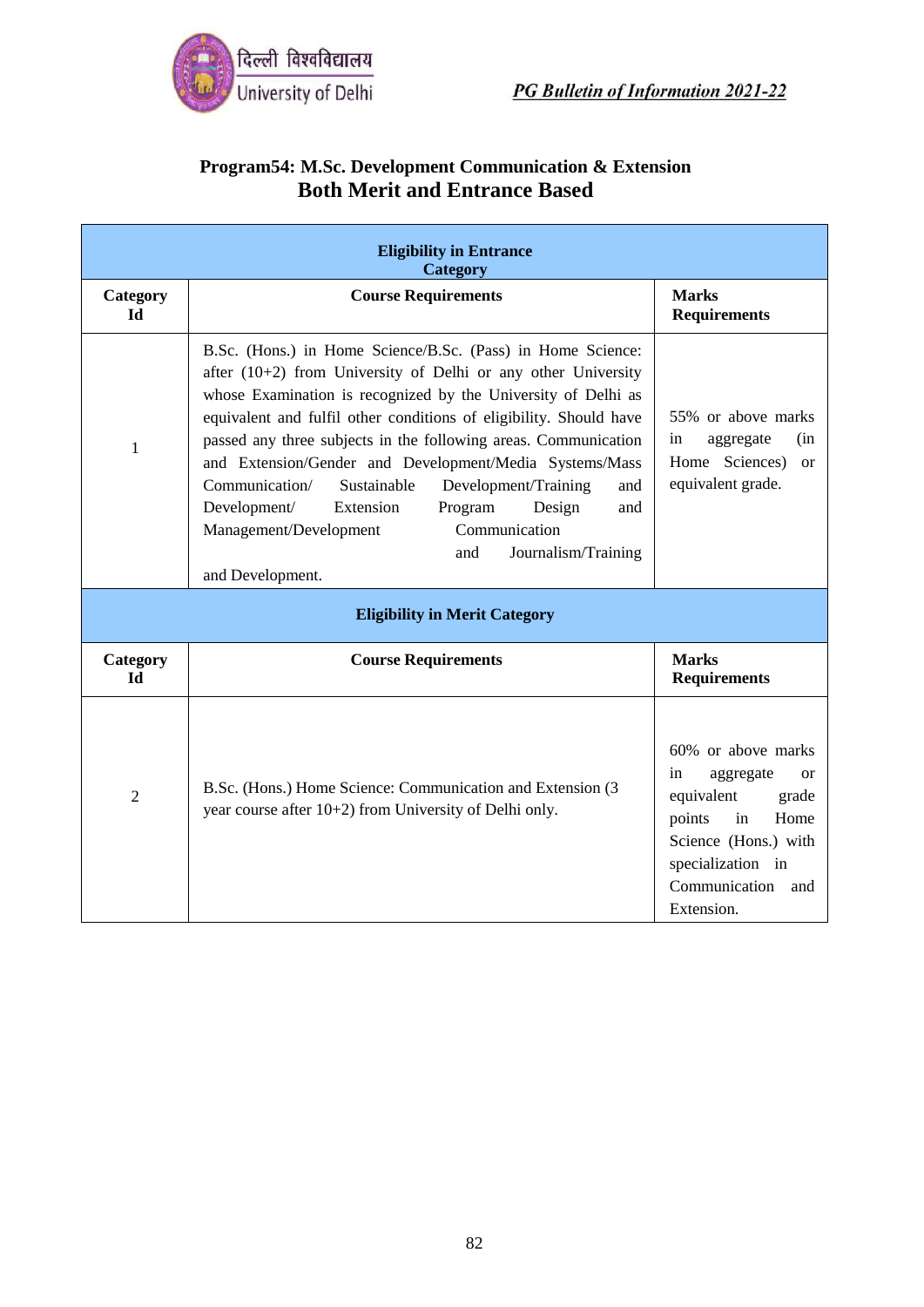

# **Program55:M.Sc. Electronics**

| <b>Eligibility in Entrance</b><br><b>Category</b> |                                                                                    |                                                                     |                                                                 |  |
|---------------------------------------------------|------------------------------------------------------------------------------------|---------------------------------------------------------------------|-----------------------------------------------------------------|--|
| <b>Category Id</b>                                | <b>Course Requirements</b>                                                         |                                                                     | <b>Marks Requirements</b>                                       |  |
| $\mathbf{1}$                                      | B.Sc. (Hons.) Electronics Course from<br>University of Delhi                       | 50% marks or above in aggregate<br>or equivalent grade              |                                                                 |  |
| $\overline{2}$                                    | B.Sc. (Hons.) Electronics Course from<br>other Universities.                       |                                                                     | 50% marks or above in aggregate<br>or equivalent grade          |  |
| 3                                                 | B.Sc. (Hons.) Instrumentation from<br>University of Delhi                          |                                                                     | 50% marks or above in aggregate<br>or equivalent grade          |  |
| 4                                                 | B.Sc. (Hons.) Instrumentation from other<br>Universities.                          | 50% marks or above in aggregate<br>or equivalent grade              |                                                                 |  |
| 5                                                 | B.Sc. (Hons.) Physics from University of<br>Delhi.                                 | 50% marks or above in aggregate<br>or equivalent grade              |                                                                 |  |
| 6                                                 | B.Sc. (Hons.) Physics from other<br>Universities                                   | 50% marks or above in aggregate<br>or equivalent grade              |                                                                 |  |
| $\tau$                                            | B.Sc. (Genl.) Physics, Maths, Electronics<br>from University of Delhi              | 60% marks or above in aggregate<br>or equivalent grade              |                                                                 |  |
| 8                                                 | B.Sc. (Genl.) Physics, Maths, Electronics<br>from Universities                     | 60% marks or above in aggregate<br>or equivalent grade              |                                                                 |  |
| 9                                                 | B.Sc (Hons.) with at least 4 courses/ 4<br>Generic Elective Courses of Electronics | 24 credits or more as per CBCS<br>guidelines of University of Delhi |                                                                 |  |
| <b>Eligibility in Merit Category</b>              |                                                                                    |                                                                     |                                                                 |  |
| <b>Category Id</b>                                | <b>Course Requirements</b>                                                         |                                                                     | <b>Marks Requirements</b>                                       |  |
| 10                                                | B.Sc. (Hons.) Electronics course from University<br>of Delhi                       |                                                                     | 60% or above marks in<br>qualifying exam or<br>equivalent grade |  |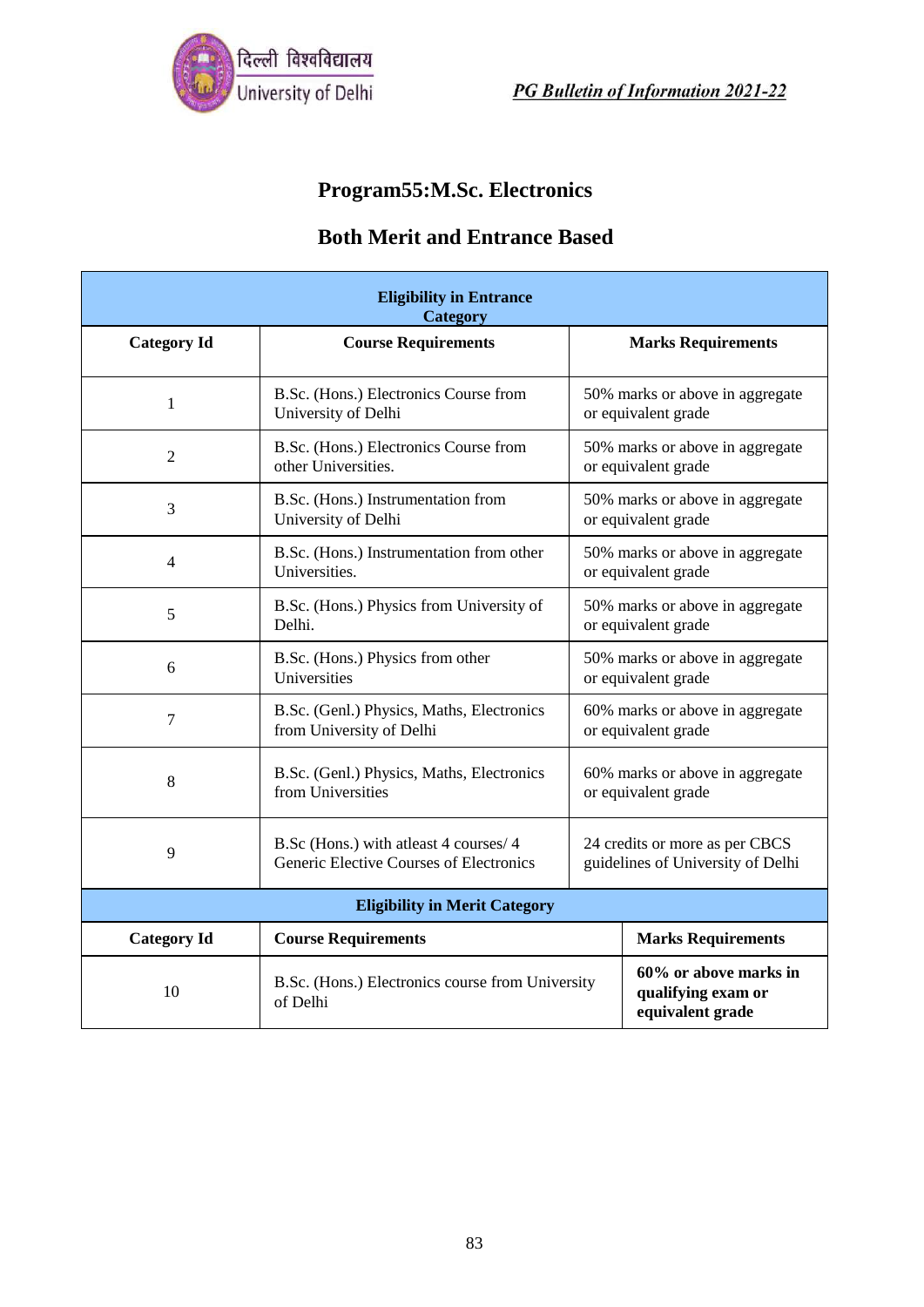

#### **Program56:M.Sc. Fabric & Apparel Science**

| <b>Eligibility in Entrance</b><br><b>Category</b> |                                                                                                                                                                                                                                                                                                                                                                                                                                                                                                                                                               |                                                                                                                                                |  |  |
|---------------------------------------------------|---------------------------------------------------------------------------------------------------------------------------------------------------------------------------------------------------------------------------------------------------------------------------------------------------------------------------------------------------------------------------------------------------------------------------------------------------------------------------------------------------------------------------------------------------------------|------------------------------------------------------------------------------------------------------------------------------------------------|--|--|
| Category<br>Ы                                     | Course<br><b>Requirements</b>                                                                                                                                                                                                                                                                                                                                                                                                                                                                                                                                 | <b>Marks Requirements</b>                                                                                                                      |  |  |
| 1                                                 | B.Sc. (Hons.) in Home Science/B.Sc. (Pass) in<br>Home Science: after $(10+2)$ from University of<br>Delhi or any other University whose Examination<br>is recognized by the University of Delhi as<br>equivalent fulfilling other conditions of eligibility.<br>Should have passed any three subjects in the<br>following areas. Fundamentals of Fabric and<br>Apparel Science/Fabric Science/Indian Textile<br>Heritage/Apparel Construction/Applied Textile<br>Design/Dyeing and Printing/Design<br>Concepts/Fashion Design Development/Fashion<br>Studies. | 55% or above marks in aggregate in<br>Home Science or equivalent grade.                                                                        |  |  |
|                                                   | <b>Eligibility in Merit Category</b>                                                                                                                                                                                                                                                                                                                                                                                                                                                                                                                          |                                                                                                                                                |  |  |
| Category<br>Id                                    | <b>Course</b><br><b>Requirements</b>                                                                                                                                                                                                                                                                                                                                                                                                                                                                                                                          | <b>Marks Requirements</b>                                                                                                                      |  |  |
| 2                                                 | B.Sc. (Hons.) Home Science: Fabric and Apparel<br>Science (3 year Course after $10+2$ ) from<br>University of Delhi only                                                                                                                                                                                                                                                                                                                                                                                                                                      | 60% or above marks in aggregate or<br>equivalent grade points in Home<br>Science (Hons.) with specialization<br>in Fabric and Apparel Science. |  |  |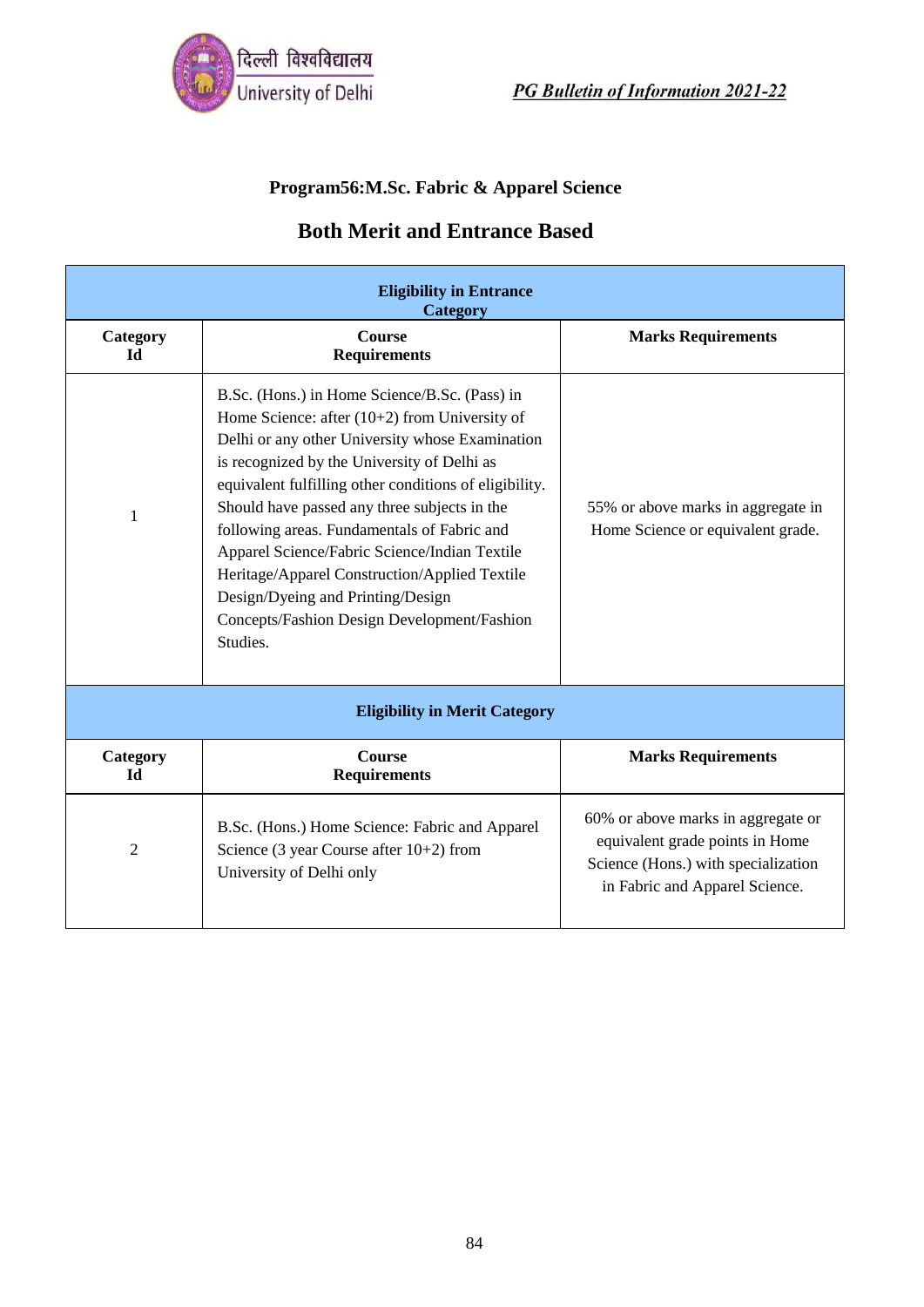

## **Program57:M.Sc. Food & Nutrition Both**

## **Merit and Entrance Based**

| <b>Eligibility in Entrance</b><br><b>Category</b> |                                                                                                                                                                                                                                                                                                                                                                                                                                                                                                                                                         |                                                                                                                                                                                       |  |
|---------------------------------------------------|---------------------------------------------------------------------------------------------------------------------------------------------------------------------------------------------------------------------------------------------------------------------------------------------------------------------------------------------------------------------------------------------------------------------------------------------------------------------------------------------------------------------------------------------------------|---------------------------------------------------------------------------------------------------------------------------------------------------------------------------------------|--|
| Category<br>Id                                    | Course<br><b>Requirements</b>                                                                                                                                                                                                                                                                                                                                                                                                                                                                                                                           | <b>Marks</b><br><b>Requirements</b>                                                                                                                                                   |  |
| $\mathbf{1}$                                      | B.Sc. (Hons.) in Home Science/B.Sc. (Pass) in Home<br>Science/B.Sc. (Hons.) in Food Technology: (after 10+2)/<br>PGDDPHN (1 year), from University of Delhi or any<br>other University whose examination is recognized by the<br>University of Delhi as equivalent fulfil other condition of<br>eligibility. Should have passed Nutritional Biochemistry<br>and any two subjects in the following areas: Food $\&$<br>through<br>Nutrition/Nutrition<br>the life<br>cycle/Public<br>Nutrition/Food Science and Processing/Diet therapy<br>/Microbiology | 55%<br>above<br>$\alpha$<br>marks in aggregate<br>in Home Science or<br>Food<br>technology<br>or equivalent grade.                                                                    |  |
|                                                   | <b>Eligibility in Merit Category</b>                                                                                                                                                                                                                                                                                                                                                                                                                                                                                                                    |                                                                                                                                                                                       |  |
| Category<br>Id                                    | Course<br><b>Requirements</b>                                                                                                                                                                                                                                                                                                                                                                                                                                                                                                                           | <b>Marks</b><br><b>Requirements</b>                                                                                                                                                   |  |
| $\overline{2}$                                    | B.Sc. (Hons.) in Home Science: Food and Nutrition (3)<br>year Course after 10+2) from University of Delhi only.                                                                                                                                                                                                                                                                                                                                                                                                                                         | 60%<br>above<br>$\alpha$<br>marks in aggregate<br>equivalent<br><b>or</b><br>gra<br>de points in Home<br>Science<br>(Hons.)<br>with specialization<br>Food<br>in<br>and<br>Nutrition. |  |

## **Program58:M.Sc. Forensic Science**

## **Entrance Based only**

| <b>Eligibility in Entrance Category</b> |                                       |                                                                 |  |
|-----------------------------------------|---------------------------------------|-----------------------------------------------------------------|--|
| <b>Category Id</b>                      | <b>Program Requirements</b>           | <b>Marks Requirements</b>                                       |  |
|                                         | B.Sc. (Hons) in any branch of Science | 55% or above in aggregate or equivalent<br>undergraduate degree |  |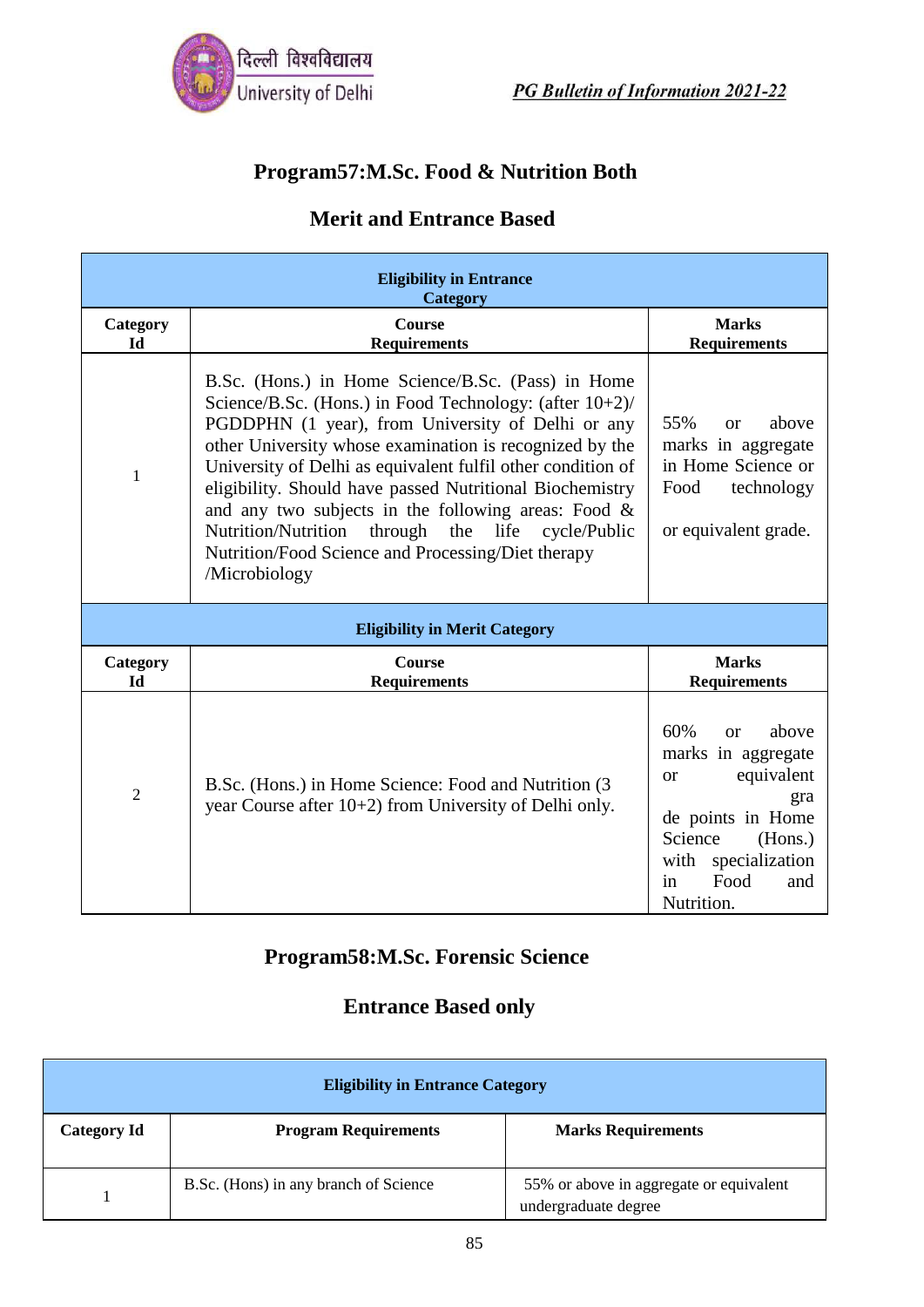

# **Program59:M.Sc. Genetics**

## **Entrance Based only**

| <b>Eligibility in Entrance</b><br><b>Category</b> |                                                                                                                                                                                                                                                                      |                                                                                                                                                                            |  |  |
|---------------------------------------------------|----------------------------------------------------------------------------------------------------------------------------------------------------------------------------------------------------------------------------------------------------------------------|----------------------------------------------------------------------------------------------------------------------------------------------------------------------------|--|--|
| Category<br>Id                                    | <b>Course Requirements</b>                                                                                                                                                                                                                                           | <b>Marks Requirements</b>                                                                                                                                                  |  |  |
|                                                   | B.Sc. (General) or B.Sc (Hons.) or an equivalent<br>undergraduate degree in any branch of life<br>sciences / physical sciences / chemical sciences /<br>mathematical sciences / medical sciences /<br>pharmacology / any branch of biology /<br>paramedical sciences | 60% (for equivalent CGPA<br>score) marks in their main<br>subject (for Hons. Stream) or in<br>aggregate (for B.Sc. General) or<br>other equivalent undergraduate<br>degree |  |  |

## **Program60:M.Sc. Informatics Entrance**

## **Based only**

| <b>Eligibility in Entrance</b><br>Category |                                                                                                                                                                                                                                                                        |                                                  |  |
|--------------------------------------------|------------------------------------------------------------------------------------------------------------------------------------------------------------------------------------------------------------------------------------------------------------------------|--------------------------------------------------|--|
| Category<br>Id                             | <b>Course Requirements</b>                                                                                                                                                                                                                                             | <b>Marks Requirements</b>                        |  |
|                                            | Bachelor's Degree under 10+2+3 scheme<br>(B.Sc/B.Sc(H)/B.Appl.Sc) in Physical Sciences or<br>Chemical Sciences or Electronic Sciences or<br>Mathematical Sciences or Computer Sciences or any<br>combinations of subjects with at least two from these<br>disciplines. | 50% marks in aggregate<br>or equivalent grade    |  |
| 2                                          | B.E./B.Tech. Degree in any discipline.                                                                                                                                                                                                                                 | 50% Marks in<br>aggregate or<br>equivalent grade |  |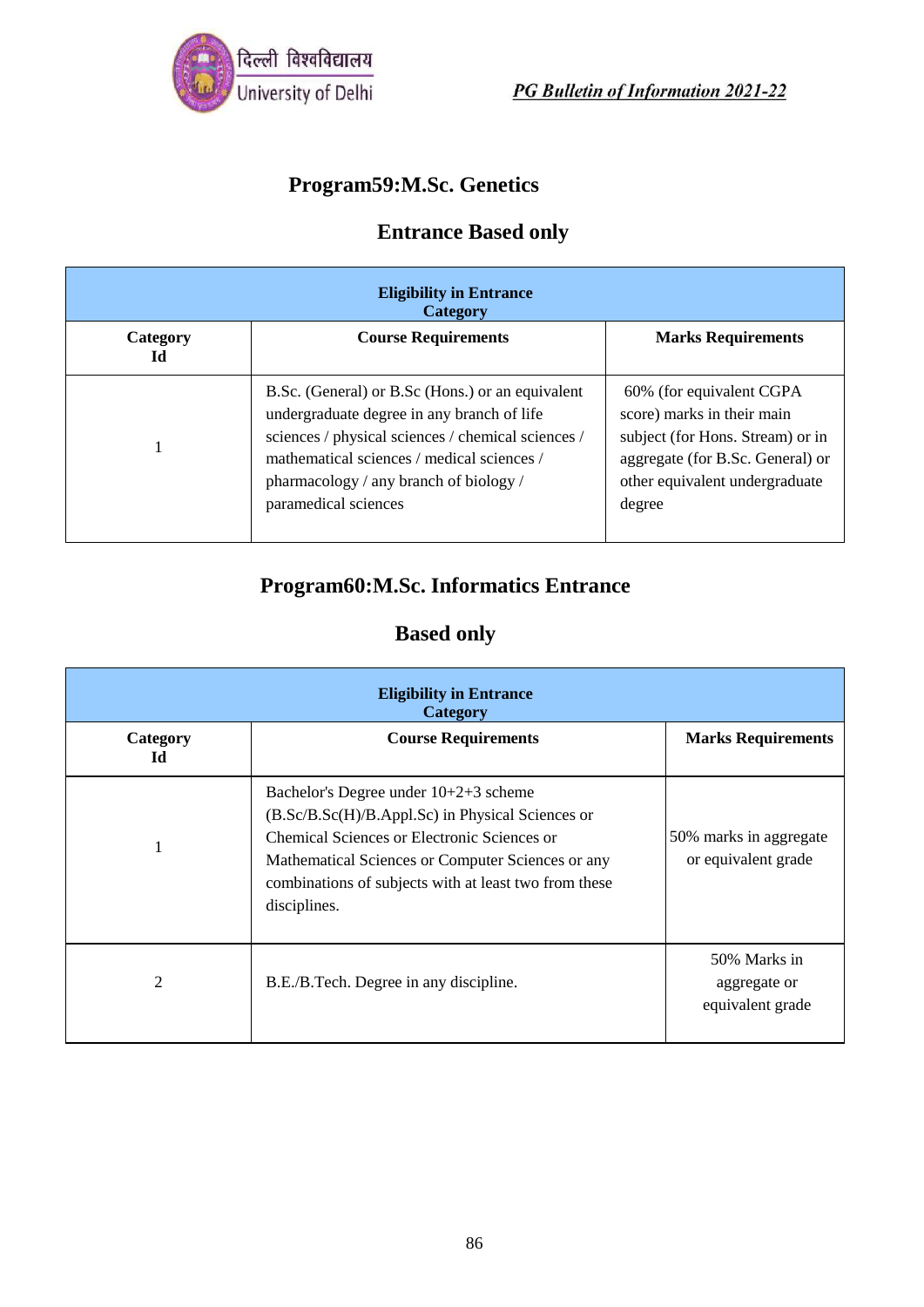

## **Program61:M.Sc. Geology**

## **Both Merit and Entrance Based**

| <b>Eligibility in Entrance</b><br><b>Category</b>                                                                                                                                                                                                                                                                                                                                                                                                                                                                                   |                                                                                                                                                                                                                                                                                                       |                           |                                                            |  |
|-------------------------------------------------------------------------------------------------------------------------------------------------------------------------------------------------------------------------------------------------------------------------------------------------------------------------------------------------------------------------------------------------------------------------------------------------------------------------------------------------------------------------------------|-------------------------------------------------------------------------------------------------------------------------------------------------------------------------------------------------------------------------------------------------------------------------------------------------------|---------------------------|------------------------------------------------------------|--|
| <b>Category Id</b>                                                                                                                                                                                                                                                                                                                                                                                                                                                                                                                  | <b>Course Requirements</b>                                                                                                                                                                                                                                                                            |                           | <b>Marks Requirements</b>                                  |  |
| 1                                                                                                                                                                                                                                                                                                                                                                                                                                                                                                                                   | B.Sc. (Hons.) Geology (3 or 4 Year course after<br>10+2) from University of Delhi or any other<br>University whose Examination is recognized by the<br>University of Delhi as equivalent fulfilling other<br>conditions of eligibility.                                                               |                           | 55% or above marks in<br>aggregate or equivalent<br>grade. |  |
| $\overline{2}$                                                                                                                                                                                                                                                                                                                                                                                                                                                                                                                      | B.Sc. (Genl.) Geology (3 or 4 Year course after<br>55% or above marks in<br>10+2) from University of Delhi or any other<br>University whose Examination is recognized by the<br>aggregate or equivalent<br>University of Delhi as equivalent fulfilling other<br>grade.<br>conditions of eligibility. |                           |                                                            |  |
| Candidates who have passes B.Sc. (Hons.) Geology examination from a University other than University of<br>Delhi should have passed any two of the ancillary/ subsidiary subjects: PhyFs, Chemistry, Mathematics,<br>Botany, Zoology, Environmental Science, Geography, Computer Science.<br>Candidates must have passed B.Sc. (Genl.) examination and combination of any two of the following<br>subjects besides Geology. Physics/ Chemistry/ Mathematics/ Botany/ Zoology/ Environmental Science/<br>Geography/Computer Science. |                                                                                                                                                                                                                                                                                                       |                           |                                                            |  |
| <b>Eligibility in Merit</b><br>Category                                                                                                                                                                                                                                                                                                                                                                                                                                                                                             |                                                                                                                                                                                                                                                                                                       |                           |                                                            |  |
| Category<br>Id                                                                                                                                                                                                                                                                                                                                                                                                                                                                                                                      | <b>Course Requirements</b>                                                                                                                                                                                                                                                                            | <b>Marks Requirements</b> |                                                            |  |
| 3                                                                                                                                                                                                                                                                                                                                                                                                                                                                                                                                   | B.Sc. (Hons.) Geology (3Year Course<br>after 10+2) from University of Delhi<br>only.                                                                                                                                                                                                                  | equivalent grade          | 60% or above marks in aggregate or                         |  |

**Notes:**

*1. Candidates who have passed B.Sc. (Hons.) Geology Examination from a University other than University of Delhi should have passed any two of the ancillary/subsidiary subjects: Physics, Chemistry, Mathematics, Botany, Zoology, Environmental Science, Geography, and Computer Science.*

*2. Candidate must have passed B.Sc. (Genl.) Examination with Geology and combination of any two of the following subjects besides Geology. Physics/Chemistry/Maths/Botany/Zoology/ Environmental Science/ Geography / Computer Science.*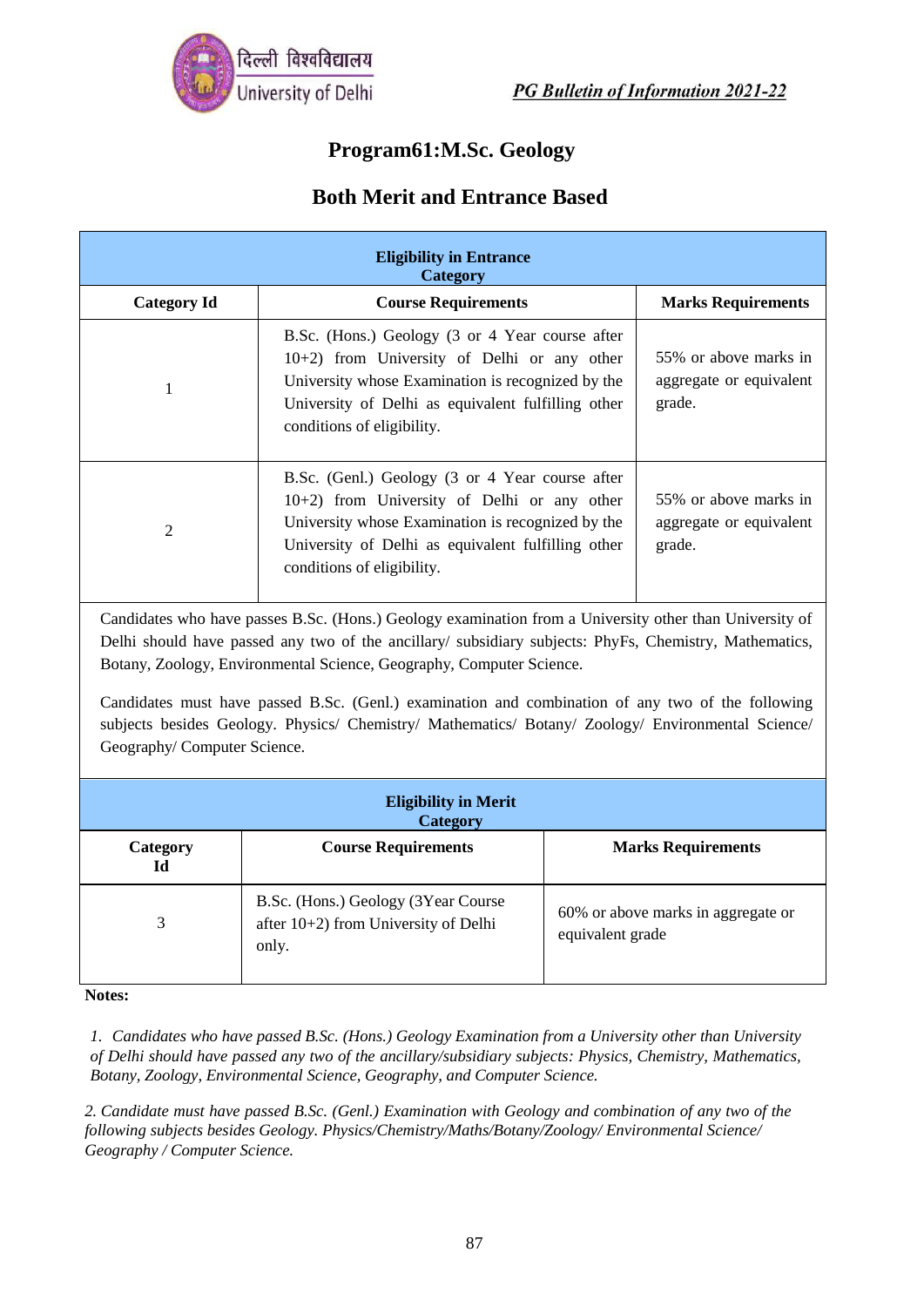

# **Program62:M.Sc. Human Development & Childhood Studies**

| <b>Eligibility in Entrance</b><br><b>Category</b> |                                                                                                                                                                                                                                                                                                                                                                                                                                                                                                                                                                                    |                          |                                                                                                                                                                                                        |
|---------------------------------------------------|------------------------------------------------------------------------------------------------------------------------------------------------------------------------------------------------------------------------------------------------------------------------------------------------------------------------------------------------------------------------------------------------------------------------------------------------------------------------------------------------------------------------------------------------------------------------------------|--------------------------|--------------------------------------------------------------------------------------------------------------------------------------------------------------------------------------------------------|
| Category<br>Id                                    | <b>Course Requirements</b>                                                                                                                                                                                                                                                                                                                                                                                                                                                                                                                                                         |                          | <b>Marks</b><br><b>Requirements</b>                                                                                                                                                                    |
| 1                                                 | B.Sc. (Hons.) in Home Science/B.Sc. (Pass) in<br>Home Science: (after $10+2$ ) from University of<br>Delhi or any other University whose examination is<br>recognized by the University of Delhi as equivalent<br>fulfilling other condition of eligibility. Should have<br>passed any three subjects in the following areas:<br>Introduction to Human Development/ Socio-cultural<br>Dimensions of family in India/Foundations of<br>Human Development: Theories and<br>Principles/Gender Empowerment and<br>Justice/Human Development: Lifespan/Child Rights<br>& Social Action. |                          | 55%<br>above<br>$\alpha$<br>marks<br>in<br>in<br>aggregate<br>Home Science or<br>equivalent grade.                                                                                                     |
|                                                   | <b>Eligibility in Merit Category</b>                                                                                                                                                                                                                                                                                                                                                                                                                                                                                                                                               |                          |                                                                                                                                                                                                        |
| Category<br><b>Id</b>                             | <b>Course Requirements</b>                                                                                                                                                                                                                                                                                                                                                                                                                                                                                                                                                         |                          | <b>Marks Requirements</b>                                                                                                                                                                              |
| $\overline{2}$                                    | B.Sc. (Hons.) in Home Science: Human<br>Development (3 year course after $10+2$ )<br>from University of Delhi only.                                                                                                                                                                                                                                                                                                                                                                                                                                                                | <b>DU</b><br>guidelines. | 60% or above marks in<br>aggregate or equivalent<br>grade points in Home<br>Science (Hons.) with<br>specialization in Human<br>Development &<br><b>Childhood Studies or</b><br>equivalent grade as per |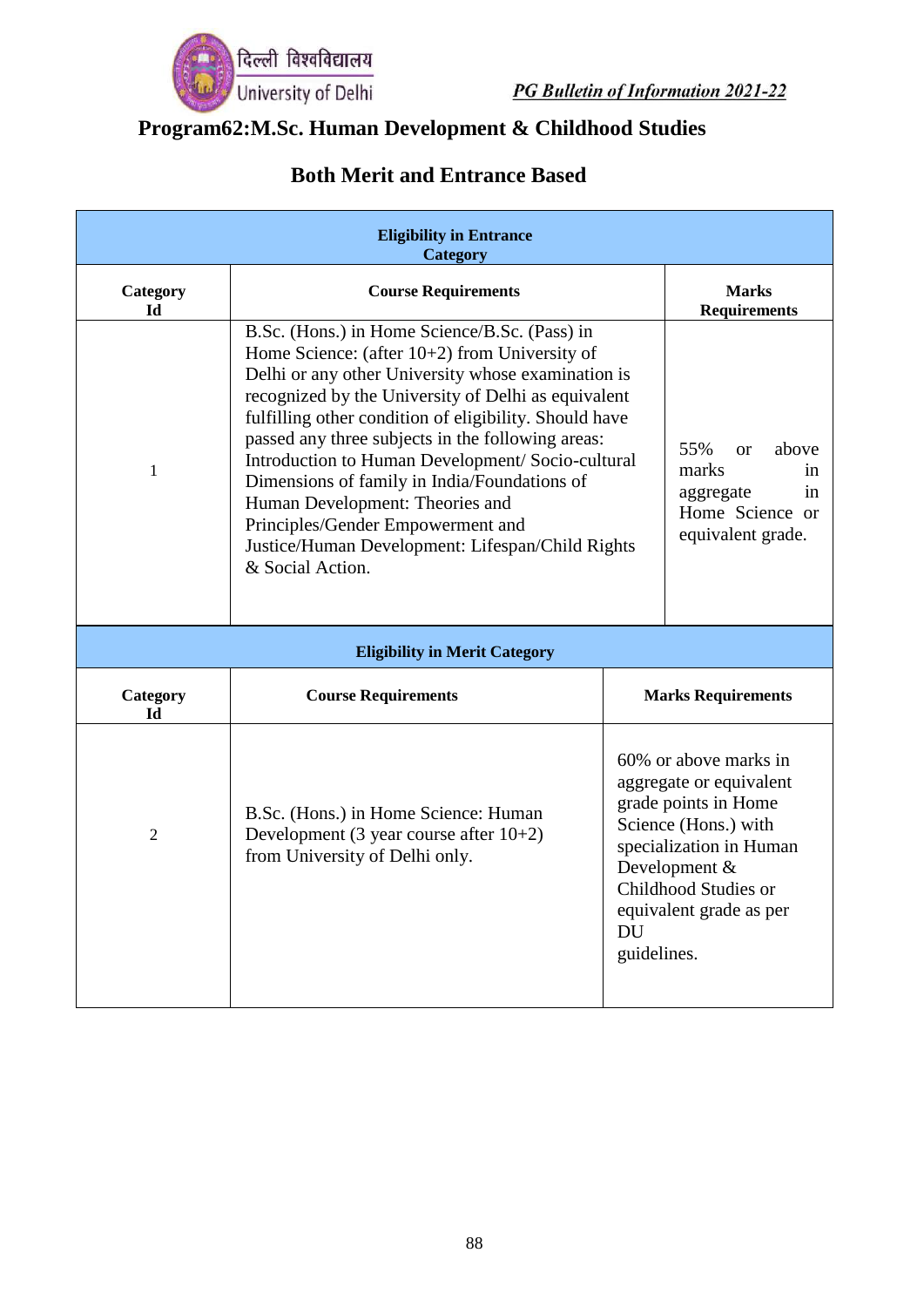

## **Program63:Master of Operational Research**

## **Entrance Based only**

| <b>Eligibility in Entrance</b><br><b>Category</b> |                                                                                                                                                                                                                                                             |                                                                                                                 |  |
|---------------------------------------------------|-------------------------------------------------------------------------------------------------------------------------------------------------------------------------------------------------------------------------------------------------------------|-----------------------------------------------------------------------------------------------------------------|--|
| Category<br>Ы                                     | <b>Course Requirements</b>                                                                                                                                                                                                                                  | <b>Marks Requirements</b>                                                                                       |  |
|                                                   | Any Master's Degree examination of the<br>University of Delhi or an examination recognized<br>as equivalent thereto with at least two papers in<br>Mathematics/Computer Science/Statistics/<br>Operational Research at graduation/higher level.             | 55% marks in<br>aggregate or<br>equivalent of CGPA<br>as per university<br>norms, wherever it is,<br>applicable |  |
| $\mathfrak{D}$                                    | Any Bachelor's Degree examination under $10+2+3$<br>scheme of examination of the University of Delhi<br>or an examination recognized as equivalent thereto<br>with at least two papers in Mathematics/Computer<br>Science/Operational Research/ Statistics. | 55% marks in<br>aggregate or<br>equivalent of CGPA<br>as per university<br>norms, wherever it is,<br>applicable |  |

## **Program64:M.Sc. Plant Molecular Biology & Biotechnology**

## **Entrance Based only**

| <b>Eligibility in Entrance</b><br><b>Category</b> |                                                         |                                                                                                                                                                          |  |
|---------------------------------------------------|---------------------------------------------------------|--------------------------------------------------------------------------------------------------------------------------------------------------------------------------|--|
| Category<br>Id                                    | <b>Course Requirements</b>                              | <b>Marks Requirements</b>                                                                                                                                                |  |
|                                                   | Bachelor in Biological Chemical<br>or Physical Sciences | The candidate should have a minimum of 60%<br>marks (or equivalent CGPS score) in B.Sc. in<br>Plant Sciences / Any other area of Biological<br>Sciences / Biotechnology. |  |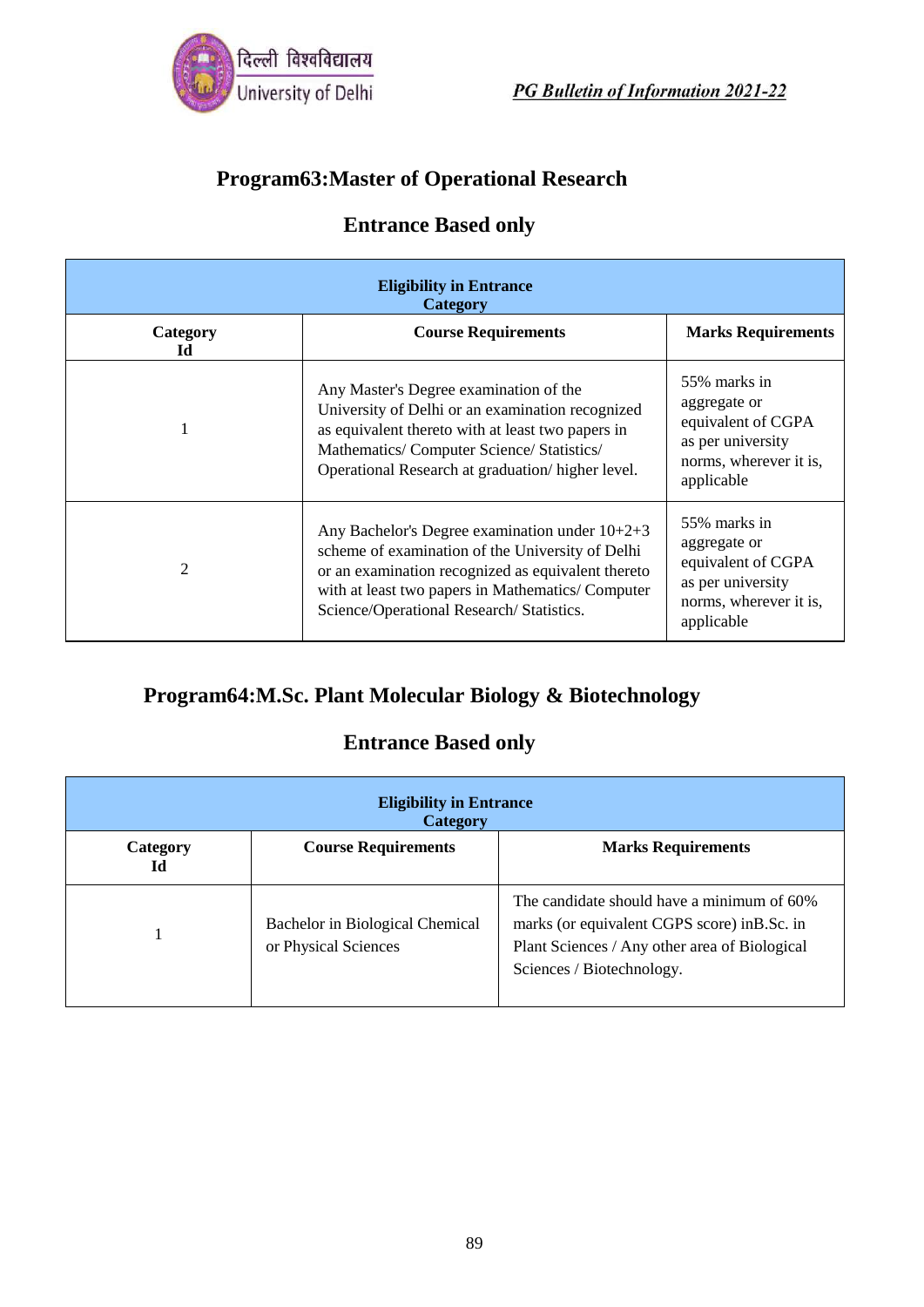

# **Program65: M.Sc. Physics Both**

| <b>Eligibility in Entrance</b><br><b>Category</b> |                                                                                                                                                                                                                                                                               |                                                                             |
|---------------------------------------------------|-------------------------------------------------------------------------------------------------------------------------------------------------------------------------------------------------------------------------------------------------------------------------------|-----------------------------------------------------------------------------|
| Category<br>Ы                                     | <b>Course Requirements</b>                                                                                                                                                                                                                                                    | <b>Marks Requirements</b>                                                   |
| $\mathbf{1}$                                      | B.Sc. (Hons.) Physics $(3 \text{ Year Course after } 10+2)$ from<br>University of Delhi or any other University whose examination<br>is recognized as equivalent to University of Delhi.                                                                                      | 55% or above marks in<br>aggregate or equivalent<br>grade.                  |
| $\overline{2}$                                    | Any Bachelor of Science or Engineering/Technology from a<br>recognized institution, having obtained at least 24 credits in<br>Physics course at the undergraduate level with at least 6 credits<br>Mathematics/ Mathematical<br>Engineering<br>Physics/<br>in<br>Mathematics. | 55% or above marks<br>aggregate<br>in<br><sub>or</sub><br>equivalent grade. |

| <b>Eligibility in Merit</b><br><b>Category</b> |                                                     |                                                            |
|------------------------------------------------|-----------------------------------------------------|------------------------------------------------------------|
| Category<br>Id                                 | <b>Course Requirements</b>                          | <b>Marks Requirements</b>                                  |
| 3                                              | B.Sc. (Hons) Physics from University of Delhi only. | 60% or above marks in<br>aggregate or equivalent<br>grade. |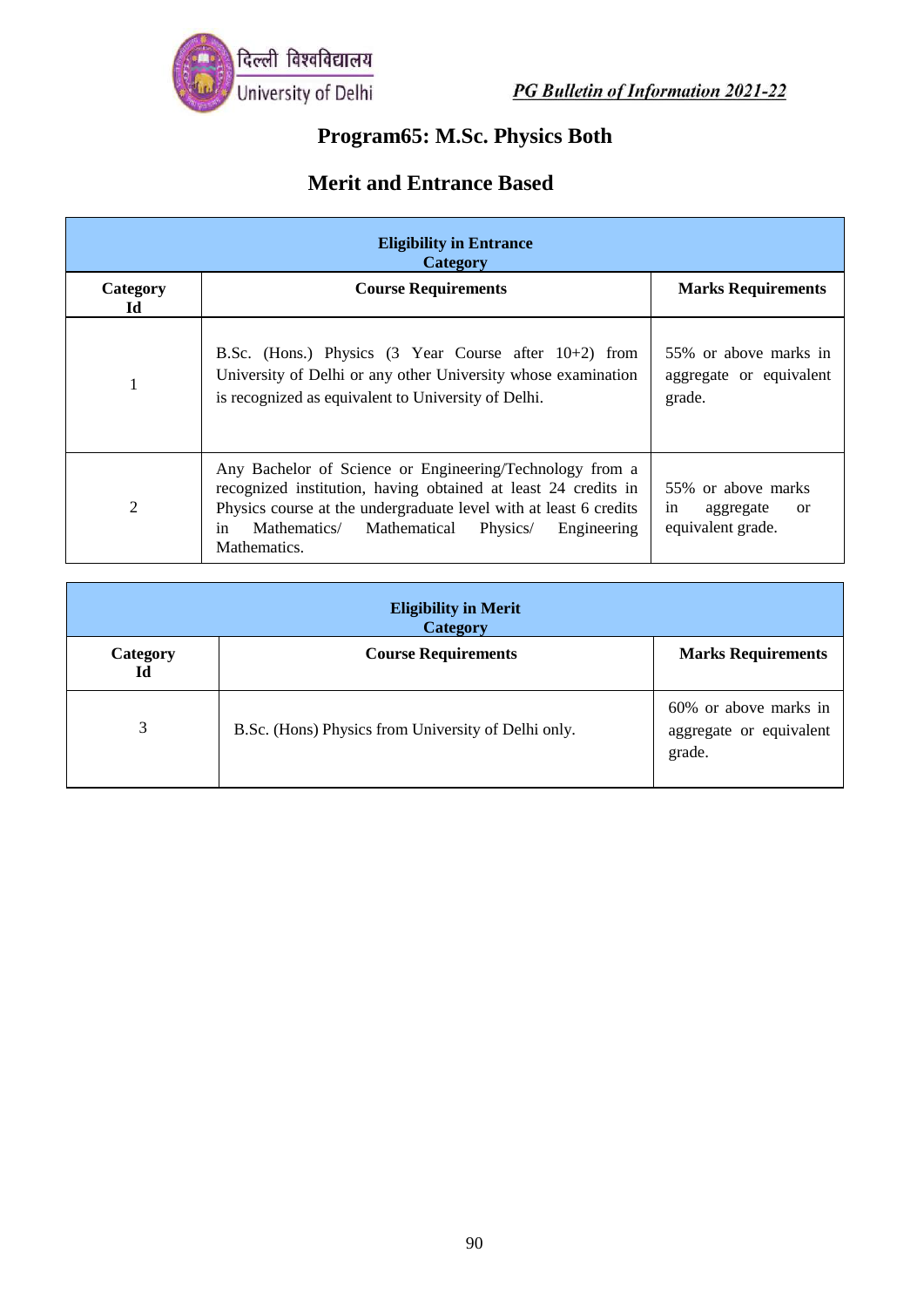

#### **Program66:M.Sc. Resource Management & Design Application**

| <b>Eligibility in Entrance</b><br><b>Category</b> |                                                                                                                                                                                                                                                                                                                                                                                                                                                                                                                                                                                                        |                                                                                                                                               |
|---------------------------------------------------|--------------------------------------------------------------------------------------------------------------------------------------------------------------------------------------------------------------------------------------------------------------------------------------------------------------------------------------------------------------------------------------------------------------------------------------------------------------------------------------------------------------------------------------------------------------------------------------------------------|-----------------------------------------------------------------------------------------------------------------------------------------------|
| Category<br>ЫI                                    | <b>Course</b><br><b>Requirements</b>                                                                                                                                                                                                                                                                                                                                                                                                                                                                                                                                                                   | <b>Marks Requirements</b>                                                                                                                     |
| 1                                                 | B.Sc. (Hons.) in Home Science/B.Sc. (Pass) in Home Science<br>(after $10+2$ ) from University of Delhi or any other University<br>whose examination is recognized by the University of Delhi as<br>equivalent and fulfil other conditions of eligibility. Should have<br>passed any three subjects in the following areas: Resource<br>Management/Family Finance & Consumer Studies/Housing and<br>Space Design/Ergonomic in Design Development/Interior<br>and Decoration/Entrepreneurship and Enterprise<br>Design<br>Management/Resources and Sustainable Development/Human<br>Resource Management. | 55% or above marks in<br>Home<br>in<br>aggregate<br>Science or equivalent<br>grade points.                                                    |
|                                                   | <b>Eligibility in Merit Category</b>                                                                                                                                                                                                                                                                                                                                                                                                                                                                                                                                                                   |                                                                                                                                               |
| Category<br>Id                                    | Course<br><b>Requirements</b>                                                                                                                                                                                                                                                                                                                                                                                                                                                                                                                                                                          | <b>Marks Requirements</b>                                                                                                                     |
| $\overline{2}$                                    | B.Sc. (Hons.) in Home Science: Resource Management (3 year<br>course after 10+2) from University of Delhi only.                                                                                                                                                                                                                                                                                                                                                                                                                                                                                        | 60% or above marks in<br>aggregate or equivalent<br>grade points in Home<br>Science (Hons.) with<br>specialization in<br>Resource Management. |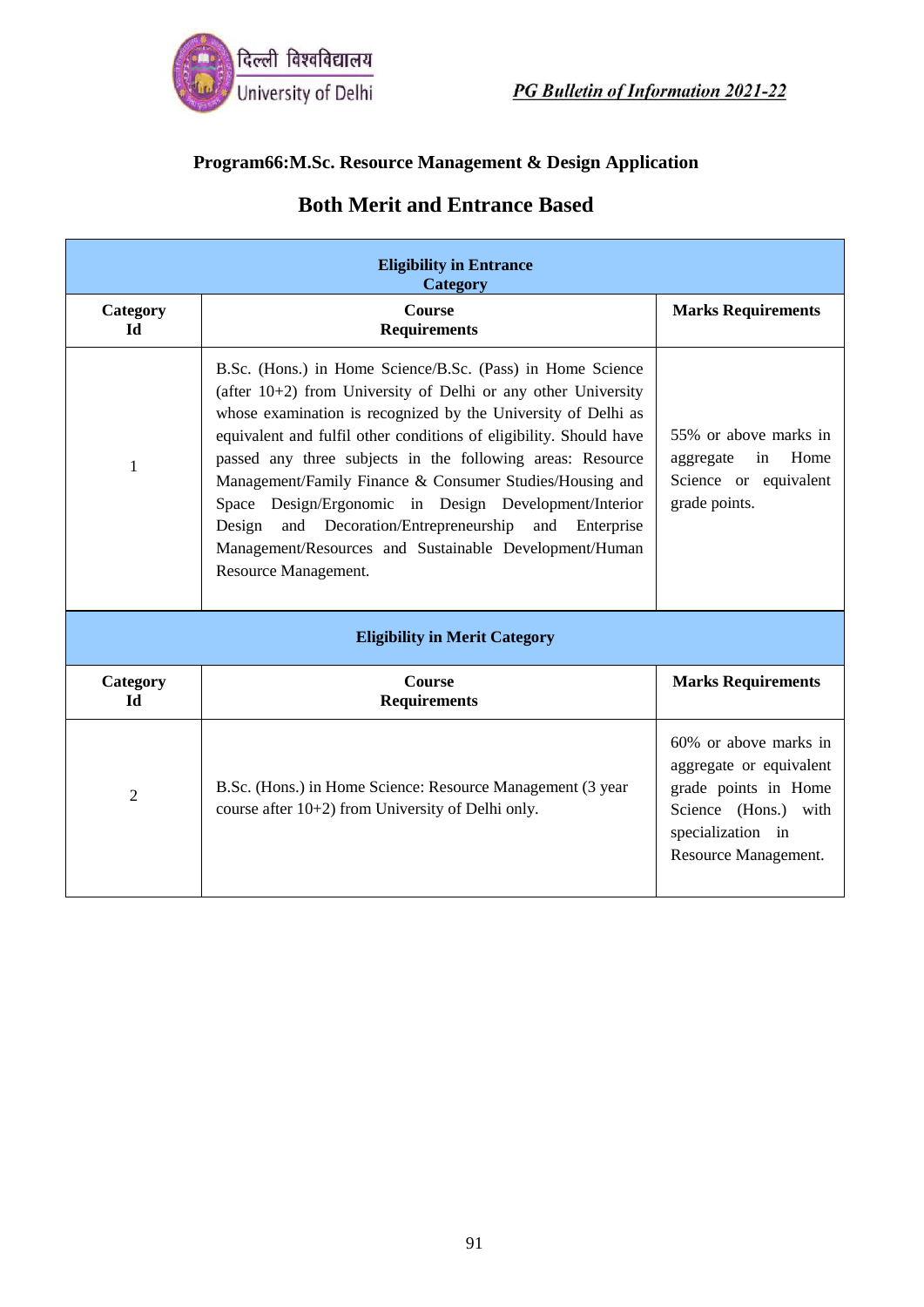

## **Program 67: M.Sc. Zoology**

## **Both Merit and Entrance Based**

| <b>Eligibility in Entrance</b><br>Category |                                                                                                                                                                                                                                                                      |                                                            |
|--------------------------------------------|----------------------------------------------------------------------------------------------------------------------------------------------------------------------------------------------------------------------------------------------------------------------|------------------------------------------------------------|
| Category<br>Id                             | <b>Course Requirements</b>                                                                                                                                                                                                                                           | <b>Marks Requirements</b>                                  |
| 1                                          | B.Sc. (Hons.) Zoology /B.Sc. (Hons.) Biological Science (3<br>year Course after $10+2$ ) from University of Delhi or any other<br>University whose examination is recognized as equivalent to<br>University of Delhi and fulfilling other conditions of eligibility. | 50% or above marks in<br>aggregate or equivalent<br>grade. |
| 2                                          | B.Sc. (Prog/General)/ B.Sc. (Pass) /B.Sc. Life Science (3 year<br>course after $10+2$ ) from University of Delhi or any other<br>University whose examination is recognized as equivalent to<br>University of Delhi fulfilling other conditions of eligibility.      | 55% or above marks in<br>aggregate or equivalent<br>grade. |

| <b>Eligibility in Merit Category</b> |                                                                                                |                                                                                         |
|--------------------------------------|------------------------------------------------------------------------------------------------|-----------------------------------------------------------------------------------------|
| Category<br>Id                       | <b>Course Requirements</b>                                                                     | <b>Marks Requirements</b>                                                               |
| 3                                    | B.Sc. (Hons.) Zoology/ Applied Zoology (3 Year Course after<br>10+2) from University of Delhi. | 60% or above marks in<br>aggregate in the main<br>subject or equivalent<br>grade points |

**Notes:** A candidate who has passed B.Sc.(Prog/General)/ B.Sc. (Pass) examination should have Chemistry and Zoology at (the qualifying examination) )undergraduate level.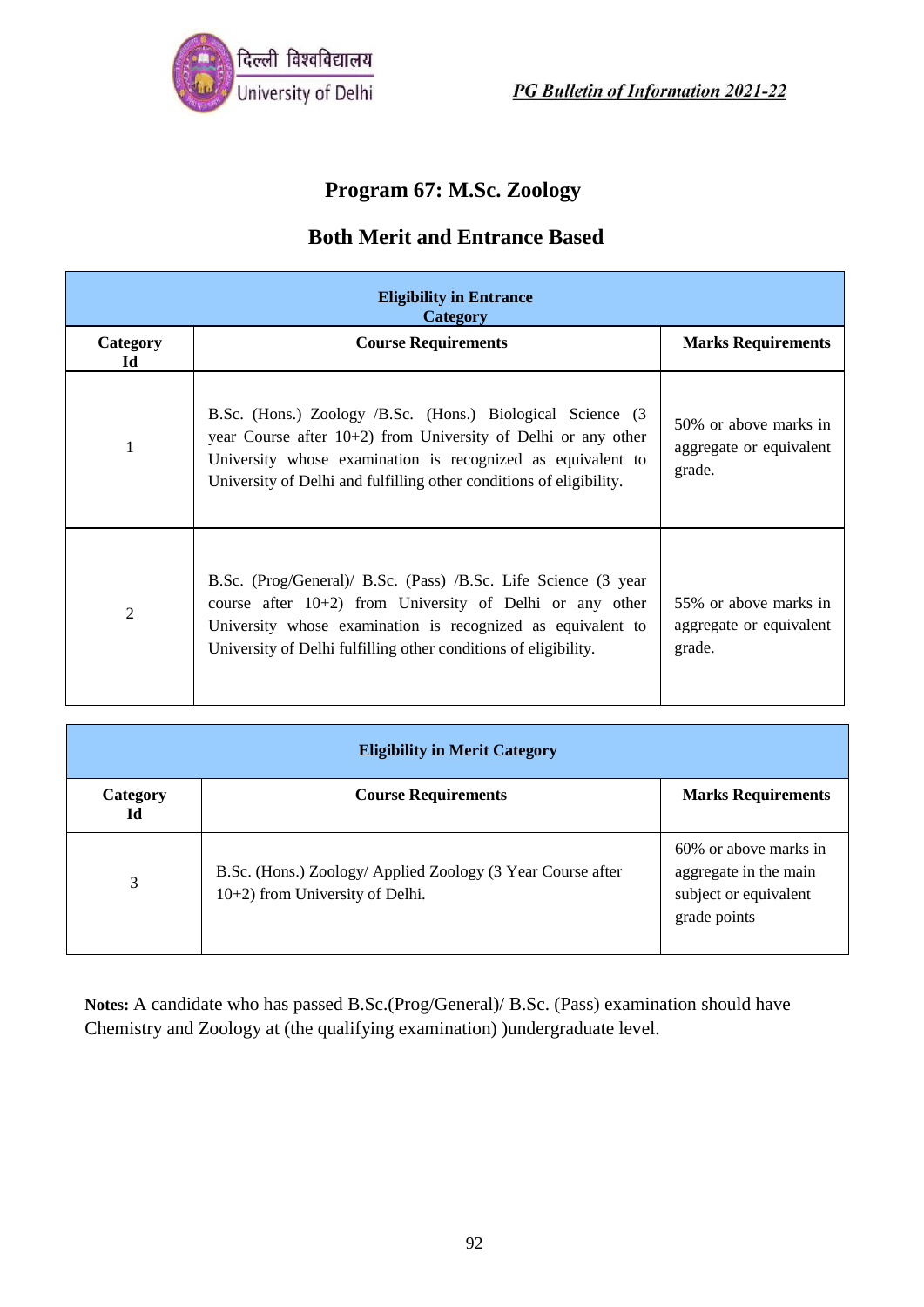

## **Program68: M.Sc. / M.Sc. - Ph.D. Combined Degree Program in Biomedical Sciences (Dr. B.R. Ambedkar Centre of Biomedical Research (ACBR))**

| <b>Eligibility in Entrance</b><br><b>Category</b> |                                                                                                                                                                                                                                         |                                                           |
|---------------------------------------------------|-----------------------------------------------------------------------------------------------------------------------------------------------------------------------------------------------------------------------------------------|-----------------------------------------------------------|
| Category<br>Id                                    | <b>Course Requirements</b>                                                                                                                                                                                                              | <b>Marks</b><br><b>Requirements</b>                       |
|                                                   | Bachelor's Degree in Science in any relevant subject from<br>University of Delhi or any other University whose<br>Examination is recognized by the University of Delhi as<br>equivalent and fulfilling other conditions of eligibility. | 55% or above marks<br>in aggregate or<br>equivalent grade |

### **Entrance Based only**

*Note: There will be one common Entrance Test for admission to the M.Sc. and M.Sc. – Ph.D. Combined Degree Program in Biomedical Sciences.*

## **Program69:M.Tech. Microwave Electronics**

### **Entrance Based only**

| <b>Eligibility in Entrance</b><br>Category |                                                                                                                                                                                     |                                                                                                     |
|--------------------------------------------|-------------------------------------------------------------------------------------------------------------------------------------------------------------------------------------|-----------------------------------------------------------------------------------------------------|
| Category<br>Id                             | <b>Course Requirements</b>                                                                                                                                                          | <b>Marks Requirements</b>                                                                           |
|                                            | M.Sc. Electronics or M.Sc. Physics with specialization in<br>Electronics from University of Delhi or an equivalent<br>examination of other Universities.                            | At least 60% marks or<br>an equivalent grade for<br>Unreserved, 54% for<br>OBC and 40% for<br>SC/ST |
| 2                                          | B.Tech./B.E. Electrical/Electronics/Electronics and<br>Communication/Instrumentation Engineering from<br>University of Delhi or an equivalent examination of<br>other Universities. | At least 60% marks or<br>an equivalent grade for<br>Unreserved, 54% for<br>OBC and 40% for<br>SC/ST |

\*Four seats are reserved for candidates sponsored by Government R&D Laboratories like DRDO, ISRO, CSIR etc. The sponsored candidates will be considered directly for admission. These candidates need not register on the admission portal. It was recommended that a special provision be made so that sponsored candidates are allowed to fill up form after admission & pay fees.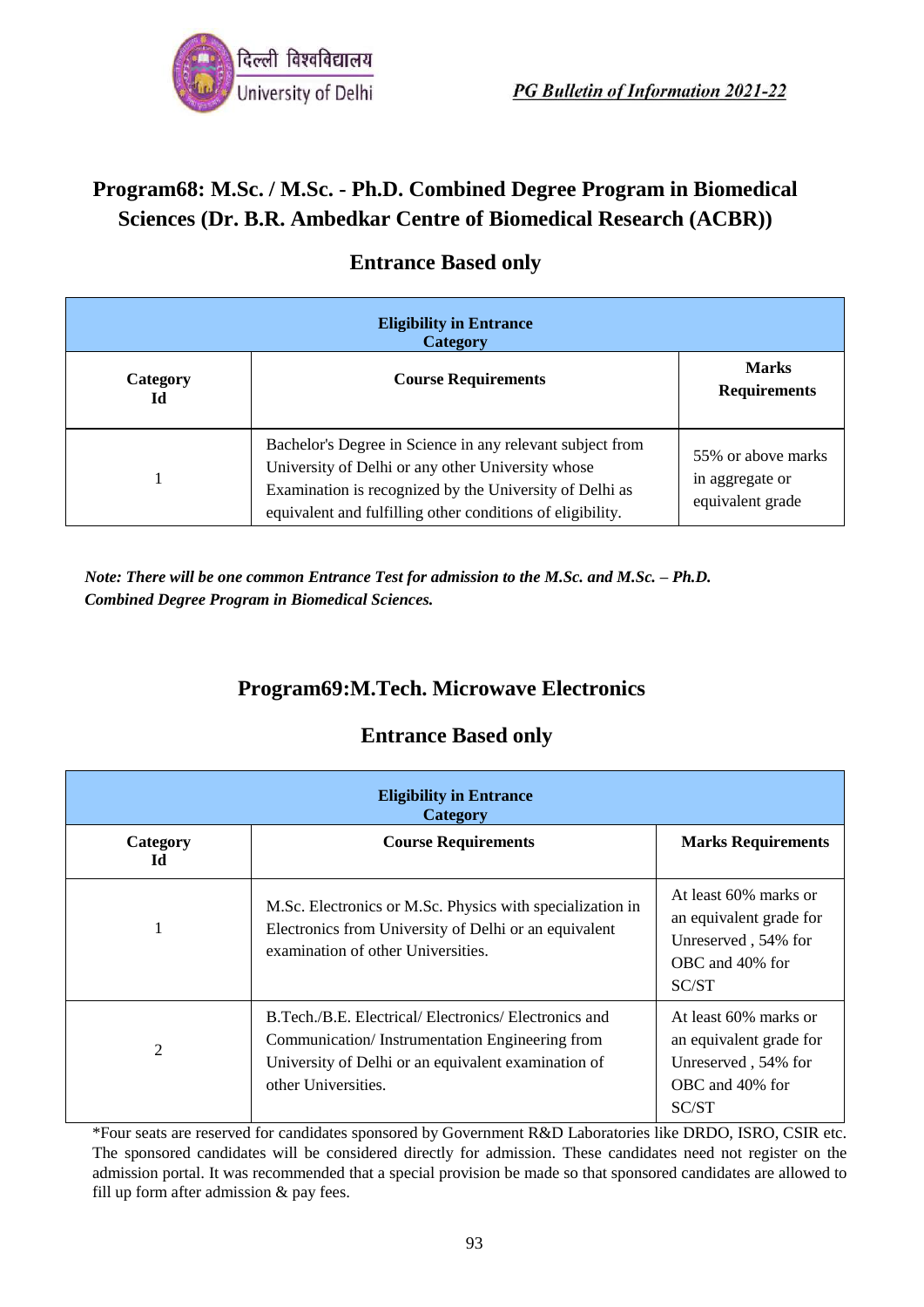

#### **Program70: Bachelor of Library & Information Science (B.LI.Sc)**

### **Merit Based only**

| <b>Eligibility in Merit Category</b> |                                                                           |                                                                 |
|--------------------------------------|---------------------------------------------------------------------------|-----------------------------------------------------------------|
| Category<br>Ы                        | <b>Course Requirements</b>                                                | <b>Marks Requirements</b>                                       |
|                                      | Master's Degree II Division and above from the<br>University of Delhi     | With 50% marks in<br>aggregate or equivalent<br>grade           |
| 2                                    | Master's Degree II Division with 50% and above from<br>other Universities | With 50% and above<br>marks in aggregate or<br>equivalent grade |
| 3                                    | Bachelor's Degree (Hons.) with 50% and above from<br>University of Delhi  | With 50% marks in<br>aggregate or equivalent<br>grade           |
| $\overline{4}$                       | Bachelor's Degree (Hons.) with 50% and above from<br>other Universities   | With 50% marks in<br>aggregate or equivalent<br>grade           |
| 5                                    | Bachelor's Degree with 50% and above from the<br>University of Delhi      | 50% and above or<br>equivalent grade                            |
| 6                                    | Bachelor's Degree with 50% from other Universities                        | 50% marks in<br>aggregate or equivalent<br>grade                |

Note:

- *1. Seats for the above merit categories will be allotted equally to candidates in the Humanities, Social Sciences and Sciences (Pure and applied). The criteria for selection with in each of these areas will again be in the order of merit as given above.*
- *2. In case sufficient number of candidates are not available to fill the seats allotted for any areas viz. the Humanities, Social Sciences, and Sciences (pure and applied), the seats will be allotted to other areas.*
- *3. Special consideration will be given to eligible candidates from the field of Medicine, Engineering, Technology, and Computer Science.*
- *4. Candidates seeking admission to this course must be at least 20 years of age before the first day of July in the year in which admission is sought. The maximum age limit for admission will be 30 years as on first day of July. However, in case of persons working in libraries as Semi-Professional Assistants or Senior Library Assistants for a minimum period of three years, the maximum age limit will be 35 years on the first day of July, in which the admission is sought.*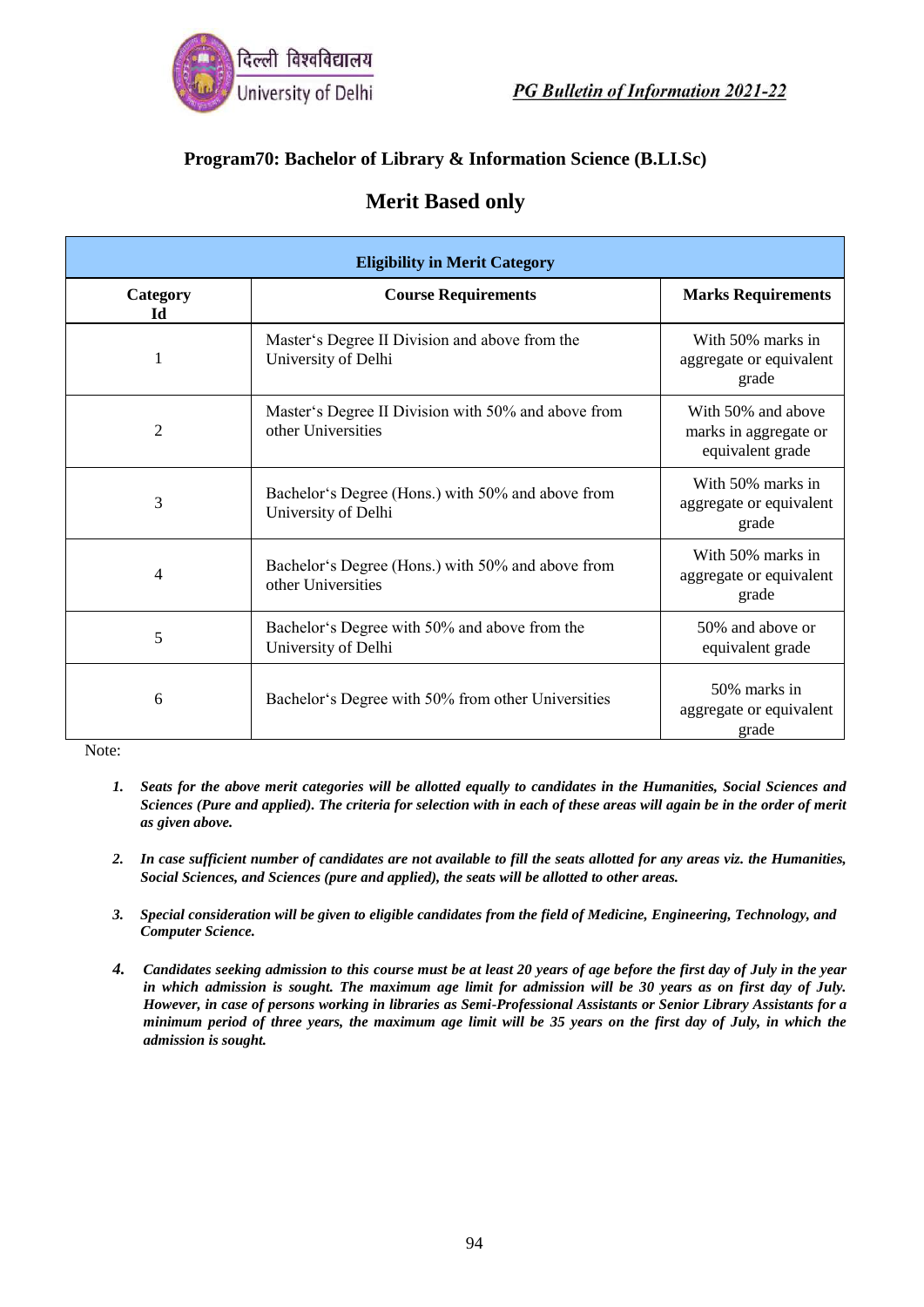

#### **Program71: Master of Library & Information Science (M.L.I.Sc)**

### **Both Merit and Entrance Based**

| <b>Eligibility in Entrance</b><br>Category |                                                                                 |                                                                                                                                                   |
|--------------------------------------------|---------------------------------------------------------------------------------|---------------------------------------------------------------------------------------------------------------------------------------------------|
| Category<br>Id                             | <b>Course Requirements</b>                                                      | <b>Marks Requirements</b>                                                                                                                         |
|                                            | B.L.I.Sc. Course from University of Delhi or any<br>other recognized University | 50% and above marks in<br>aggregate or equivalent grade<br>and the relaxation will be given<br>for SC/ST/PH and other as per<br>University rules. |

| <b>Eligibility in Merit Category</b> |                                             |                                                                                                                                  |
|--------------------------------------|---------------------------------------------|----------------------------------------------------------------------------------------------------------------------------------|
| Category<br>Id                       | <b>Course Requirements</b>                  | <b>Marks Requirements</b>                                                                                                        |
| 2                                    | B.L.I.Sc. from the University of Delhi Only | 60% or above marks in<br>aggregate for General<br>Category and the relaxation<br>SC/ST/PH and others as per<br>University Rules. |

#### **Note:**

- *1. The minimum pass percentage for entrance test examination is 40% marks in aggregate.*
- *2. In case on any short fall of admission under Category-I, being reserved for candidates who had done B.L.I.Sc. from University of Delhi Only, the remaining seats will be offered to the Category-II who have qualified the Entrance Test in order of merit conducted by University of Delhi.*
- *3. In case of any short fall of admission category II, remaining seats will be offered to the candidates of category – I*
- *4. Candidates having passed their B.L.I.Sc. from the University of Delhi, are advised to apply for admission to M.L.I.Sc. through Entrance Test also.*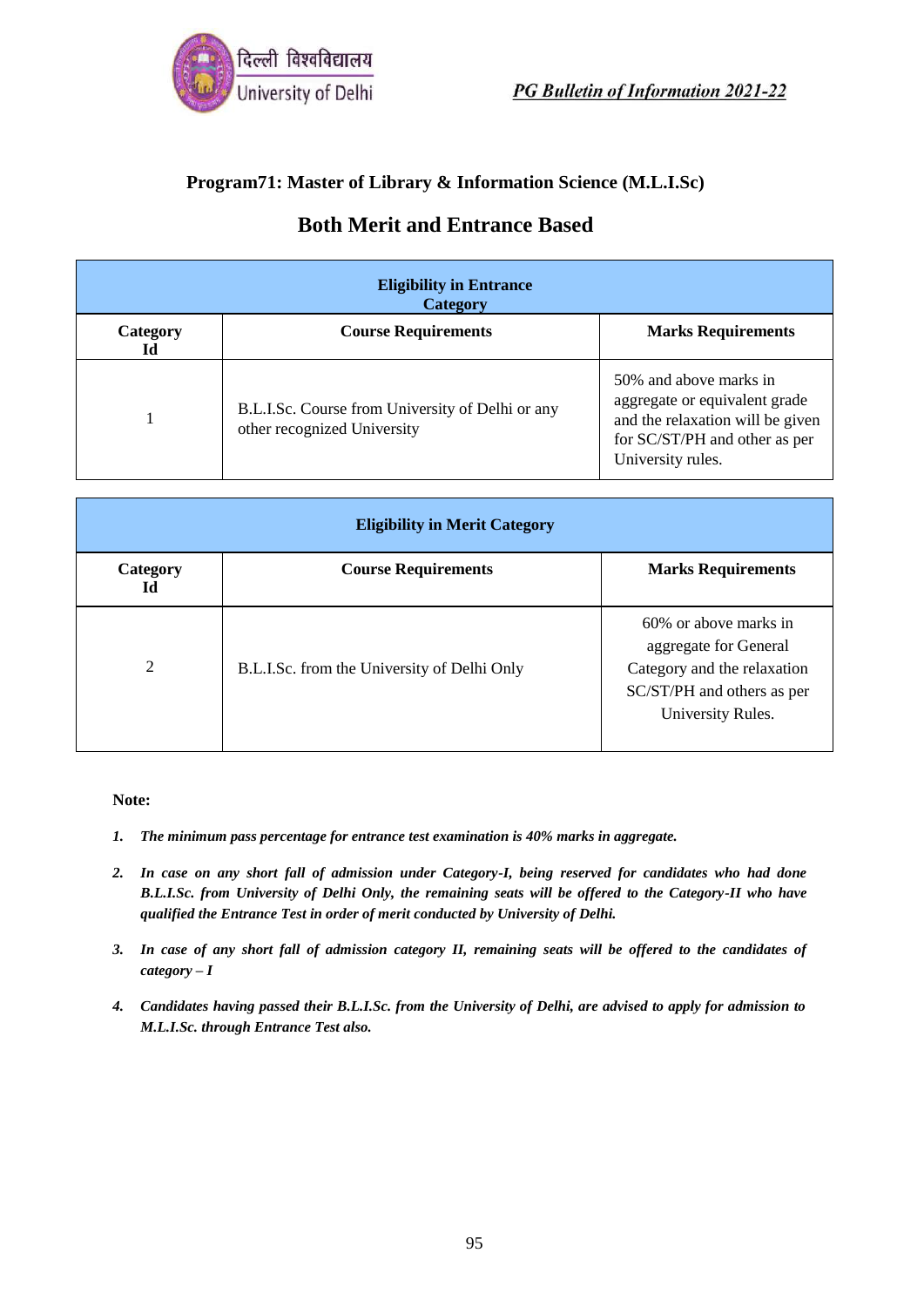

## **Program72: Master of Education (M.Ed.)\***

### **Entrance Based only**

\*[as per the appendix-5 of the NCTE (Recognition Norms and Procedure) Regulations, 2014 - notified in the Gazette of India]

| <b>Eligibility in Entrance</b><br>Category |                                                                                                     |                                                                                                           |
|--------------------------------------------|-----------------------------------------------------------------------------------------------------|-----------------------------------------------------------------------------------------------------------|
| Category<br>Id                             | <b>Course Requirements</b>                                                                          | <b>Marks Requirements</b>                                                                                 |
|                                            | B.Ed.                                                                                               | With minimum of 50% marks in<br>aggregate or equivalent grade                                             |
| 2                                          | B.A.B.Ed., B.Sc.B.Ed.                                                                               | With minimum of 50% marks in<br>aggregate or equivalent grade                                             |
| 3                                          | B.El.Ed.                                                                                            | with minimum of 50% marks in<br>aggregate or equivalent grade                                             |
| 4                                          | D.El.Ed. (or equivalent elementary teacher<br>education programs) with an Undergraduate<br>degree** | with 50% marks in aggregate in<br>each course or equivalent grade in<br>D.El.Ed and Undergraduate Degree. |

**\****\*If you have selected D.El.Ed. as the Educational Qualification, the candidate should also give details of the Undergraduate Degree.*

Candidates are requested to see details of eligibility in the M.Ed. Prospectus 2020, available on Department website, [http://doe.du.ac.in](http://doe.du.ac.in/)

## **73. Post Graduate Diploma in Cyber Security and Law (PGDCSL)**

| <b>Eligibility in Merit Based Category</b> |                                                                                                                                                                |                           |
|--------------------------------------------|----------------------------------------------------------------------------------------------------------------------------------------------------------------|---------------------------|
| <b>Category Id</b>                         | <b>Program Requirements</b>                                                                                                                                    | <b>Marks Requirements</b> |
|                                            | Bachelors or above in Science or Technology<br>with following papers: Programing,<br>Networking, Database management,<br>Operating Systems, and Data Structure | Pass marks in aggregate   |

The admissions shall be based on the merit drawn based on the marks obtained in eligible degree.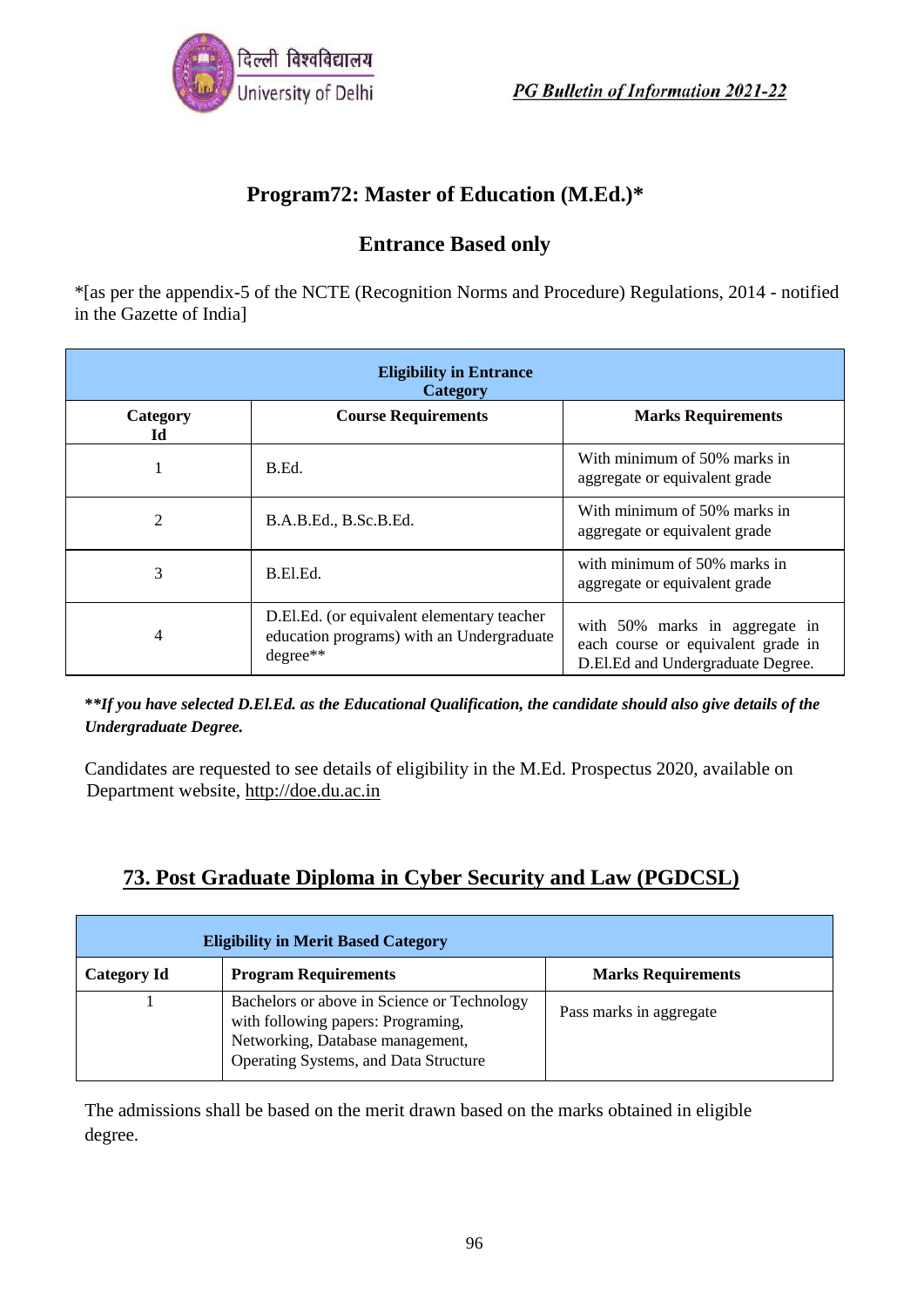

### **74. Bachelor of Library & Information Science (B.LISc) Merit Based only**

| <b>Eligibility in Merit Category</b> |                                                                           |                                                                 |
|--------------------------------------|---------------------------------------------------------------------------|-----------------------------------------------------------------|
| Category<br>Id                       | <b>Course Requirements</b>                                                | <b>Marks Requirements</b>                                       |
| 1                                    | Master's Degree II Division and above from the<br>University of Delhi     | With 50% marks in aggregate<br>or equivalent grade              |
| $\overline{2}$                       | Master's Degree II Division with 50% and above<br>from other Universities | With 50% and above marks<br>in aggregate or equivalent<br>grade |
| 3                                    | Bachelor's Degree (Hons.) with 50% and above<br>from University of Delhi  | With 50% marks in aggregate<br>or equivalent grade              |
| 4                                    | Bachelor's Degree (Hons.) with 50% and above<br>from other Universities   | With 50% marks in aggregate<br>or equivalent grade              |
| 5                                    | Bachelor's Degree with 50% and above from the<br>University of Delhi      | 50% and above or<br>equivalent grade                            |
| 6                                    | Bachelor's Degree with 50% from other Universities                        | 50% marks in aggregate or<br>equivalent grade                   |

Note:

- *1. Seats for the above merit categories will be allotted equally to candidates in the Humanities, Social Sciences and Sciences (Pure and applied). The criteria for selection with in each of these areas will again be in the order of merit as given above.*
- *2. In case sufficient number of candidates are not available to fill the seats allotted for any areas viz. the Humanities, Social Sciences, and Sciences (pure and applied), the seats will be allotted to other areas.*
- *3. Special consideration will be given to eligible candidates from the field of Medicine, Engineering, Technology, and Computer Science.*
- *4. Candidates seeking admission to this course must be at least 20 years of age before the first day of July in the year in which admission is sought. The maximum age limit for admission will be 30 years as on first day of July. However, in case of persons working in libraries as Semi-Professional Assistants or Senior Library Assistants for a minimum period of three years, the maximum age limit will be 35 years on the first day of July, in which the admission is sought.*

#### **Program 75: Master of Physiotherapy Entrance Based Only**

To appear in the Entrance examination for admission to the Master of Physiotherapy, candidates should have fulfilled at least ONE of the following conditions:

a. Successful completion of an undergraduate physiotherapy degree (B.Sc. (PT) / BPT) from a recognized college/institute/university within India of not less than 4½ years duration (including 6 months of internship) with 55% of aggregate marks (50% for SC/ST/OBC-NC/Orthopedically disabled) in their university exams. Candidates who have completed 3 ½ years course and an additional bridge course of one (1) year will be considered equivalent to 4 ½ years course.

b. An undergraduate physiotherapy qualification (B.Sc. (PT) / BPT etc.) of 3 ½ years duration from a recognized college/ institute/ university plus at least ten (10) years of work experience.

c. Registration with Delhi Council of Physiotherapy and Occupational Therapy is mandatory. Candidates who have applied for registration will have to:

1) Provide a receipt issued by DCPTOT.

2) Provide registration certificate at the time of Counselling.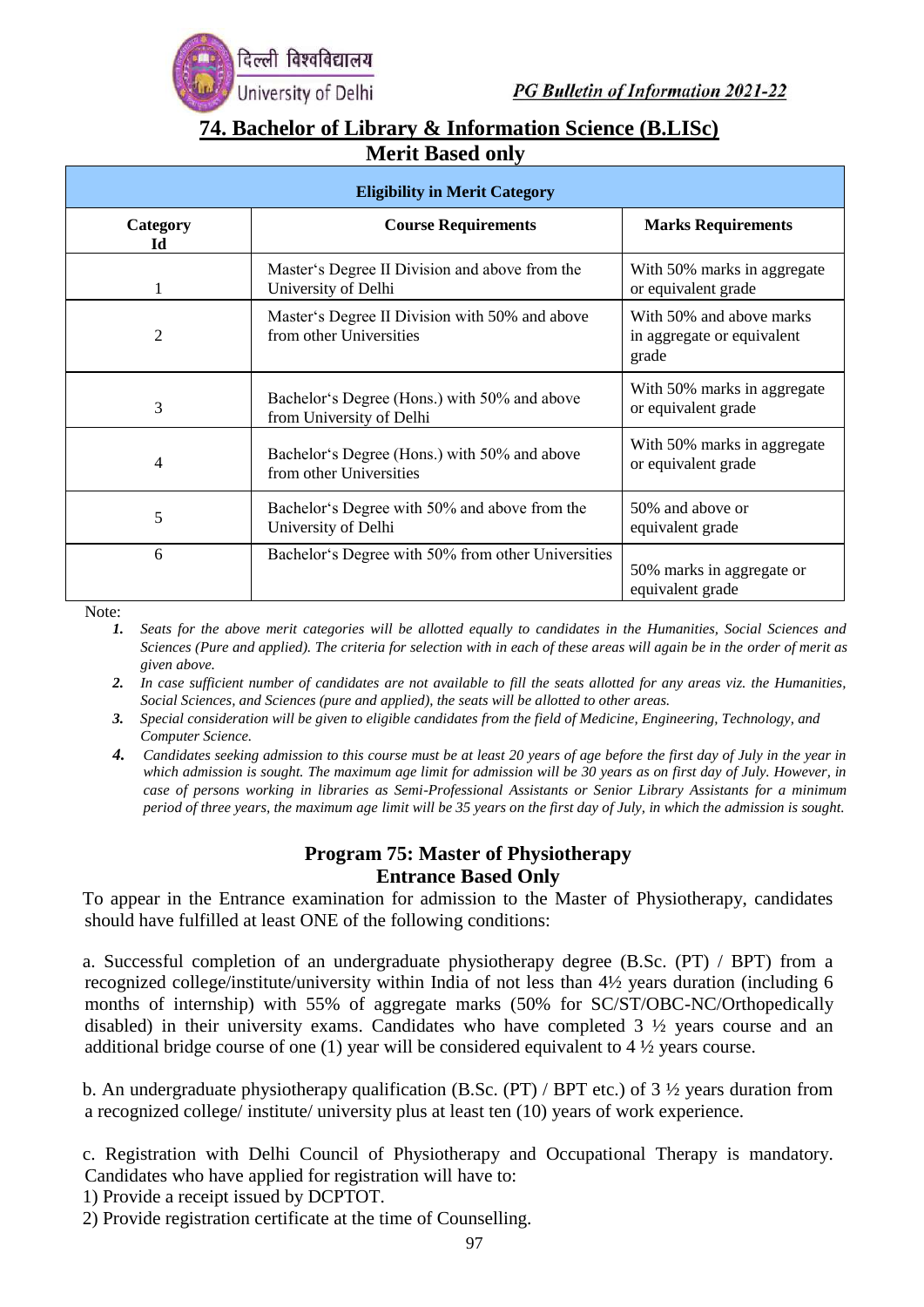

#### **Annexure — III**

#### **PRESCRIBED FORMAT FOR EWS CERTIFICATE**

The prescribed format for EWS certificate is as follows:

|                                                                                                                                                                                                | Government of                                                                                                         |                                              |
|------------------------------------------------------------------------------------------------------------------------------------------------------------------------------------------------|-----------------------------------------------------------------------------------------------------------------------|----------------------------------------------|
|                                                                                                                                                                                                | (Name & Address of the authority issuing the certificate)                                                             |                                              |
|                                                                                                                                                                                                |                                                                                                                       |                                              |
|                                                                                                                                                                                                | INCOME & ASSET CERTIFICATE TO BE PRODUCED BY ECONOMICALLY WEAKER SECTIONS (EWS)                                       |                                              |
| Certificate No.                                                                                                                                                                                |                                                                                                                       | Date:                                        |
| VALID FOR THE YEAR                                                                                                                                                                             |                                                                                                                       |                                              |
| This is to certify that Shri / Smt./ Kumari                                                                                                                                                    |                                                                                                                       |                                              |
|                                                                                                                                                                                                |                                                                                                                       |                                              |
|                                                                                                                                                                                                |                                                                                                                       | District                                     |
|                                                                                                                                                                                                | in the State/Union Territory<br>whose photograph is attested below belongs to Economically Weaker Sections, since the | Pin Code                                     |
| the financial year  His/her family does not own or possess any of the following<br>assets****<br>I. 5 acres of agricultural land and above;<br>II. Residential flat of 1000 sq. ft. and above; | III. Residential plot of 100 sq. yards and above in notified municipalities;                                          |                                              |
| municipalities.<br>2. Shri/Smt./Kumari                                                                                                                                                         | IV. Residential plot of 200 sq. yards and above in. areas other than the notified                                     |                                              |
| Classes (Central List).                                                                                                                                                                        | caste which is not recognized as a Scheduled Caste, Scheduled Tribe and Other Backward                                |                                              |
|                                                                                                                                                                                                | Signature with seal of                                                                                                |                                              |
| <b>Recent Passport size</b><br>Attested Photograph of                                                                                                                                          | Office <b>Office</b>                                                                                                  |                                              |
| the Applicant                                                                                                                                                                                  | Name                                                                                                                  | the control of the control of the control of |
|                                                                                                                                                                                                | Designation <b>Designation</b>                                                                                        | belongs to the                               |
|                                                                                                                                                                                                |                                                                                                                       |                                              |
|                                                                                                                                                                                                |                                                                                                                       |                                              |
|                                                                                                                                                                                                |                                                                                                                       |                                              |

**Candidates seeking admission under EWS/ OBC/ SC/ ST category should have the valid certificate in their own name on the day of admission.**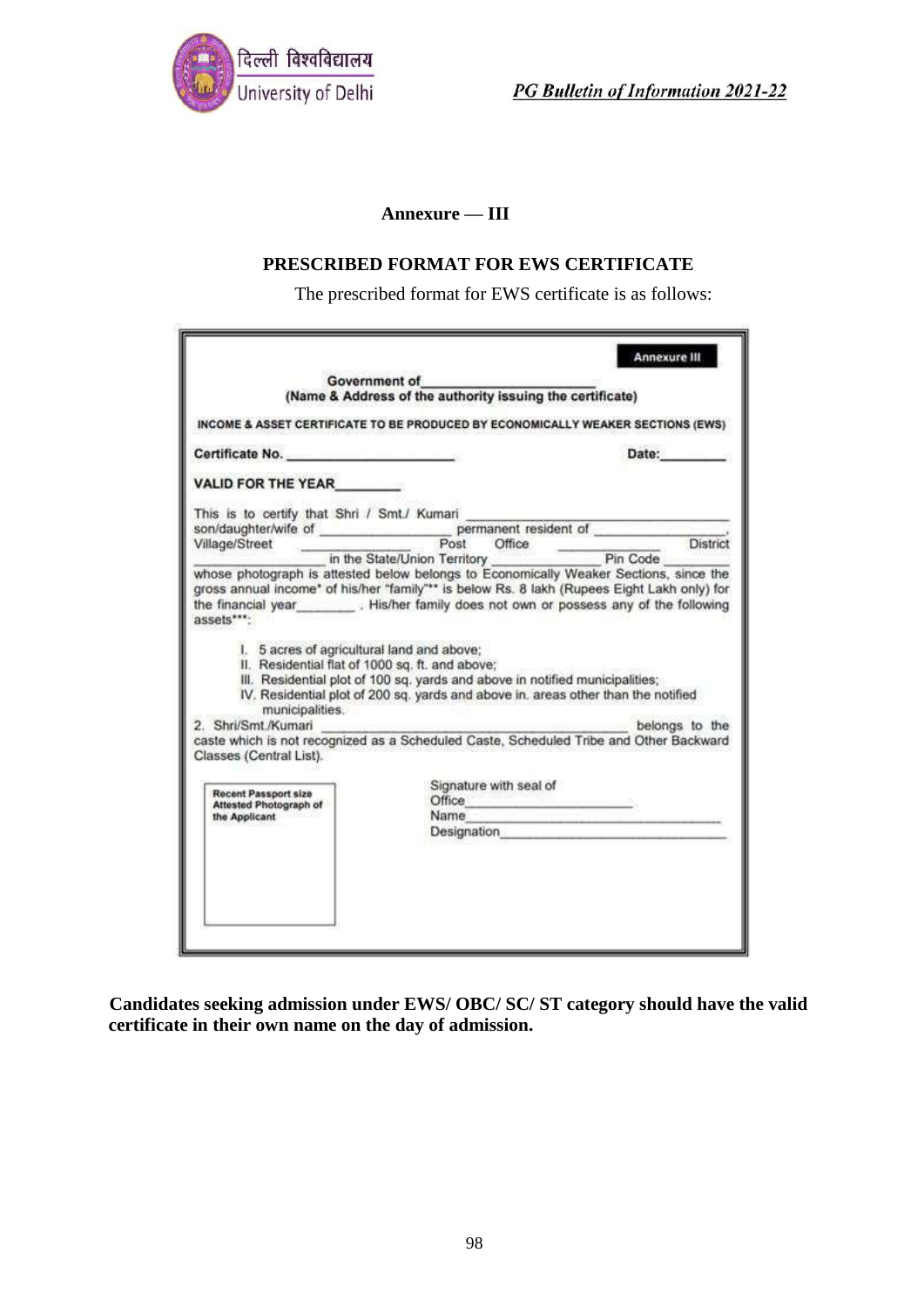

#### **Annexure — IV FORMAT EDUCATIONAL CONCESSION CERTIFICATE**

(On the proper Letter Head with complete address, telephone number(s) and e-mail ID) OFFICE OF THE

|                        | The above named officer / JCO / OR<br>$\qquad \qquad$                       |                                                                                                                                                                                                                                        |         |
|------------------------|-----------------------------------------------------------------------------|----------------------------------------------------------------------------------------------------------------------------------------------------------------------------------------------------------------------------------------|---------|
|                        | $Priority - I$                                                              |                                                                                                                                                                                                                                        |         |
|                        |                                                                             | Widows / Wards of Defence personnel killed in action on<br><u>Letter and the contract of the contract of the contract of the contract of the contract of the contract of the contract of the contract of the contract of the contr</u> | during  |
|                        | Priority $-$ II                                                             |                                                                                                                                                                                                                                        |         |
|                        | boarded out from service with disability attributable to military service.  |                                                                                                                                                                                                                                        |         |
|                        | <b>Priority – III</b>                                                       |                                                                                                                                                                                                                                        |         |
|                        | $Priority - IV$                                                             | Widows / Wards of Defence Personnel who died while in service with death attributable to military service.                                                                                                                             |         |
|                        |                                                                             | Wards of Defence Personnel disabled in peace time and boarded out with disability attributable to the military                                                                                                                         |         |
| service.               |                                                                             |                                                                                                                                                                                                                                        |         |
|                        | $Priority - V$                                                              | Wards of Serving / Ex-servicemen personnel including personnel of police forces who are in receipt of Gallantry Awards;                                                                                                                |         |
| 1.                     | ParamVir Chakra                                                             |                                                                                                                                                                                                                                        |         |
| 2.                     | Ashok Chakra                                                                |                                                                                                                                                                                                                                        |         |
| 3.                     | MahaVir Chakra                                                              |                                                                                                                                                                                                                                        |         |
| 4.                     | Kirti Chakra                                                                |                                                                                                                                                                                                                                        |         |
| 5.                     | Vir Chakra                                                                  |                                                                                                                                                                                                                                        |         |
| 6.                     | Shaurya Chakra                                                              |                                                                                                                                                                                                                                        |         |
| 7.                     | President's Police Medal for Gallantry                                      |                                                                                                                                                                                                                                        |         |
| 8.                     | Sena, NauSena, VayuSena Medal                                               |                                                                                                                                                                                                                                        |         |
| 9.                     | Mention-in-Despatches                                                       |                                                                                                                                                                                                                                        |         |
| 10.                    | Police Medal for Gallantry.                                                 |                                                                                                                                                                                                                                        |         |
|                        | <b>Priority – VI</b>                                                        |                                                                                                                                                                                                                                        |         |
|                        | Wards of Ex- Servicemen<br><b>Priority – VII</b>                            |                                                                                                                                                                                                                                        |         |
| Wives of:              |                                                                             |                                                                                                                                                                                                                                        |         |
| 1.                     | Defence Personnel disabled in action and boarded out from service.          |                                                                                                                                                                                                                                        |         |
|                        |                                                                             | Defence Personnel disabled in service and boarded out with disability attributable to military service.                                                                                                                                |         |
|                        | Ex-Servicemen and Serving Personnel who are in receipt of Gallantry Awards. |                                                                                                                                                                                                                                        |         |
| <b>Priority - VIII</b> |                                                                             |                                                                                                                                                                                                                                        |         |
|                        | Wards of Serving Personnel                                                  |                                                                                                                                                                                                                                        |         |
| $Priority - IX$        | Wives of Serving Personnel                                                  |                                                                                                                                                                                                                                        |         |
|                        |                                                                             |                                                                                                                                                                                                                                        |         |
|                        |                                                                             |                                                                                                                                                                                                                                        | Officer |
|                        |                                                                             | / JCO / OR is eligible for educational concession for admission in University of Delhi against the Armed Forces Category                                                                                                               |         |
|                        | under Priority No.                                                          |                                                                                                                                                                                                                                        |         |
|                        | No.:<br>Date:                                                               |                                                                                                                                                                                                                                        |         |

Seal <Rubber Stamp> with Name & Designation (Signature)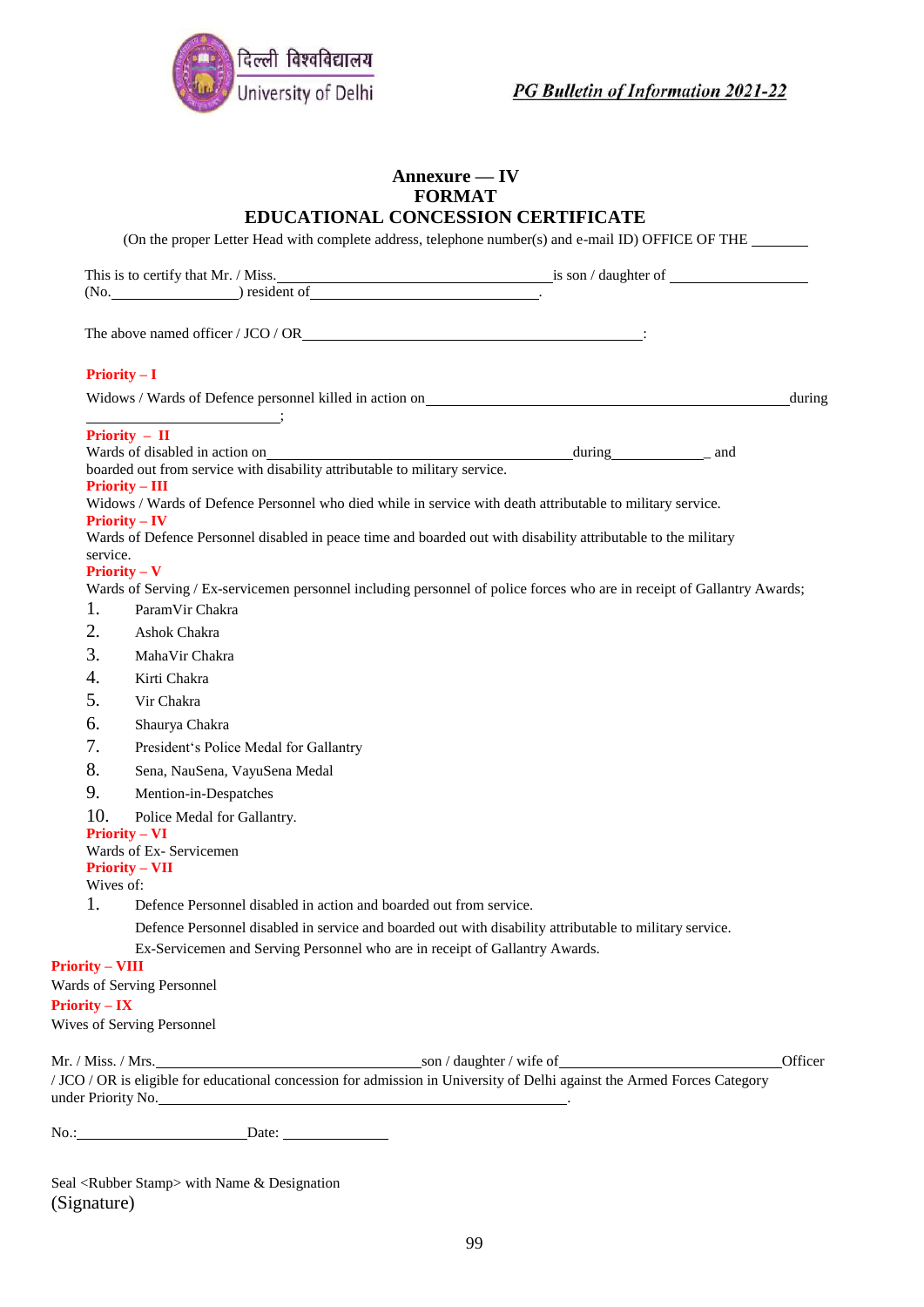

#### **Annexure — V**

#### **University Facilities**

#### **Hostel**

University of Delhi is one of the premier institutions of our country and hence draws a large number of students from all parts of India and abroad. The concern for the outstation students, after securing admission is the availability of a safe and comfortable accommodation. In order to meet the requirements of such students University of Delhi offers hostel facilities to both male and female students.

#### **Eligibility for Admission in a University Hostel<sup>15</sup>**

The candidates satisfying the following Eligibility Criteria will be considered for admission:

- 1. The candidate should be enrolled as a regular Postgraduate student in a Department / Centre / Faculty of the University.
- 2. The parents of the candidate should not be residing in the National Capital Territory (NCT).
- 3. The candidate should not be employed anywhere on full, part-time, ad-hoc or temporary basis.
- 4. Due to huge intake of students, all selected out-station candidates may not get hostel accommodation. Thus, the candidates need to understand that the admission to a program would not ensure allotment of hostel accommodation. Accommodation will be offered to eligible candidates subject to his / her merit and availability of seat in a hostel. A student getting admission into the hostel is allowed to occupy a hostel till the last date of examination of the particular program he / she is pursuing.
- 5. In case admission to a program is made through a written test / merit list / interview in the Faculty / Department / Centre, the merit so prepared is followed for admission to the Hostel.
- 6. No weightage is given to any parameter or factor other than the aforementioned.

Every hostel has an Admission Committee, which constitutes Provost, Warden and the Resident Tutors. Admission to the hostel is done strictly on the basis of Merit List provided by the respective Faculty / Department<sup>16</sup>, and the policy laid down by the Admission Committee<sup>17</sup>. The candidates are initially shortlisted on the basis of Merit List. The Hostel Admission Committee interviews the shortlists candidates, and finally the selected candidates are given admission. Reservation is provided as per the University rules.

#### **Library**

Delhi University Library System (DULS) consists of 34 libraries and is accomplishing its task of reaching to wider academic community. DULS has advanced its web activity with the subscription to many high-quality electronic databases being made available through campus network to faculty, students and research scholars. In addition, 16 more databases are also accessible through e-ShodhSindhu DULS also promotes Open Access e-resources. DULS is regularly conducting innovative information Literacy Programs (ILP) for the benefit of students, researchers and faculty members.

Delhi University Library System includes the following major libraries: Central Reference Library, Arts Library, Central Science Library, East Asian Studies Library, FMS Library, Law Library, Ratan Tata Library, South Campus Library and Braille Library (on DU Intranet).

#### **Medical**

W.U.S. Health Centre (Main Branch) is located in the North Campus of University of Delhi. It provides medical facilities to its members / beneficiaries on weekdays from 10:30 a.m. to 08:00 p.m. It provides routine Pathology Laboratory Facilities to the beneficiaries five days a week. It has its branches in South Campus, East Delhi (Dr. B.R. Ambedkar College) and West Delhi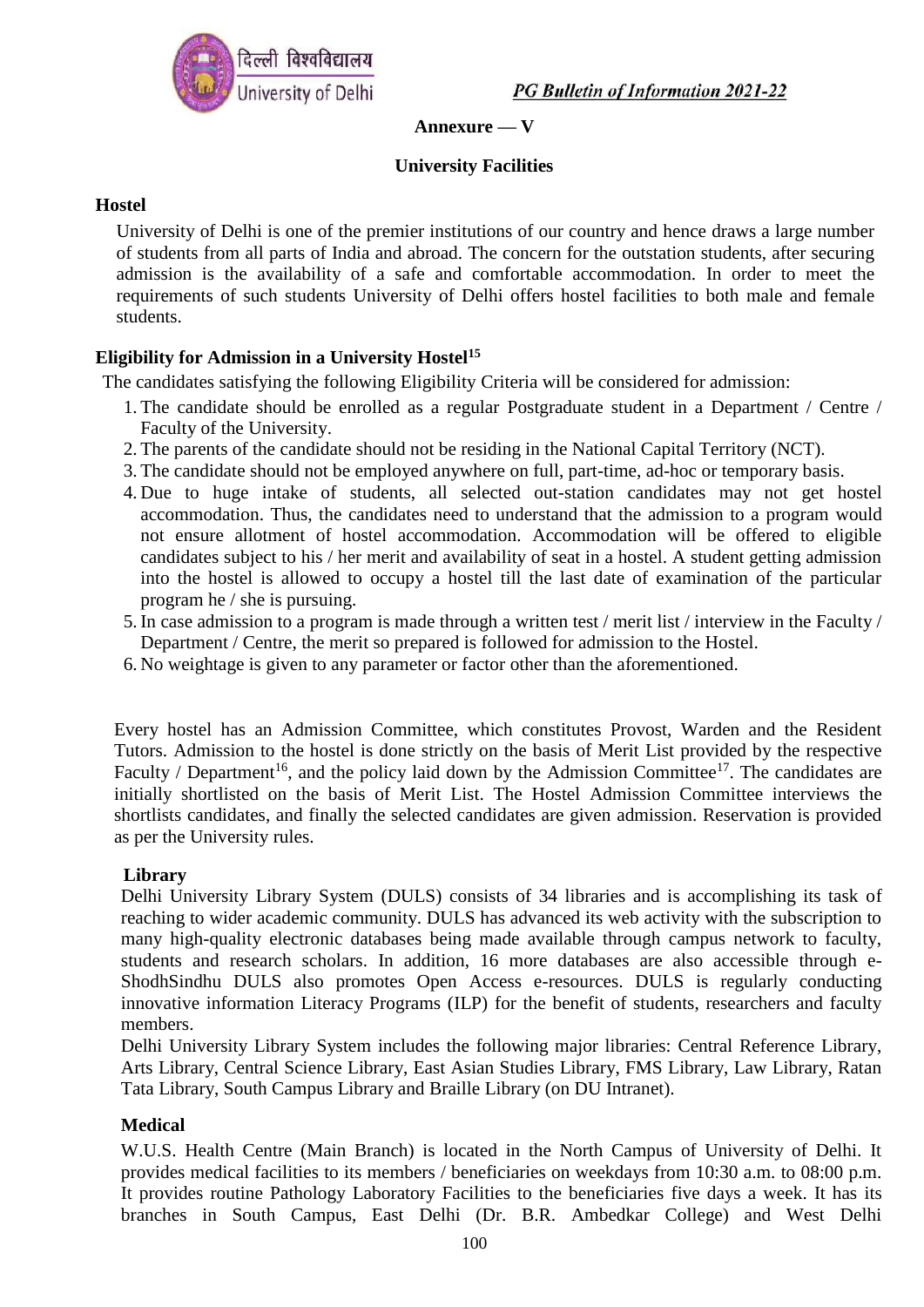

(ShivajiCollege). Timings of W.U.S. Health Centre (South Campus) is 09:00 a.m. - 05:30 p.m., and W.U.S. Health Centre East Delhi and W.U.S. Health Centre West Delhi is 09:00 a.m. to 03:00 p.m.

#### **ICT**

The Delhi University Computer Centre is the central hub for ICT related services for the University of Delhi. With the commissioning of the University-wide network, via National Knowledge Network (NKN), the Computer Centre is in a unique position to serve the University for all its ICT needs. All University Departments, Centres and Colleges are connected to NKN for resource sharing with all major educational and research institutions across the country. ICT services including Internet are being provided across the University at North Campus and South Campus as part of NKN. Delhi University Computer Centre (DUCC) provides varied services to all faculty members, staff and students.

#### **University Science Instrumentation Centre**

University Science Instrumentation Centre (USIC) is a central facility and houses sophisticated analytical instruments. Its main objective is to provide services to all researchers and students of science departments in the University and the constituent colleges. Facilities for carrying out spectral, thermal, chemical and micro-structural analysis on a variety of materials are extended to all researchers. Training programs and workshops / seminars are organized regularly for laboratory staff and research scholars in focused areas of materials characterization and analysis.

#### **Sports**

The University has highly qualified and experienced Faculty of Physical Education, along with a Coach, to plan, coordinate and execute the functioning of Physical Education and Sports Setup in the University, at various levels of Co-ordination and co-operation. Coaches in various disciplines deputed by the Sports Authority of India from time to time also support the DU Sports facility. The main purpose of the organization is to promote general interest in Games and Sports in the University and to improve the standard of Competitive Sports and Games in the University.

#### **Utility Centre**

The University Utility Centre provides amenities such as Post Office, Banks, Railway Reservation Counter, D.T.C. Bus Pass Counter, and Cooperative Store to the University community.

#### **Annexure VI Policies on Conduct of Students**

Maintenance of discipline among students; ragging and complaints against sexual harassment shall be dealt sternly in accordance with the provisions of Ordinance – XV of the Ordinances of the University, as amended from time to time.

#### **International Relations Cell (IRC)**

Globalization affects many sectors of society. Higher Education is no exception. Universities worldwide respond to challenges presented by globalization in various ways. Campuses once geographically bound to one physical place now have the opportunity to expand and network between states, regions, and international locations. In addition, technology enables faculty and students access to a world of information previously available only at high costs and over long periods of time. The desire for education created by a population that continually seeks education, further supports changes within the university. These forces continue to alter the structure of the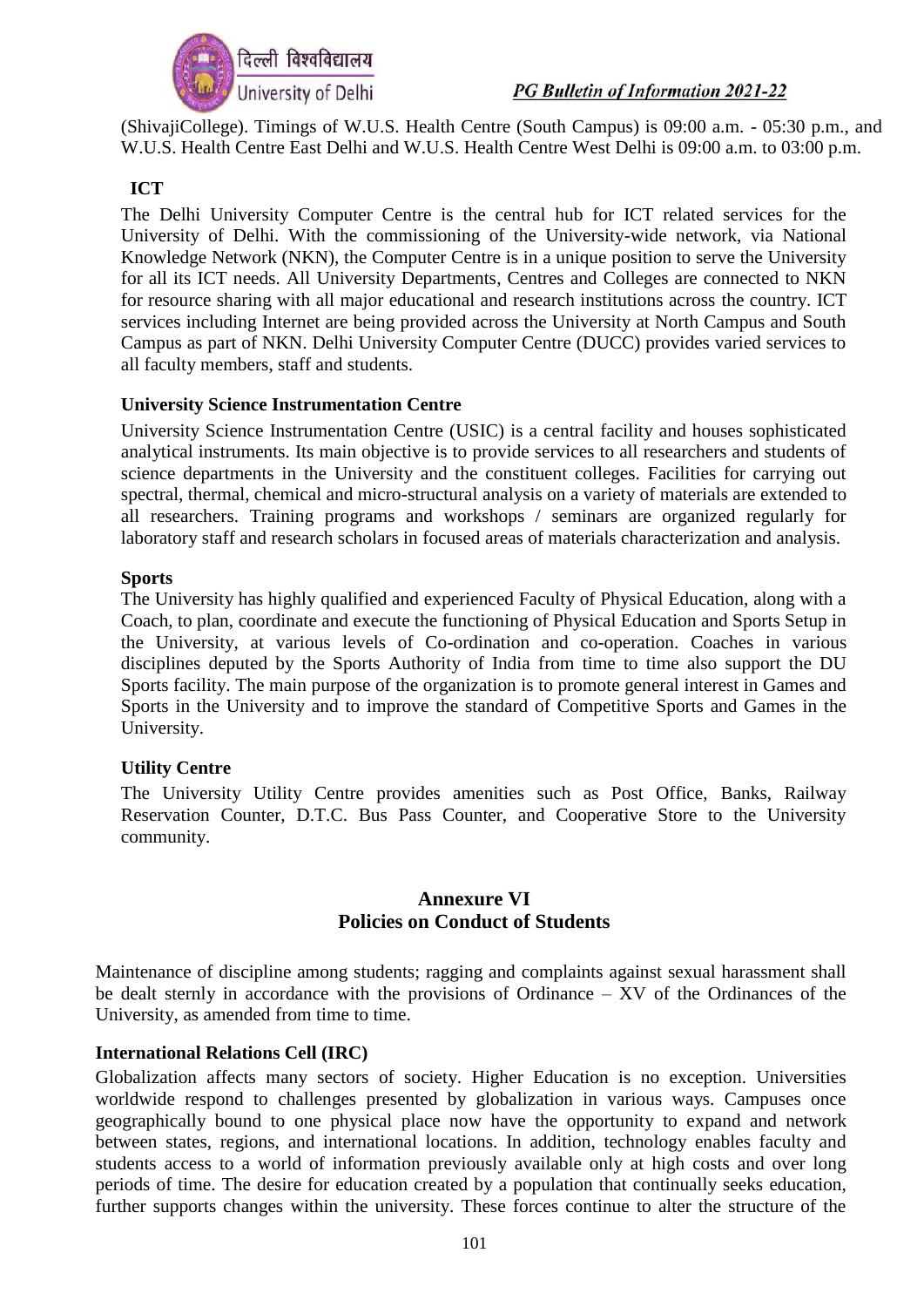

university in three ways, which includes changes to the structure of governance, expansion of campus networks, and enhancement of university community partnerships. The University of Delhi has for long been aware of its role in a larger international academic community, and in pursuance of this, the University has been reaching out to fraternal institutions in different parts of the world for collaborative programs, research networks and student exchange.

#### **Central Placement Cell (CPC)**

The main endeavor of CPC, University of Delhi is to get students placed in reputed multinationals, government Organizations, NGO's and the private sector. All students registered with CPC will be provided placement assistance, counseling for employment and self / social entrepreneurship. The CPC assures logistic support to the visiting companies at every stage of the placement process by making the University infrastructure available to them. The CPC will act as an interface between the industry and the students, and will primarily enable the students to select their career options. The CPC shall facilitate the selection process of all the companies as per their requirement. It will liaison with corporate organizations to provide suitable jobs and internship for the candidates completing their studies from the University of Delhi. The CPC also conducts seminars and workshops to enable the students of University of Delhi to become successful professionals.

#### **Cultural Council**

The Culture Council is a place for the active, talented and creative young people. It functions under the Dean, Students Welfare. It is a vibrant cultural body, which organizes a variety of cultural programs/competitions. It reaches out to all bonafide students of colleges and departments of the University of Delhi. The council, in collaboration with colleges, organizes different cultural activities to enhance the overall cultural skills of the students. Deputy Dean, Cultural Activities, handles the activities of Culture Council. For further information students are advised to contact the office of cultural council through email: [culturecouncil\\_du@rediffmail.com.](mailto:culturecouncil_du@rediffmail.com)

#### **Students Union**

The Delhi University Students Union (DUSU) is the representative body of the students from most colleges and faculties. The student elections are fought keenly and with great enthusiasm. In the past, several of the office-bearers of Delhi University Students Union have gone on to hold public offices in State and Central governments.

The elections to Delhi University Students Union are by direct voting by the students of the University and member Colleges.

| <b>Annexure VII</b> |                                                                                                                                                                                                                                   |
|---------------------|-----------------------------------------------------------------------------------------------------------------------------------------------------------------------------------------------------------------------------------|
| $\Delta$            | <b>Syllabus For the Test</b>                                                                                                                                                                                                      |
|                     | The syllabus for the Entrance Test of each Postgraduate Course is the corresponding B.A. / B.Com. / B.Sc.<br>(or equivalent) syllabus of the University of Delhi and / or is available on the respective Department's<br>website. |
| B                   | <b>Admit Card For Duet 2021</b>                                                                                                                                                                                                   |
|                     | The Admit Card is issued provisionally to the candidates, subject to their satisfying the eligibility<br>conditions.                                                                                                              |
|                     | The candidate has to download the Admit Card from the NTA website. Dates for downloading admit cards<br>will be intimated later on the website https://nta.ac.in/. Candidates have to appear for the Examination at               |
|                     | the given Centre on Date and Shift (Timing) as indicated in their Admit Card.                                                                                                                                                     |
|                     | No candidate will be allowed to appear at the examination centre, on Date and Timings other than that                                                                                                                             |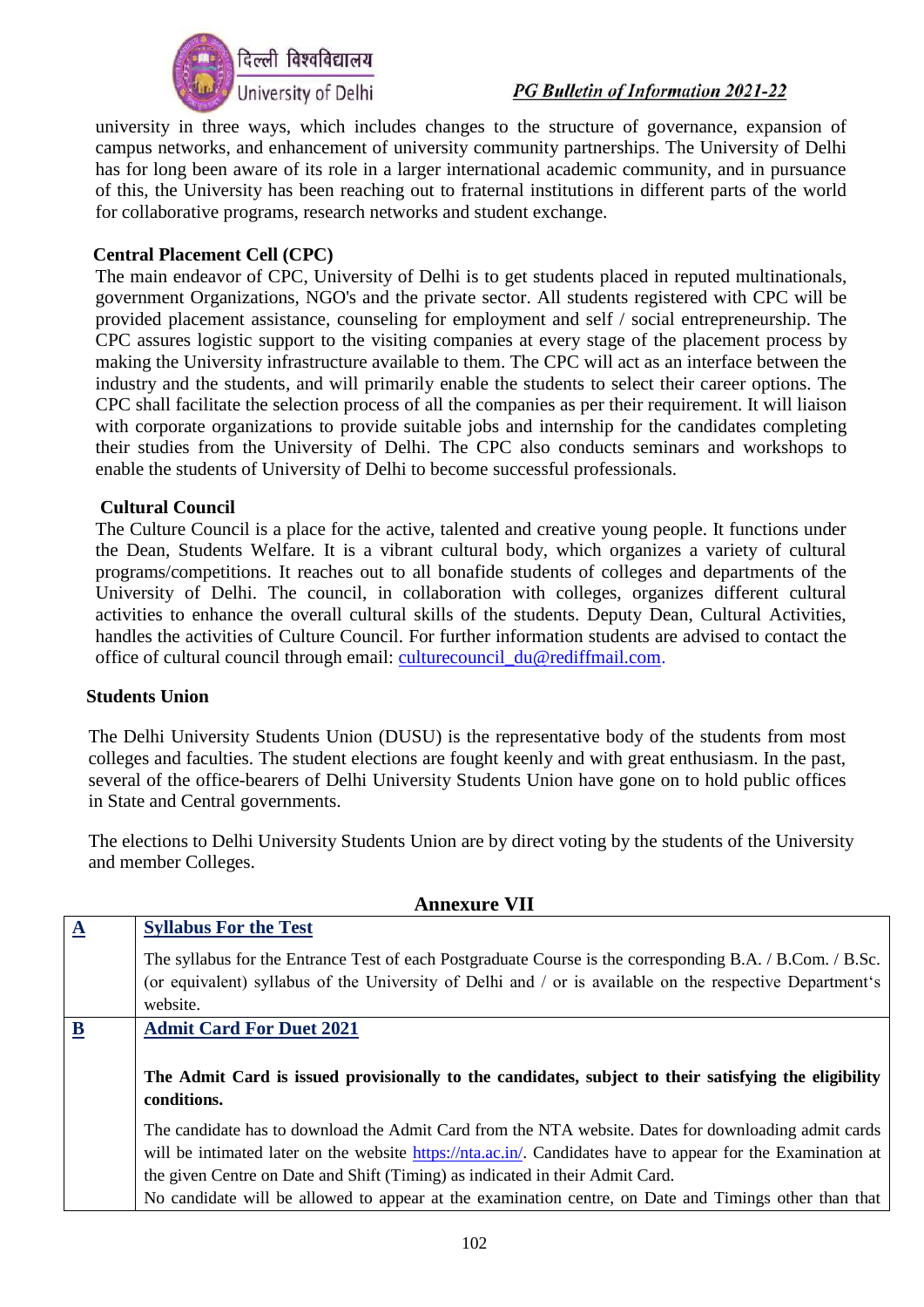|                | allotted to them in their Admit card.                                                                          |
|----------------|----------------------------------------------------------------------------------------------------------------|
|                | The candidates are advised to read the instructions on the Admit Card carefully and follow them                |
|                | during the conduct of the examination.                                                                         |
|                | In case candidate is unable to download admit card from the website or notices any discrepancy in his/her      |
|                | particular or photograph or signatures shown in the Admit Card and Confirmation Page, the candidate may        |
|                |                                                                                                                |
|                | immediately approach the Help Line between 10:00 am to 5:00 pm as and when Admit Cards are                     |
|                | issued. In such cases, candidates would appear in the examination with the already downloaded                  |
|                | Admit Card. However, NTA will take necessary action to make correction in the record later.                    |
|                | Note:                                                                                                          |
|                | Candidate may please note that Admit Cards will not be sent by post.<br>а.                                     |
|                | In no case, the duplicate Admit Card for DUET 2021 would be issued at the Examination Centre.<br>b.            |
|                | Candidate must not mutilate the Admit Card or change any entry made therein.<br>$\mathcal{C}$ .                |
|                | Candidates are advised to preserve their Admit Cards in good condition for future reference.<br>d.             |
|                | No Admit Card shall be issued to the candidates whose Applications are found to be incomplete<br>e.            |
|                | for any reasons (including indistinct/doubtful photographs/unsigned Applications) or who do not                |
|                |                                                                                                                |
|                | fulfill the eligibility criteria for the examination.                                                          |
|                | Issue of Admit Cards, however, shall not necessarily mean acceptance of eligibility which shall be<br>f.       |
|                | further scrutinized at subsequent stages of admission process.                                                 |
| $\overline{C}$ | <b>Important Instructions For Candidates</b>                                                                   |
|                |                                                                                                                |
|                | (Candidates are advised to go through Instructions printed on Admit Card carefully before going for            |
|                | the Examination)                                                                                               |
|                |                                                                                                                |
|                | Candidates MUST bring the following documents on the day of examination at the test centre.<br>1.              |
|                | Candidates who will not bring these will not be allowed to appear in the examination.                          |
|                | Print copy of Admit Card downloaded from NTA website<br>А.                                                     |
|                | <b>One passport size photograph</b> (same as uploaded on the Online Application Form) for pasting<br><b>B.</b> |
|                | on the specific space in the attendance sheet at the Centre during the Examination                             |
|                | C.<br>Any one of the authorized Govt. photo IDs (original, valid and non-expired), viz. PAN card/              |
|                | Driving License/ Voter ID/ Passport/ Aadhaar Card (With photograph)/ Aadhaar Enrolment No/                     |
|                | <b>Ration Card</b>                                                                                             |
|                |                                                                                                                |
|                | PwBD certificate issued by the Competent Authority, if claiming the relaxation under PwD<br>D.                 |
|                | category                                                                                                       |
|                | Note:                                                                                                          |
|                |                                                                                                                |
|                | 1. The name on the photo identification must match with the name as shown on the Admit                         |
|                | Card.                                                                                                          |
|                |                                                                                                                |
|                | 2. If the name has been changed due to events such as marriage, candidate must show the                        |
|                | relevant document at the time of exam. Marriage Certificate/Divorce/Decree/Legal Name                          |
|                | Change Document.                                                                                               |
|                |                                                                                                                |
|                |                                                                                                                |
|                | The candidates shall report at the Examination Centre two hours before the commencement of the<br>2.           |
|                | examination so as to complete the frisking and registration formalities well before the time.                  |
|                | Registration desk will close 60 minutes prior to the examination. Candidates shall not be permitted<br>3.      |
|                | to enter in the Examination Centre after 07:00 am in first session, after 11:00 am in second session           |
|                | and 4:00 pm in third session.                                                                                  |
|                | The candidates are advised to read the instructions on the admit card carefully and follow them<br>4.          |
|                | during the conduct of the examination.                                                                         |
|                | Candidates should take their seat immediately after opening of the examination hall. If the<br>5.              |
|                |                                                                                                                |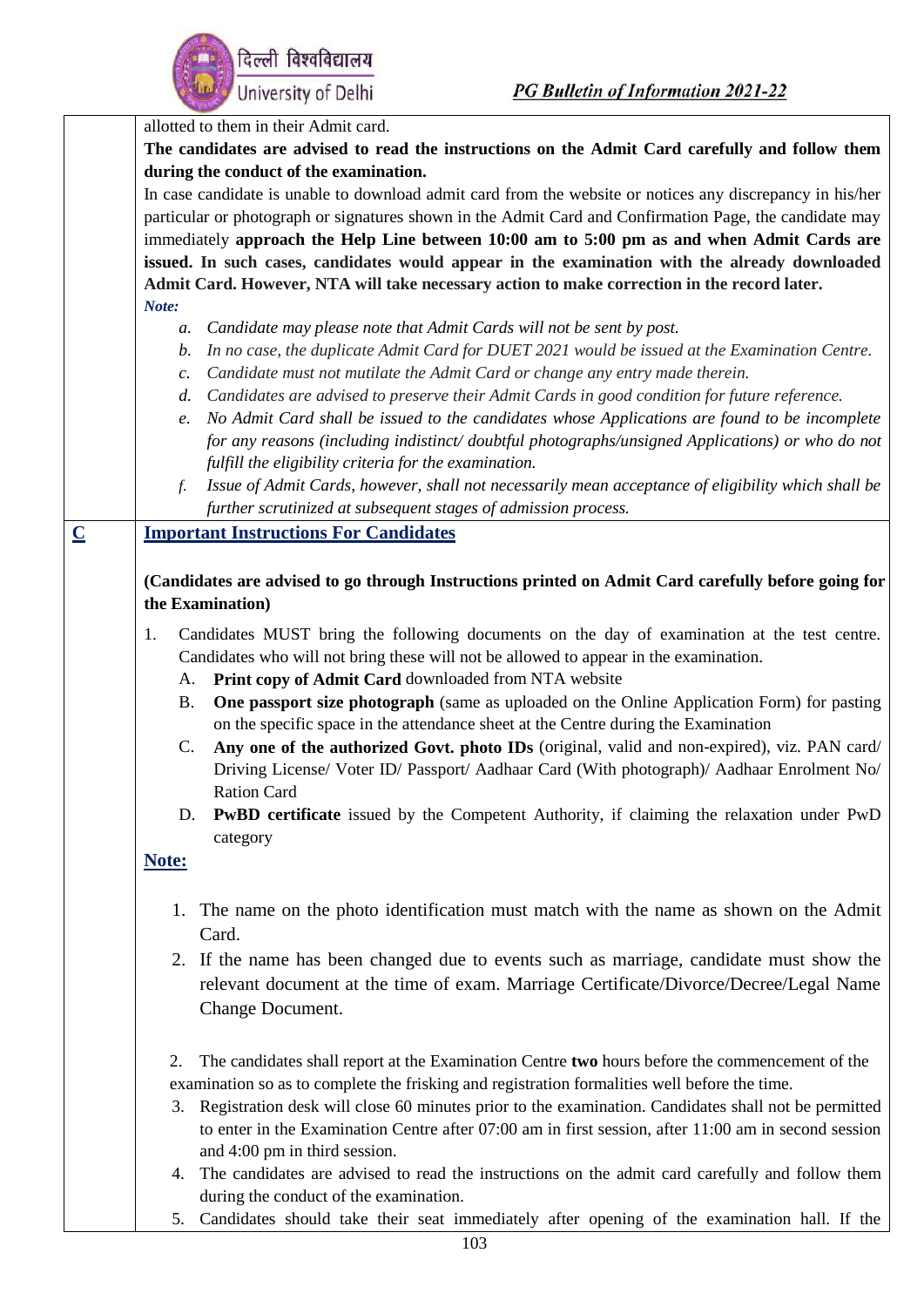

candidates do not report in time due to any reason i.e. traffic jam, train/bus delay etc., they are likely to miss some of the general instructions to be announced in the Examination Rooms/Halls. The NTA shall not be responsible for any delay.

- 6. The candidate must show, on demand, the Admit Card for entry in the examination room/hall. A candidate who does not possess the valid Admit Card shall not be allowed to enter the examination centre.
- 7. Candidates should find and sit on their allocated seat only. Any candidate found to have changed room/hall or the seat on his/her own other than allotted would be considered as a case of Unfair means and the candidature shall be cancelled and no plea would be accepted.
- 8. The candidate should ensure that the question paper available on the computer is as per the opted Course/Subject indicated in the Admit Card. In case, the subject of question paper is other than the opted paper, the same may be brought to the notice of the Invigilator concerned immediately.
- 9. Candidates are not allowed to carry any baggage inside the Examination Centre. NTA will not be responsible for any belongings stolen or lost at the premises.
- 10. Candidate shall appear at their own cost at the Centre on Date and shift as indicated in their Admit Card issued by the NTA. Under no circumstances the cities for centre and shift provided in the Admit Card shall be changed.
- 11. No candidate, without the special permission of the Centre Superintendent or the Invigilator concerned, will leave his/her seat or Examination Room/Hall until the full duration of the paper is over. Candidates must follow the instructions strictly as instructed by the Centre Superintendent/Invigilators.
- 12. Candidates should not be in possession of any material listed in the list of prohibited material.
- 13. All calculations/writing work are to be done only in the rough sheet provided at the centre in the examination Room/Hall and on completion of the test, candidates must hand over the rough sheets to the Invigilator on duty in the Room/Hall.
- 14. The candidates must sign and paste the photograph on the Attendance Sheet at the appropriate place.
- 15. The candidates are governed by all Rules and Regulations of the NTA with regard to their conduct in the Examination Hall. All cases of Unfair means will be dealt with as per rules.
- 16. Candidate may approach the Centre Superintendent/Invigilator in the room for any technical assistance, first aid emergency or any other information during the course of examination.
- 17. For any queries or issues regarding Computer Based Test, the candidates may contact the Help Desk contact No.: 011-40759000 and Email: duet@nta.ac.in

**IMPORTANT: For those who are unable to appear on the scheduled date of test for any reason, re-test shall not be held by the NTA under any circumstances.** 

### **D Prohibited Materials**

Candidates are not allowed to carry any textual material, Calculators, Document, Pen, Slide Rules, Log Tables and Electronic Watches with facilities of calculator, printed or written material, bits of papers, mobile phone, Blue-tooth devices, pager or any other electronic gadget/ device etc.

- ❖ The candidates are prohibited to bring any kind of electronic gadgets/device in the examination room/hall.
- ❖ If any candidate is in possession of any of the above item, his/ her candidature will be treated as unfair means and lead to cancellation of the current examination and also debar the candidate for future examination(s)  $\&$  the material will be seized.
- ❖ Smoking, chewing gutka, spitting etc. in the Examination Room/Hall is strictly prohibited.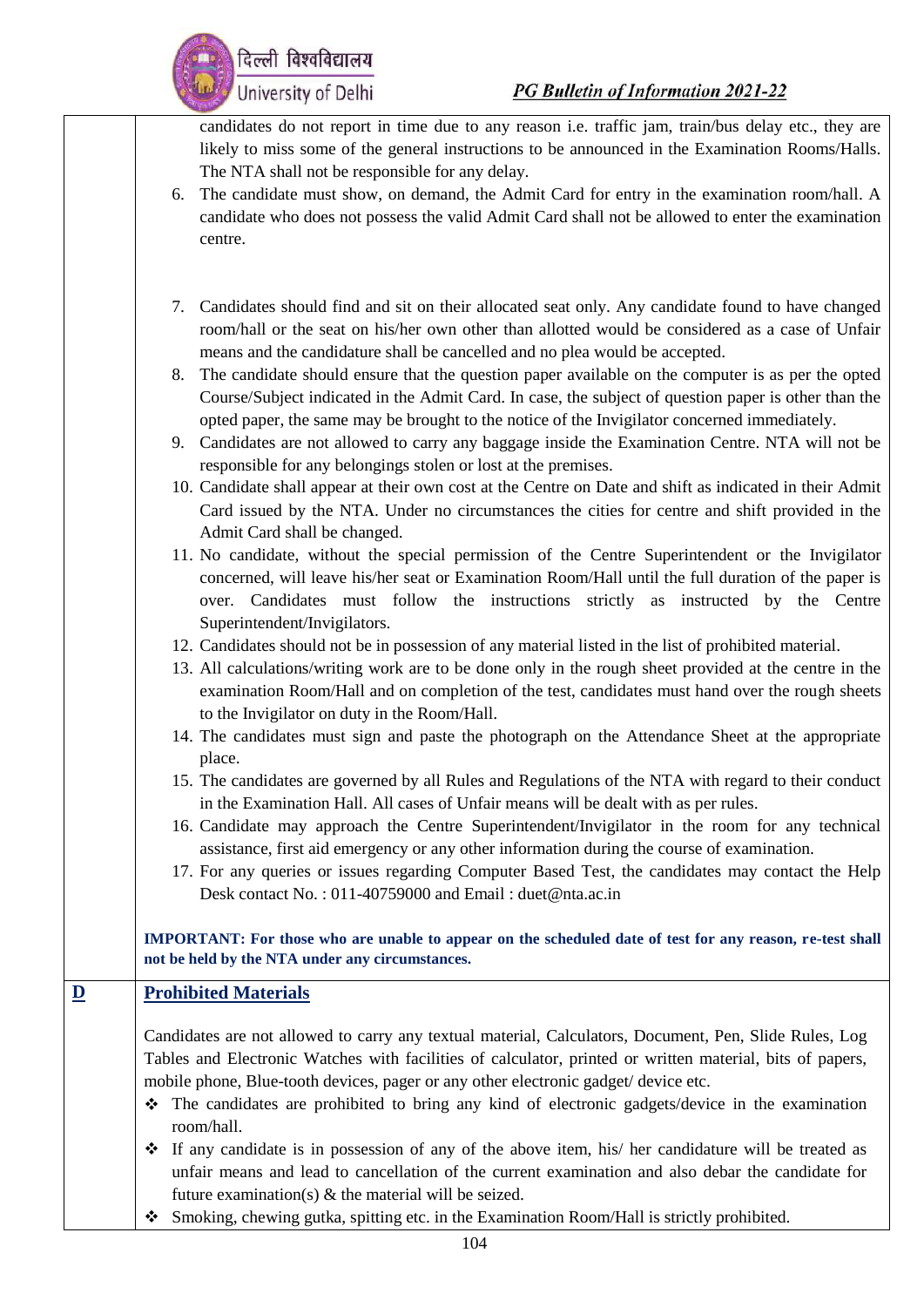|                         | दिल्ली विश्वविद्यालय<br>University of Delhi<br><b>PG Bulletin of Information 2021-22</b>                                                                                                                                                                                                                                                                                                                                                                                                                                                                                                                                                                                                                                                                                                                                                                                                                                                                                                                                                                                                                                                                                                                                                                        |
|-------------------------|-----------------------------------------------------------------------------------------------------------------------------------------------------------------------------------------------------------------------------------------------------------------------------------------------------------------------------------------------------------------------------------------------------------------------------------------------------------------------------------------------------------------------------------------------------------------------------------------------------------------------------------------------------------------------------------------------------------------------------------------------------------------------------------------------------------------------------------------------------------------------------------------------------------------------------------------------------------------------------------------------------------------------------------------------------------------------------------------------------------------------------------------------------------------------------------------------------------------------------------------------------------------|
|                         | Instrument/Geometry/Pencil box, Handbag, Purse or Any kind of Paper/ Stationery, Eatables/snacks<br>❖<br>and Tea/coffee/cold drinks/Water (loose or packed), Mobile Phone/ Ear Phone/Microphone/Pager,<br>Calculator, Camera, Tape Recorder, any metallic item or electronic gadgets etc. are NOT allowed in<br>the examination Room/Hall.<br>Diabetic students will be allowed to carry eatables like sugar tablets/fruits (like banana/<br>apple/orange) and transparent water bottle to the examination hall. However, they will not be<br>allowed to carry packed foods like chocolate/candy/sandwich etc.                                                                                                                                                                                                                                                                                                                                                                                                                                                                                                                                                                                                                                                  |
| $\overline{\mathbf{E}}$ | <b>Procedure Of Declaration Of DUET 2021 Result</b><br>DISPLAY OF ATTEMPTED QUESTION PAPER AND PROVISIONAL ANSWER KEY FOR<br><b>CHALLENGE</b>                                                                                                                                                                                                                                                                                                                                                                                                                                                                                                                                                                                                                                                                                                                                                                                                                                                                                                                                                                                                                                                                                                                   |
|                         | The NTA will display Answer Key of the questions on the NTA website www.nta.ac.into provide an<br>❖<br>opportunity to the candidates to challenge the Answer Key. The Answer Keys are likely to be<br>displayed for three days.<br>The Candidates will be given an opportunity to make a challenge online against the Answer Key on<br>❖<br>payment of Rs. 200/- per question challenged as processing charges.<br>The NTA will also display the question paper attempted by the candidate for all the candidates on the<br>❖<br>NTA website prior to declaration of result. The recorded responses are likely to be displayed for three<br>days.<br>The NTA's decision on the challenges shall be final and the result will be declared on the basis<br>❖<br>of final answer keys. No grievances/representation with regard to Answer Key(s) after<br>declaration of result will be entertained<br>Note:<br>In case a Question is dropped due to some technical error, full marks be given to all the candidates<br>irrespective of the fact that they have attempted it or not.<br>* In case there are multiple correct options or change in key, only those candidates who have<br>attempted it correctly as per the revised Answer Key to be awarded marks. |
| $\mathbf{F}$            | <b>Code Of Conduct For The Candidates Of Duet 2021</b><br>(Candidates are advised to go through instructions printed on Admit Card carefully before going for<br>the Examination)                                                                                                                                                                                                                                                                                                                                                                                                                                                                                                                                                                                                                                                                                                                                                                                                                                                                                                                                                                                                                                                                               |
|                         | Candidates shall maintain perfect silence and attend to their Question Paper only. Any conversation or<br>(i)<br>gesticulation or disturbance in the Examination Room/Hall shall be deemed as misbehavior.<br>Candidates must not obtain or attempt to obtain or give assistance of any kind during the examination.<br>(ii)<br>This will entail expulsion and cancellation of candidature for the examination.<br>If a candidate is found using unfair means or impersonating, his/her candidature shall be cancelled,<br>(iii)<br>and he/she will be liable to be debarred for taking examination either permanently or for a specified                                                                                                                                                                                                                                                                                                                                                                                                                                                                                                                                                                                                                       |
|                         | period according to the nature of offence.<br>The candidates are governed by all Rules and Regulations of the NTA with regard to their conduct in<br>(iv)<br>the Examination Hall. All cases of unfair means will be dealt with as per rules.                                                                                                                                                                                                                                                                                                                                                                                                                                                                                                                                                                                                                                                                                                                                                                                                                                                                                                                                                                                                                   |
| $\overline{G}$          | <b>Re-Evaluation/Re-Checking Of Result</b><br>There shall be no re-evaluation/re-checking of result. No correspondence in this regard shall be entertained.                                                                                                                                                                                                                                                                                                                                                                                                                                                                                                                                                                                                                                                                                                                                                                                                                                                                                                                                                                                                                                                                                                     |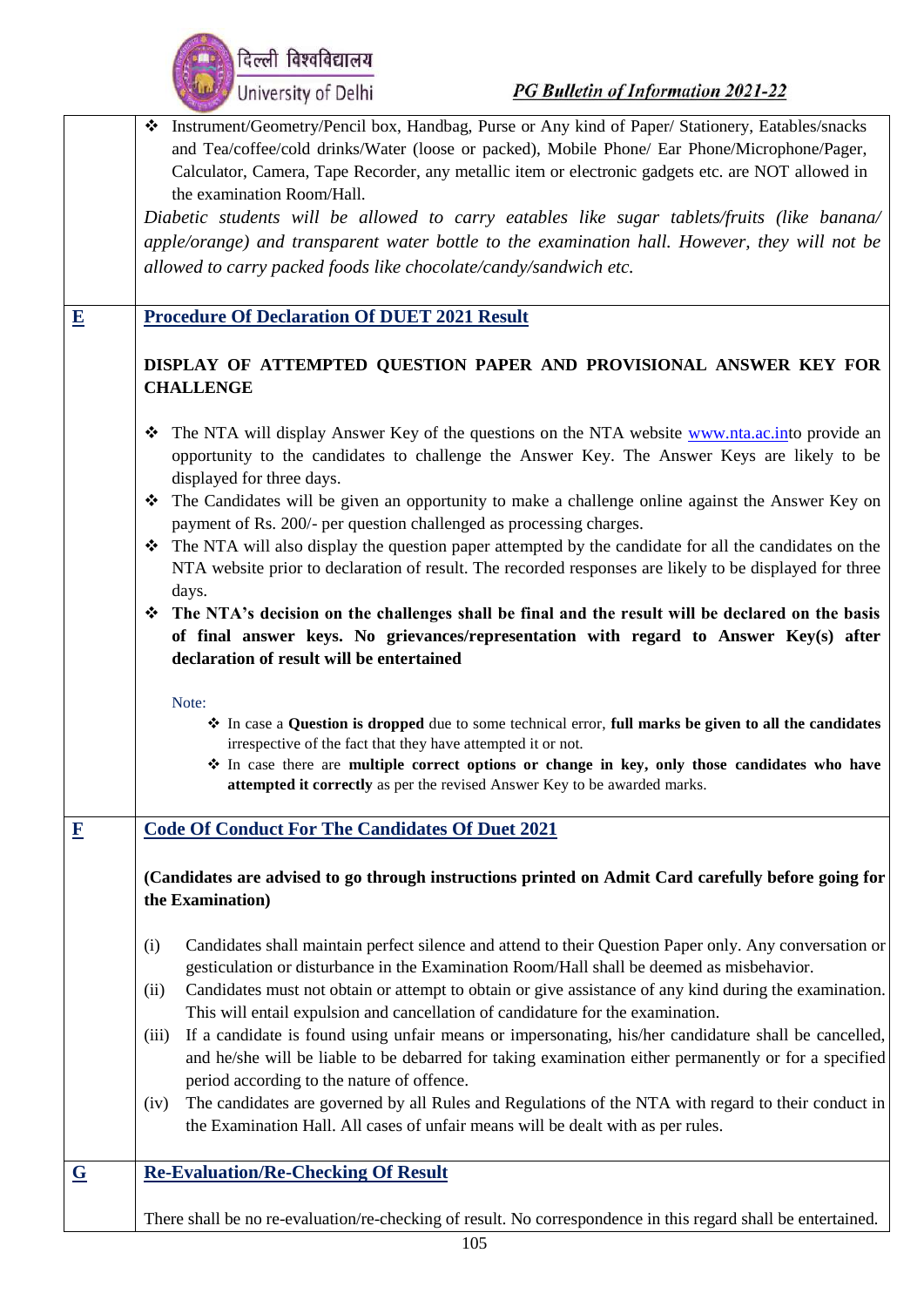| (a)                     | A computer terminal (node) indicating Roll Number will be allocated to each candidate. Candidates<br>should find and sit on their allocated computers only. Any candidate found to have changed room/hall<br>or the computer on their own rather than the one allotted would be liable to cancellation of                                                                                                                                                                                                                                                                                                                                                                                                                                                                                                                                                                                                                                                                                                                                                                                          |
|-------------------------|----------------------------------------------------------------------------------------------------------------------------------------------------------------------------------------------------------------------------------------------------------------------------------------------------------------------------------------------------------------------------------------------------------------------------------------------------------------------------------------------------------------------------------------------------------------------------------------------------------------------------------------------------------------------------------------------------------------------------------------------------------------------------------------------------------------------------------------------------------------------------------------------------------------------------------------------------------------------------------------------------------------------------------------------------------------------------------------------------|
| (b)                     | candidature and no plea in this regard would been entertained.<br>The computer terminal allotted to the candidate will display Welcome login screen, Candidate's<br>photograph and DU subject opted by the candidate. For login, the candidate will have to enter login-<br>ID and password.                                                                                                                                                                                                                                                                                                                                                                                                                                                                                                                                                                                                                                                                                                                                                                                                       |
| (c)                     | After logging in, the candidate shall be able to see the detailed instructions for the examination.<br>Candidates are advised to go through the instructions carefully regarding the type of questions and<br>Marking Scheme. At the designated time of start of the examination, the candidates will be able to<br>proceed and see the questions on the computer screen.<br>The keyboard attached to the computer, if any, will be disabled during the entire duration of the<br>examination. Depending on the type of question, the answers to questions can either be entered by<br>clicking on the virtual on-screen keyboard (numeric or otherwise) using the computer mouse or by<br>clicking the chosen option(s) using the computer mouse.<br>Candidates will have the option to change/modify answers already entered anytime during the entire<br>duration of the examination.<br>In case the computer/mouse allotted to any candidate malfunctions anytime during the test, the<br>candidate will be immediately allotted another computer system and the time lost due to this will be |
|                         | adjusted in the server so as to give the candidate the full allotted time.                                                                                                                                                                                                                                                                                                                                                                                                                                                                                                                                                                                                                                                                                                                                                                                                                                                                                                                                                                                                                         |
| (d)                     | The on-screen computer clock counter of every candidate will be set at the server. The countdown<br>timer in the top right side of computer screen will display the time remaining (in minutes) available<br>for the candidate to complete the examination. When the timer reaches zero, the examination will end<br>by itself. Candidate will not be required to end or submit the examination.                                                                                                                                                                                                                                                                                                                                                                                                                                                                                                                                                                                                                                                                                                   |
| (e)                     | The Question Palette displayed on the right side of screen will show the status of each question using<br>one of the following text/color codes/symbols.                                                                                                                                                                                                                                                                                                                                                                                                                                                                                                                                                                                                                                                                                                                                                                                                                                                                                                                                           |
| 1                       | You have not visited the question yet.                                                                                                                                                                                                                                                                                                                                                                                                                                                                                                                                                                                                                                                                                                                                                                                                                                                                                                                                                                                                                                                             |
| $\overline{2}$          | You have not answered the question.                                                                                                                                                                                                                                                                                                                                                                                                                                                                                                                                                                                                                                                                                                                                                                                                                                                                                                                                                                                                                                                                |
| 3                       | You have answered the question.                                                                                                                                                                                                                                                                                                                                                                                                                                                                                                                                                                                                                                                                                                                                                                                                                                                                                                                                                                                                                                                                    |
| $\overline{\mathbf{4}}$ | You have NOT answered the question, but have marked the question for review.                                                                                                                                                                                                                                                                                                                                                                                                                                                                                                                                                                                                                                                                                                                                                                                                                                                                                                                                                                                                                       |
| 5                       | The question(s) "answered and marked for Review" will be considered for evaluation.                                                                                                                                                                                                                                                                                                                                                                                                                                                                                                                                                                                                                                                                                                                                                                                                                                                                                                                                                                                                                |

like to have a relook at that question again. A candidate has the option of answering a question and simultaneously placing it under "Marked for Review", these answers will be considered for evaluation. However, if a candidate has simply put "Marked for Review" for a question without answering it, the corresponding question 'Marked for Review' without an answer will not be considered for evaluation. It may be noted that a candidate can return to any "Marked for Review" question any time during the examination by clicking on the corresponding question number icon displayed on the Question Palette of the corresponding section.

(f) Candidate can click on an arrow/symbol which appears to the left of question palette to collapse the question palette thereby maximizing the question viewing window. To view the question palette again,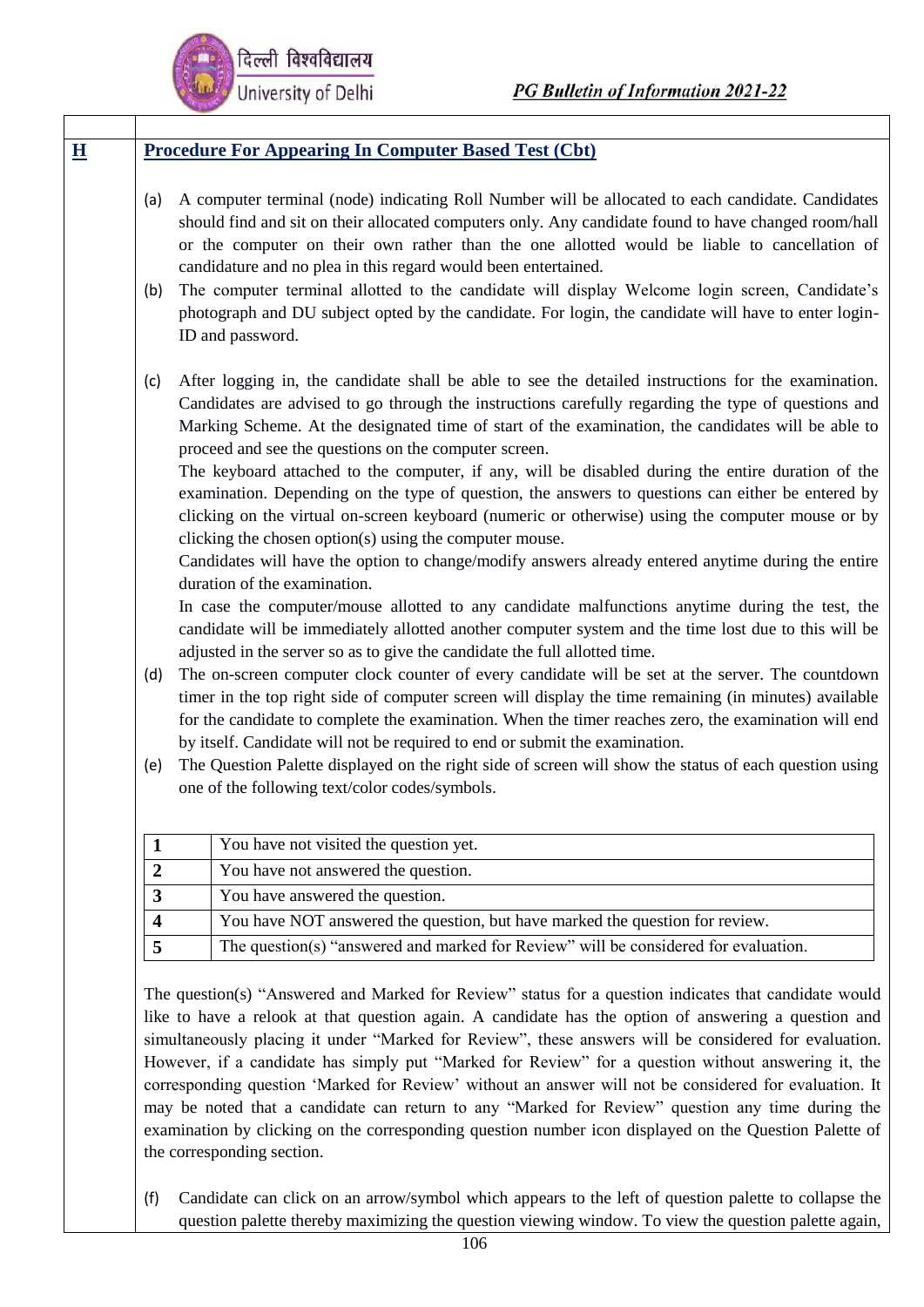

candidate can click on arrow/symbol which appears on the right side of question window.

- (g) Candidate can click to navigate to the bottom and to navigate to the top of the question area, without scrolling. Using the computer mouse the candidate can scroll up and down the question viewing area for viewing the entire question.
- (h) The full paper can be viewed by clicking the "Question Paper" icon on the top right corner of the screen.
- (i) Blank Sheets for doing rough work/calculations shall be provided to the candidates. The Blanks Sheets would have a Header page for the candidates to write down his/her Name and Roll Number. All calculations/writing work are to be done only in the Blank Sheets provided at the Centre in the Examination Room/Hall and on completion of the test, candidates must hand over the rough sheets to the invigilator on duty in the Room/Hall.
- (j) Navigating to a Question To navigate between questions within a Paper, candidate needs to do the following:
	- (a) Click on the question number in the Question Palette at the right of the screen to go to that
	- numbered question directly. Note that using this option does NOT save the answer to the currently displayed question. (b) Click on "Save & Next" to save the answer of any question. Clicking on "Save & Next" will
	- save the answer for the current question and the next question will be displayed on the candidate's computer screen.
	- (c) Click on "Mark for Review & Next" to mark a question for review (without answering it) and proceed to the next question.
- (k) Answering a Question

दिल्ली विश्वविद्यालय

University of Delhi

To navigate between questions within a Paper, candidate needs to do the following:

- **(i)** Procedure for answering a multiple-choice type question**:**
	- (a) To select the option(s), click on the corresponding button(s) of the option(s).
	- (b) To deselect the chosen answer, click on the button of the chosen option again or click on the "Clear Response" button.
	- (c) To save the answer, the candidate MUST click on the "Save & Next" button.
	- (d) To mark the question for review (without answering it), click on the "Mark for Review & Next" button.
- (l) Navigating through sections:
	- (a) Sections in the question paper are displayed on the top bar of the screen. Questions in a section can be viewed by clicking on the section name. The section in which candidate is currently viewing will be highlighted.
	- (b) After clicking the "Save & Next" button on the last question for a section, candidate will automatically be taken to the first question of the next section.
	- (c) Candidate can shuffle between sections and questions within sections any time during the examination as per the convenience only during the time stipulated.
	- (d) Candidate can view the corresponding section summary as part of the legend that appears in every section above the question palette.
- (m) Procedure for answering questions that require inputs from on-screen virtual key board (numeric or otherwise):
	- (a) Candidate will have to use the on-screen virtual keyboard (that would be displayed just below the question statement of these type of questions) and the attached computer mouse to enter his/her answer in the space provided for answer.
	- (b) The answer can be changed, if required, anytime during the test. To save the answer, the candidate MUST click on the "Save & Next" button.